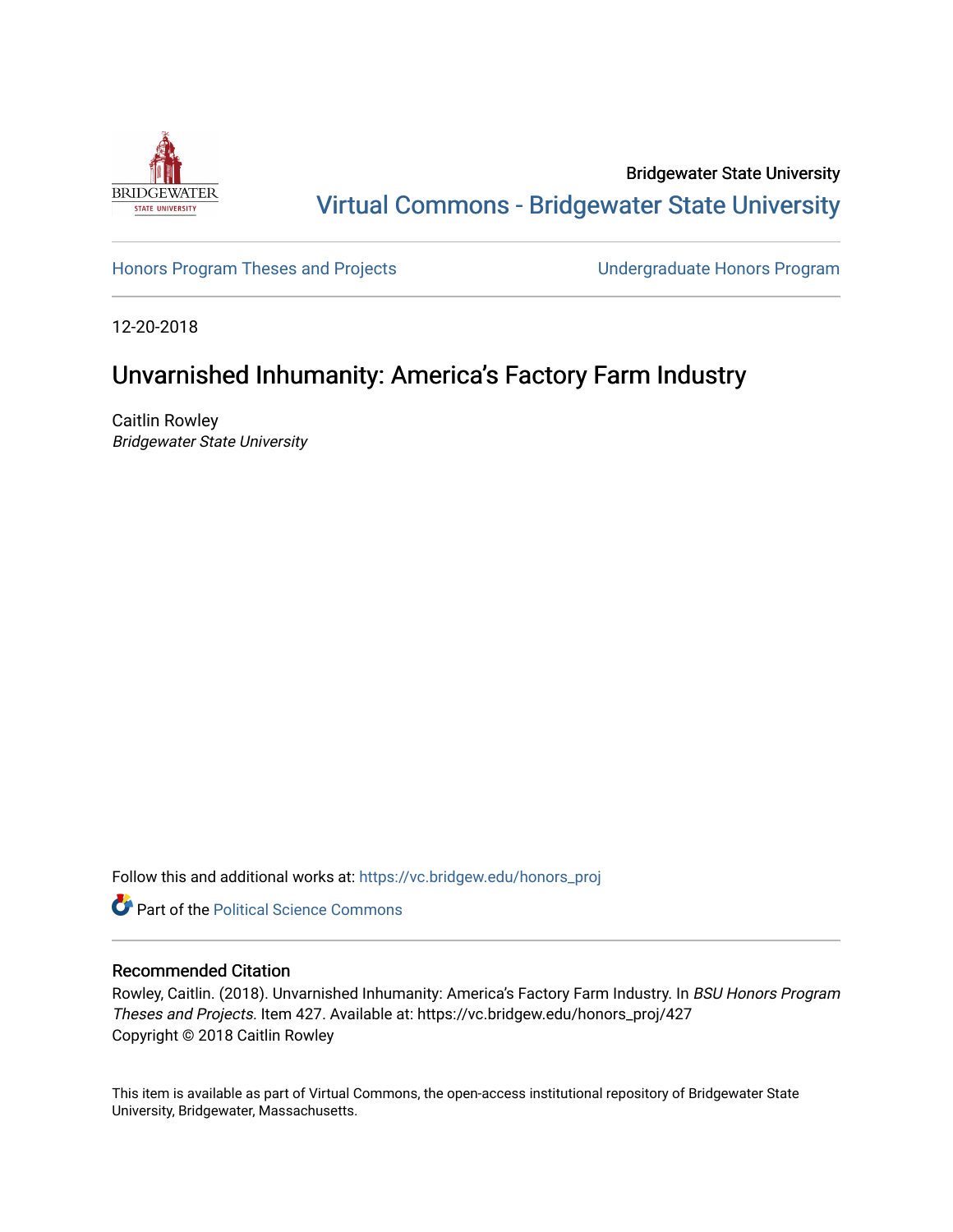Unvarnished Inhumanity: America's Factory Farm Industry

Caitlin Rowley

Submitted in Partial Completion of the Requirements for Commonwealth Honors in Political Science Bridgewater State University December 20, 2018

> Dr. Melinda Tarsi, Thesis Director Dr. Kevin P. Donnelly, Committee Member Dr. Inkyoung Kim, Committee Member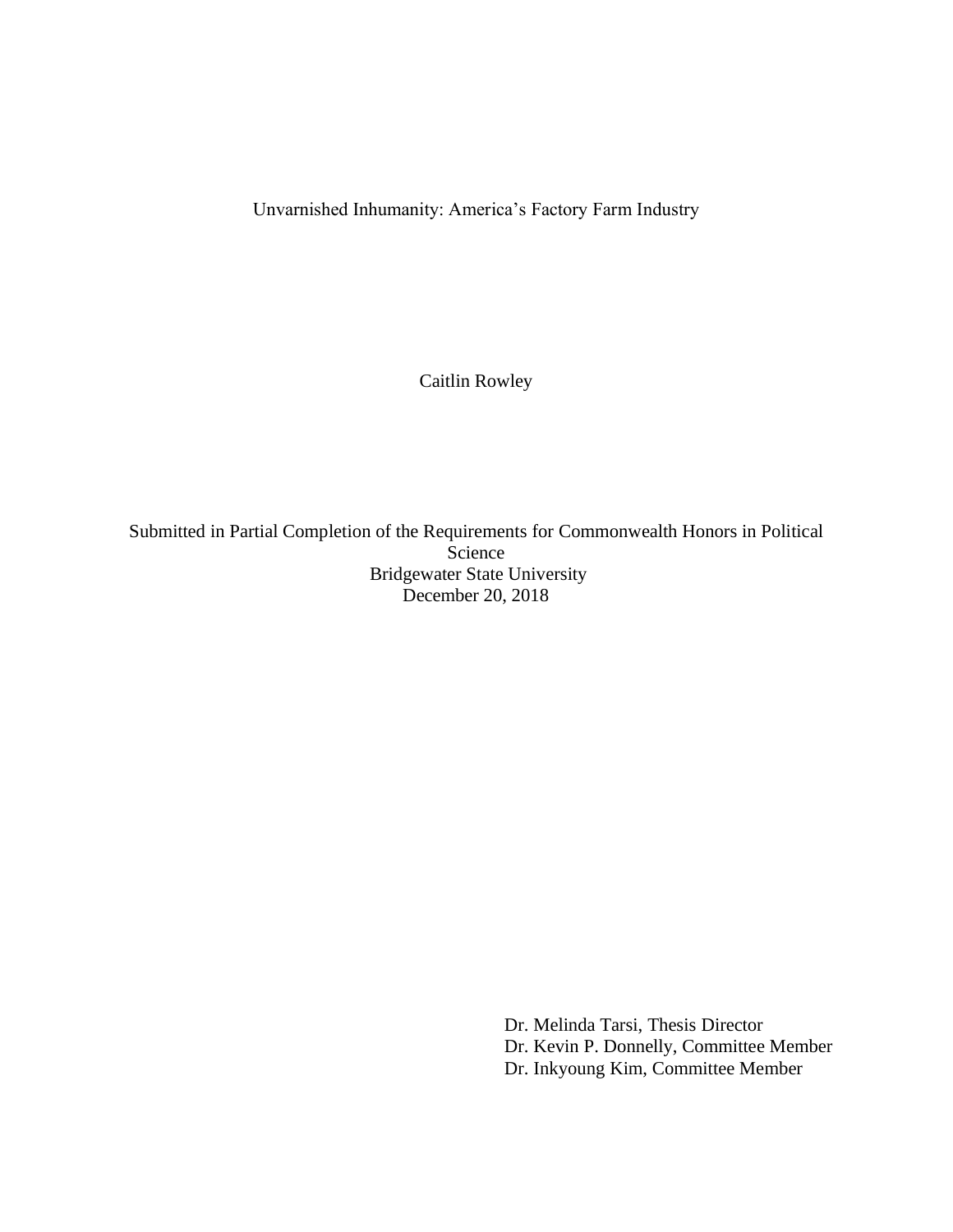# **Table of Contents**

| Acknowledgements                          | $\overline{2}$ |
|-------------------------------------------|----------------|
| Abstract                                  | 3              |
| Introduction                              | $\overline{4}$ |
| Chapter 1: Legislative History            | 11             |
| <b>Chapter 2: Normative Policy Matrix</b> | 33             |
| Chapter 3: Public Opinion                 | 46             |
| Chapter 4: Elite Interviews               | 63             |
| Conclusion                                | 74             |
| <b>Future Research</b>                    | 79             |
| Works Cited                               | 80             |
| Appendices                                | 86             |
| Glossary                                  | 102            |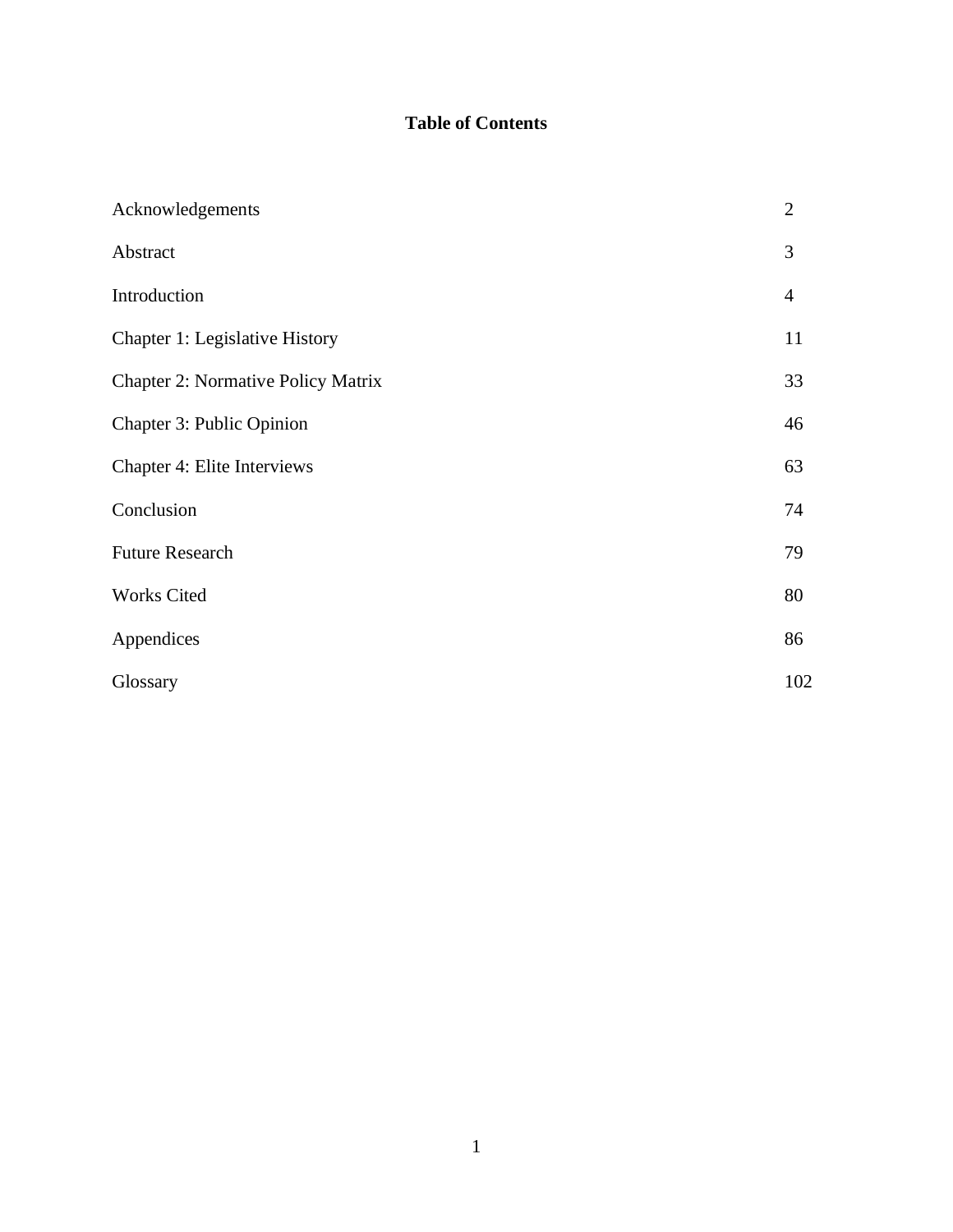## Acknowledgements

I would first like to thank the Bridgewater State University for providing me with the resources necessary to conduct this project. I would also like to thank the faculty of the Political Science department for their unyielding encouragement that has served as inspiration throughout this research process. I am very appreciative of Dr. Kevin Donnelly and Dr. Inkyoung Kim for their willingness to be members of my Thesis Reading Committee, and I extend special thanks to Dr. Melinda Tarsi for her years of mentorship, guidance, and kindness. Further, I am very grateful for the university's Honors Program, as their ample opportunities have enhanced the overall quality of this experience. I would also like to express my gratitude to the Adrian Tinsley Program, as this research grant contributed substantially to the funding of this project. Lastly, thank you to my parents for their endless support over the course of my undergraduate career.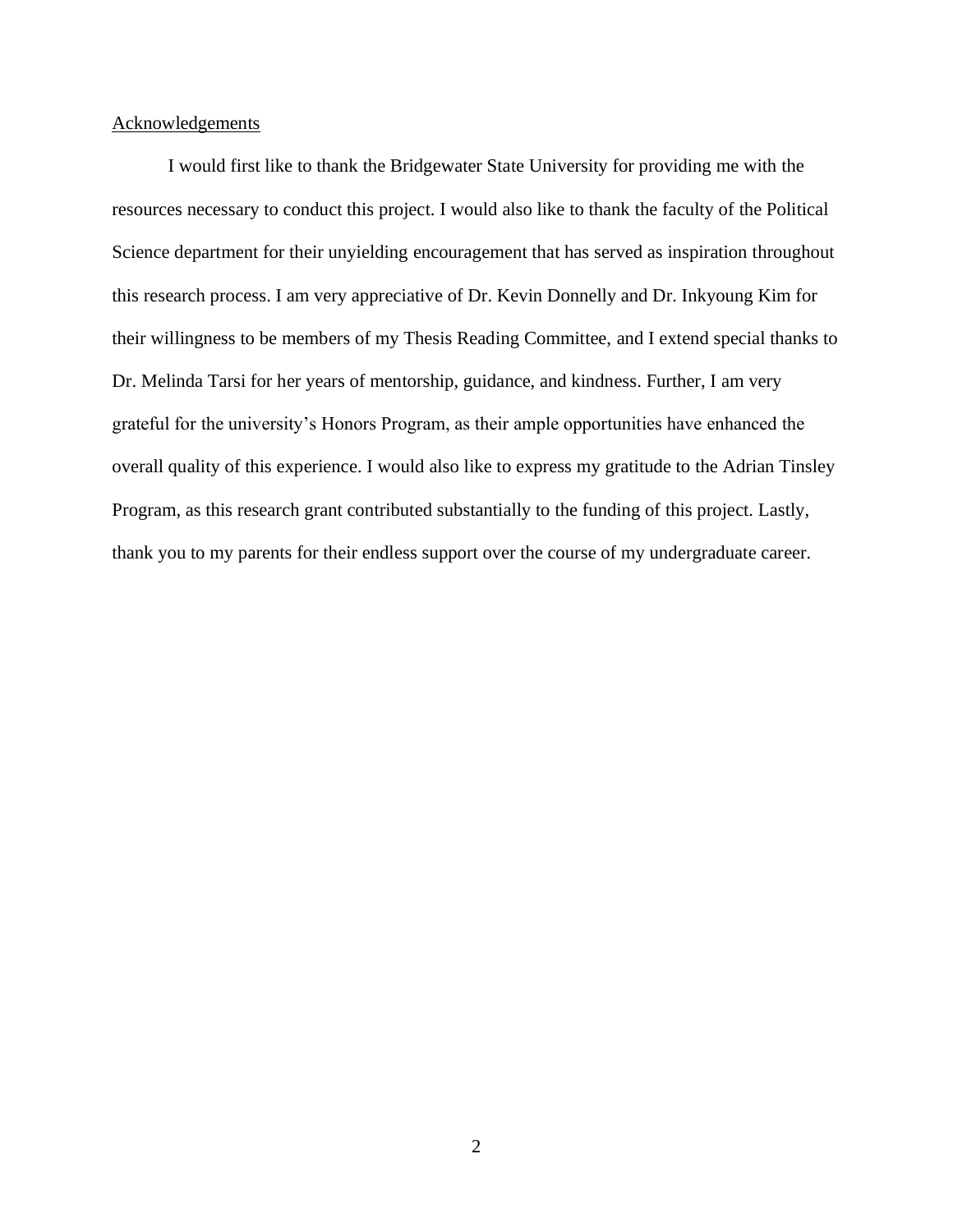## **Abstract**

As exposed through a variance of media outlets, the United States is often inept in its endorsement of farm animal welfare laws; while incidents depicting the cruel mistreatment of farm animals are plentiful, the federal government enforces only two laws that address the issue directly. The 28 Hour Law and the Humane Methods of Slaughter Act, however pure in intent, are severely limited in scope, and according to reports from the USDA, handling violations are frequent yet rarely result in longstanding consequences. Consequently, this research provides a comprehensive overview of the activity within the factory farm industry so that, in placing this within the context of John Kingdon's Multiple Streams theory on public policy, I may determine whether the United States should anticipate a shift in legislation within this policy area. This approach allowed me to examine various components of policy -- such as the determination of a public problem, a viable legislative solution, and evidence of political cohesion -- and conclude that, due to adverse economic effects and resistance toward overbearing governmental regulations, the United States in unlikely to enact comprehensive legislation addressing farm animal welfare in the foreseeable future.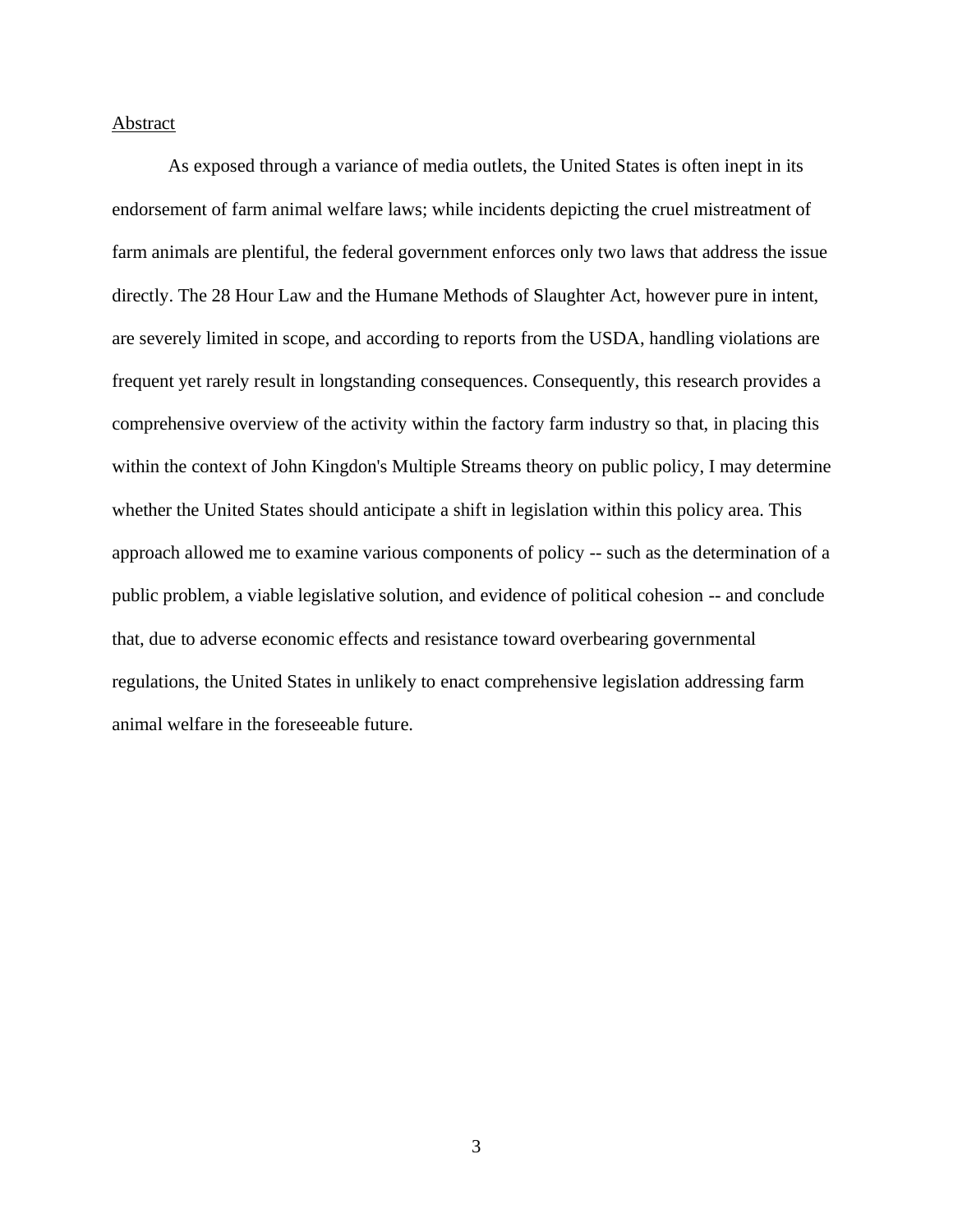#### Introduction

### **Farm Animal Welfare in the United States**

Industrial factory farms in the United States have been the subject of countless undercover investigations led predominantly, but not exclusively, by nonprofit animal welfare organizations. While it is conventionally the responsibility of the United States Department of Agriculture to manage and enforce regulatory measures regarding the treatment of farm animals, this federal entity has been notoriously remiss in its efforts to maintain safe and humane practices within these factories. Thus, the burden of exposing these controversial practices typically falls on the shoulders of non-government forces, as seen through articles published by organizations such as Mercy for Animals, People for the Ethical Treatment of Animals, American Society for the Prevention of Cruelty to Animals, the Humane Society of the United States, the American Legal Defense Fund, and, perhaps most notably, widely recognized news sources such as the New York Times and the Washington Post (Editorial Board, 2013). The latter examples (daily news sources that do not endorse a particular agenda), in particular, have gained significant public traction in their expository pieces covering the cruel treatment of animals in United States industrial farms, as they both boast broader and more diverse audiences than their counterparts. This, consequently, has brought attention to existing federal regulations regarding not only confinement laws, but also general protections for farm animals, as the aforementioned sources have been exceptional in revealing a significant lapse in both policy presence and enforcement.

With this, despite innumerable reports of policy violations, it is rare for longstanding sanctions to be imposed against perpetrators of animal cruelty (National Agricultural Library, n.d. & Rowan, A. M., & Rosen, B., 2005). For example, a brutally candid and widely publicized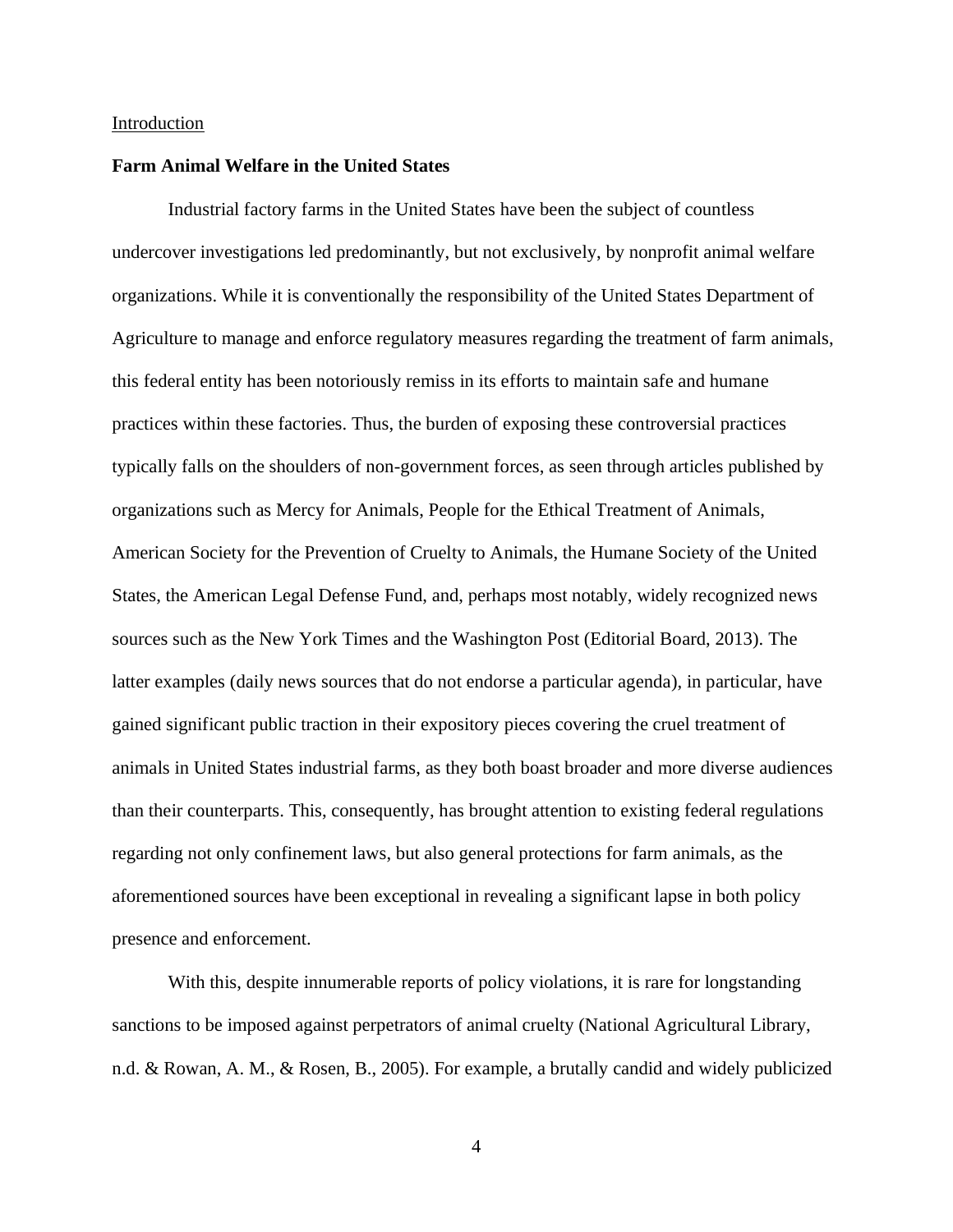Washington Post article exposed gross illegalities in 2001, with journalist Jo Warrick capturing evidence of widespread atrocities inside a Texas beef factory in spite of the Humane Methods of Slaughter Act (Warrick, J., 2001). Upon the outbreak of this story, President George W. Bush signed into law the Farm Security and Rural Investment Act of 2002 in an attempt to emphasize the responsibility of the United States Department of Agriculture in enforcing farm animal protection policies (Animal Welfare Institute, 2011); Title X, Subtitle D of the law specifically outlines the role of the Secretary of Agriculture in both the recording and reporting of HMSA violations (United States Government Publishing Office, 2002).

Nonetheless, a 2004 report by the Government Accountability Office exposed "incomplete and inconsistent inspection records" from the USDA's Food Safety and Inspection Service that "made it difficult to determine the frequency and scope of humane handling and slaughter violations". The FSIS failed to produce a substantial number of inspection records, and "inspectors did not always document violations of the HMSA because they may not have been aware of regulatory requirements". Additionally, the provided records indicated that "FSIS provided did not consistently document the scope and severity of each incident", and that "enforcement actions to address noncompliance with the act and regulations were also inconsistent". Further, it was also "found that FSIS officials may not [have been] using consistent criteria to suspend plant operations--the enforcement action used when serious or repeated violations of the HMSA occur", and FSIS "lack[ed] detailed information on how much time its inspectors spend on humane handling and slaughter activities", thus making it difficult to properly gauge if their activity was adequate (United States Government Accountability Office, 2004). Notwithstanding these findings, a subsequent report released in 2010 noted that, based on a "survey of inspectors at slaughter plants and analysis of FSIS data", it had become apparent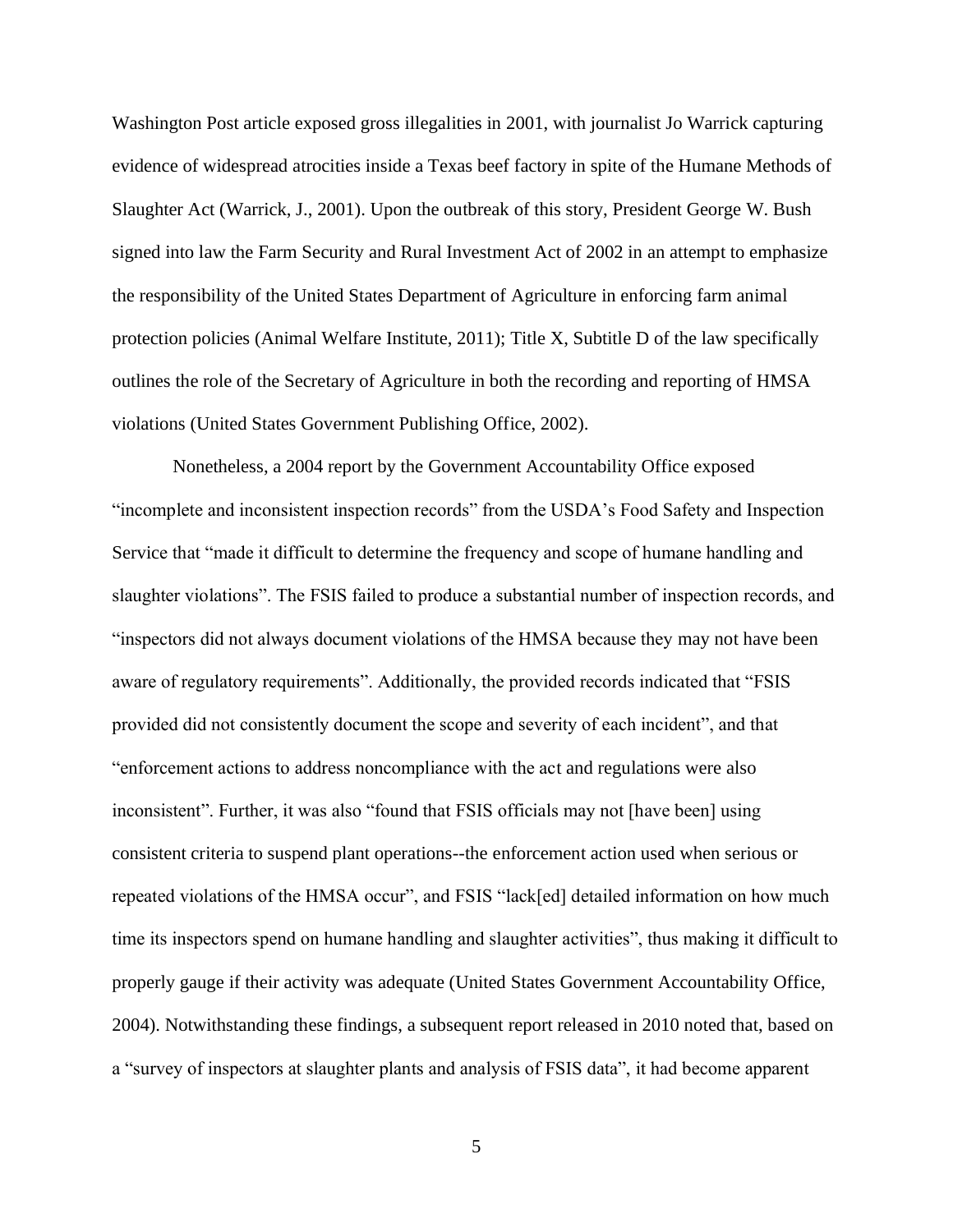that "inspectors [had] not taken consistent actions to enforce HMSA" (United States Government Accountability Office, 2010). These instances represent a disturbing trend within the nation's factory farm industry, and it is despite such evidence that the USDA and FSIS remain complicit in the inhumane treatment of farm animals.

### **John Kingdon's** *Multiple Streams Model* **of Public Policy**

In observing the contours of the American political system, there is a certain level of predictability within the realm of public policy due to observable trends in national discourse, values, and climate. Yet, the arrival of certain issues onto legislative agendas often prompts discussion, as policymakers tend to be judicious in their attention to discretionary issues due to time, fiscal, and political constraints. Political scientist John Kingdon has assessed this circumstance in his three-pronged method of analysis, formally referred to as the *Multiple Streams Model*, which is designed to predict impending openings for legislative action. This approach delineates the relationship between a public problem, a policy solution, and political cohesion, and is critical in determining the feasibility of prospective legislation. Kingdon's 1984 theory has suited a myriad of instances involving federal policies such as healthcare, education, and tax reform, and it is thus worth exploring its applicability in less prominent realms of policy within the United States.

The first of the three streams is identified as the *problem stream*. While it may vary in scope and severity, the problem is a societal issue which can neither self-regulate nor be overseen by non-governmental entities, and thus demands the attention of the government. The problem does not inherently have to affect a large population or be in close proximity, but it is nonetheless considered a "hot button" issue due to its impact or potential (Donnelly, 2018). It is, however, critical that there be sufficient information and evidence documenting both the issue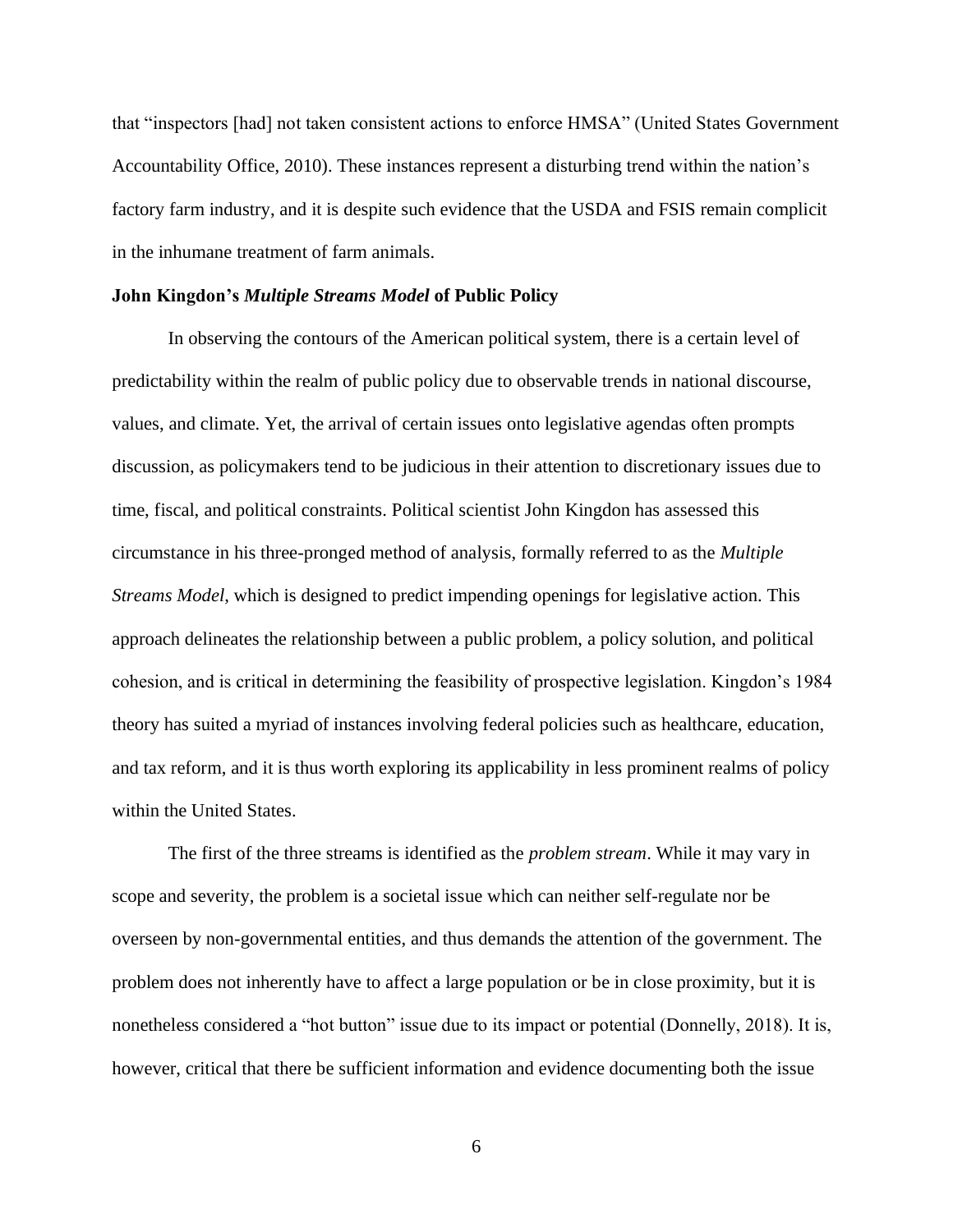and potential fixes, as policymakers may defer a problem for which a solution is infeasible (Kraft & Furlong, 2018). Further, focusing events or crises often increase the likelihood that an issue will end up on the national policy agenda. Lawmakers are thus cognizant of indicators that cause fluctuation in a problem's influence on society. Natural disasters, for example, have prompted government responses to threats against public safety, and while each storm is unique in its impact, there remains policy designed to alleviate its effects. This brings attention to a problem's link with "powerful national priorities" such as defense, public safety, public health, and the like, and its subsequent command for government action (Kraft & Furlong, 2018, p. 96).

Succeeding this is the *policy* stream. Kingdon claimed that, in identifying a public problem, there must be feasible, policy-based solutions to serve as potential remedies (Kraft  $\&$ Furlong, 2018). These solutions are then evaluated based on what Kingdon coined as the "criteria for survival", such as economic practicality and political acceptability; with this, only the "fittest ideas survive" (Kraft & Furlong, 2018, p. 97). It is also advisable that the solution have broadbased support, as endorsement from policymakers, interest groups, and the public furthers the likelihood of reaching the legislative agenda. Perhaps one of the more compelling determinants, however, is that there must also be evidence of the solution's applicability in contemporary society (Donnelly, 2018). This can be seen in the instance of government-run health care within the United States. During President Bill Clinton's tenure, First Lady Hillary Clinton ran a task force designed to completely overhaul the existing health care system. Her impending model, however, had never been tested before. Conversely, President Obama's Affordable Care Act is based on an earlier health care model implemented in the Commonwealth of Massachusetts, otherwise known as "Romneycare". It is not to say that the failure of health care reform in the 1990s was dependent entirely on this, but the importance of policy suitability should not be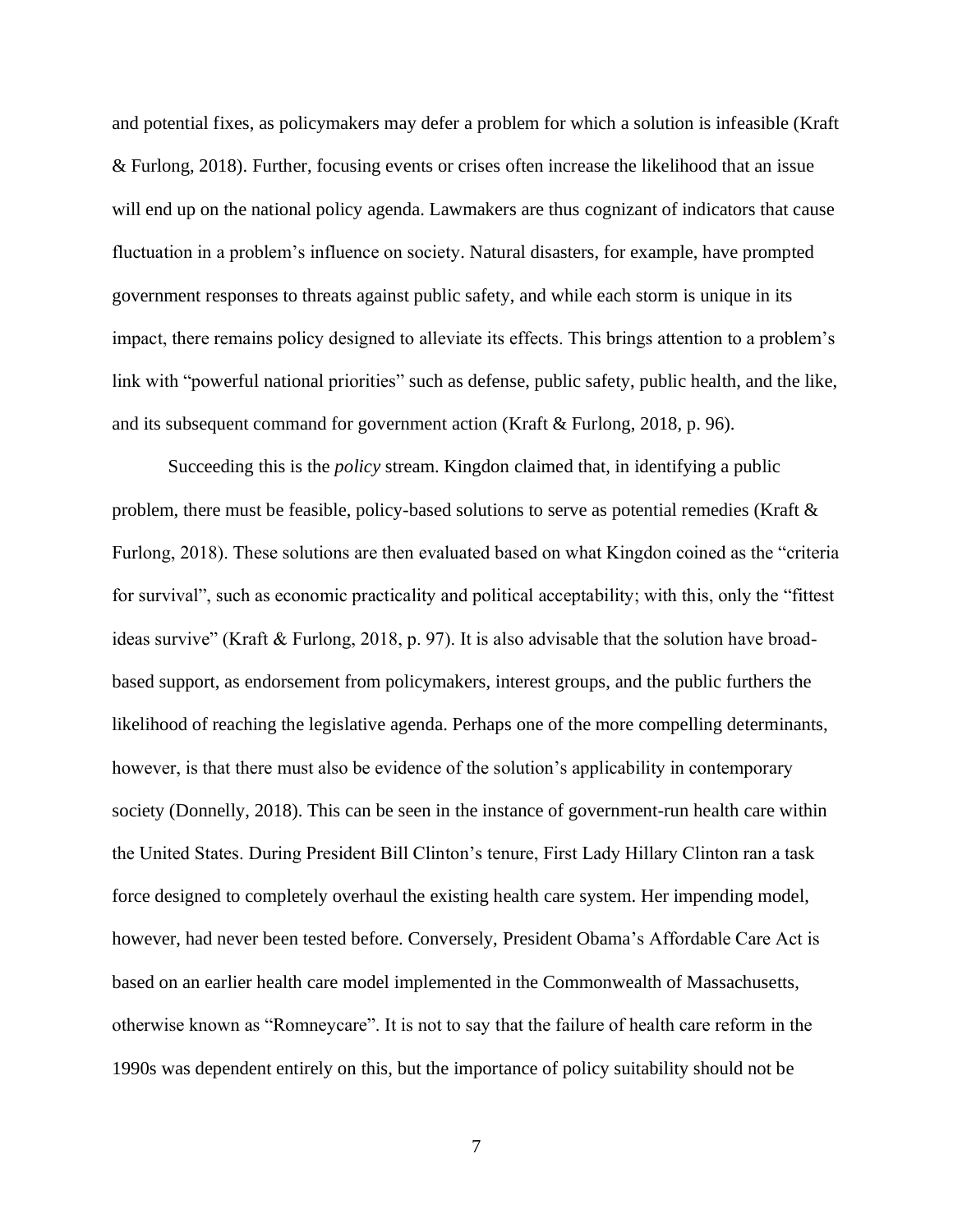overestimated (Donnelly, 2018). Accordingly, this stream becomes active given that the policies satisfy the aforementioned criteria, thus strengthening their potential as legislative solutions.

The third and final component of Kingdon's theory is the *politics* stream. This segment requires that there be some degree of cohesiveness regarding the nation's political climate. There is no particular formula for this sense of commonality; it is conventional, however, for a political party holding the majority in both the legislative and executive branches of government to be more equipped to pass legislation (Donnelly, 2018). That being said, it should not be assumed that a policy will always enjoy comprehensive, bipartisan support, but rather that it should yield enough to gain traction amongst most public officials. Circumstances are thus considered ideal in the instance of turnover following an election, as administrations are more adept to pursue their own agendas in the wake of their victory (Sabatier & Weible, 2014, p. 34). Additionally, it is common for lawmakers to strategically withhold policies they deem unfit for the current "public mood", as they tend to "have a well-developed ability to detect a shift in public attitudes" and can thus predict the feasibility of certain policies (Kraft & Furlong, 2018, p. 97). They also tend to consider the role of interest groups in their determination, as "politicians often view the support or opposition of interest groups as indicators of consensus or dissent within the broader political arena" (Sabatier & Weible, 2014, p. 34). With this, government officials who sense a shift in political climate may "act to promote certain items on the agenda or, conversely, to dim the hopes of others" based on the perceived likelihood of legislative progress (ibid.).

Each stream ultimately demands the cooperation of both its counterparts in order to yield an opportunity for legislative action; it is by way of their convergence that proposed legislation sees its highest potential for survival, as there is a temporary sense of concurrence within the realms of public policy and general governance. Nonetheless, it is at times that focus events or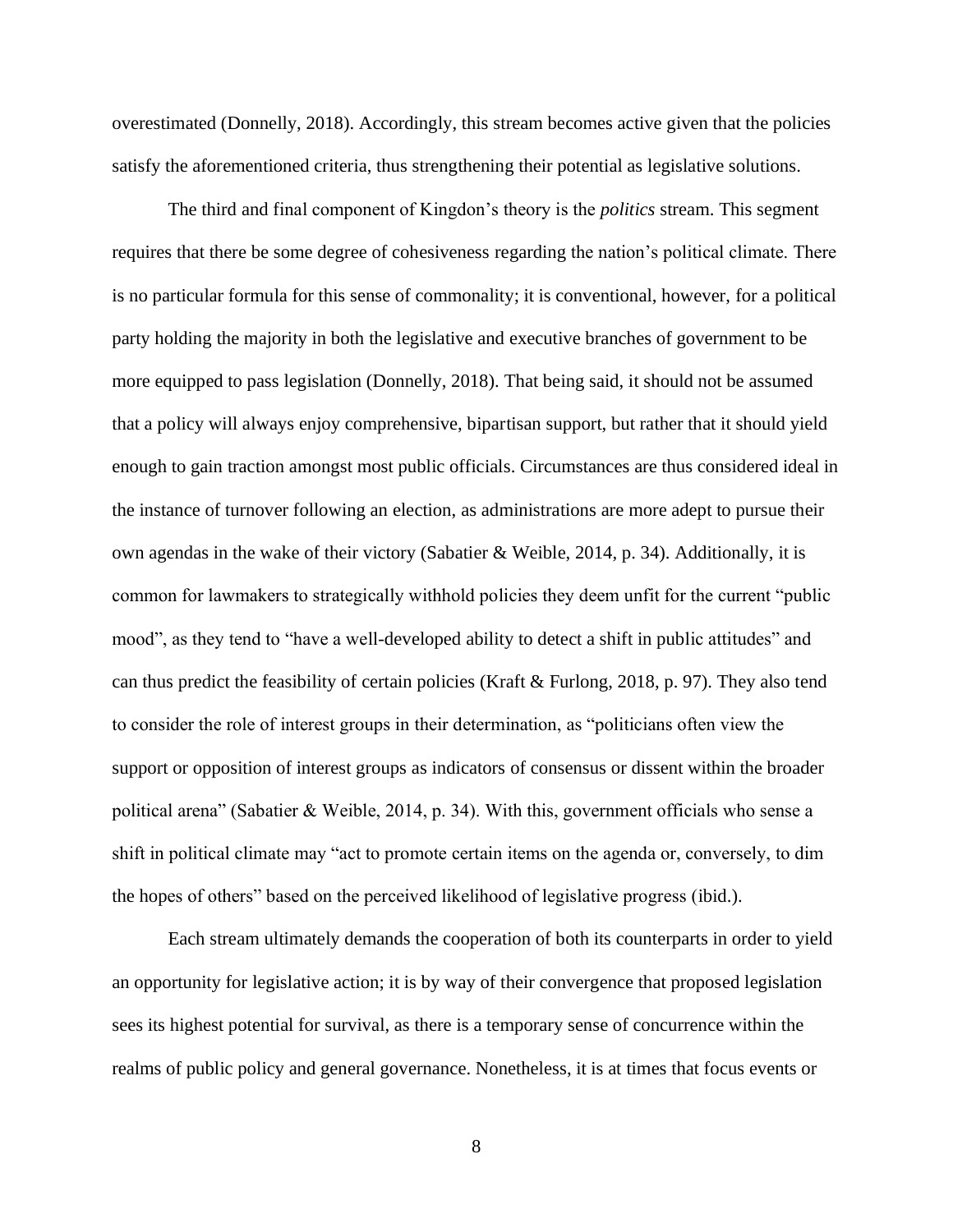crises prompt action, as appeals for governmental action are then at their peak. Policy entrepreneurs, or any individual or entity involved in the policymaking process, may also contribute to creating these "windows of opportunity", as they strategically push items on their own agendas in anticipation of such openings. Consequently, notwithstanding the manner by which the window is opened, it is during these breakthroughs that prospective legislation is most likely to find itself on the federal agenda and, ultimately, passed into law.

Kingdon's theory has thus far proved suitable for the American political system, and it is argued by many policy analysts that he has provided a stable framework for predicting legislative action (Donnelly, 2018). This research applies the aforementioned method to the policy area of farm animal welfare within the United States. Thus, in evaluating the existence of a public problem, a feasible policy solution, and the political will to effect change, I may determine whether the country should anticipate the opening of a "window of opportunity" within this realm of politics.

#### **Chapter Outline**

This paper consists of four chapters. The first is dedicated to a legislative history of the nation's farm animal welfare policies and an investigation of the role of the USDA's Food Safety and Inspection Service in law enforcement. This analysis is followed by a policy matrix that focuses on farm animal confinement laws at the state level so as to evaluate the strength of existing policies. Next is a data analysis from an original survey of Massachusetts residents regarding their opinions on farm animal welfare, and the final section features a series of interviews of both local political elites and stakeholders within the farm industry that provide varying perspectives on the issue. I then conclude with an overview of the American factory farm industry within the context of Kingdon's *Multiple Streams Model*, allowing me to assess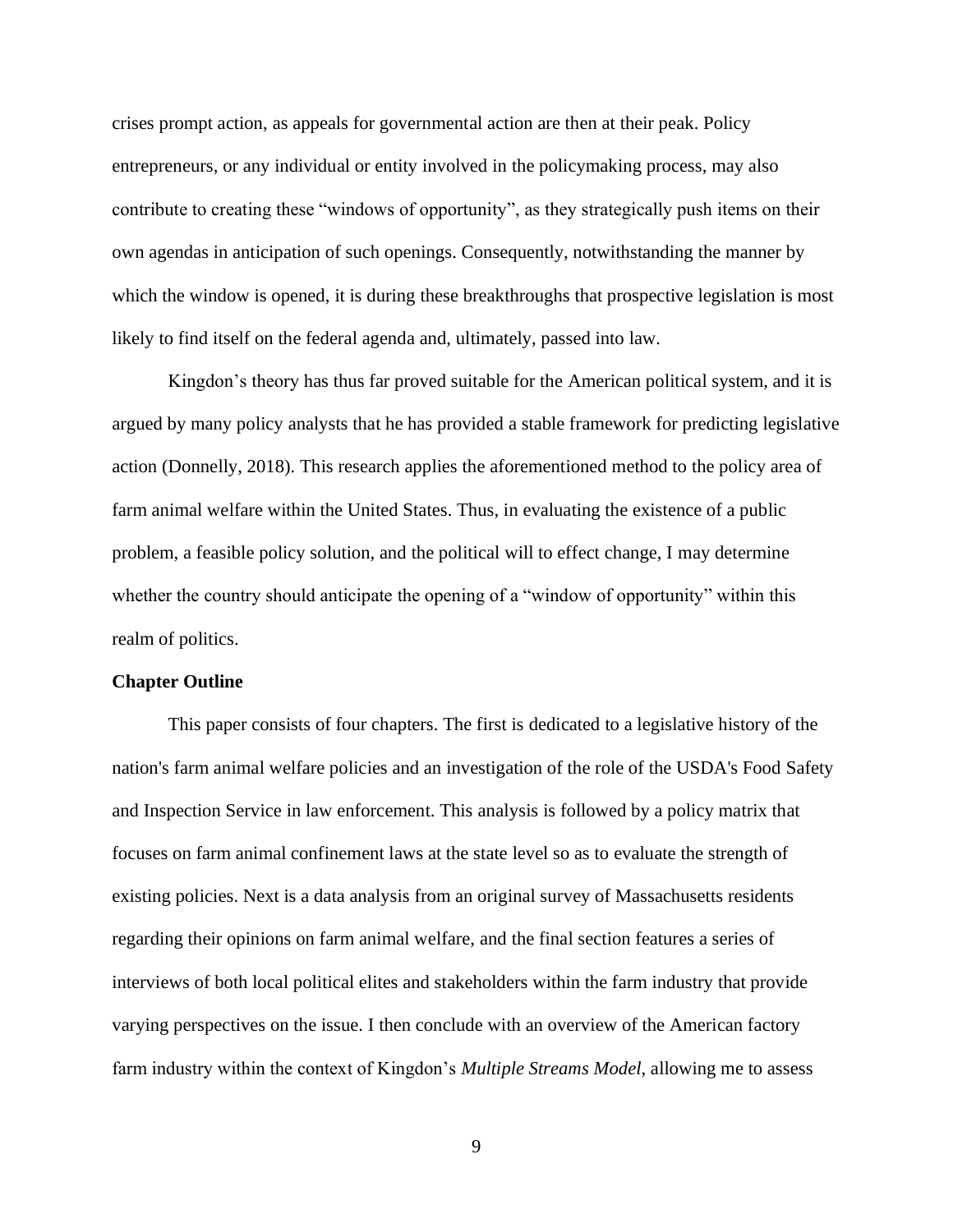whether this policy area exists in the three streams and, subsequently, whether the United States should anticipate a shift in this brand of legislation.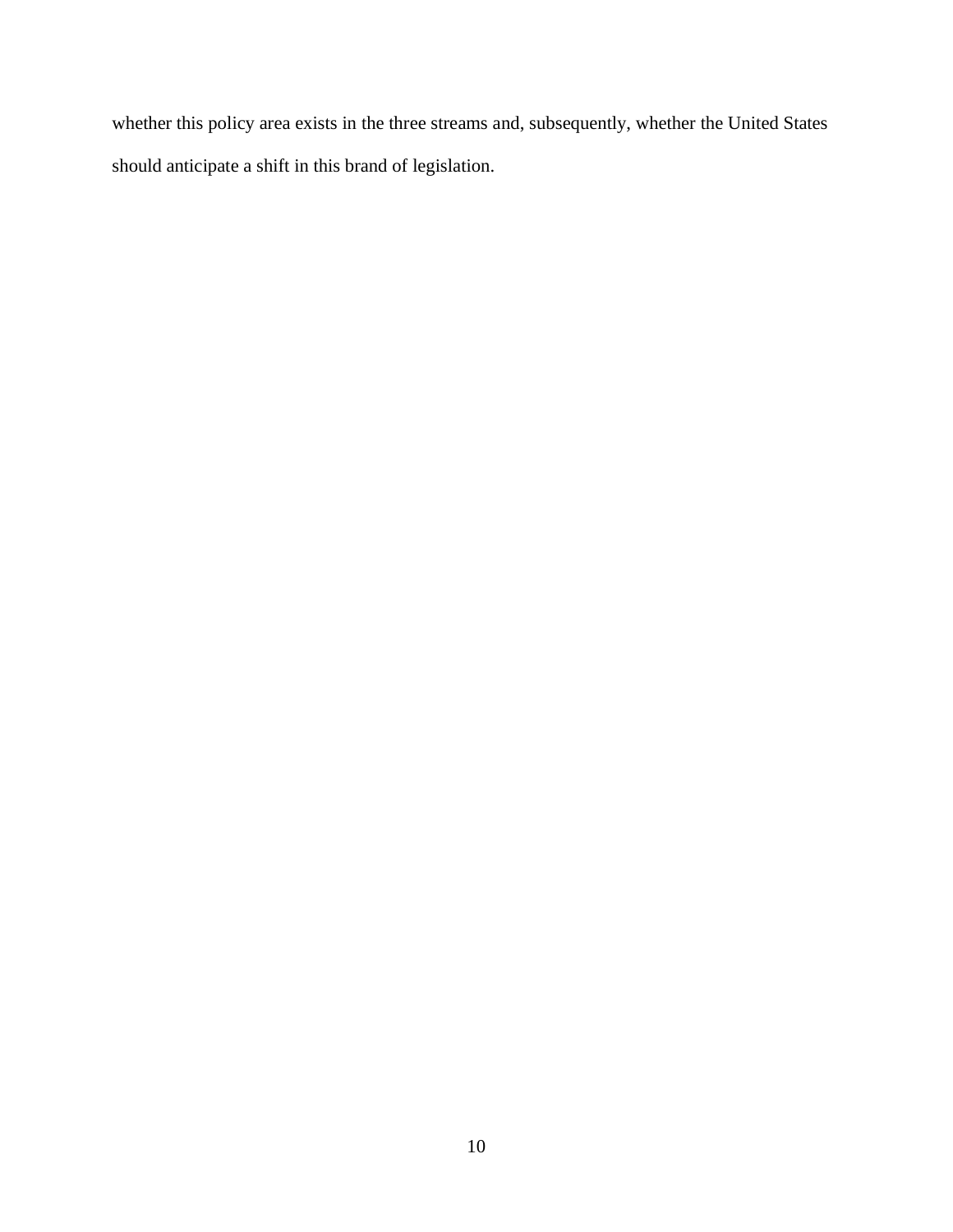#### Chapter 1: Legislative History

## **Introduction**

In order to understand the contours of this policy area, it is essential to outline existing provisions designed to address the issue of farm animal welfare. This understanding provides context for a discussion on policy reform, allowing us to more effectively note the successes and deficiencies of modern laws and, consequently, determine where they fall short in remedying the public problem. This evaluation thus leaves a foundation on which to build future legislation, while also bringing focus to the enforcement agencies responsible for implementation and oversight.

#### **Farm Animal Welfare Policy**

Regarding contemporary statutory protections, the federal government has enacted only two laws intended to preserve farm animal safety. The 28 Hour Law of 1873, though quite permeable and open to exemptions, was designed to ensure that farm animals -- excluding poultry -- be released from the confines of their vehicle every 28 hours when being transported (Animal Welfare Institute<sup>3</sup>, n.d.). It was initially introduced to the United States Congress in 1871 in response to public outcry over the conventional methods of cattle transport, and two years later, it was passed into law (ibid.). However, due to resistance from transport companies, whose responsibility it was to provide shippers with locations designated for the unloading and feeding of cattle, sheep, and swine, noncompliance was commonplace. Notwithstanding the frequency of policy violations, there was evidence that the welfare of these farm animals had improved under the protections of the statute, but the law was nonetheless repealed soon thereafter. In 1906, however, this law was reinstated (ibid.). It then remained in its original form until 1963, when five provisions were added specifying regulations regarding proper feeding,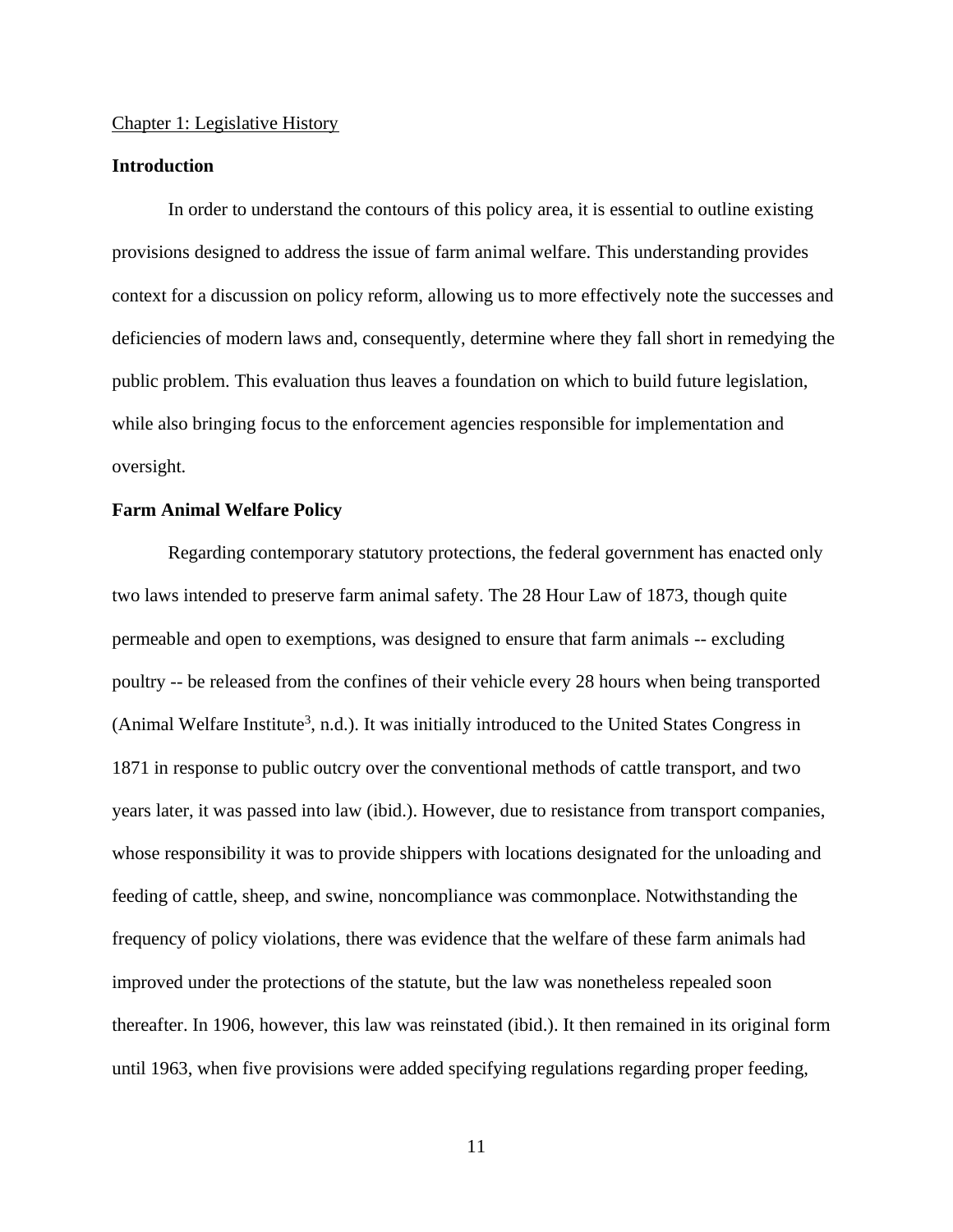watering, and resting practices (Texas Tech University, n.d.). Further protections were implemented in 1994, when the law was amended for the purpose of clarifying that the language used in the statute, such as transportation "by rail", would be interpreted as if it were written in current context; consequently, these regulations would now be applied to animals being transported by trucks or by other modes of modern transportation (American Association of Swine Veterans, 2006). It was not until 2006, however, that this legislation applied to the transport of equines, but even with this more inclusive approach to animal welfare, poultry is still exempt from such protections (Cornell Law School, n.d.). With this, the current statute stands as applying to the confinement of cattle, sheep, swine, and equines during transportation, as they must be released to some outdoor area every 28 hours for feeding, water, and rest. This fenced-in area must provide the animals with adequate room to lie down, stretch their limbs, and move about comfortably, and they must be allotted no less than five hours of continuous freedom (ibid.). However, notwithstanding the intent of this statute is the fact that these regulations do not apply to carriers that allow room for these requirements; it is thus highly plausible that animals may remain packed in dark and poorly ventilated trailers for more than 28 hours given they are provided with food, water, and an "opportunity for rest" (ibid.). Further, there is the option to petition against these provisions should the interruption of the transport place an undue burden on the shoulders of the workers involved (ibid.). This consequently creates an exploitable loophole in a policy designed to lessen the suffering of helpless animals, as this option allows for 36 hours of consecutive travel. Even so, there is not a great deal of incentive to abide by the Law, as owners who "knowingly and willfully" are found in violation are fined between \$100 and \$500 for each *reported* violation -- a minor consequence for a gross infraction (ibid.). Furthermore, the onus of enforcing this law falls on the shoulders of the United States Attorney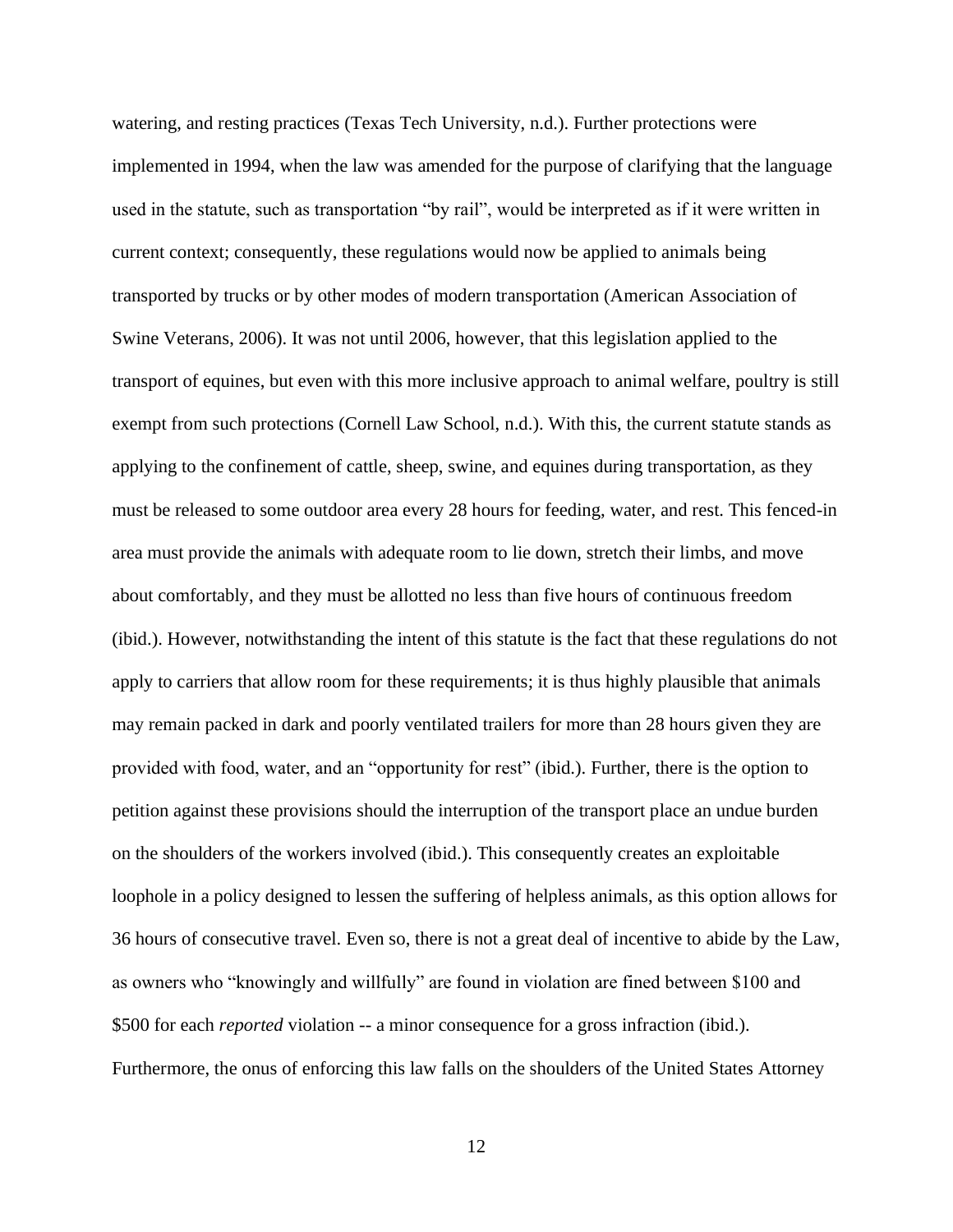General, as there is no federal entity directly responsible for implementing its measures (ibid.). This ultimately compromises its effectiveness, as no civil action may be taken without the attorney's knowledge of a violation. Thus, while the 28-Hour Law was indubitably crafted with pure intentions, the combined forces of lax provisions and poor enforcement create an environment where, despite intent, such protections are limited in effect.

The Humane Methods of Slaughter Act, though broader in scope, is similarly inadequate in practice. Originally introduced to the House of Representatives by Democratic Representative William R. Poage of Texas in 1957, this bill was signed into law in 1958 by President Lyndon B. Johnson. The Humane Methods of Slaughter Act was crafted as a response to a three-year campaign led by animal rights advocates regarding the treatment of farm animals within the food industry, and its primary function was to ensure that all cattle, calves, swine, mules, horses, sheep, and other livestock would be rendered unconscious and insensible to pain "prior to their being shackled, hoisted, thrown, cast, or cut" by way of an approved stunning method; though approved methods vary by species, they include chemical (carbon dioxide), mechanical (captive bolt or gunshot), and electrical (stunning or slaughtering with electric current) forms of stunning (Government Publishing Office, 2014). The statute did not, however, apply to all slaughter plants. Its original language specified that the mandates need only be met by plants that "wanted to sell meat to the federal government" (ibid.), reading:

...no agency or instrumentality of the United States shall contract for or procure any livestock products produced or processed by any slaughterer or processor which in any of its plants or in any plants of any slaughterer or processor with which it is affiliated slaughters or handles in connection with slaughter livestock by any methods other than methods designated and approved by the Secretary of Agriculture (Government Publishing Office, 1958).

Thus, this provision severely limited the scope of the law, as entities not contracting with the federal government were not bound to utilize approved, humane practices. Furthermore, though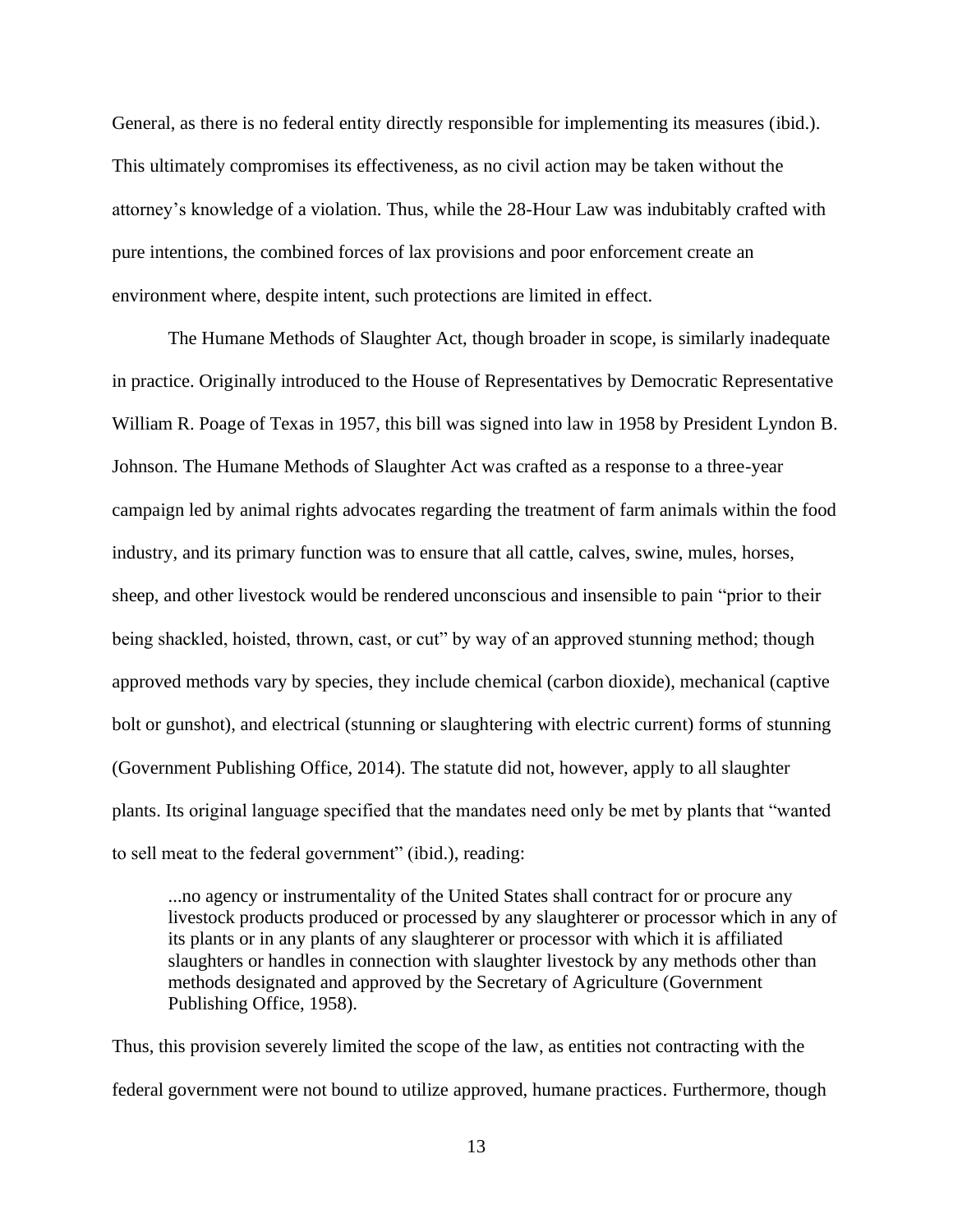the statute did provide a basic outline for the Secretary-approved methods of slaughter, there was no mention of an implementation agency or process to ensure that all provisions were being met. Consequently, the "only available enforcement mechanism was the denial of federal meat contracts to slaughterhouses that used inhumane methods" (Welty, 2007), and as USDA records were hopelessly inconsistent, there was no reliable way to determine what actually occurred inside the walls of slaughtering plants.

With this, the HMSA was amended in 1978 to require that the United States Department of Agriculture would be responsible for its implementation. As the USDA's Food Safety and Inspection Service already employed inspectors to enforce the Federal Meat Inspection Act of 1906 -- a law mandating that all meat products are produced and processed under sanitary conditions --, this provision essentially expanded their jurisdiction to include the HMSA (Friedrich, 2015). This provision did not, however, require additional inspectors to be present at slaughterhouses, and subsequent concerns arose as "no additional inspectors, much less dedicated humane-slaughter inspectors, were to be hired" to enforce these measures (Welty, 2007). Nonetheless, while there were perhaps some logistical shortcomings, this amendment did signify a step toward more comprehensive and effective reform.

Likewise, Congress approved a provision that expanded the law's application to both American exports and imports, thus requiring that both be processed in accordance with the Humane Method of Slaughter Act's regulations (Government Publishing Office, 2014). Further, the Act was now to be enforced in all USDA-inspected slaughterhouses. This measure in particular represented a breakthrough in the scope of the HMSA. The Federal Meat Inspection Act of 1906 mandates that all meat processing plants selling their products to the public be inspected by certified government agents, thus requiring USDA personnel to be present at all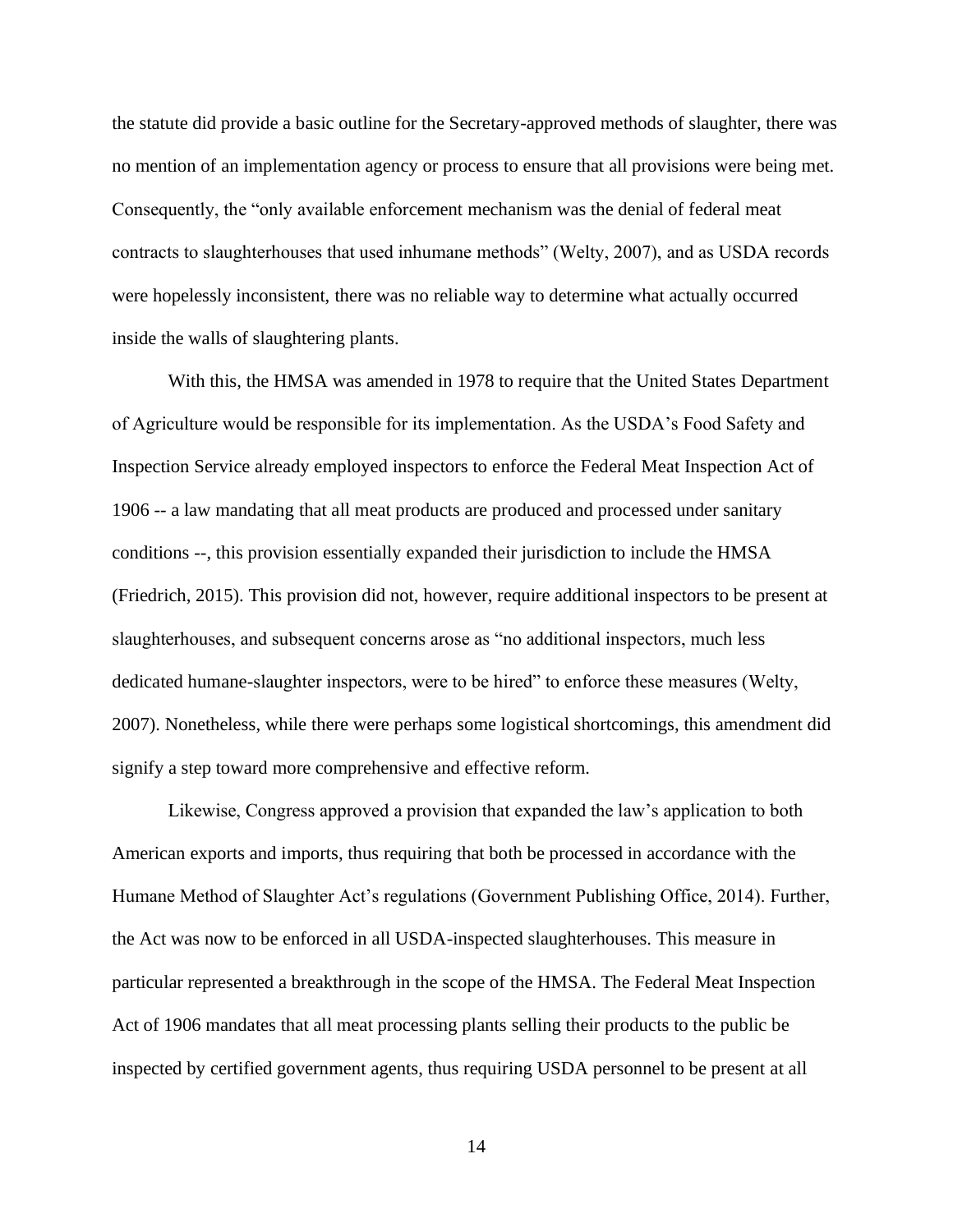times of production; with this, the Humane Methods of Slaughter Act was no longer limited to plants contracting with the federal government, and was now to be unequivocally enforced in all the same facilities bound by the FMIA (Friedrich, 2015).

Notwithstanding these progressive movements, several key provisions from the 1958 Act were altered. In 1960, the USDA issued a set of regulations specifying that the term "other livestock", as seen in the HMSA of 1958, included goats and "other equines", but excluded poultry (United States Court of Appeals, Ninth Circuit, 2009). Further, while a ruling from the United States Court of Appeals Ninth Circuit affirmed that term "other livestock" was not formally repealed and thus remained a "functional part of the HMSA of 1958" (Friedrich, 2015), this proved to be moot as the USDA had since made clear its decision on the law's application to poultry (United States Court of Appeals, Ninth Circuit, 2009). This position remains intact, as a 2005 Notice from the USDA stated that, "at this time, the HMSA of 1978 does not cover poultry", but that "welfare practices for poultry are covered by the regulatory requirement for good commercial practices" (Food Safety and Inspection Service, 2018). These "good commercial practices", however, make no mention of the humane treatment of poultry. Rather, there is an FSIS-issued "regulatory requirement" designed to determine "whether establishment employees are mistreating birds or handling them in a way that will cause death or injury, or prevent through bleeding or result in excessive bruising" (ibid.). This document requires that inspection program personnel "complete a Poultry Good Commercial Practices Task and record the results in [the Public Health Information System] on a daily, per shift basis when the establishment slaughters", yet there are no explicit guidelines by which they should abide (ibid.). This severely compromises the welfare of the poultry, as the USDA has refused to outline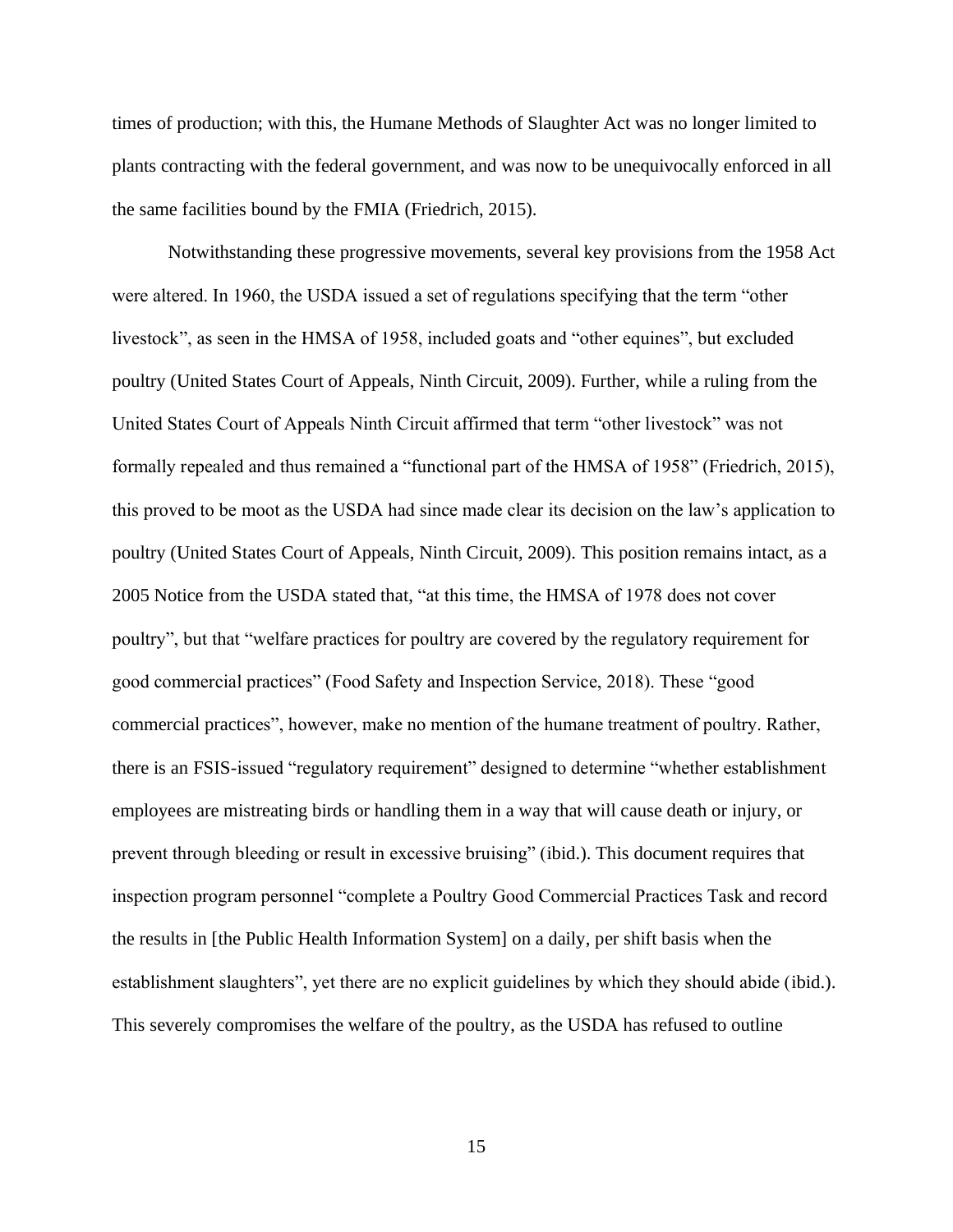prohibited slaughtering practices; regarding "observ[ing]" the behavior of slaughterhouse employees, the text of this document actually reads:

Some things to look for include:

- establishment employees breaking the bird's legs to hold them in the shackles
- birds frozen inside cages or frozen to the cages in cold weather
- birds dead from heat exhaustion—you would primarily see heavy panting in poultry suffering from heat stress.

• establishment employees driving over live birds with equipment or trucks in the unloading or live hang area (ibid.)

None of these activities, however, necessarily constitute the filing of a noncompliance report against the slaughter plant. According to the FSIS, in order to issue a noncompliance report (NR), one must "demonstrate that the establishment has lost control of its process" (ibid.). The Good Commercial Practices in Poultry guidelines are keen on emphasizing that noncompliance is not based upon a "bird-by-bird performance standard", thus endorsing the idea that isolated incidents of mishandling do not indicate a loss of control and should not hinder the progress of slaughter lines (ibid.). Rather, it is suggested that a Mistreatment Memorandum of Interview (MOI) should be filed for these instances. If an FSIS worker, for example, is to witness birds being "mistreated before or during shackling or elsewhere in the slaughter operation, up to the kill step, but there's no evidence of loss of process control", then it should prompt an MOI, not noncompliance (ibid.). When there is reason to believe that there is a "loss of control", however, the guidelines read that Noncompliance Reports should never "quote the Humane Methods of Livestock Slaughter Act, the National Chicken Council Audit Guidelines, the Federal Register Notice on Treatment of Live Poultry Before Slaughter, or any of the establishment's written poultry handling plans" (ibid.). FSIS employees are instead expected to "notify the establishment managers immediately when [they] observe the mistreatment and discuss the mistreatment with establishment managers as soon as possible after the event" and are to "document the discussion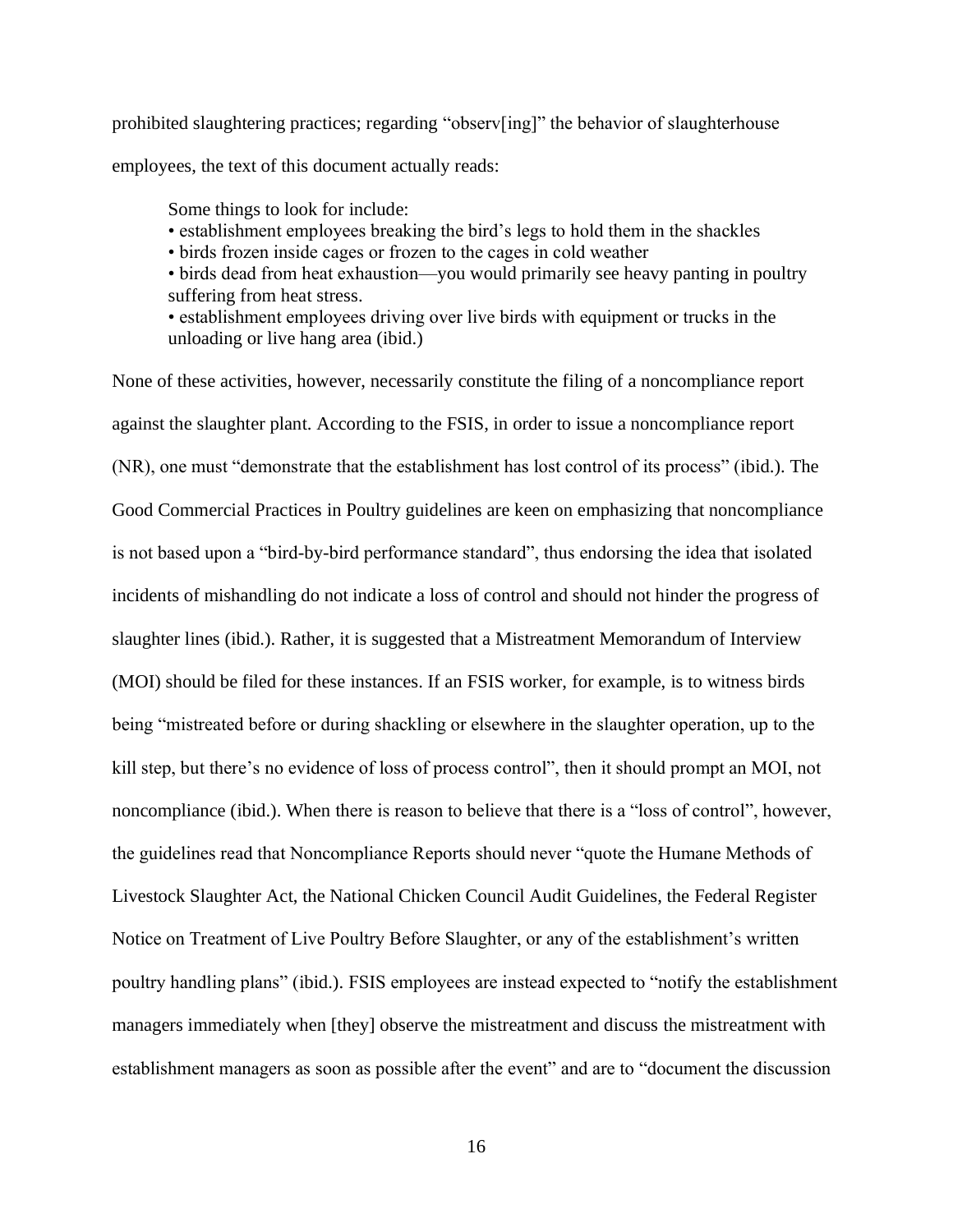and any planned actions on the part of the establishment by writing a mistreatment MOI" (ibid.). This ultimately implies that correctional actions are not a mandatory component of the enforcement process, and that even in the case of an MOI, it is written that District Veterinary Medical Specialists will "review the MOI and determine if additional action is warranted" (ibid.). This exposes an egregious lack of competency on behalf of both the Food Safety and Inspection Service and the United States Department of Agriculture, as these guidelines are crafted to minimize the frequency of violations regardless of the welfare of the animals being slaughtered.

Furthermore, Section 1903 of the HMSA of 1958, which placed limitations on government procurement of animal products, was also removed from the final version (Friedrich, 2015). It was, perhaps, in lieu of this provision that the USDA now had the authority to both shut down slaughterhouses and impose "criminal sanctions" against perpetrators of inhumane treatment (ibid.). Nonetheless, while expanding the scope of the USDA did allow for more effective *enforcement* of the HMSA, this did not strengthen existing regulations or implement further protections against the perpetual horrors seen in industrial factory farms.

Similarly, the Farm Security and Rural Investment Act of 2002 -- which included an amendment to the HMSA of 1978 -- simply emphasized an extant provision of the law. Though pure in its intent, the amendment merely accentuated the role of the USDA in enforcing the Humane Methods of Slaughter Act, requiring the Secretary of Agriculture to "report the results and relevant trends annually to the US Congress" (Government Publishing Office, 2014). Consequently, this is meager in its attempts to curtail the cruel treatment of animals, as it neither tightens regulatory guidelines nor magnifies the consequences for violations.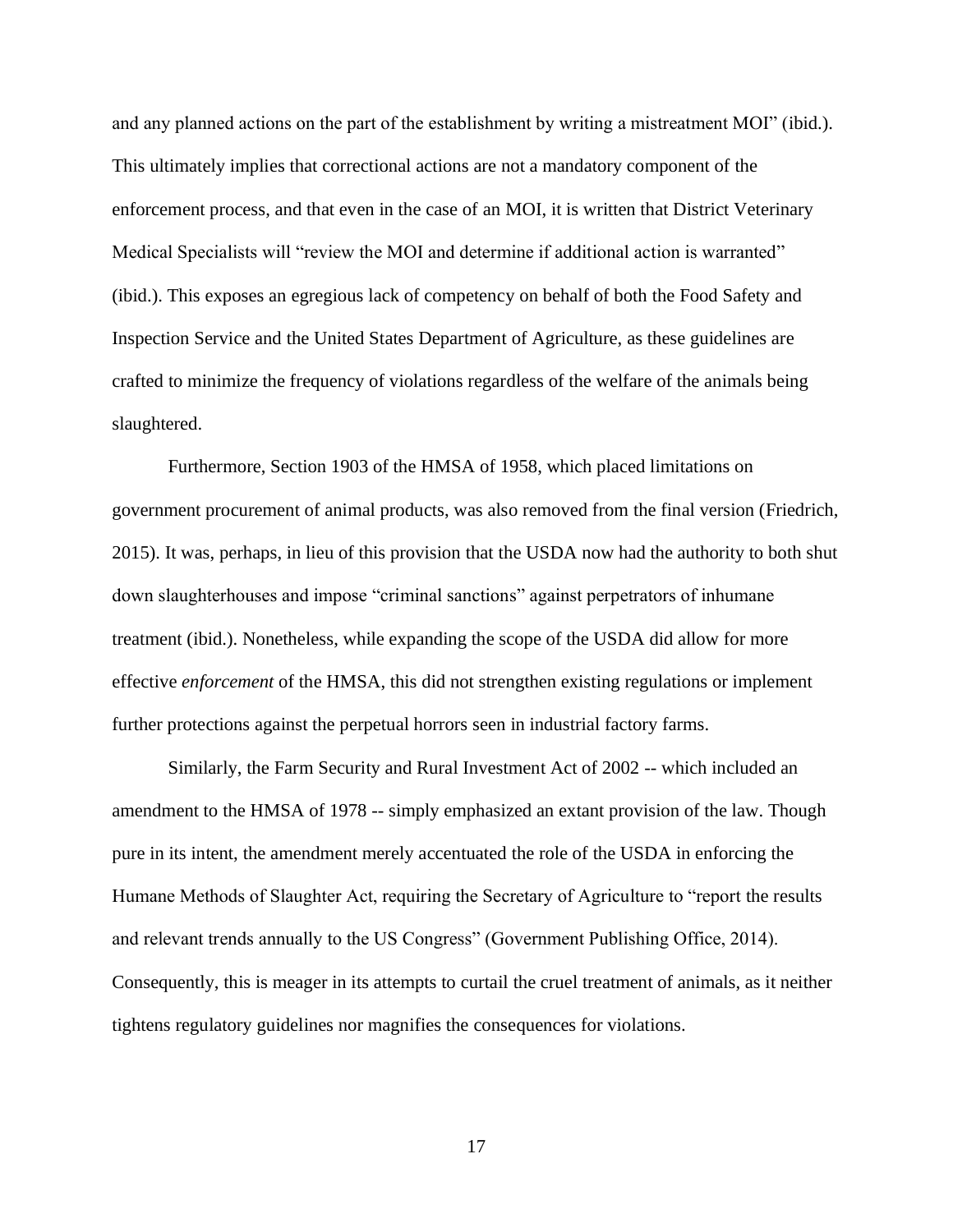While this provision implies a more comprehensive approach to curtailing cruel and inhumane practices within the farm animal industry, the HMSA is meager in its attempts to regulate treatment prior to slaughter. Sections 313.1 and 313.2 of the Federal Code respectively outline safety requirements for livestock pens, driveways, and ramps, as well as the "handling of livestock" (Government Publishing Office, 2014). The former section focuses on infrastructural issues that could harm the animals such as "sharp and protruding objects", "loose boards", and slippery surfaces, while the latter provides discretionary guidelines for both factory workers and FSIS inspectors regarding the care of livestock (ibid.). Though these provisions advise against certain practices, the language used clarifies that inspectors may use their judgement to gauge whether these behaviors constitute a violation of the law. For example, Section 313.2 states that the use of "electrical prods, canvas slappers, or other implements employed to drive the animal should be used as little as possible in order to minimize excitement and injury", but that this shall be left to the "opinion of the inspector" (ibid.). Further, the use of "pipes, sharp or pointed objects, and other items" which may "cause injury or unnecessary pain to the animal" is not explicitly prohibited but is rather left to the discretion of the inspector (ibid.). This loose language consequently compromises the wellbeing of the animals, as the amount of suffering endured by livestock is determined by the personal convictions of individual FSIS employees.

The Humane Methods of Slaughter Act is now codified in Title 9, Chapter III, Section 313 of the United States Code of Federal Regulations, citing the proper handling of livestock - with the exclusion of poultry -- within the factory farm industry (Government Publishing Office, 1987).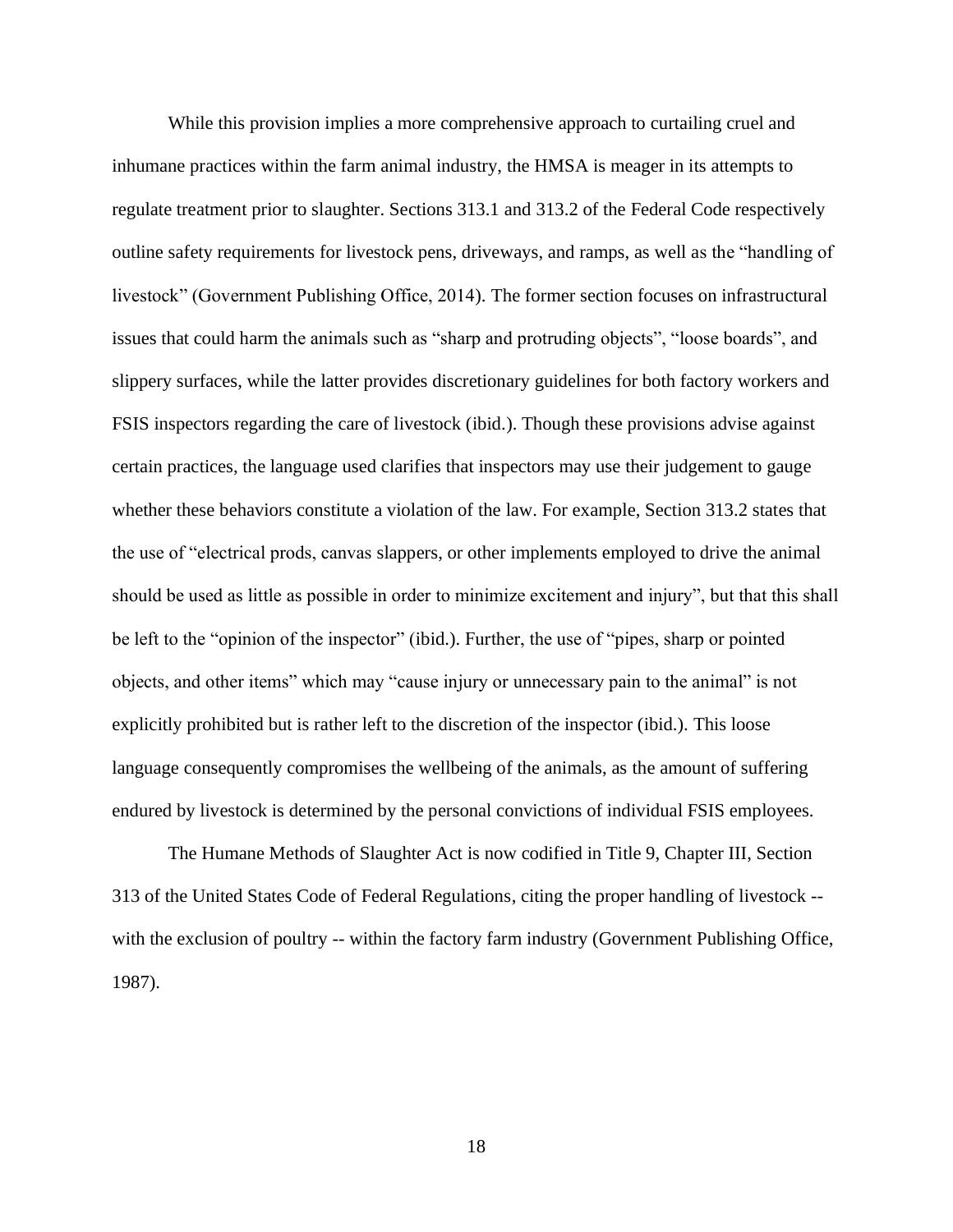It is, however, worth noting that  $27$  states<sup>1</sup> have entered into "cooperative agreements" with the FSIS in which they may operate their own Meat and Poultry Inspection (MPI) programs (FSIS, 2017). These programs must "operate in a manner that is, and with authorities that are, 'at least equal to' the programs that FSIS has implemented", and compliance is determined based on annual self-assessments and annual on-site reviews conducted by the FSIS (ibid.). Each state must accordingly abide by the standards set forth by the Federal Meat Inspection Act, the Poultry Products Inspection Act, and the Humane Methods of Slaughter Act, but they do hold the autonomy to strengthen such regulations. It is unclear whether states have pushed to improve farm animal welfare laws through this channel, or, contrarily, whether states have done so in an attempt to evade a burdensome federal presence in slaughtering facilities. Nonetheless, the 2017 FSIS report disclosed that "each of the 27 State MPI programs provided adequate documentation" based on these two forms of inspection to support their compliance with federal programs (ibid.).

It is equally noteworthy that there are no federal statutes addressing the confinement of farm animals.

#### **Egregious versus Non-Egregious Violations**

In 2005, the Food Safety and Inspection Service issued guidelines distinguishing the difference between egregious and non-egregious violations of the Humane Methods of Slaughter Act. This publication defines an egregious violation as "any act that is cruel to animals or a condition that is ignored and leads to the harming of animals" (Government Accountability Office, 2010). These acts include:

•making cuts on or skinning conscious animals;

<sup>1</sup>These states include Alabama, Arizona, Delaware, Georgia, Illinois, Indiana, Iowa, Kansas, Louisiana, Maine, Minnesota, Mississippi, Missouri, Montana, North Carolina, North Dakota, Ohio, Oklahoma, South Carolina, South Dakota, Texas, Utah, Vermont, Virginia, West Virginia, Wisconsin, and Wyoming.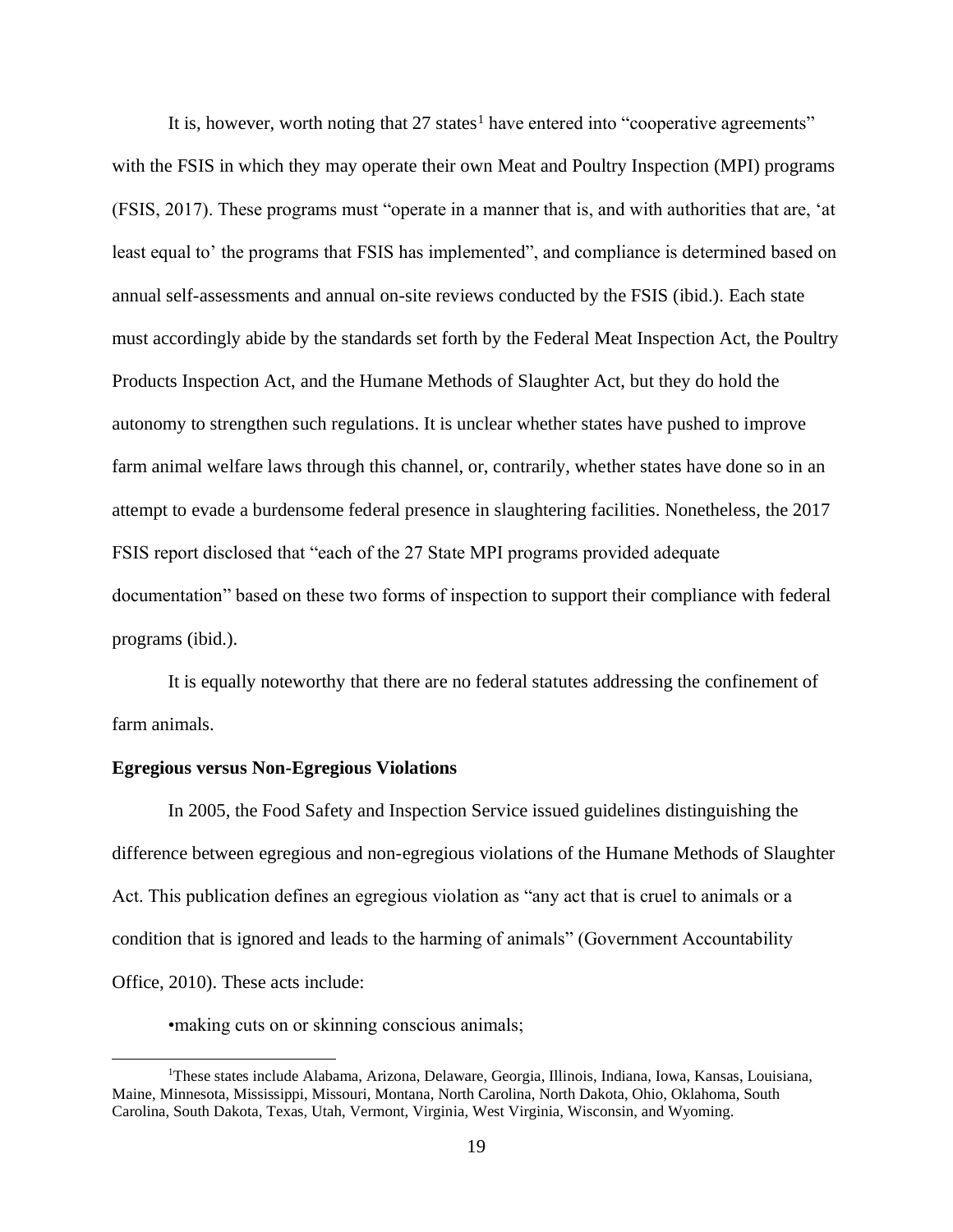•excessively beating or prodding ambulatory or non-ambulatory disabled animals; •dragging conscious animals; •driving animals off semi-trailers over a drop-off without providing adequate unloading facilities so that animals fall to the ground; •running equipment over animals; •stunning animals and then allowing them to regain consciousness; •leaving disabled livestock exposed to adverse climate conditions while awaiting disposition; and •otherwise intentionally causing unnecessary pain and suffering to animals (ibid.).

Following reports of "inhumane handling" at a California plant in 2008, however, the guidelines were amended to include "multiple failed stuns, especially in the absence of corrective actions" and the "dismemberment of live animals" as egregious acts of violence against farm animals (ibid.).

Non-egregious violations, while not as malicious, are nonetheless harmful to the wellbeing of the animals; these acts include but are not limited to depriving the animals of drinking water either in their pens or during transport and driving the animals to walk faster than their normal pace, which often results in them slipping and falling (Government Accountability Office, 2010 & FSIS Directive 6900.2 Revision 2, 2011).

If an FSIS inspector determines that an egregious act has occurred, they may "suspend inspection at the plant immediately, effectively shutting down the plant's entire operation, and determine corrective actions with plant management and the district office" (Government Accountability Office, 2010). Should an FSIS inspector witness a non-egregious act, however, the procedure seems to mimic that of the Good Commercial Practices in Poultry; they need only report the incident to the plant manager, who is thereon responsible for any corrective action (FSIS Directive 6900.2 Revision 2, 2011).

## **Combatting Legislation**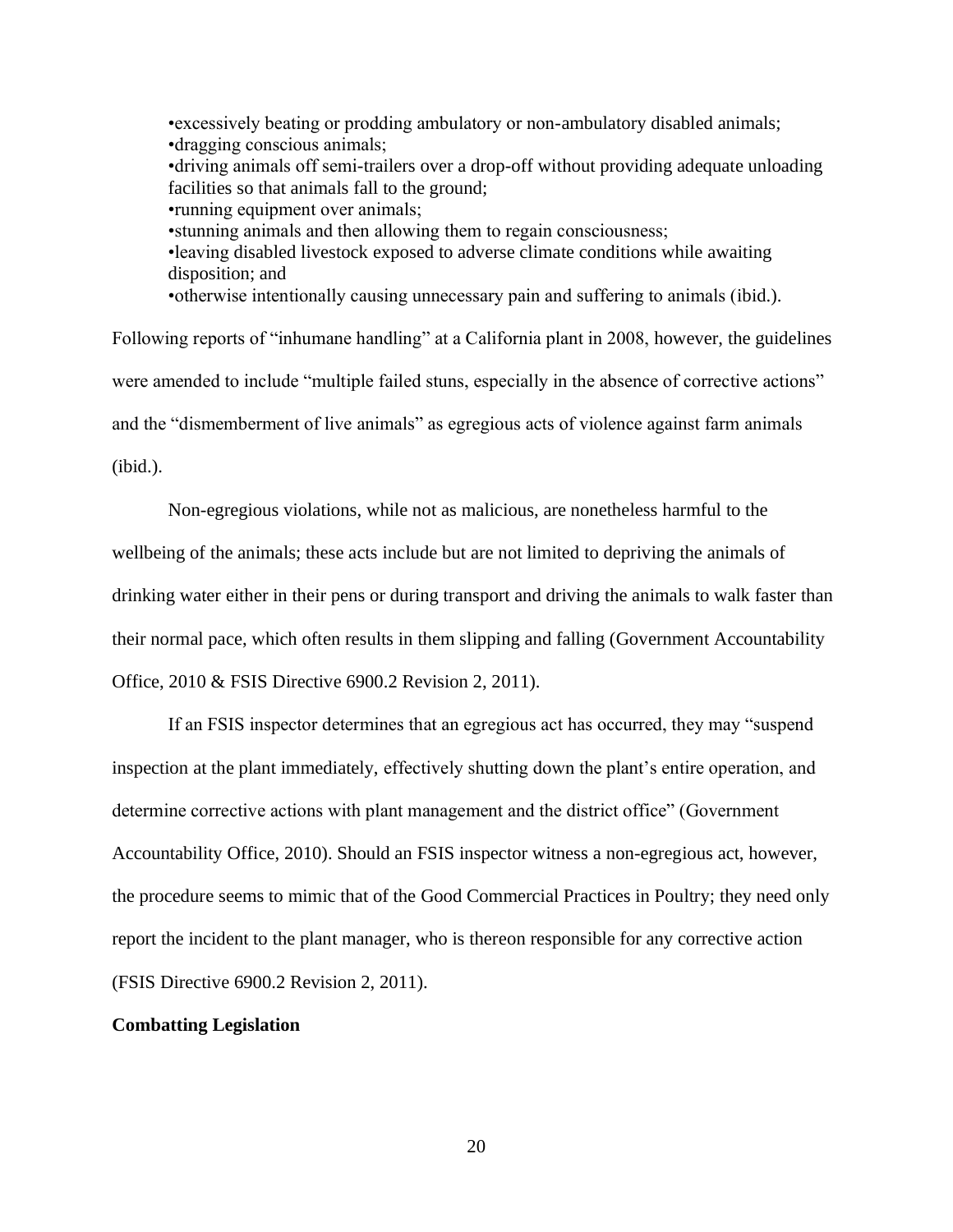In contrast to these efforts to mitigate the mistreatment of farm animals, there exists legislation intended to deter these progressive movements. In 2003, the American Legislative Exchange Council -- a conservative, nonprofit organization that consists of lawmakers and private actors -- introduced a piece of model legislation titled the Animal and Ecological Terrorism Act. This bill established that "enter[ing] an animal or research facility to take pictures by photograph, video camera, or other means" would be a felony, and, in keeping tone with the USA PATRIOT Act of 2001, that convicted perpetrators would be put on a permanent "terrorist registry" (Genoways, 2015, p. 125). When the AETA was brought to legislators, however, it remained untouched for years; it was not until 2006 that the bill was pushed through committees and sent to the floor for a vote. The final version of the bill was approved in the Senate by unanimous consent, and only one Representative -- Democrat Dennis Kucinich of Ohio -- stood in opposition. President George W. Bush signed this legislation in 2006, and it was passed into law as the Animal Enterprise Terrorism Act. Though comparable in effect, the newly coined AETA limited the scope of the bill originally introduced in 2003: the ban on shooting video or engaging in other forms of protest was modified to apply only if perpetrators were "damaging or interfering with the operations of an animal enterprise"; the section requiring a "terrorist registry" was eliminated; and prison terms were only to be enforced if "protest actions resulted in a person's injury or death" (ibid.). With this, the finalized law proved to be less restrictive than initially intended, but there were still mounting concerns over its prospective effects on both First Amendment rights and animal welfare within the United States.

This legislation was advertised to lawmakers as "a needed revision of existing laws protecting medical research from unlawful interference", but it also marked the beginning of lobbyists and lawmakers "conflating" radical incidents involving animal-rights groups with those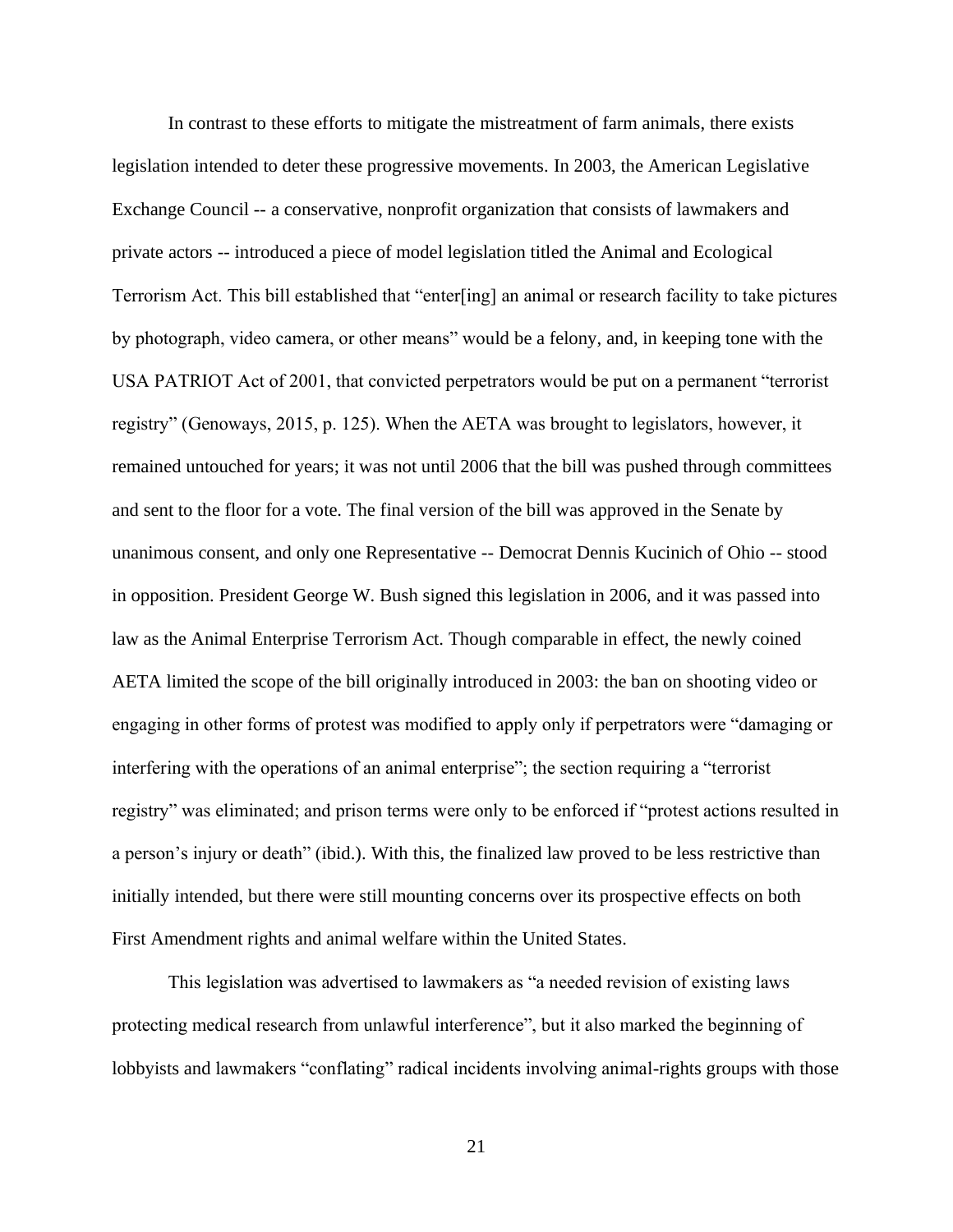of lawful, undercover journalism (Genoways, 2015, p. 126). This became increasingly evident following the AETA's passage, as in response to threats and violence from organizations such as the Animal Liberation Front and Stop Huntingdon Animal Cruelty, the FBI announced that "the No. 1 domestic terrorism threat is the eco-terrorism, animal-rights movement" (ibid.). The law itself states that "nothing in this section shall be construed to prohibit any expressive conduct (including peaceful picketing or other peaceful demonstration) protected from legal prohibition by the First Amendment to the Constitution", but this statement nonetheless set a dangerous paradigm. It both disincentivized animal-rights activism and confounded the line distinguishing legal acts of protest from harmful displays of lawlessness, and many joined Representative Kucinich in his concern that the application of this law would "have a chilling effect on the exercise of the constitutional rights of protest" (Cornell Law School, n.d. & Genoways, 2015). There have since been a handful of criminal prosecutions on behalf of the AETA, but the constitutionality of the law has been challenged in Court. On November 8, 2017, however, the Seventh Circuit of the United States Appellate Court set legal precedent that, in the case of the United States of America v. Kevin Johnson and Tyler Lang, it was concluded that the statute is not "overbroad" in its prohibitions, and that a lawful conviction must include evidence of "damage to tangible property used by the animal enterprise," which validates its intent of criminalizing "violence and intimidation used against animal enterprises" (FindLaw, 2017).

Furthermore, the states of Montana, North Dakota, Kansas, Arkansas, Missouri, and North Carolina currently enforce what are known as "ag-gag" laws, or laws that are designed to criminalize whistleblowing within the agricultural community (American Society for the Prevention of Cruelty to Animals, 2017). While most states have struck down such measures as unconstitutional, there is still existing -- and relatively modern -- legislation in these seven states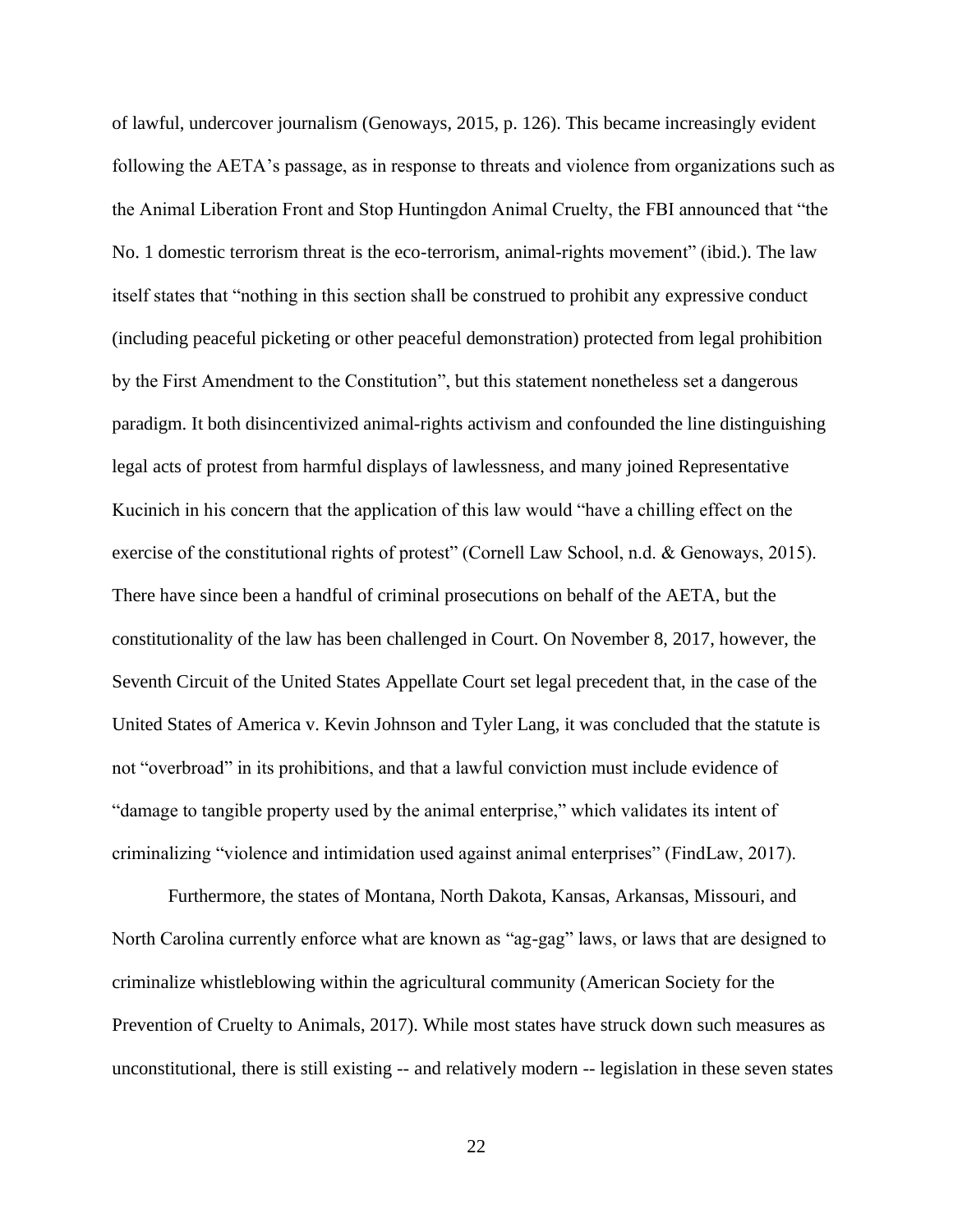that prohibits undercover documentation of agricultural practices without the consent of the facility's owner (Animal Legal Defense Fund, 2018). These laws essentially ensure that certain industries do not lose profit. In eliminating the threat of exposure, those in noncompliance are neither obligated to adjust their ordinary procedures nor are they faced with the monetary consequences of public backlash. There have been several lawsuits filed in opposition to these ag-gag laws, but legal battles continue as a handful of states still implement these provisions that not only compromise the wellbeing of farm animals, but that have a negative impact on consumers within the contexts of health and awareness, as well.<sup>2</sup>

## **Imminent Legislation**

The Humane Methods of Slaughter Act of 1978 and the 28-Hour Law of 1873 are both presently enforced by the USDA. Despite these continuing strides toward more humane slaughtering practices, however, the current administration's Secretary of Agriculture proposed legislation in January of 2018 that has the potential to compromise the wellbeing of animals raised for slaughter. The USDA has introduced the New Swine Slaughter Inspection System, which is an opt-in program designed to "modernize swine inspection" (United States Department of Agriculture<sup>1</sup>, 2018). According to the Food Safety and Inspection Service, this system will allow for more "innovation and flexibility" within hog-slaughtering plants, as it removes existing limitations on line speeds and gives individual plants the autonomy to establish their own slaughtering quotas (ibid.). In Volume 8, Issue 22 of the Federal Register published on February 1, 2018, the FSIS reported that "traditional inspection limits line speeds, even if establishments can demonstrate that they are able to produce safe, unadulterated, wholesome products at more

<sup>&</sup>lt;sup>2</sup>North Carolina and Arkansas have taken this brand of policy to another extreme, enforcing these "gag" laws in any sort of "private business, including hospitals, elder care facilities, veteran care facilities, and schools".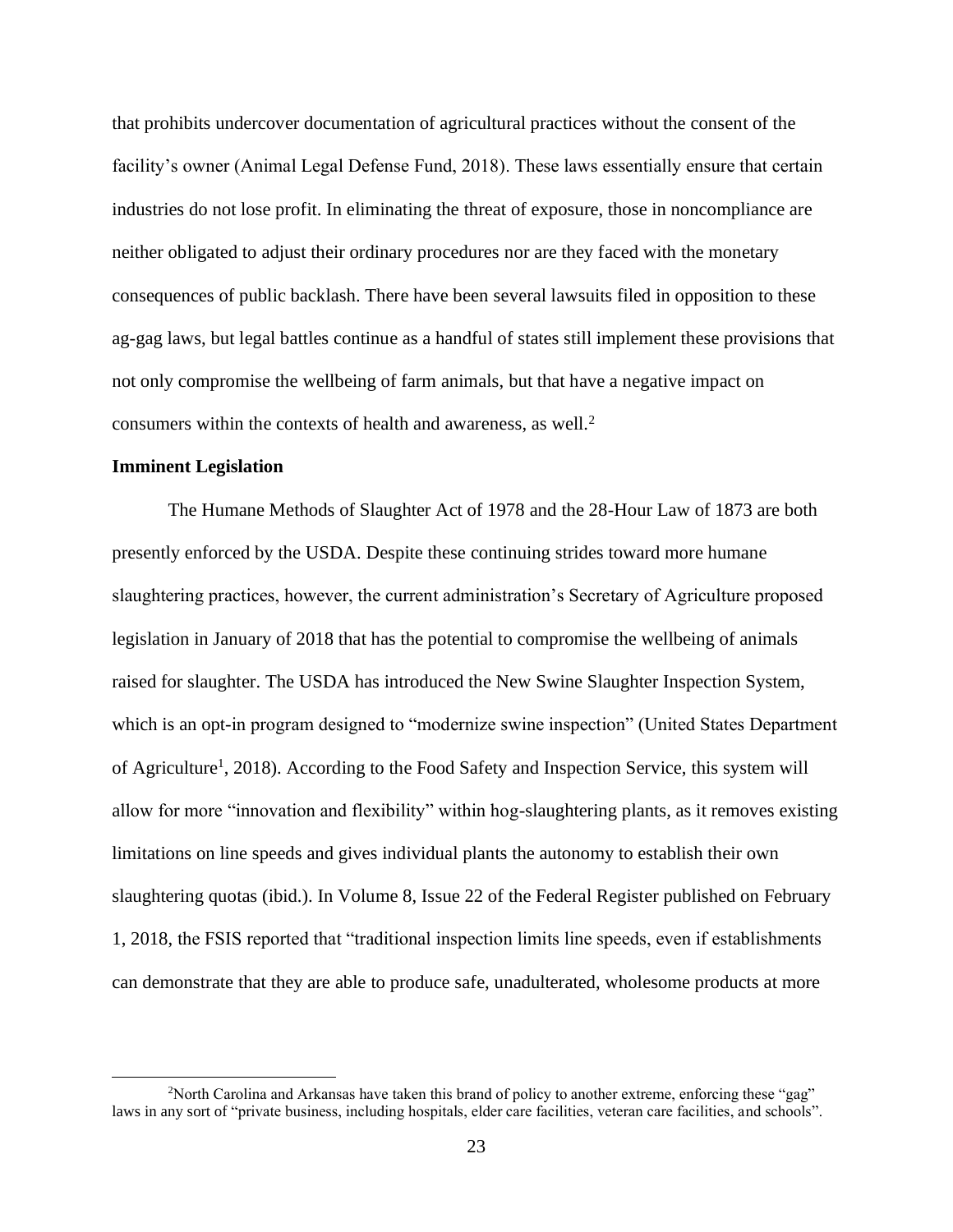efficient rates", and that this approach would redeploy agency resources to create a more effective mode of swine slaughter (Government Publishing Office, 2018).

This would be accomplished primarily by reorganizing the structure of traditional slaughter plants. Existing methods include a combination of ante and post-mortem inspections as well as on and offline verification activities. This rule, however, would amend the Federal Meat Inspection Act of 1906 to emphasize ante-mortem and offline inspection procedures, as these components are projected to increase consumer safety and time-efficiency on the floor (Government Publishing Office, 2018). Plant workers would accordingly "[sort] and [remove] unfit animals before ante-mortem inspection and [trim] and [identify] defects on carcasses and parts before post-mortem inspection by FSIS inspectors" (ibid.). FSIS inspectors would thus be "be presented with healthier animals and carcasses that have fewer defects to inspect", allowing their inspectors to "conduct a more efficient and effective inspection of each animal and each carcass" (ibid.). As a result, fewer FSIS workers would be assigned to online inspection<sup>3</sup>, and agency resources could be redistributed to "conduct more offline inspection activities<sup>4</sup> that FSIS has determined are more effective in ensuring food safety" (ibid.). This ultimately allows for more corporate autonomy throughout the slaughtering process, as it is not federal inspectors, but the industry inspectors who are "responsible for identifying steps in food production where food safety hazards are most likely to occur and for establishing controls that prevent or reduce them" (Food Safety and Inspection Service, 2011). This essentially shifted the role of the FSIS from leading inspections to conducting oversight and verification activity.

<sup>3</sup>Online inspectors are stationed at fixed positions along the slaughter line and perform carcass-by-carcass post-mortem inspections.

<sup>4</sup>Offline personnel move through the different areas of the establishment while performing their duties.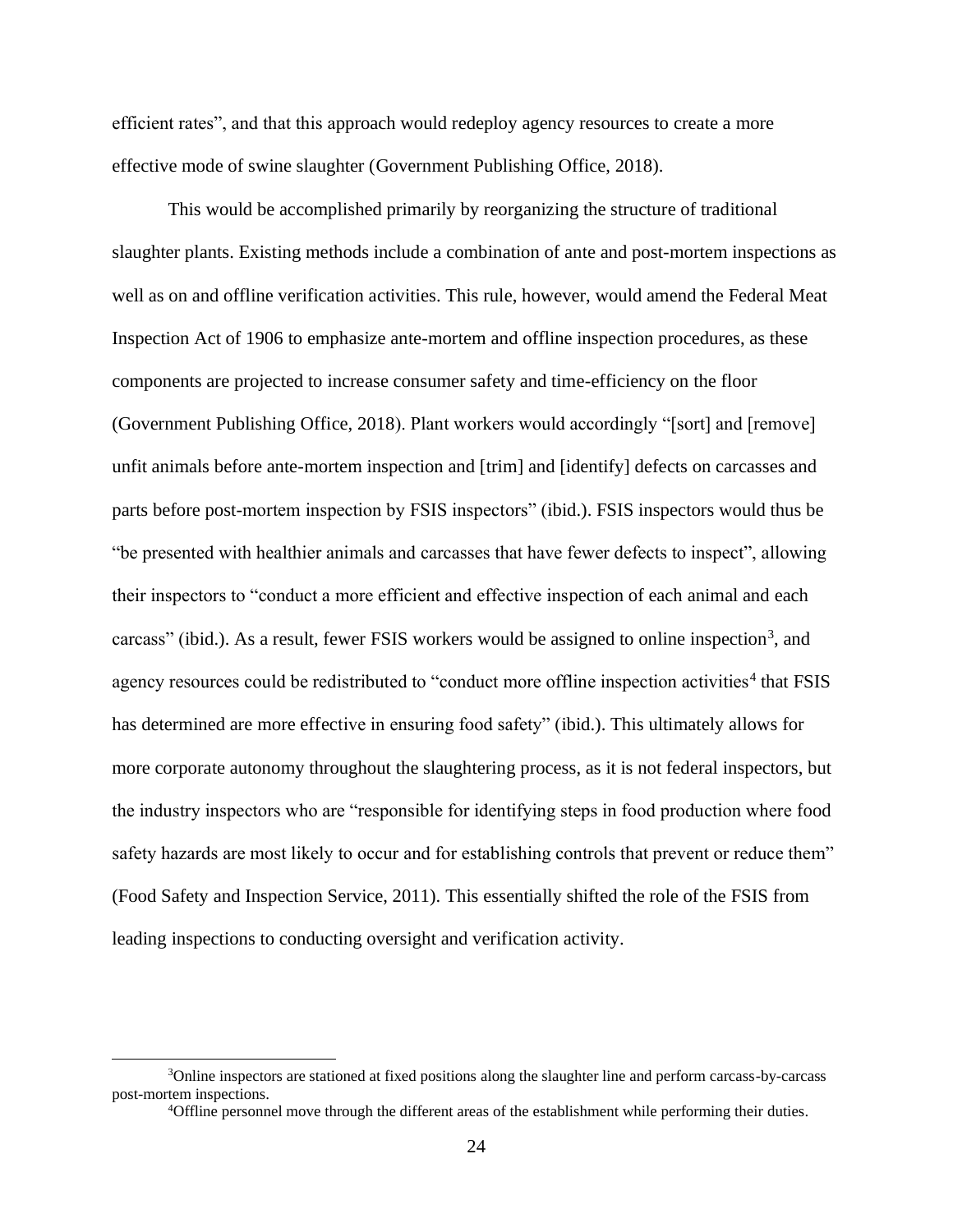This model, formally referred to as the HACCP-Based Inspection Models Project  $(HIMP)^5$ , was a study launched in 1997 in response to the 1993 E-Coli breakout and was designed to determine whether "applying new Government slaughter inspection procedures, along with new plant responsibilities, could promote innovation and provide at least the same food safety and consumer protection" (Government Publishing Office, 2018). The FSIS implemented the HIMP study in 20 young chicken, five young turkey, and five market hog establishments on a "waiver basis", but it has yielded mixed results regarding its overall success (ibid.).

Within the context of animal welfare, the Federal Register reported in February of 2018 that the FSIS has conducted more offline humane handling verification tasks in HIMP establishments than in its counterparts. This is due to the fact that "more FSIS resources will be available to verify humane handling as an offline activity", as this model calls for lowering the cap of online inspectors (Government Publishing Office, 2018). It was also found that FSIS inspectors "spent more time verifying that specific humane handling and slaughter requirements were met in HIMP market hog establishments than in non-HIMP market hog establishments", and that FSIS inspectors "documented fewer humane handling [Non-compliance Reports] in HIMP market hog establishments than in non-HIMP Establishments" (ibid.). The FSIS has thus concluded that "HIMP establishments have higher compliance with humane handling regulations than non-HIMP establishments, and that increased offline inspection may improve compliance with the HMSA (ibid.).

<sup>5</sup>HACCP is an acronym for Hazard Analysis and Critical Control Point Systems. The USDA describes the preventative program as a "management system in which food safety is addressed through the analysis and control of biological, chemical, and physical hazards from raw material production, procurement and handling, to manufacturing, distribution and consumption of the finished product."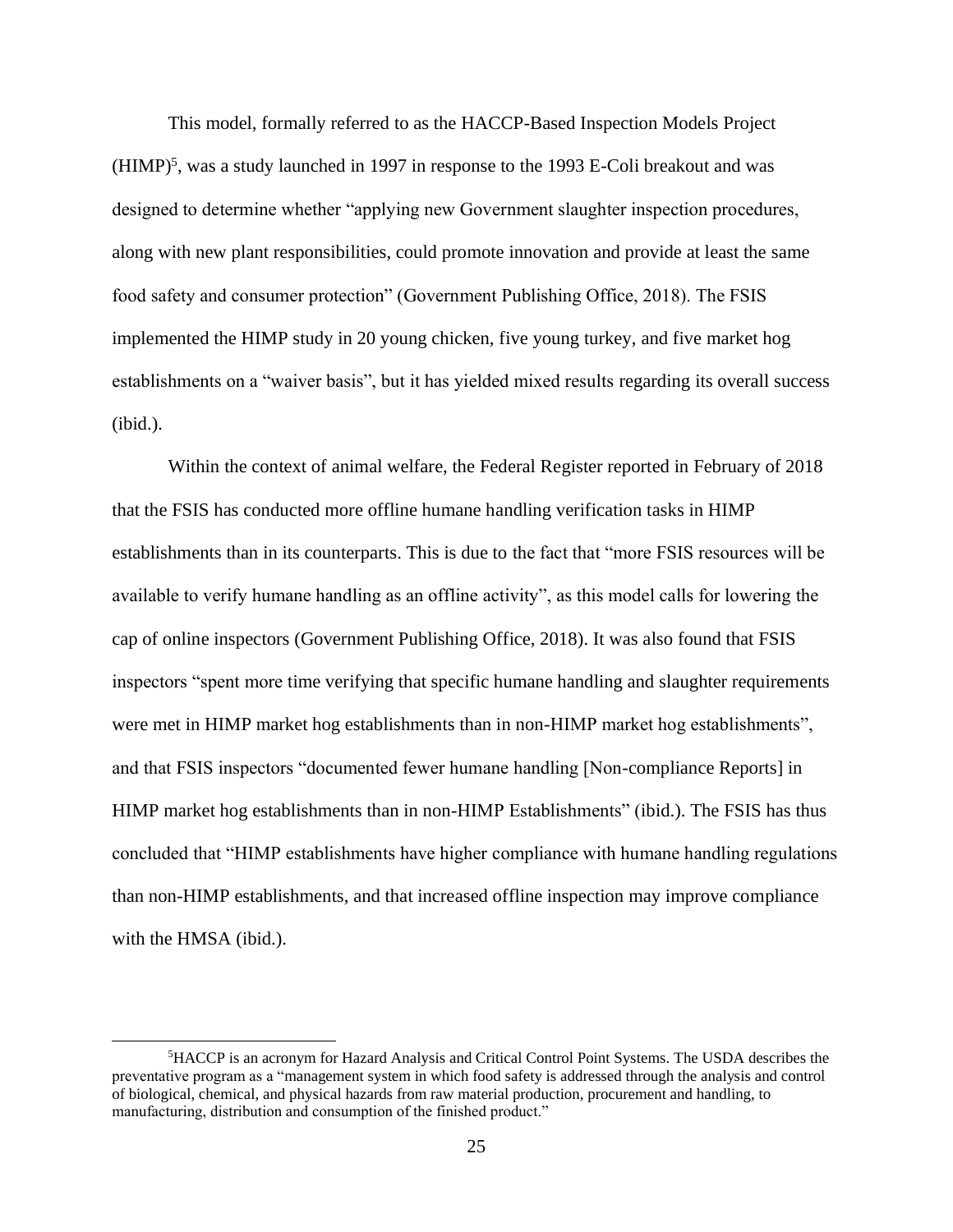Since the inception of this program, however, these claims have been challenged. Journalist and editor Ted Genoways exposed the lapses of HIMP in his 2015 book titled *The Chain*, as he shared first-hand accounts of the inner-workings of factory farms under this experiment. The HACCP-Based Inspection Models Project allows meat producers to "take the lead on inspection", thus relegating the "double-checking" to USDA inspectors and compromising their role in oversight (Genoways, 2015, p. 28). Accordingly, as illustrated by Genoways' investigation, the reduction in both on-site inspectors and USDA personnel led to an increased burden on the plants' quality-control auditors. Genoways reported that in HIMP's early stages, it was "possible to conduct adequate inspections in the time allowed" (900 hogs per hour), but line speeds were increased as often as every Monday, and with new technological and manufacturing developments, "another increase would be ordered" (ibid., p. 33). "From that point forward," wrote Genoways, "the chain virtually never stopped" (ibid.).

Hormel Foods Corporation, for example, was so adamant in resisting line stoppages that they offered incentive rewards to quality-control auditors if their lines were off for less than ten minutes a day. By the end of 2006, line speeds at one of their hog slaughterhouses had increased from 900 heads per hour to 1,350 -- a rate that was twenty percent higher than in any standard USDA-inspected facility (Genoways, 2015, p. 33). Nick Rinaker, a Hormel employee, recounted that "before HIMP, USDA had total control", but after the program's implementation, line speeds were increased so dramatically without regulation that it became nearly impossible to properly inspect livestock (ibid.). This was of no matter in the eyes of the corporation, however, as in the words of one of Rinaker's supervisors, "quality slows down production" (ibid.).

This trend not only prompted concerns over food safety -- injuries among plant workers were commonplace due to the incredible line speeds, and even in instances where "meat had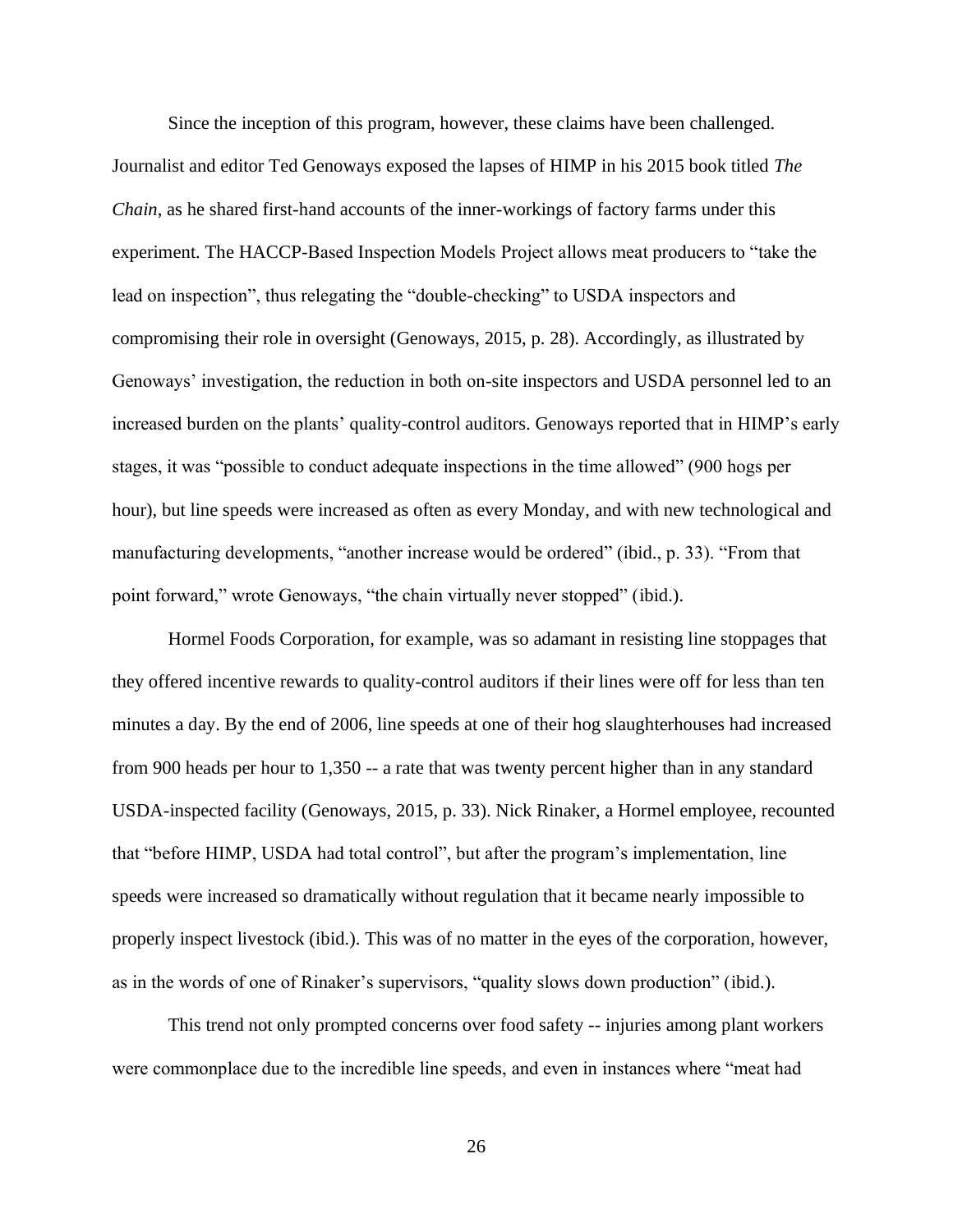been contaminated by blood, the quality-control auditors were expected to keep the line moving" --, but it also increased the risk of humane handling violations by way of the demanding slaughtering quotas and online inspectors (Genoways, 2015, p. 34). In 2008, People for the Ethical Treatment of Animals, more commonly known as PETA, conducted an undercover investigation<sup>6</sup> of MowMar, LLP, a hog farm in Greene County, Iowa that was contracted with Hormel (American Civil Liberties Union, 2018). It is unclear whether MowMar Farm itself was operating under HIMP, but due to its partnership with Hormel, the facility was nonetheless held to high production expectations. Further, while this is in no manner an endorsement of PETA, their work in this instance led to the exposure of unimaginable animal cruelty. Robert Ruderman, an undercover PETA investigator working at MowMar, approached Randy Vaughn, the farm's manager one Friday morning and disclosed his accounts of witnessing animal cruelty on the floor to test the facility's anti-abuse policies. He was let go the following Monday. This prompted the release of the footage he had collected while working on the farm, and the subsequent investigation resulted in the conviction of six slaughterhouse workers, each of whom were charged with varying degrees of engaging in, aiding, or abetting livestock abuse -- the details of which being too grotesque to delineate (Genoways, 2015, p. 133). When confronted by law enforcement, two of the perpetrators reacted to watching video footage of themselves torturing live animals. "'You don't realize that it's right or wrong'", said Richard Ralston, who was facing five counts of livestock abuse (ibid., p. 131). In that kind of working environment, he said "'you're here to get as much done as you can'" (ibid.). Ralston, however, was captured on numerous occasions encouraging fellow workers to hurt the hogs, because "'nobody works for PETA out here!"", thus capitalizing on his belief that neither he nor any other employee would

<sup>6</sup>The state of Iowa did not pass ag-gag laws until 2012, and they are currently being challenged in Court.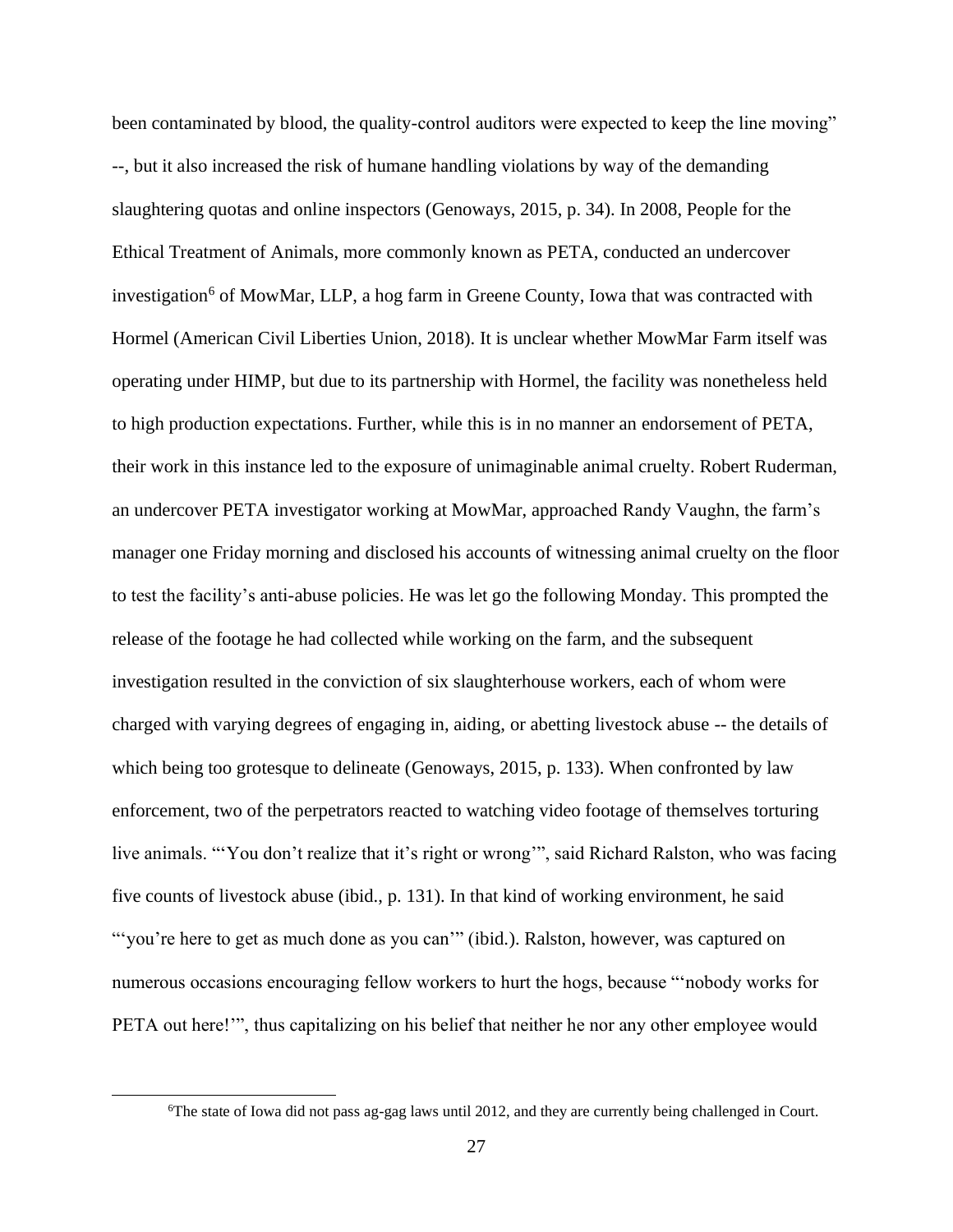be held accountable for their actions (ibid., p. 122). Ralston's coworker, Shawn Lyons, who was facing one count, justified his actions by affirming that he "never intended to hurt the hogs", but he was just "'scared to death'" of the "angry" sows who had "'spent their lives in a little pen'", claiming that they were "'in for a fight'" if the animals became agitated (ibid., p. 133). Dan Paden, a senior researcher at PETA, furthered these notions, saying that employees who work in a "'dusty, ammonia-ridden pig shed for nine bucks an hour'" are not doing so because they *want* to, but because they are left with no other options; "'at the end of a long, frustrating day,'" he continued, "'when you are trying to move a pig who hasn't been out of its crate in [months], that's when these beatings occur -- and people do stupid, cruel, illegal things'" (ibid., p. 142).

Both Hormel and MowMar Farm personnel expressed outrage at this onslaught of evidence, claiming that these horrific actions did not represent the farming industry or its values. MowMar has since been renamed and redesigned, and its employees engage in weekly training sessions on the proper handling of hogs. Notwithstanding this and other examples of improved treatment within factory farms, however, is the question of whether these shifts would have occurred without the "harsh light of public scrutiny" (Genoways, 2015, p. 143). Genoways remains skeptical, wondering if the answer lies within "increased transparency" as opposed to "tightened security"; in his eyes, it would prove more compelling to "open up [farms] to journalists" to prove that they do not resemble MowMar and its kind, rather than implement more regulations and guidelines without adequate evidence of effectiveness (ibid.). He, among others, acknowledge that just because wrongdoings are not reported or addressed, that does not mean that they are not occurring.

This proposition was dismissed as unrealistic and impractical. Further, despite his years spent researching and investigating, HIMP continues to manifest within the factory farm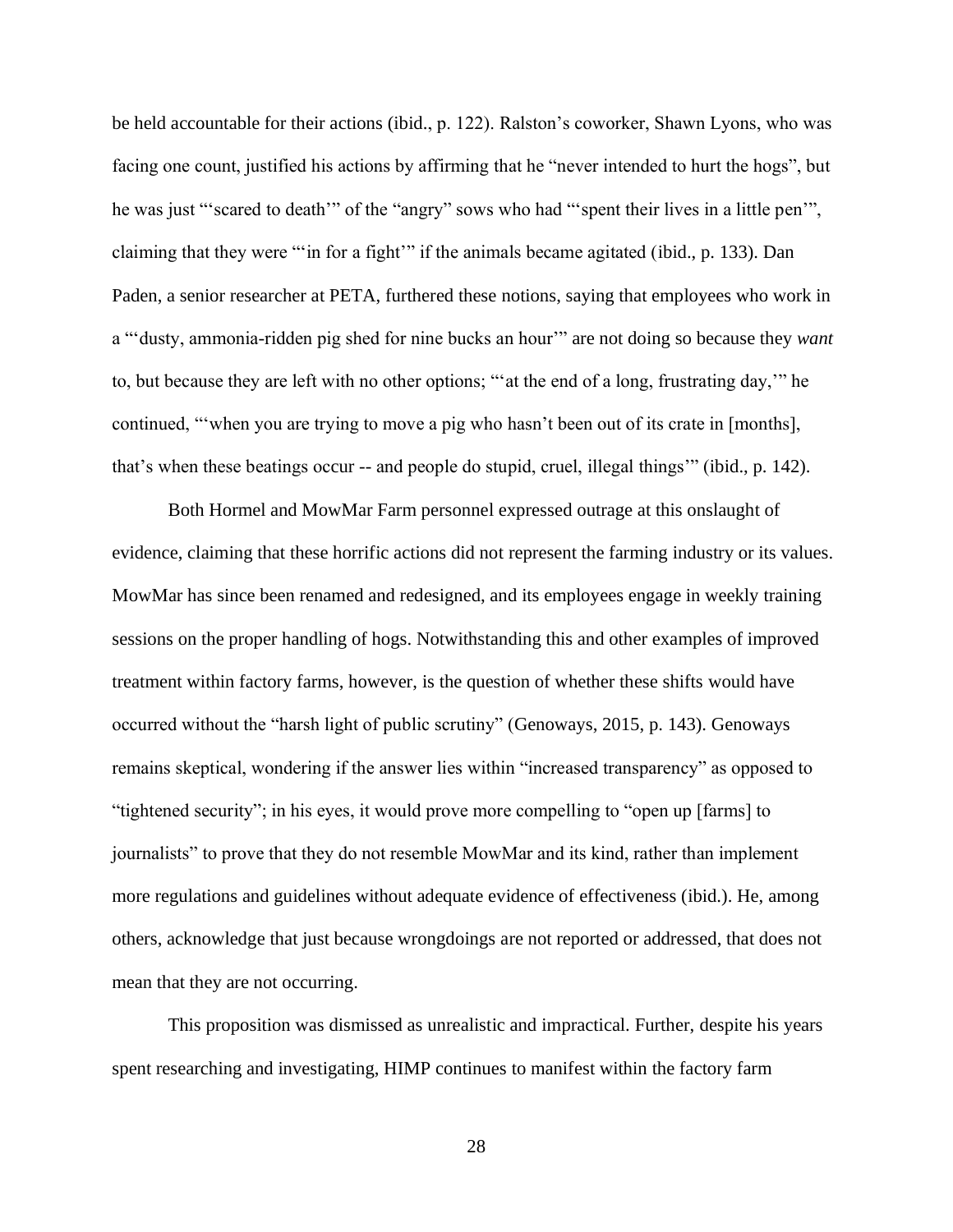industry. The unreasonable demands of the industry's high-speed slaughtering practices combined with its reduction in personnel comprehensively compromise both consumer and animal welfare, and although there have been small victories along the way, the lack of widespread reform implies a continual shift toward maximizing production at any cost.

#### **Food Safety and Inspection Service**

The Food Safety and Inspection Service, or the FSIS, is a United States Department of Agriculture agency whose mission is to protect the "public's health by ensuring the safety of meat, poultry, and processed egg products" (United States Department of Agriculture<sup>1</sup>, n.d.). Formally established in 1977, the FSIS is currently responsible for enforcing the Federal Meat Inspection Act of 1906 and the Humane Methods of Slaughter Act of 1978; as the agency was already inspecting all meat-processing facilities in accordance with the FMIA, upon the amendment of the latter piece of legislation in 1978, its jurisdiction was simply expanded to enforce the HMSA in all the same plants.

According to FSIS guidelines, when FSIS inspectors "observe a violation of HMSA or its implementing regulations and determine that animals are being injured or treated inhumanely", they are to issue both a noncompliance report<sup>7</sup> and a regulatory control action<sup>8</sup>, both of which may "restrict a facility's ability to operate" (Government Accountability Office, 2010). In addition, on-site FSIS inspectors may also suspend plant operations, in which case district officials would "asses the facts supporting the suspension, take any final action, and notify officials in headquarters." If the plant "fails to respond to FSIS's concerns about repeated and/or

 $<sup>7</sup>$ This report documents the humane handling violation and the actions needed to correct the deficiency in</sup> cases where the animal may be injured or harmed. Inspectors are also directed to notify plant management when issuing a noncompliance report.

<sup>&</sup>lt;sup>8</sup>Inspectors place a regulatory control action or a reject tag on a piece of equipment or an area of the plant that was involved in harming or inhumanely treating an animal. This tag is used to alert plant management to the need to quickly respond to violations that they can readily address. The tag prohibits the use of that piece of equipment or area of the facility until the equipment is made acceptable to the inspector.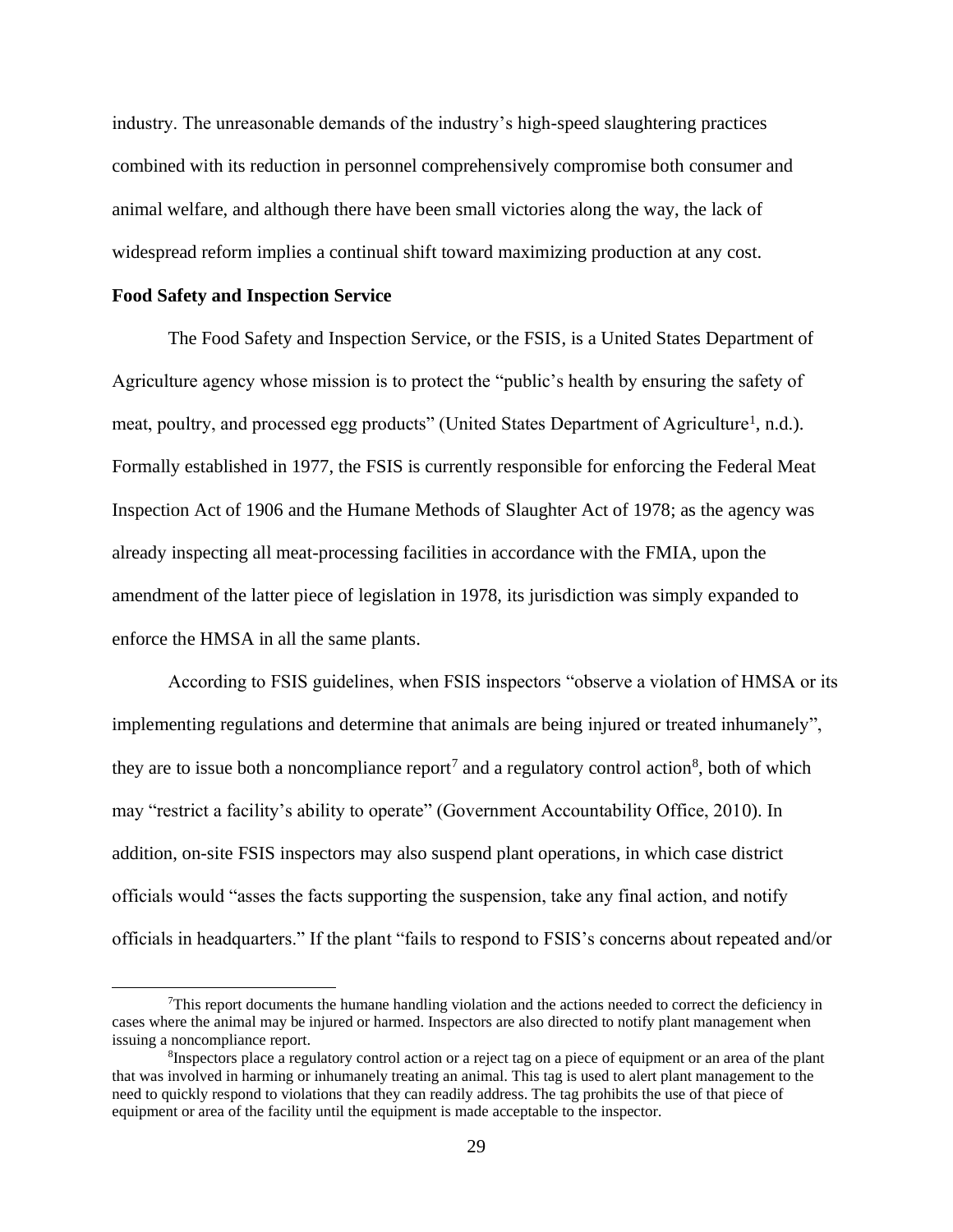serious violations", however, the FSIS inspector may withdraw the plant's grant of inspection. In the case of the latter, all FSIS inspectors may be removed from the site, thus suspending operations permanently, and the plant would need to reapply for a grant before resuming production (ibid.).

As outlined by these expectations, it would seem probable that egregious violations of the Humane Methods of Slaughter Act would be handled with exceptional care and vigilance. However, the passive language of the guidelines does not inherently require these corrective actions. Further, upon reviewing the USDA's public records of FSIS-issued suspensions, it is thought-provoking that even extreme instances of abuse have yielded suspensions that were held in abeyance after just a few days. It is protocol that suspended plants provide a written response to the FSIS addressing any allegations of mishandling livestock with corrective actions, and the agency is then bound to review their proposed measures and determine whether they adequately remedy the issue at hand. The records reveal, however, that all but one<sup>9</sup> Notice of Suspension spanning from June  $27$ ,  $2017^{10}$  to September 14, 2018 has resulted in either a suspension being held in abeyance or a complete deferral, meaning that operations may resume while the corrective measures are being implemented fully and effectively. While this appears to be a satisfactory solution to these violations, it proves concerning that many of the facilities that have been handed suspensions are repeat offenders, yet they seem to suffer no lasting consequences.

Blood and Son, Inc., for example, is a family-owned slaughtering and processing facility operating under HIMP in West Groton, Massachusetts. This farm alone has been issued four Notices of Suspension over the past year for egregious violations of humane handling laws, and,

<sup>9</sup>Whisnant Farm, LLC was issued a Reinstatement of Suspension on September 11, 2017. FSIS records do not indicate a removal of suspension, but there is neither evidence of the facility being shut down.

 $10$ FSIS Notices are available for public viewing for approximately one year prior to being removed from the USDA's website.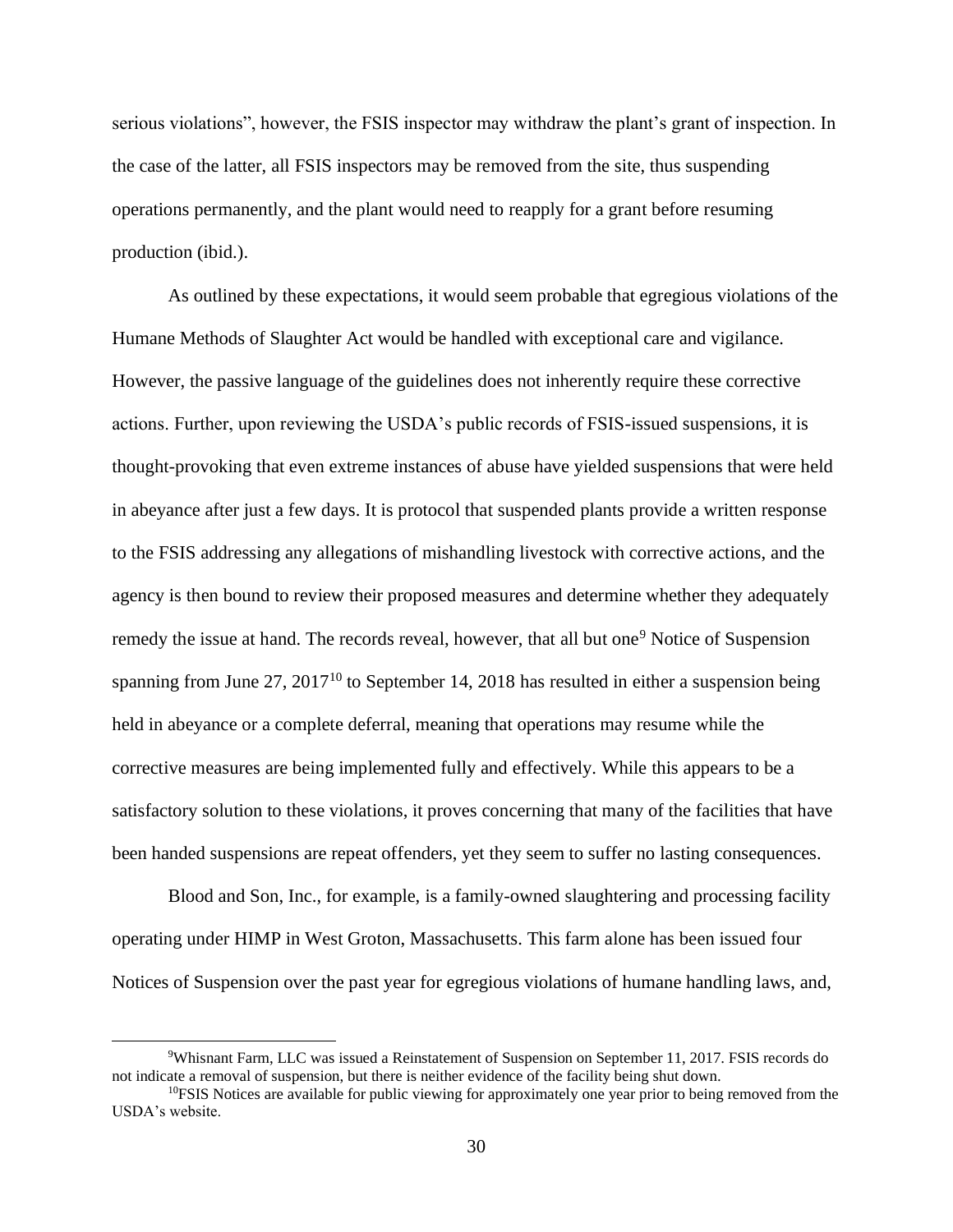according to the available reports, was found guilty of four more violations earlier on in 2017. Each Notice, however, has been held in abeyance by way of proffered corrective measures on behalf of the facility's management (Food Safety and Inspection Service, 2018). Consequently, despite their proffered corrective measures, it seems counterintuitive to continually lift operating suspensions for habitual offenders of federal law. Furthermore, Blood and Son, Inc. is all but an anomaly; over the course of the past year alone, 28 farms have been issued multiple Notices of either Suspension or Intended Enforcement by the FSIS (ibid.).

Notices of Suspension are issued in instances where the FSIS mandates that a facility found to be in violation of statutory regulations provide a "written response concerning [the Notice] by "evaluat[ing] and identify[ing] the nature and cause of the incident", "explain[ing] the specific reason(s) why the event occurred", "describ[ing] the specific actions taken to eliminate the cause of the incident", "describ[ing] specific planned actions that [the facility] will take to prevent future reoccurrences [sic]", and "provid[ing] associated records that include monitoring and verification activities [the] establishment will use to ensure that changes are effectively implemented" (Food Safety and Inspection Service, 2018). Following their response, the FSIS will determine if any further action is necessary. As records show, however, virtually all instances have resulted in the suspensions being held in abeyance, ensuring that inspection personnel will be reassigned, operations may resume, and that the FSIS will verify that the proposed corrective measures are being adequately enforced (ibid.).

According to the FSIS, the "decision to issue a Notice of Intended Enforcement (NOIE) in lieu of a Notice of Suspension (NOS) is based on [the facility's] development and implementation of a written systematic approach for the humane handling of livestock"; with this, the removal of FSIS inspectors and an inspection grant are held in deferral, rather affording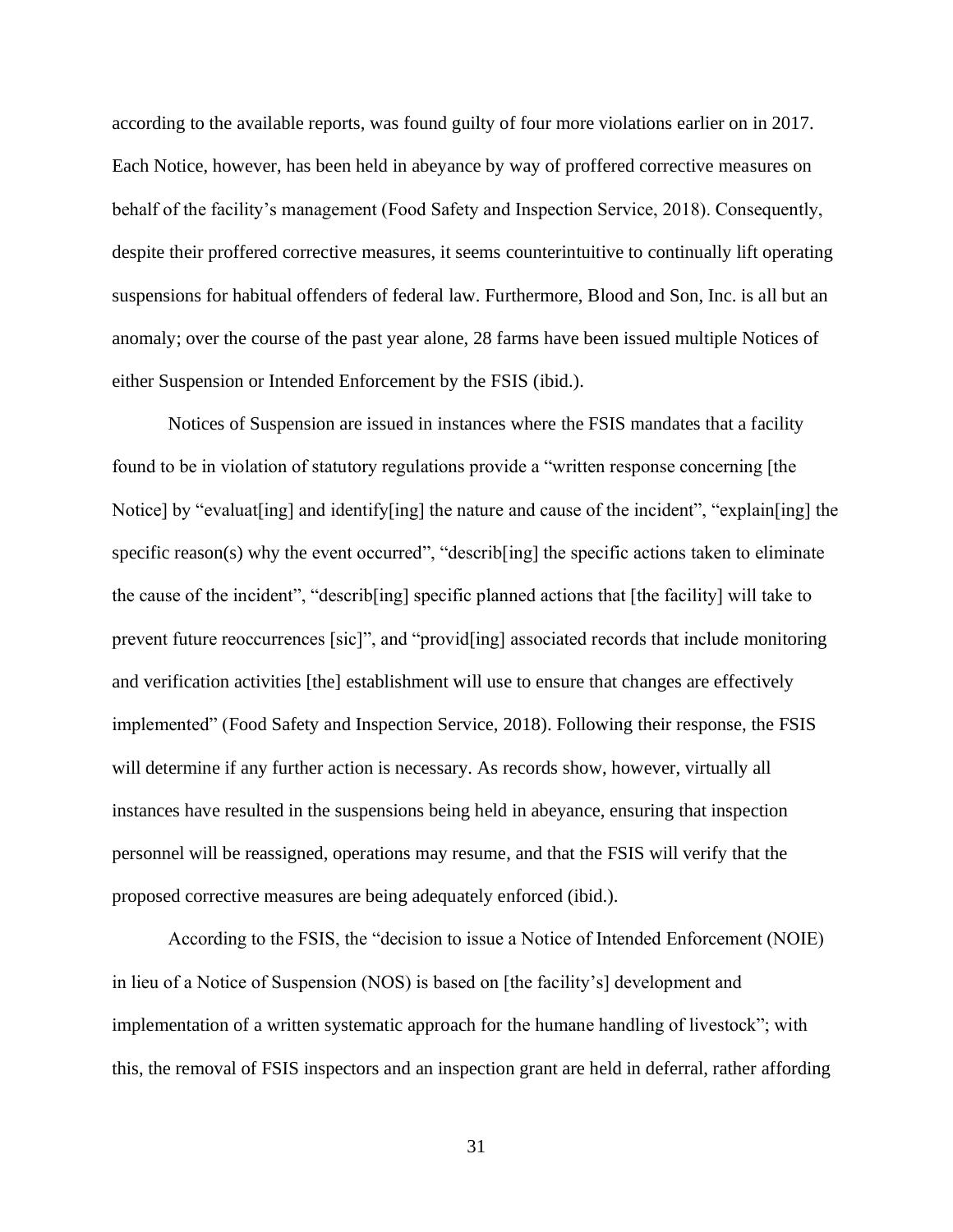the facility the "opportunity to demonstrate why a determination should not be made that [the] slaughter process is inadequate and that [it has] restored regulatory compliance" (Food Safety and Inspection Service, 2018). If the FSIS reviews the facility's systematic approach and deems it adequate, then they will issue a Letter of Deferral, which affirms that the "proposed measures, provided they are successfully implemented, will serve to adequately address the regulatory issues identified within the NOIE", and that operations may resume (ibid.).

## **Conclusion**

Notwithstanding the absence of lasting consequences, these trends in FSIS enforcement should perhaps not be the focal point of this discussion. Rather, it appears to be more compelling to investigate *why* these instances of abuse are so chronic within the factory farm community. Whether this stems from a lack of trained slaughterhouse personnel, the outrageous production quotas demanded by both corporate and USDA executives, or an unmentioned source that drives workers to engage in these deplorable acts of violence, it is undeniable that the cruelties that continue to exist within this industry must be curtailed through both policy and agency reform.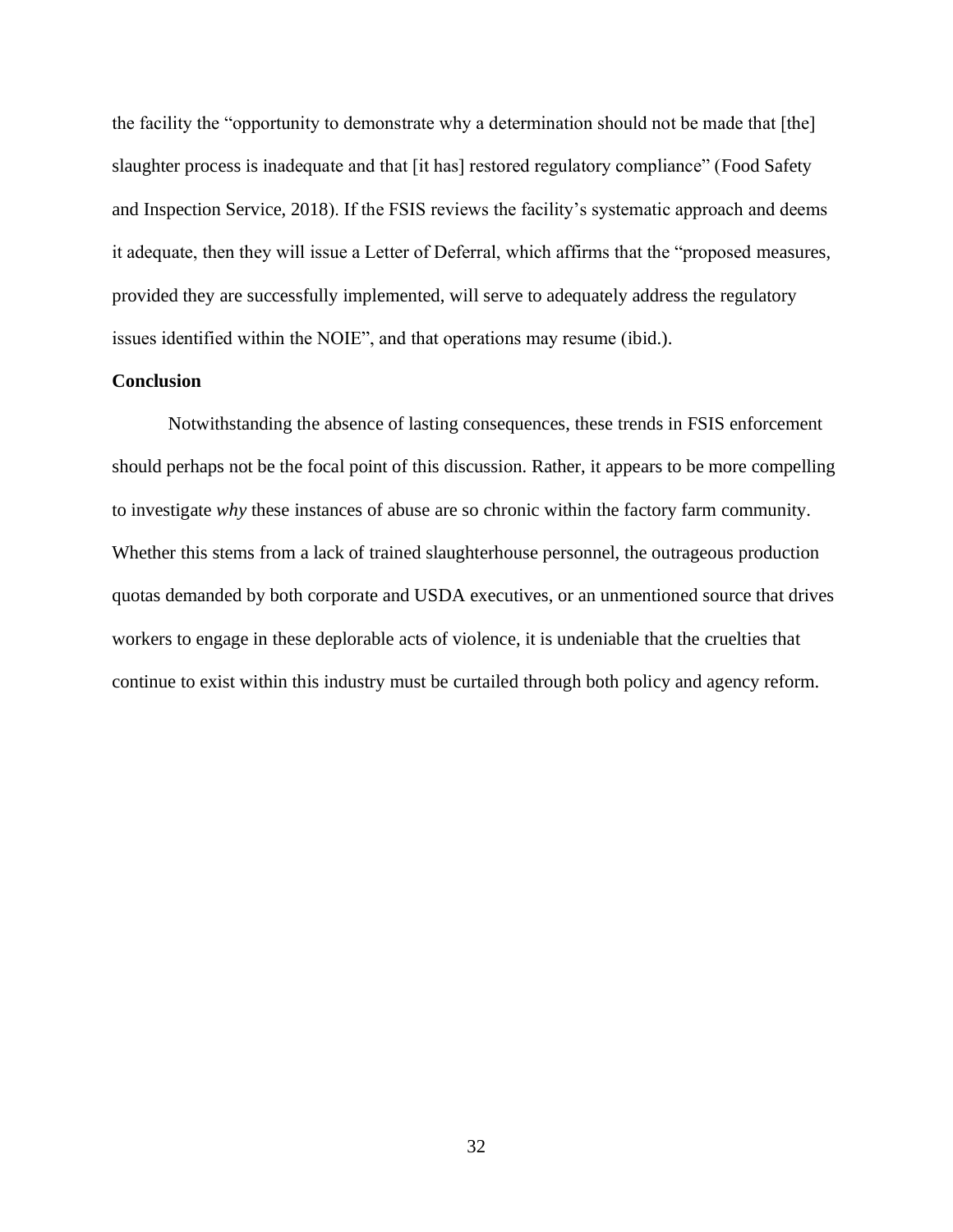#### Chapter 2: Normative Policy Matrix

## **Introduction**

As outlined in Kingdon's Multiple Streams theory, policy solutions are crafted in response to public problems. The aforementioned incidents involving animal cruelty represent a brutal trend in America's food industry, and investigations continue to reveal the malevolence that lives within factory farms. This should prompt a discussion regarding policy reform, as recurring instances of negligence should be cause enough for legislative action. However, federal regulations such as the Humane Methods of Slaughter Act have remained essentially untouched for well over a decade, and even reports of egregious violations seem to have little effect on standing laws. Accordingly, in order to both amend existing protections and to implement new reforms to better protect farm animals, it is imperative to understand how certain components of public policy affect the enactment of legislation.

Kraft and Furlong note that there is often dissent among policymakers regarding the indicators of a strong policy solution (2018, p. 182). Legislators, for example, may emphasize criteria they believe are most important to their constituents; interest groups, contrastingly, may report on aspects of the policy that either help or hinder their industry. This typically leads to debate amongst the influencers of public policy, often resulting in more measured and balanced solutions to maximize approval. Thus, as lawmakers are often forced to compromise to pass legislation addressing highly contested issues, it is essential to acknowledge the criteria used for determining the feasibility of policy.

Kraft and Furlong expound upon these measurements in their discussion on policy assessment, asserting that the "combination of clear evaluative criteria and careful analysis should make it easier to determine whether one policy alternative is better than another." (2018,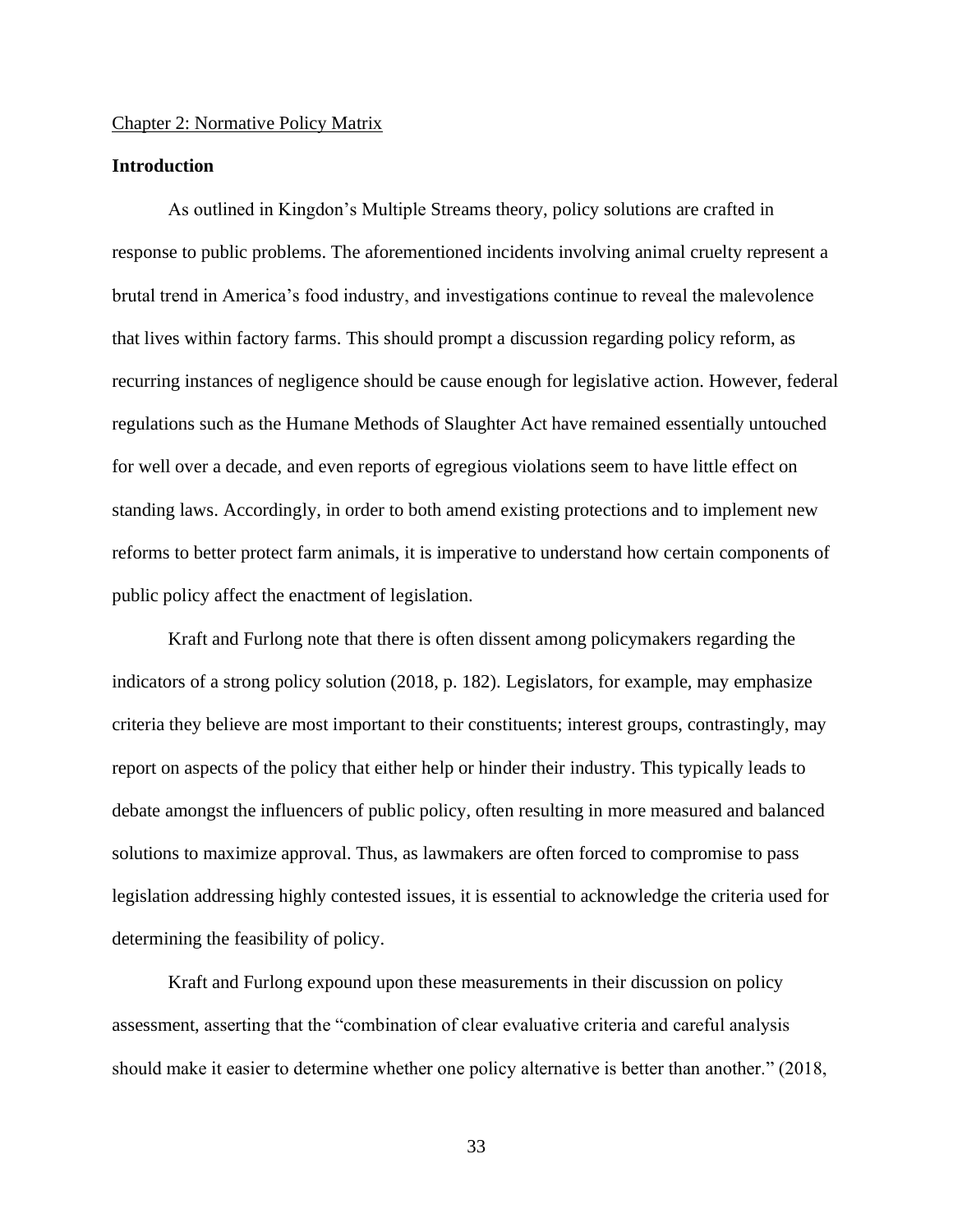p. 181) Though they may vary, the more sanctioned indicators of policy viability include effectiveness, cost-efficiency, equity, liberty and freedom, political feasibility, social acceptability, administrative feasibility, and technical feasibility (2018, p. 183). In considering the scope of my research, I have conducted a policy matrix using the following five evaluative criteria: effectiveness, cost-benefit, liberty, political feasibility, and administrative viability.

I have narrowed the scope of this particular evaluation to focus solely on statewide laws pertaining to the confinement of farm animals, as there are no federal statutes addressing this issue. Further research is necessary to fully comprehend the impact of policy within the broader context of farm animal welfare, but this nonetheless highlights the role of individual states within the discussion.

#### **Normative Analytical Matrix**

This particular analysis focuses on farm animal confinement laws in the states of California, Colorado, and Massachusetts. As there are no federal laws within this policy area, this selection process was based on a review of statewide legislation that addresses this issue.<sup>11</sup> I accordingly examined 11 laws and chose three that I felt complemented one another in scope, intending to gauge how the breadth of this type of policy affects feasibility. In doing so, it became apparent that California's example was be the most extensive, so I found it compelling to research its implications. Colorado, however, represented one of the more balanced approaches to mitigating this issue. Its law was also passed by the state legislature as opposed to being approved via ballot initiative, as is the case with California, so I was interested to see how methodology affected content. Massachusetts, conversely, was selected because, while it has approved regulatory

<sup>&</sup>lt;sup>11</sup> According to the American Society for the Prevention of Cruelty to Animals, since the year 2002, 12 states including Arizona, California, Colorado, Florida, Kentucky, Maine, Massachusetts, Michigan, Ohio, Oregon, Rhode Island, and Washington have passed laws addressing farm animal confinement. Massachusetts' law, however, will not be implemented until 2022.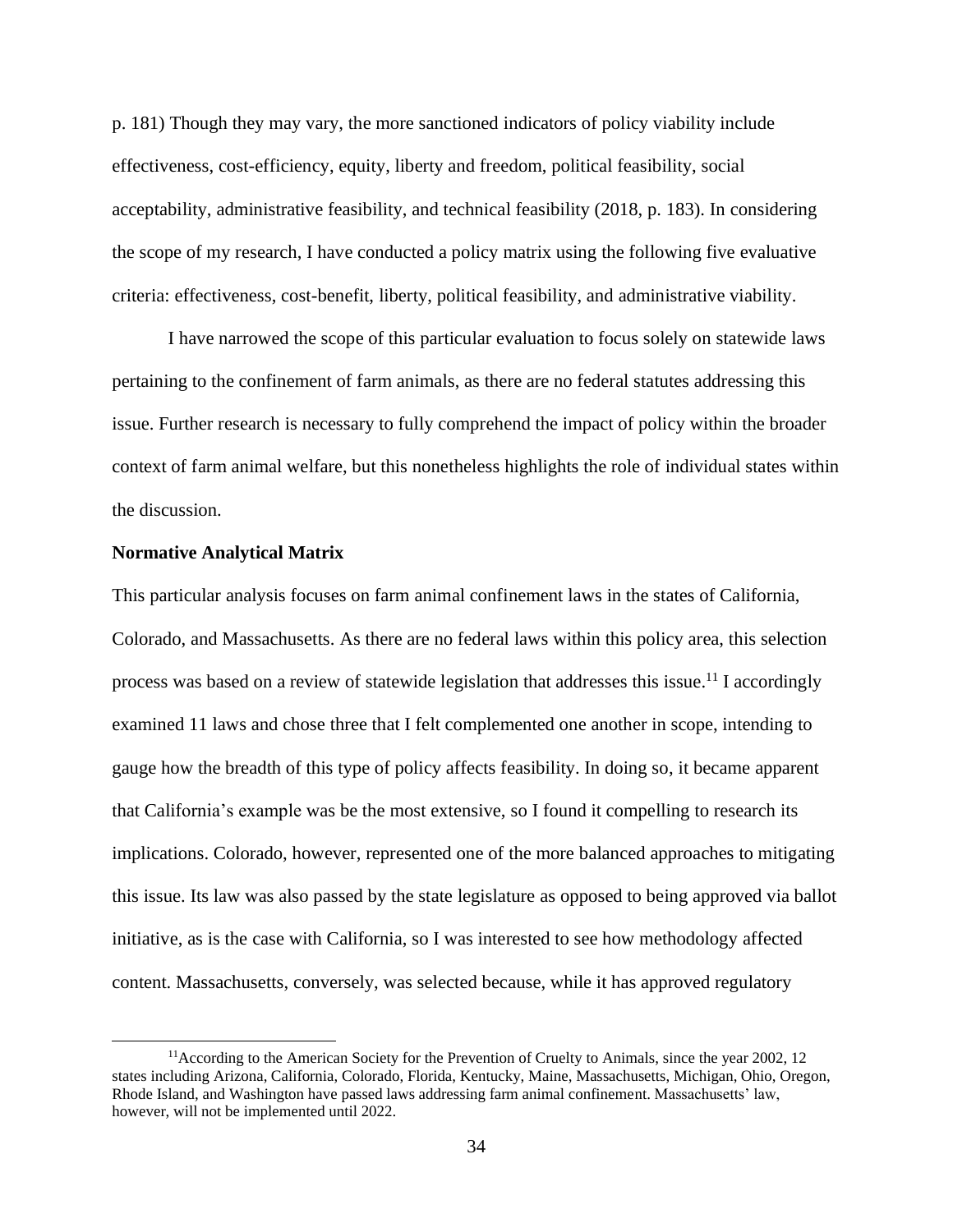measures equal to those of California, they have not yet been enforced. Thus, I found it interesting to evaluate how the state's current inactivity might compare to its eventual status come the implementation of its law. Further, I chose states that were rather dispersed geographically, so in cases where legislation was comparable, I selected states that are in different regions across the country.

Regarding each government's specific policy, California boasts the most progressive legislation, as it has abolished the use of gestation crates used to contain swine, veal crates for calves, and battery cages for poultry, while also banning the sale of products that were raised in conditions not conducive with the state's standards (Animal Welfare Institute<sup>1</sup>, n.d.). Colorado then follows suit, though the state legislature has neither enacted a ban on battery cages, thus exempting poultry from statutory protections, nor a ban on interstate products (ibid.). Massachusetts trails by a significant margin with no laws in place to regulate the confinement of these animals -- though the state's 2016 ballot initiative was approved, it will not be enforced until January 1, 2022 (ibid.). In this case, I am considering Massachusetts' lack of policy the "status quo", and it shall be used to determine whether the current political and economic climates permit any sort of legislative action.

It is also critical to acknowledge variations in industry between the states. Massachusetts, for example, does not foster any industrial-style factory farms, whereas both California and Colorado are host to tens of millions of farm animals raised for slaughter via intensive methods<sup>12</sup> (Food & Water Watch, n.d.). Factory farming is thus far less economically significant in the Bay State than in its counterparts. Nonetheless, this is not to imply that these regulations bear less of

 $12$ Intensive or "factory" farming is a production approach towards farm animals that aims to maximize production output while minimizing production costs. Extensive farming uses small inputs of labor, fertilizers, and capital, relative to the land area being farmed.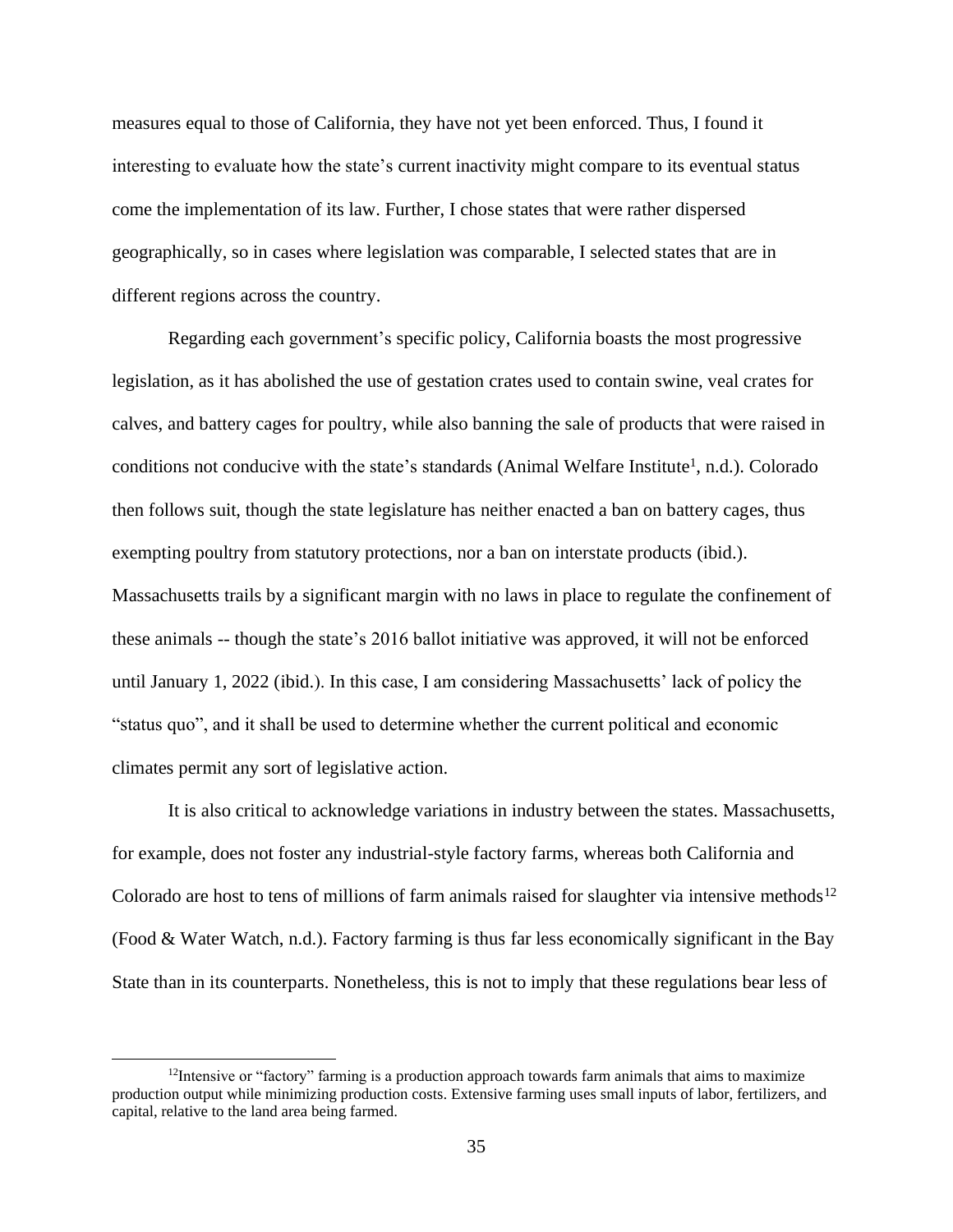a burden on local producers, as farmers who lead smaller and more extensive operations often lack the resources that would allow them to adjust to statutory requirements. Accordingly, communities that are more dependent on local agriculture may see that such legislation negatively impacts production, sales, and revenue.<sup>13</sup> It is therefore important to recognize that despite the scope of the farming operation, agriculture plays a vital role in both state and local economies.

The following matrix delineates the overall clout of each legislative solution based on its effectiveness -- which, in this context, is its ability to ensure the well-being of farm animals --, its cost effectiveness, its effects on liberty, its political feasibility, and its administrative viability within its own state. Each of these criteria will thus be graded on a scale of one to five, with one being poorest score and five being the highest. Subsequently, each policy's average score indicates its strength as a solution to remedy the impact confinement has on farm animal welfare. The criteria are measured in accordance with the rubric below.

| Policy Grading Rubric |                                                         |
|-----------------------|---------------------------------------------------------|
|                       | Criterion is absent / detrimental in effect             |
| 2                     | Criterion is underdeveloped / disadvantageous in effect |
| 3                     | Criterion is developed / moderate in effect             |
| 4                     | Criterion is developed / beneficial in effect           |
|                       | Criterion is highly developed / ideal in effect         |

## **California**

On January 1st, 2015, the state of California began implementing California Health and Safety Code, Division 12, Chapter 13.8, otherwise referred to as "Proposition 2" (Rumley, n.d.).

<sup>&</sup>lt;sup>13</sup>Brad Mitchell, Deputy Executive Director of Mass Farm Bureau Federation, elaborates on some of these concerns in Chapter 4.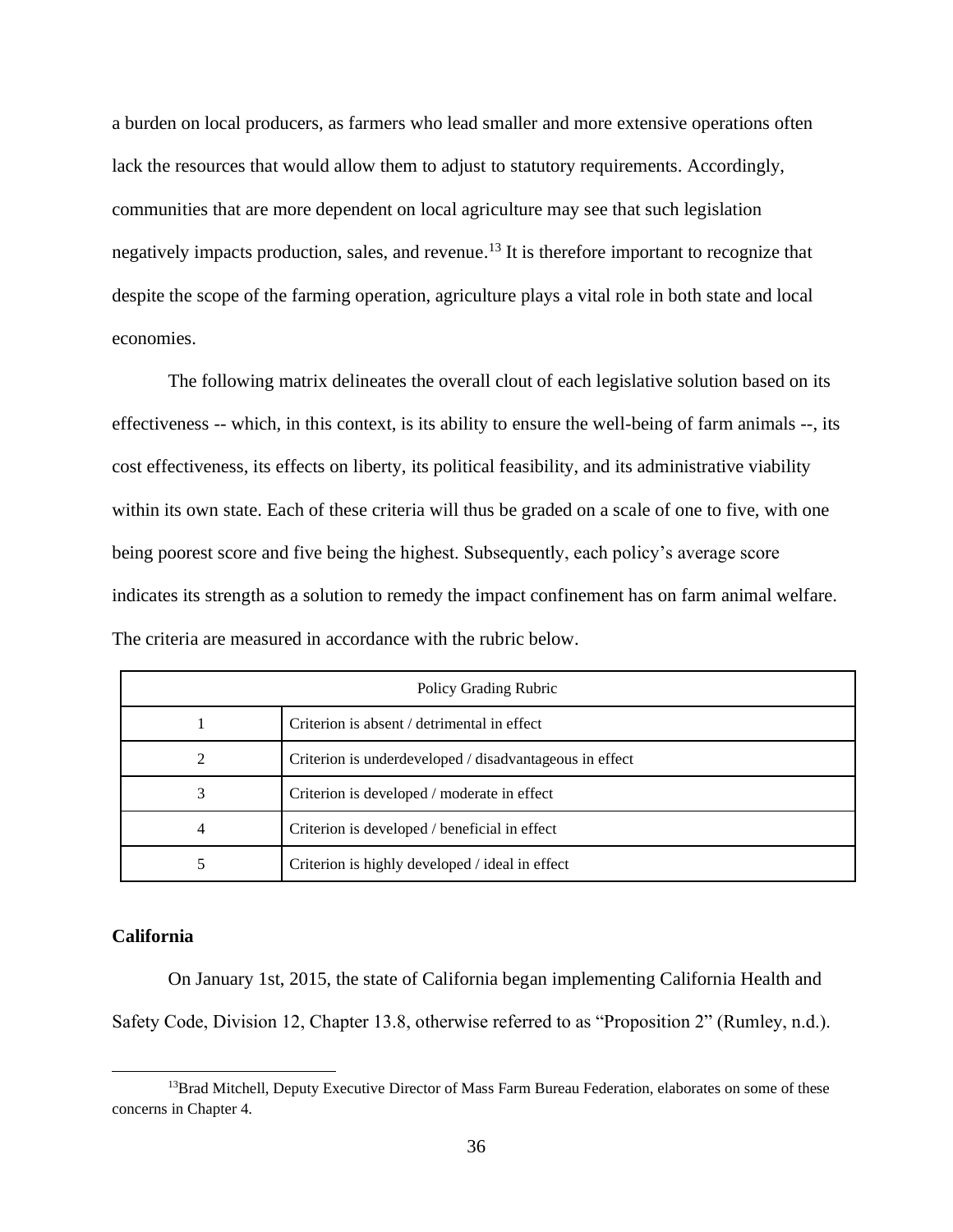This act, which applies to swine held for "the purpose of breeding", calves raised for veal production, and egg-laying hens, is designed to 'prohibit the cruel confinement of farm animals in a manner that does not allow them to turn around freely, lie down, stand up, and fully extend their limbs". This consequently yields a high rating for effectiveness as it enforces rather drastic reforms designed for the betterment of the animals; where it lacks, however, is its scope, as its protections do not apply to non-breeding pigs, cows raised for beef and dairy production, or nonlaying hens. However, notwithstanding this is that while the law's provisions are otherwise comprehensive, they are, in this case, quite costly. The University of California Agricultural Issues Center -- an organization associated with the University of California at Berkeley - released a study that initially estimated that egg prices would increase by 25% due to increased mortality rates, feeding, production, housing, and labor costs (Ballotpedia, n.d.). This projection was amended, however, as the study continued to predict that a high percentage of California's egg industry would move out of state to avoid the restrictive regulations, hefty fines associated with infractions, and drastic increases in expenditures. In taking this factor into consideration, the Agricultural Issues Center edited their earlier estimate, claiming that consumer prices would increase by one cent per egg, but that statewide revenue would be lost due to the fleeing industry (ibid.). A study conducted by Purdue University's Jayson L. Lusk, however, utilized data that was collected post-implementation, and thus provided a far more accurate measure of the policy's impact. Lusk concluded that increases in egg prices -- which were shown to fluctuate between 9% and 33% during different time periods -- correspond directly with the loss of \$117 million in revenue from the swine, veal, and poultry industries (Lusk, 2017). Accordingly, this compromises not only the grade of the policy's cost-benefit analysis, but the liberty and administrative viability criteria, as well.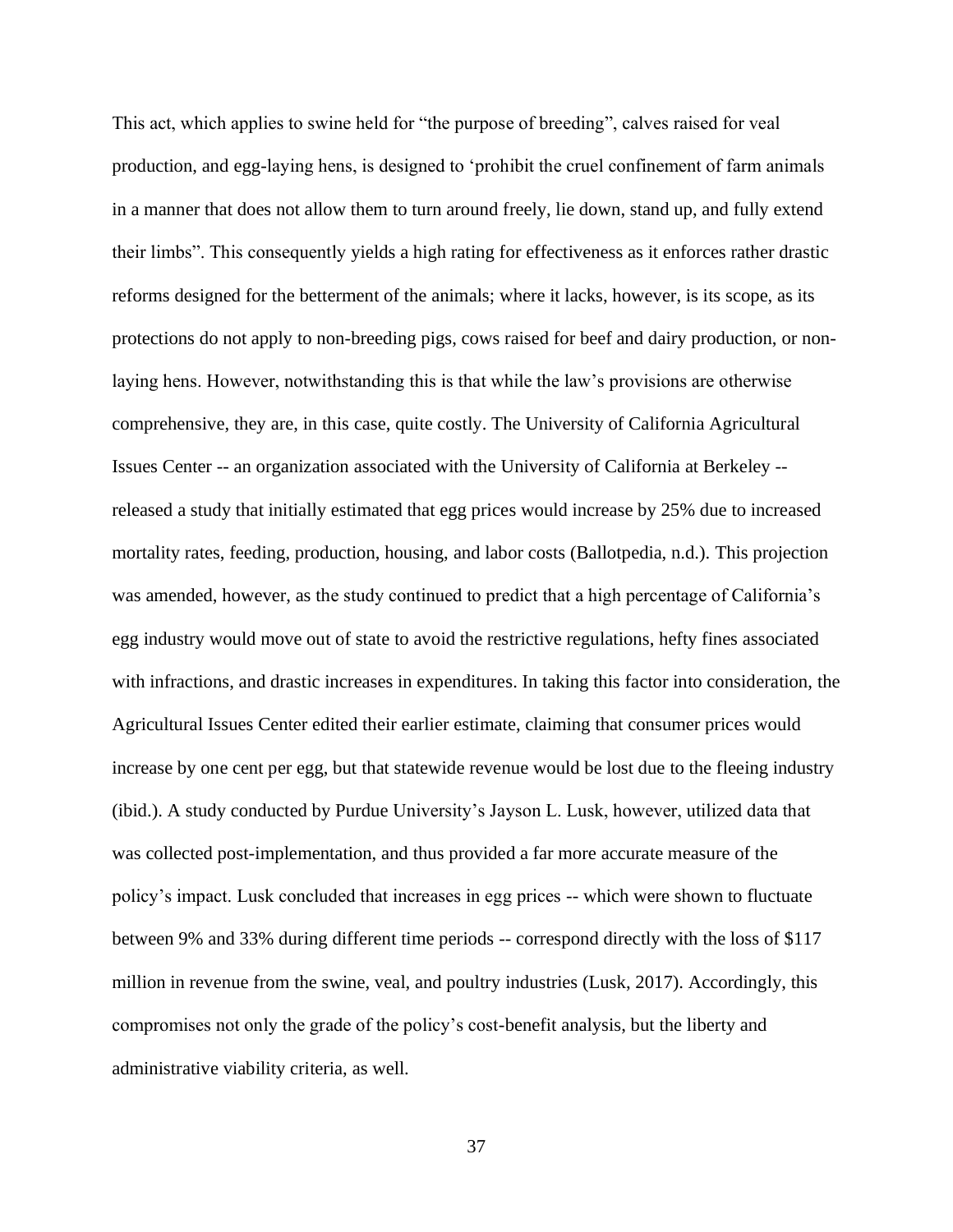Further, the fiscal impracticalities of this legislation subsequently impact the political feasibility of maintaining such a policy due to resistance from the farming community. This disapproval was maximized following the passage of the initiative in 2010, as Tim Corder, a Republican state senator from Idaho, introduced legislation intended to "attract California chicken farmers who might consider relocating" to his home state. With this, he asserted that "Idaho would give egg farmers who might want to leave California in advance of the time that Proposition 2 goes into full effect in 2015 'friendlier regulations and lower costs'" (Ballotpedia, n.d.). Further, Nevada officials also communicated with poultry farmers from California and "aggressively" encouraged them to move their industries to Nevada (ibid.). Kathy Johnson, an economic development officer, publicly asserted that she and her colleagues 'wanted to let them know that we do have the land, the climate, and we'll work with them. We don't have these stringent regulations that are being imposed now in California.'" (ibid.) Accordingly, Executive Director of the Association of California Egg Farmers Debbie Murdock claimed that, due to there being approximately 20 million hens within the state's borders, "It's a huge expense for us to have to move. It's a huge expense for us to change our housing. A move like this, especially in this economic climate, can be very scary." (ibid.) This political strife was exacerbated by a provision that was approved as a supplement to Proposition 2. Bill AB 1437, which was signed into law on July 6, 2010, ruled that "a shelled egg may not be sold or contracted for sale for human consumption in California if it is the product of an egg-laying hen that was confined on a farm or place that is not in compliance with animal care standards set forth in Chapter 13.8." (Official California Legislative Information, n.d.) This ultimately prohibits the sale of animal products produced in states that did not abide by California's own regulations, prompting a civil lawsuit citing violations of interstate commerce laws (Ballotpedia, n.d.). The Plaintiffs in this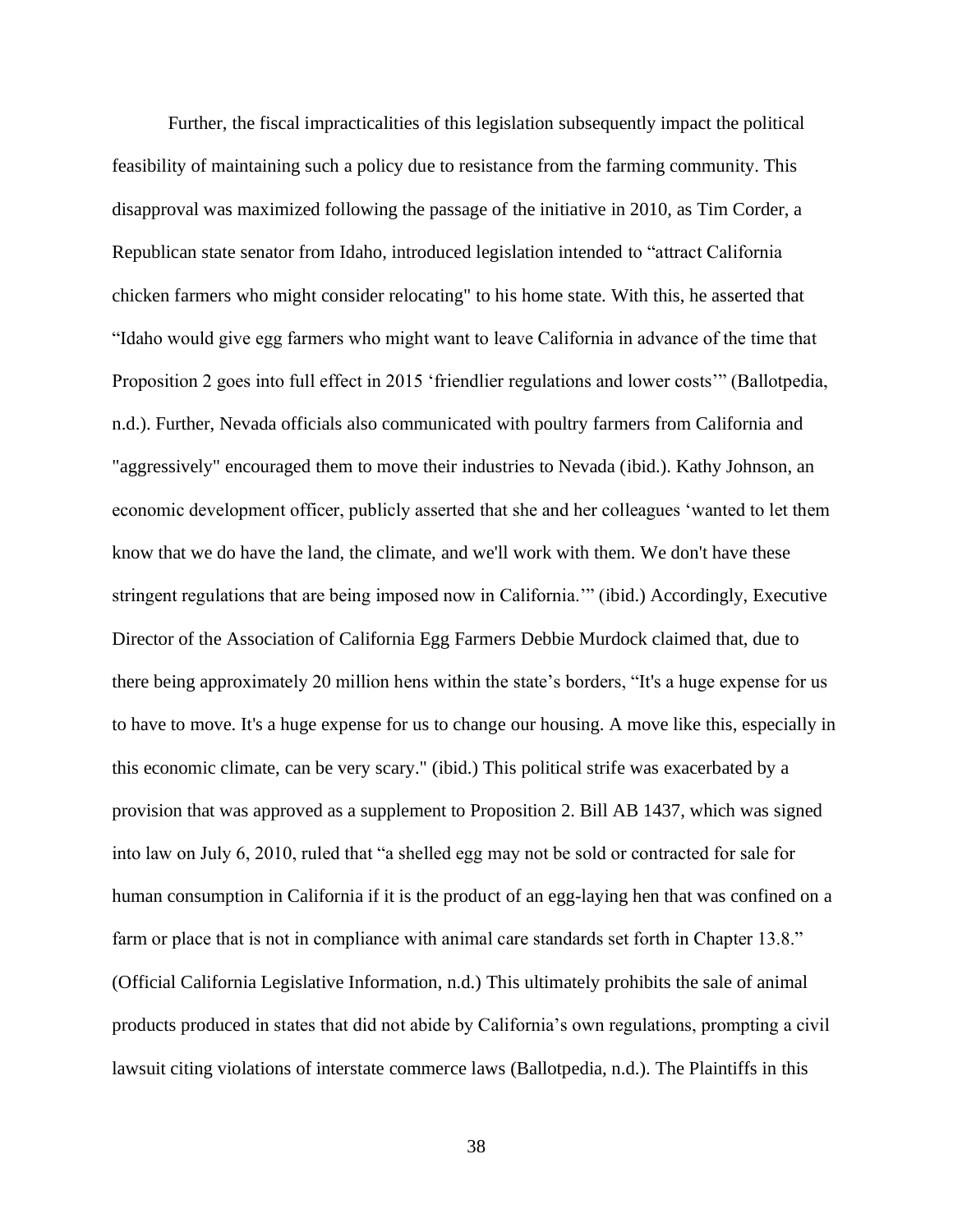case, the Attorneys General of Iowa, Nebraska, Oklahoma, Kentucky, and Alabama, sued the state of California over this provision in Proposition 2, but the U.S. District Court for the Eastern District of California dismissed the case, deciding that the Plaintiffs were acting on behalf of the egg farmers, not the general citizenry, and that this demanded private legal action (Keady, 2015). This case, however, was appealed in 2015, and it is currently pending before the Ninth Circuit of the United States Court of Appeals (ibid.).

Nonetheless, with this dissatisfaction, political elites have endured backlash from both their conservative constituents and those in the farming community despite praise from the more liberal base that favors such progressive legislation. As a result, while California's policy solution is rather on par regarding content, it is overall inadequate in satisfying the above criteria.

| Policy 1: California                     |                |  |
|------------------------------------------|----------------|--|
| <b>Criteria</b>                          | Grade          |  |
| Effectiveness                            | $\overline{4}$ |  |
| Cost-Benefit                             |                |  |
| Liberty                                  |                |  |
| <b>Political Feasibility</b>             | $\overline{2}$ |  |
| Administrative Viability                 | 1.5            |  |
| Average                                  | 1.9            |  |
| Range: 1 (poor) $\rightarrow$ 5 (strong) |                |  |

### **Colorado**

Though California undoubtedly drew more public attention due to its policy's expansive scope, the state of Colorado implemented similar, yet not quite as comprehensive reforms in 2008. Signed into law through regular order as opposed to through the ballot initiative process, this statute was sponsored by Senators Isgar, Gibbs, Schwartz, and Windel along with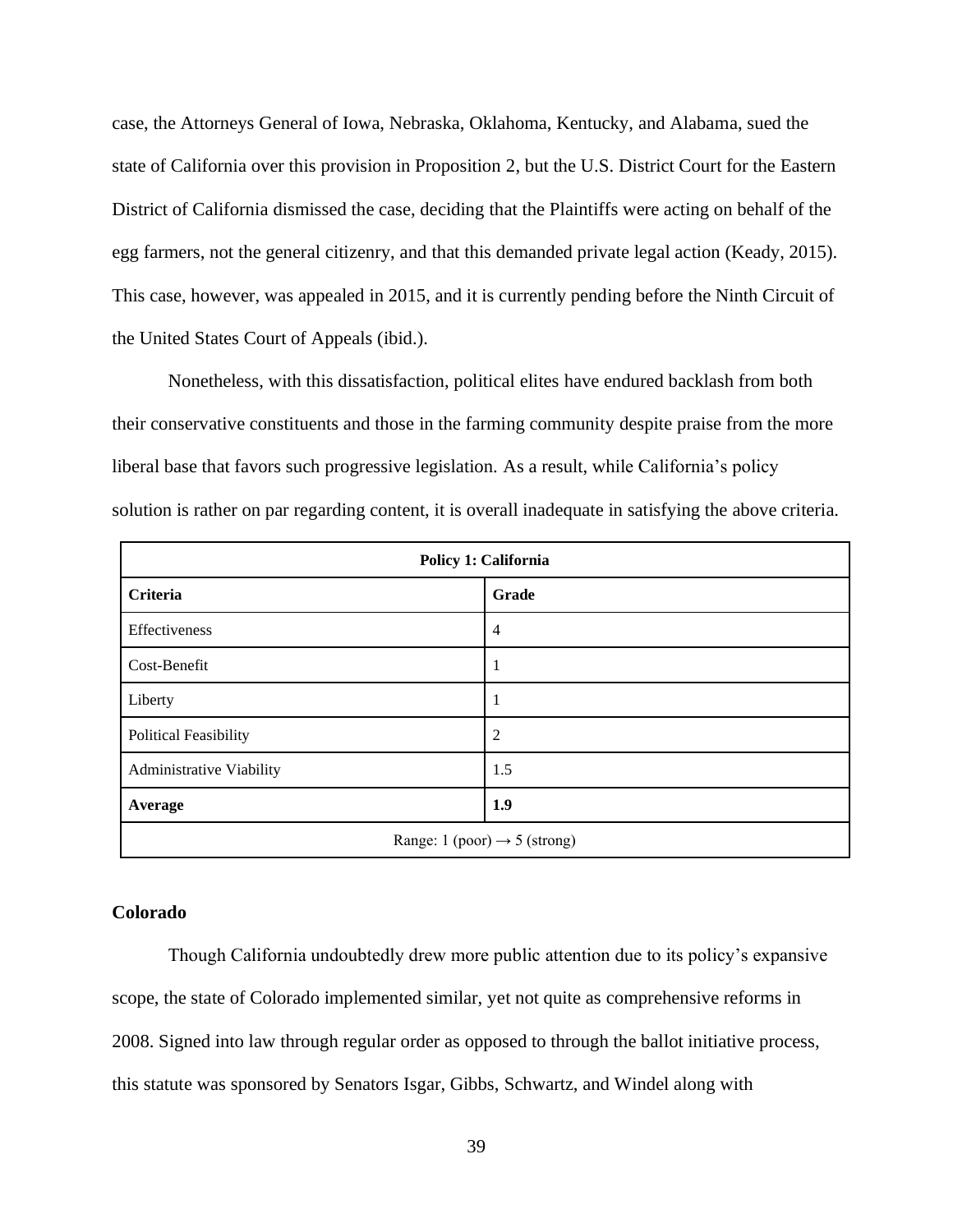Representatives Curry, Green, Scanlan, Stafford, and Todd (Colorado General Assembly, 2008). It addresses the "confinement of calves raised for veal and pregnant sows", and it ensures that these animals are provided with enough space to "stand up, lie down, and turn around without touching the sides of [their] enclosure" (Rumely, n.d.). In mirroring the standards held for California, this policy is comparable regarding swine and calves but is inadequate within the context of poultry, as this group is altogether exempt from protections. With this, its overall effectiveness is compromised, but the score for its impact on liberty improves due to the less stringent and exhaustive regulations, as poultry represent the largest portion of the state's farming inventory (Food & Water Watch, n.d.).

Further, while this legislation includes the abolition of veal crates, this industry is virtually nonexistent in the state of Colorado and thus, similar to poultry, an economic assessment is rather limited. Consequently, this law only truly affects the sow population within the context of cost-benefit<sup>14</sup>, and while there are nearly one million swine in the state, this represents the smallest of these three animal populations (Food & Water Watch, n.d.). Further, the USDA reported that, in the year 2012, out of 2,708,000 pigs raised for slaughter in Colorado, only 145,000 were breeding sows (Colorado Pork Producers Council, n.d.). This ultimately places less of a restraint on the liberty of farmers, as they are not bound by such comprehensive and costly regulations, and by way of these minimal barriers, there is far less political risk in implementing this policy; overall, it acts as a healthy compromise for both ends of the political spectrum, as it addresses the issue at hand whilst avoiding placing an undue burden on the shoulders of working Americans. Consequently, this eases the administrative viability of this policy, as the cost burden is limited to the expansion of crates for breeding sows; the massive

 $14$ Economic projections and reports for this policy appear scarce, perhaps implying minimal ramifications.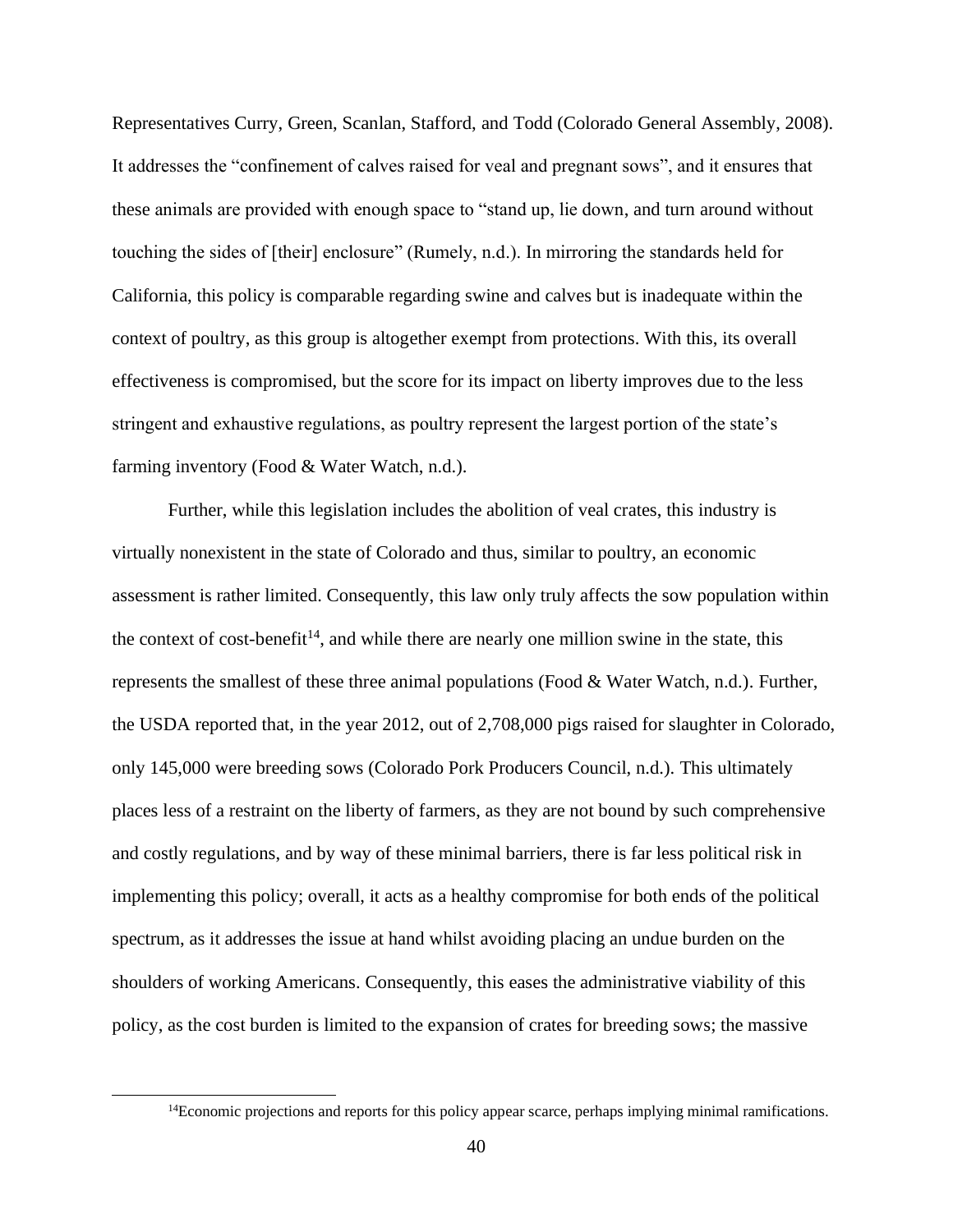increase in cost seen in California's policy is thus absent in this example, as the anticipated impacts of banning battery cages are not included. With this, it becomes apparent that the exemption of confinement regulations for poultry is of exceptional significance, as Colorado's policy solution boasts a far stronger score regarding overall efficiency due to its minimal scope.

| Policy 2: Colorado                       |                |  |
|------------------------------------------|----------------|--|
| Criteria                                 | Grade          |  |
| Effectiveness                            | 3              |  |
| Cost-Benefit                             | 3.5            |  |
| Liberty                                  | 3              |  |
| <b>Political Feasibility</b>             | $\overline{4}$ |  |
| Administrative Viability                 | 3              |  |
| Average                                  | 3.3            |  |
| Range: 1 (poor) $\rightarrow$ 5 (strong) |                |  |

### **Massachusetts**

Massachusetts, though amongst the most progressive and liberal states in the nation, does not currently enforce any legislation concerning the confinement of farm animals. As previously noted, however, Massachusetts does not host any industrial-style factory farms, and there is only one operation statewide that uses battery cages. Diemand Farm, located in Wendell, is home to approximately 3,000 head of poultry and, prior to the passage of the "Act to Prevent Cruelty to Farm Animals"<sup>15</sup> in 2016, caged each bird to reduce incidents of them "cannibalizing each other, lying in their own manure or crowding in corners when frightened" (Davis, 2016). Diemand

<sup>&</sup>lt;sup>15</sup>This Act prohibits any form of confinement that prevents the animal from lying down, standing up, fully extending its limbs, or turning around freely. The statute also reads that it "shall be unlawful for a business owner or operator to knowingly engage in the sale within the Commonwealth of Massachusetts" of any "shell egg", "whole veal", or "whole pork" that was confined in a "cruel manner".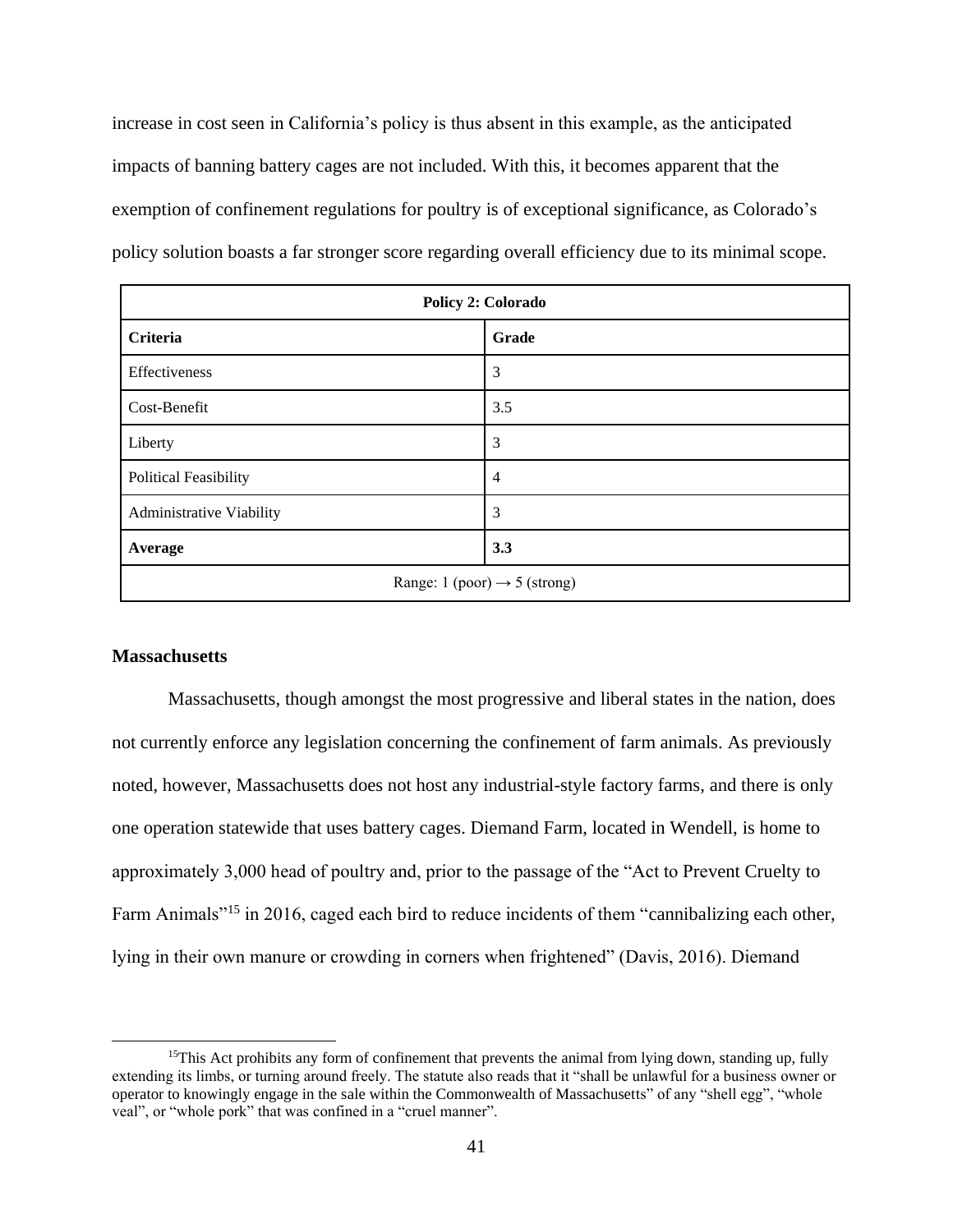Farm owner Anne Diemand Bucci has further stated that the hens are fully able to stand up, lie down, turn around, and spread their wings even in their cages, and that when outsiders are brought into the hen houses, they leave with a sense of relief knowing that the birds are wellcared for (ibid.). This notion challenges the conventional image of "battery cages", as the images displaying millions of tightly-crammed birds do not accurately represent operations at farms such as Diemand. It is thus argued by many, including Brad Mitchell, the Deputy Executive Director of the Massachusetts Farm Bureau Federation, that this ballot measure is ill-suited and simply unnecessary for Massachusetts, as the state already engages in humane practices that should not be conflated those seen in large-scale factory farms<sup>16</sup>.

While the maintenance of the status quo would conventionally yield a low effectiveness rate, it is essential to acknowledge that Massachusetts does not engage in practices that severely compromise farm animal welfare. It is not to say that, in the instance of Diemand Farm, the use of battery cages does not negatively affect welfare; rather this is taking into consideration the fact that it has been 25 years since Massachusetts farms have used veal crates 20 years since they have used gestation crates<sup>17</sup>. This, again, does not pardon the state from accountability, but it does mean that its lack of policy solution is not as comprehensively detrimental to animal welfare as it is in states with less progressive agricultural practices.

Without regulatory action, however, comes more favorable reviews of cost efficiency, liberty, and administrative feasibility, as Massachusetts farmers are not bound by regulatory measures that have the potential of impeding on their conventional practices and increasing their expenditures. Further, while it is likely that more liberal individuals and political elites may oppose this lack of regulation, there is, comparably, little political risk in not implementing such

<sup>&</sup>lt;sup>16</sup>This argument is elaborated in Chapter 4.

<sup>&</sup>lt;sup>17</sup>An employee from the Massachusetts Farm Bureau affirms these claims in Chapter 4.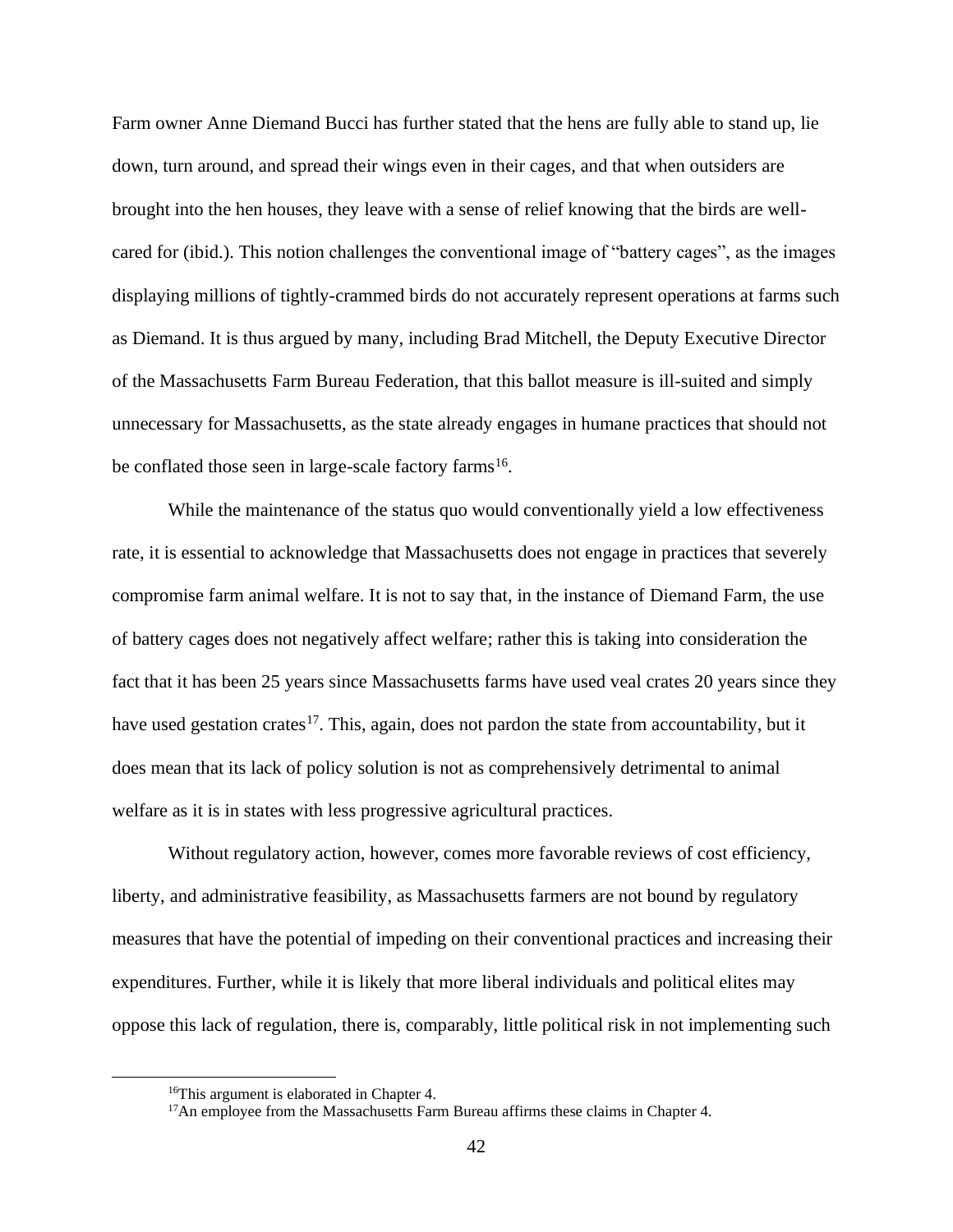measures; thus, as the primary proponents for progressive legislation tend to be nonprofit organizations and grass-roots lobbyist groups, their opposition is not guaranteed to gain the same political traction as corporate entities and the more powerful stakeholders in the farm animal industry. Consequently, while Massachusetts' approach to animal confinement does not produce the most desirable effects, it is, based on these matrix criteria, the strongest and most potent policy solution within this area.

| <b>Policy 3: Massachusetts</b>           |                |  |
|------------------------------------------|----------------|--|
| Criteria                                 | Grade          |  |
| Effectiveness                            | $\overline{2}$ |  |
| Cost-Benefit                             | 5              |  |
| Liberty                                  | 5              |  |
| <b>Political Feasibility</b>             | $\overline{4}$ |  |
| Administrative Viability                 | 5              |  |
| Average                                  | 4.2            |  |
| Range: 1 (poor) $\rightarrow$ 5 (strong) |                |  |

## **Conclusion**

Within the context of John Kingdon's *Multiple Streams* model, it may prove that the most effective solution is not the most viable. As Kingdon wrote that a policy's "criteria for survival" include economic feasibility and political acceptability, it can be assumed that Massachusetts' maintenance of the "status quo" would prove to be the most practical. However, as this does nothing to address farm animal welfare, it would be fruitless in its efforts to quell the effects of the public problem. In examining the remaining statewide examples, it can be expected that California's "Proposition 2" would face a fair amount of backlash if implemented on the federal scale; while the progressiveness of the state leaves room for like-minded policies, its expansive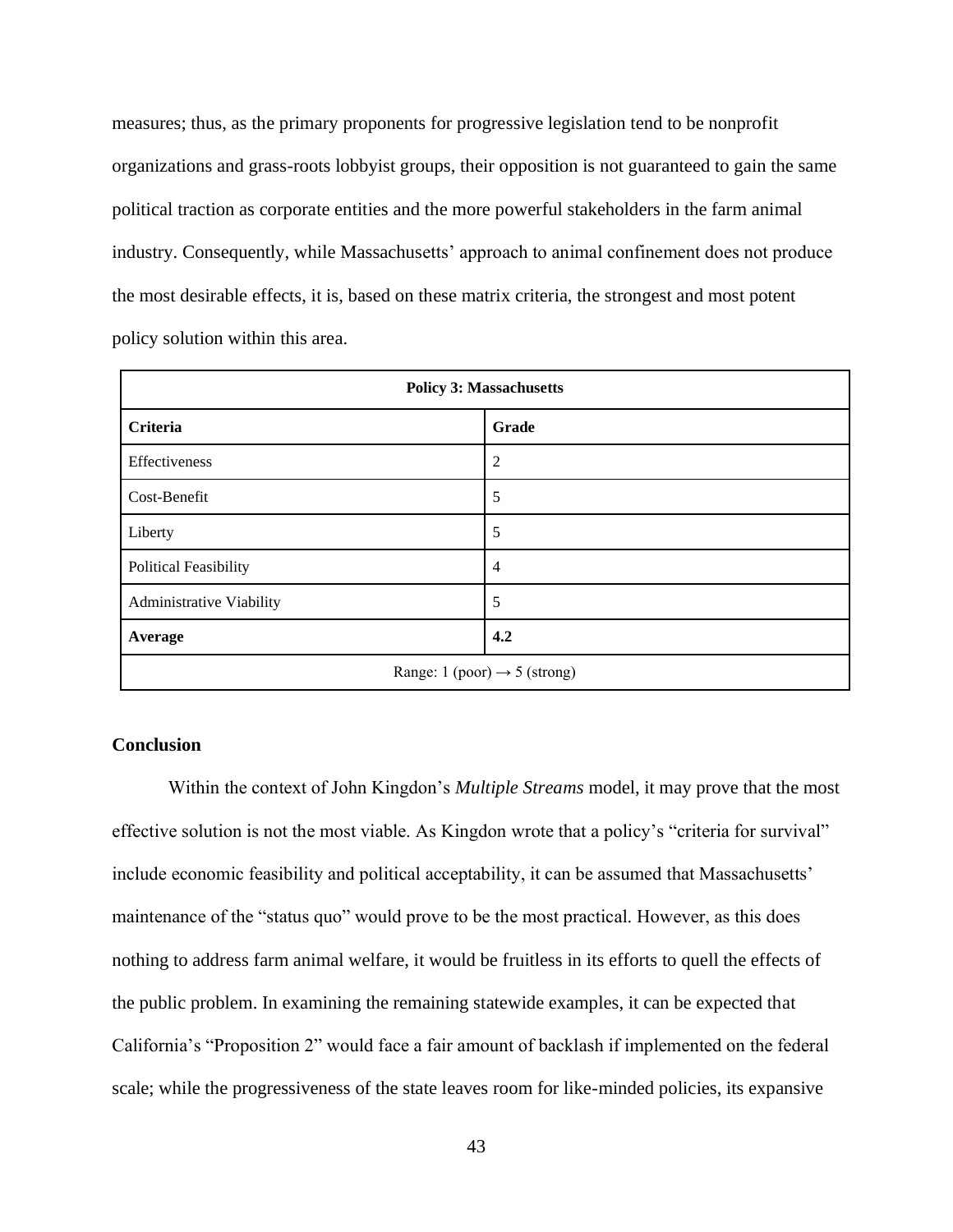scope and economic drawbacks ultimately compromise its likelihood of gaining broad-based, national support. It is critical in this instance to note that "Proposition 2" was a ballot initiative, sponsored, debated, and approved by the state's constituency. Colorado's policy, contrarily, was sponsored, debated, and approved by the state's legislature. This may have perhaps contributed to why the latter's legislation was far less comprehensive, as legislators would have had to appeal to both sides of the political aisle, their constituents, and the state's industries; California's initiative, however, was not bound by the same obligations. Though this did ultimately impact the policy's effectiveness, it is its limited scope that allowed Colorado's solution to surpass California's in overall strength. Colorado's decision to exempt poultry from statute's measures lifts a significant burden from the shoulders of the agricultural community as a whole; according to the United States Department of Agriculture's Economic Research Service, eggs have the highest per capita consumption rate (per pound) out of all animal products in the nation<sup>18,19</sup> (United States Department of Agriculture<sup>2</sup>, 2018). Consequently, if applied nationwide, this massive industry would not be impacted by such onerous regulations. Rather, as previously outlined, regulations would instead be enforced in the veal industry, which, when combined with lamb and mutton production, still represents the smallest portion of meat production within the United States<sup>20</sup> (North American Meat Institute, n.d.). The confinement laws would also, of course, apply to breeding sows, but according to a 2015 report from the United States Department of Agriculture, breeding sows only accounted for 9% of the nation's hog population, thus implying that implementation would yield a minimal impact on operations

<sup>&</sup>lt;sup>18</sup>This measurement does not include dairy products.

 $19$ Further, while Colorado's law does not apply to broiler chickens  $-$  or chickens raised for consumption  $$ the North American Meat Institute reported that the poultry industry is the largest amongst any animal food product industry (North American Meat Institute, n.d.).

<sup>&</sup>lt;sup>20</sup>This measurement is broken down by the chicken  $(38.4 \text{ billion pounds})$ , turkey  $(5.8 \text{ billion pounds})$ , beef (25.8 billion pounds), pork (23.2 billion pounds), and veal, lamb, and mutton (286 million pounds) production in the United States during 2013.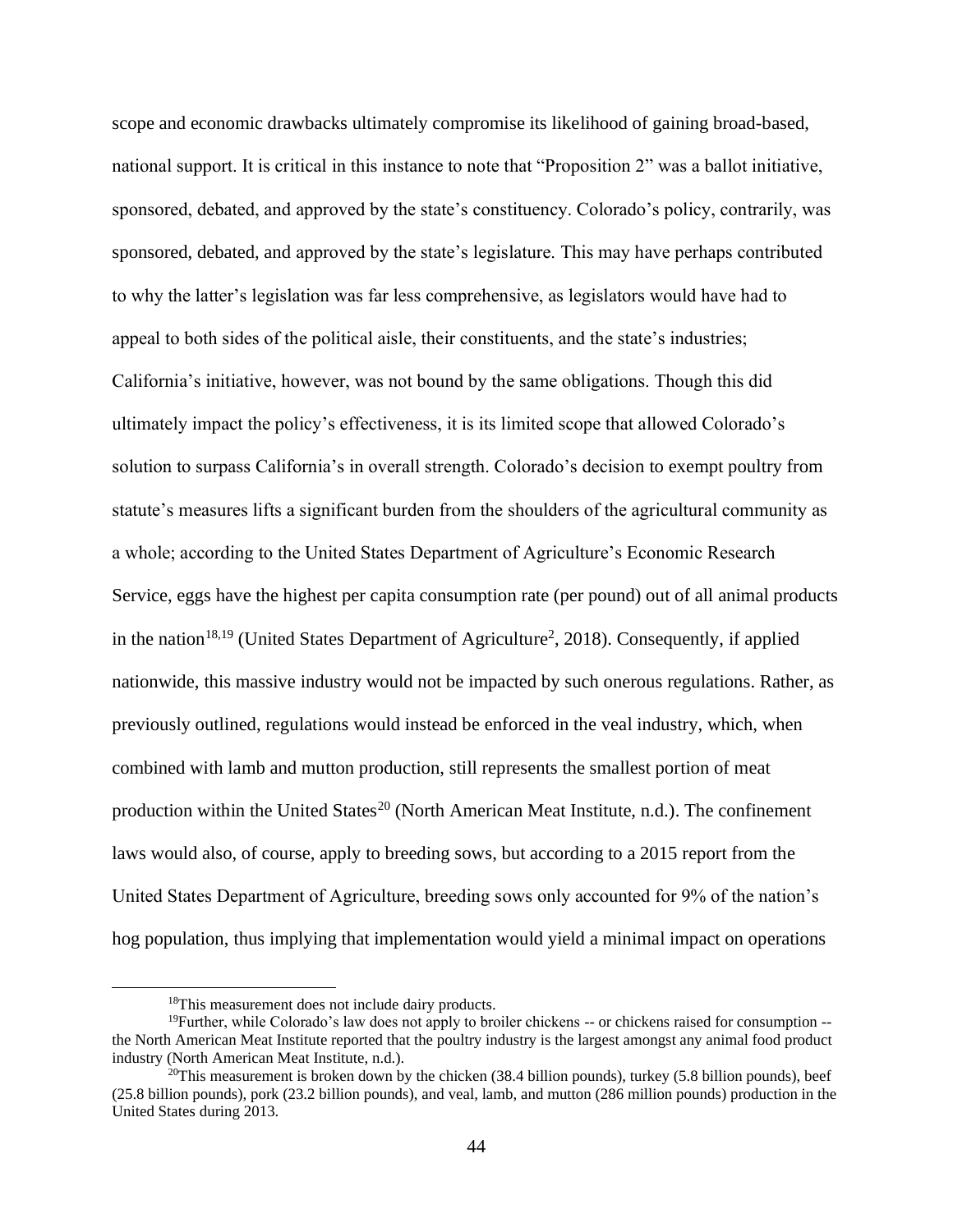(United States Department of Agriculture, 2015). These factors together increase the viability of this policy solution, as it appears to have a balanced approach and would be moderate in effect across the country. For this reason, it is likely that Kingdon would view Colorado's law as a potential policy solution, seeing that it mitigates the public problem whilst avoiding any major partisan or economic blows. While it is not to say that there is not room for a more effective policy, within this particular discussion, the state of Colorado offers a rather moderate solution that is judicious in its attempt to curb the cruelty induced by a complex and powerful industry.

The results of this policy matrix thus underscore the issues with a "one size fits all" policy solution, as economies, industries, and politics vary greatly across state lines. With this, it is rather understandable that most states have yet to act within this policy area; while progressive legislation such as that in California may prove effective within the context of animal welfare, its impact on both the general economy and the state's agricultural industry are less convincing.

It is in spite of this hindrance, however, that there is the opportunity to craft more balanced legislation based on the results from states such as California and Colorado; as noted by Kingdon, federal legislation is conventionally based upon a successful, more local model. In analyzing these models, legislators and policy experts may extract the more effective components from different laws, and with this they can propose legislation that is true to its intent while minimizing economic or industry-specific burdens.

It has become evident that economics is disincentivizing legislative factor. This ultimately demands the attention of policy experts who can work with the agricultural community to design well-balanced, informed, and effective solutions to public problems such as farm animal welfare.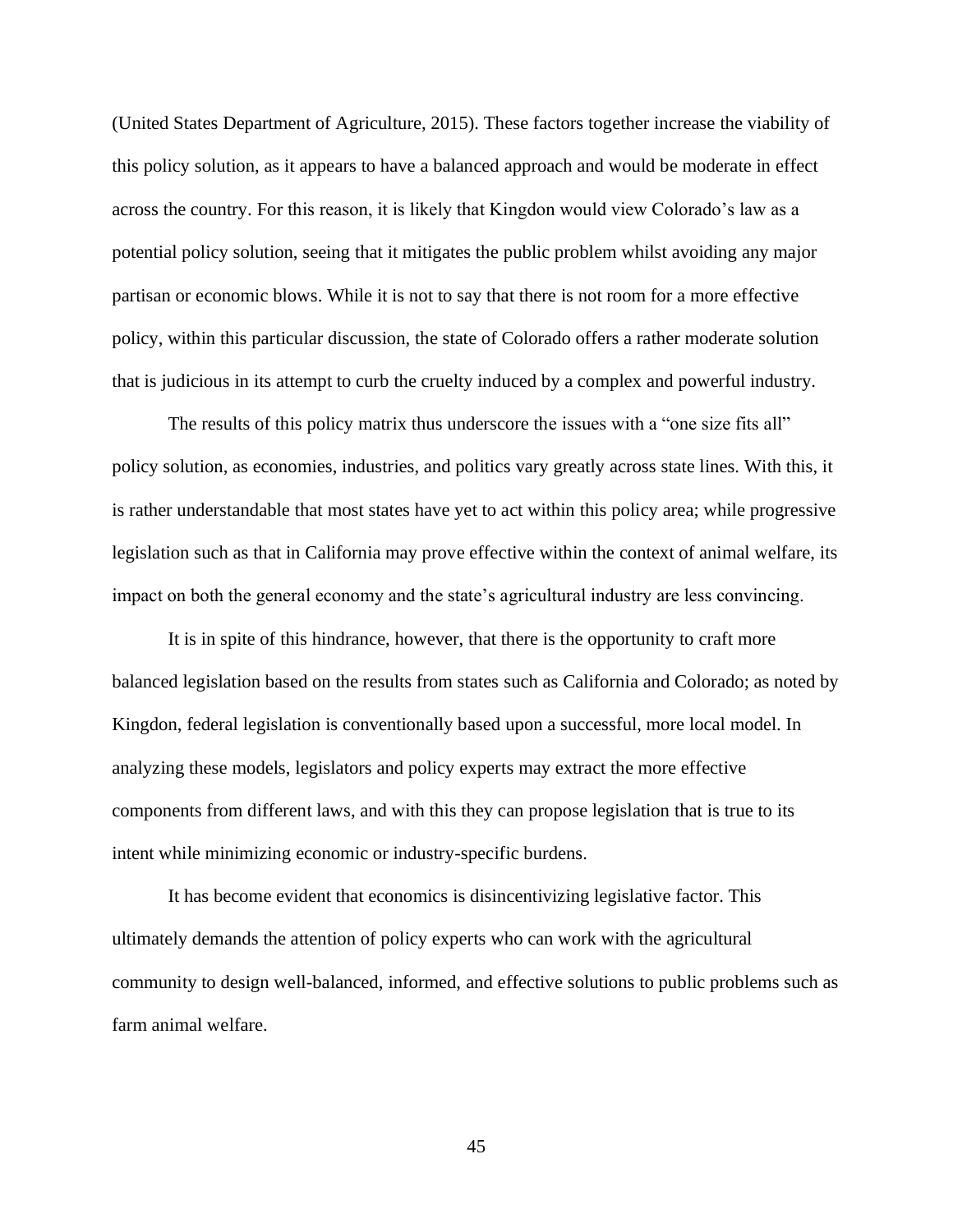### Chapter 3: Public Opinion

### **Introduction**

As Kingdon's theory is highly dependent upon the existence of a public problem and, more importantly, the subsequent demand for governmental action, a substantial portion of my research was focused on public opinion. It is essential to note the extent to which policy, or lack thereof, reflects the views of its constituency, and with this, I launched a survey designed to capture the public's general tone toward farm animal welfare within the state of Massachusetts.

Similar to the policy matrix, as the scope of this specific project is narrower than that of the research question as a whole, this simply represents a case study. In contrast with the policy matrix, however, this survey acknowledges Massachusetts' Ballot Question 3 initiative. This initiative, which voters overwhelmingly supported, was approved in November of 2016; its language essentially mimics that of California's "Proposition 2", though it will not be enforced until January of 2022.

#### **Data and Methods**

With regard to programming, I used Amazon's Mechanical Turk marketplace to create this survey. It remained in the field for 25 days and I collected data from 350 respondents<sup>21</sup>, all of whom were Massachusetts residents. Respondents were first asked to gauge their political awareness and were then asked about their knowledge of specific agricultural practices within the United States. They were subsequently asked to report their views on a series of farm animal welfare issues such as statutory protections for farm animals, concern over the economic impacts of heightened regulations, and the roles of both state and federal governments in implementing such measures. The survey also took demographics into account, with the final questions

<sup>21</sup>While 350 Massachusetts residents began the survey, not all respondents answered each question. All charts indicate the number of respondents for each respective question.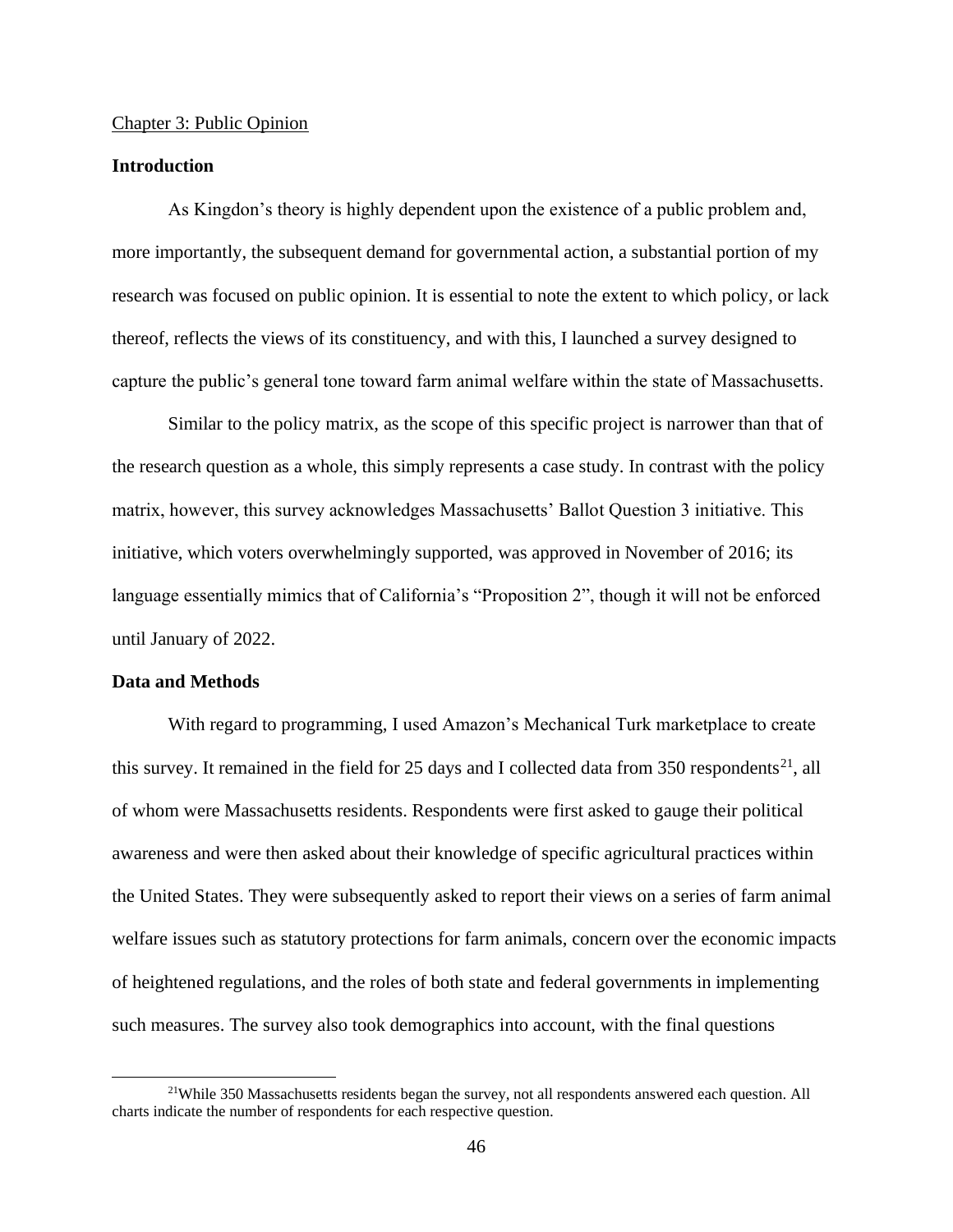recording indicators such as age, gender, race, income, education, and political ideology. The data was then organized and reconstructed into charts to more effectively display the range of responses.

Despite the ease with which Massachusetts residents approved Ballot Question 3, I had rather modest expectations for this survey. In acknowledging the political climate of the state I did anticipate that more respondents would favor regulatory measures than not, but I expected that, upon being introduced to the potential economic disadvantages of legislation, support would plummet; again, I acknowledged that Massachusetts boasts a high cost of living in comparison with other states, but I expected that consumers would be less inclined to accept this brand of policy with the potential of increased costs. I also predicted that, because Massachusetts does not host any industrial-style, intensive factory farms<sup>22</sup>, that residents would feel less compelled to pursue the passage of more statewide farm animal welfare laws, especially considering its recent approval of Ballot Question 3. With this, I held a rather cynical position, assuming that respondents would show support for the general regulation of the farm animal industry, but when asked whether they support enacting legislation specifically within Massachusetts, their level of support would decrease. Overall, I anticipated that there would be support for the intent of this legislation, but that the results of the survey would indicate apprehension due to its economic implications.

### **Limitations**

Though this section provides valuable data, it should also highlight the limitations of utilizing surveys as a research tool. This sample was not probability-based, or truly random, as it

 $22$ According to Mass.gov statistics, 80% of farms in Massachusetts are family-owned and 95% qualify as "small farms", which according to the USDA, have annual sales that amount to less than \$250,000. The remaining 5% still do not qualify as factory farms.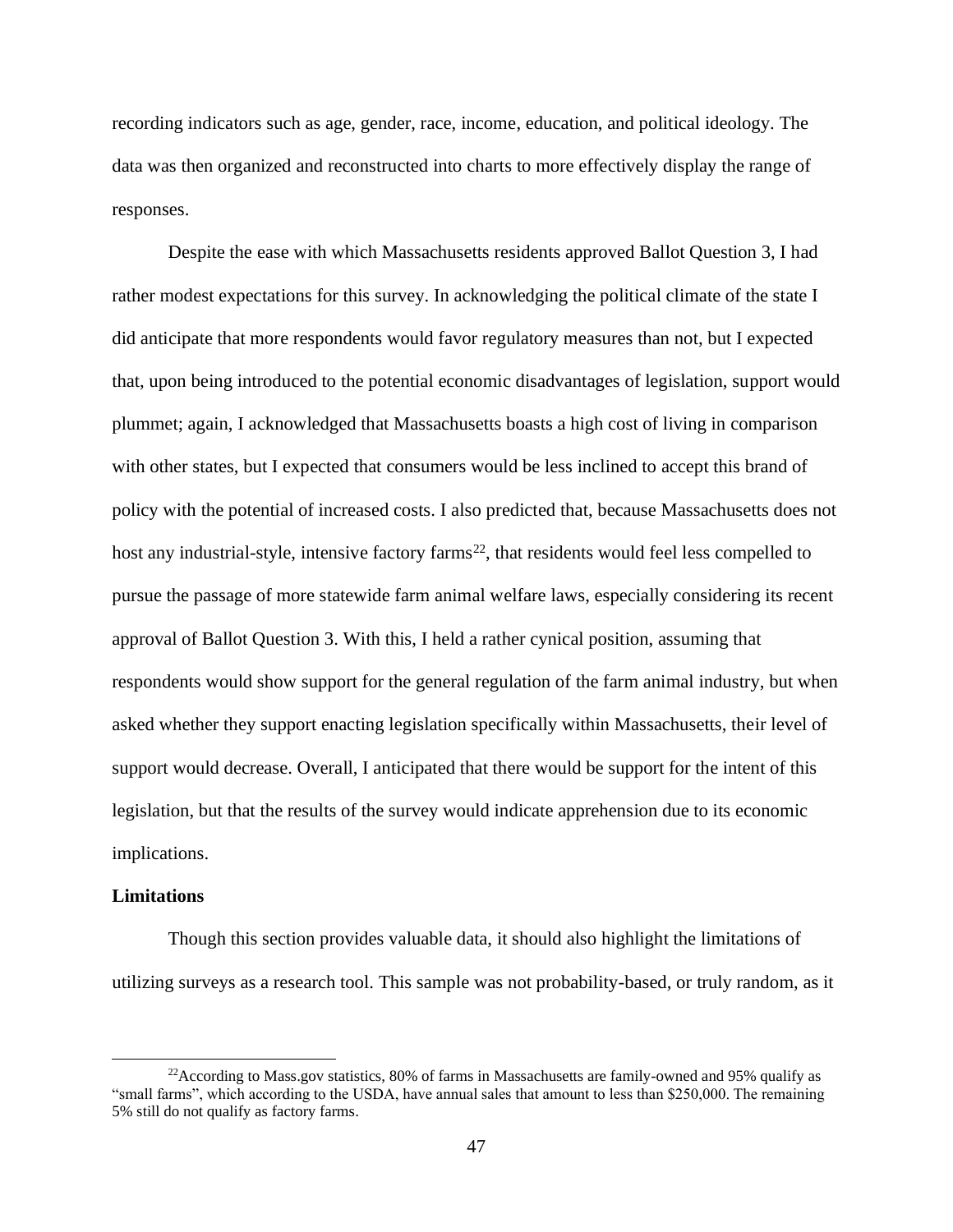was offered only to those who are actively involved in Amazon's Mechanical Turk program, and it can be assumed that respondents would generally be younger more technologically adept. Thus, this form of data collection is naturally selective, ultimately narrowing the range of respondents. This proves to be significant within the context of this project because it inadvertently excludes certain affected populations from its reports. For example, it may be that a significant portion of senior citizens lives on a fixed income. It is possible, then, that some may feel unduly burdened by increased food prices, but they also may be less inclined to participate in an online survey. With this, it is probable that this population is underrepresented in this sample, despite being highly affected by this type of policy. It should accordingly be recognized that the respondents for this survey are not inherently representative of Massachusetts residents. Consequently, the extent to which this sample represents the entire population is compromised, as certain criteria influenced participation. It is not to say, however, that the sample is insignificant, as Mechanical Turk is widely considered a reputable tool for data collection within the realm of academia; rather, this is an acknowledgment of the limited scope of this type of research. Thus, so long as they are weighed judiciously, the results from this survey should be considered relevant for this project.

With this, the following sections outline each key demographics along with the survey questions and their respective responses. I have also included the significance of each question within the context of Kingdon's public policy model and its subsequent implications for this research.

### **Demographics**

A section of the survey was comprised of demographic-based questions to more accurately gauge the diversity of this particular sample. Respondents were asked to report on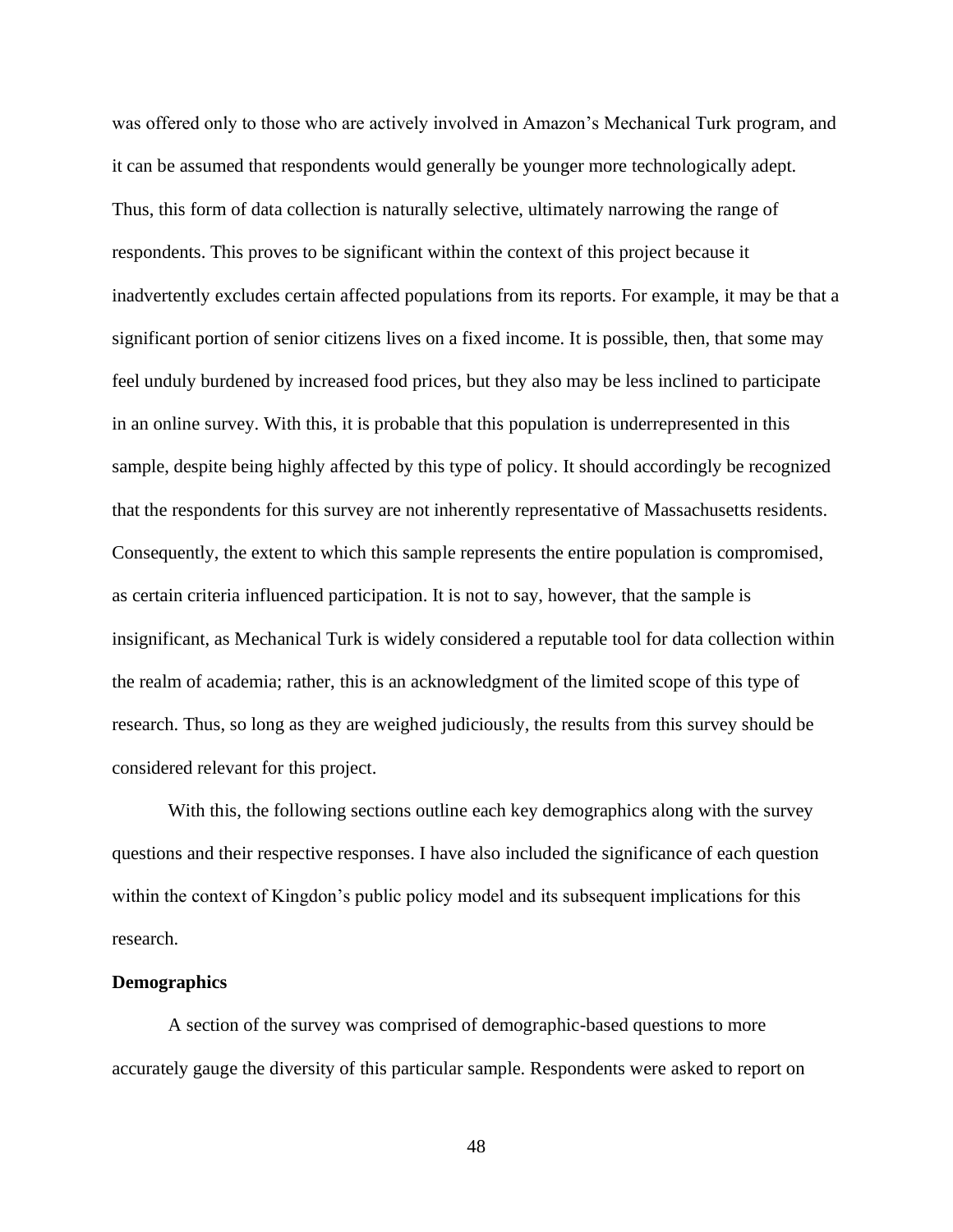their sex, age, race or ethnicity, level of education, household income, political ideology, and political party identification. As it is critical to determine the extent to which these indicators influenced responses, these demographics are analyzed within the context of respondent data in the form of cross-tabulations later in this chapter.

# **Sex**

Respondents were split nearly perfectly between males and females, with 51% identifying as the former and 49% as the latter.

| What is your sex? | <b>Count Choice</b> |
|-------------------|---------------------|
| Male              | $51\% - 171$        |
| Female            | 49% - 164           |
| Other             | $0\% - 0$           |
|                   | 335                 |

## **Age**

Respondent age was rather dispersed, though 66% reported that they are ages 18 - 34, bolstering the previous claim that this sample may consist more of younger individuals due to its technological format.

| What is your age?   | <b>Count Choice</b> |
|---------------------|---------------------|
| $18 - 24$ years old | $41\% - 136$        |
| $25 - 34$ years old | $25% - 82$          |
| $35 - 44$ years old | $17\% - 57$         |
| $45 - 55$ years old | 7% - 24             |
| $65+$ years old     | $4\% - 15$          |
|                     | 334                 |

### **Race**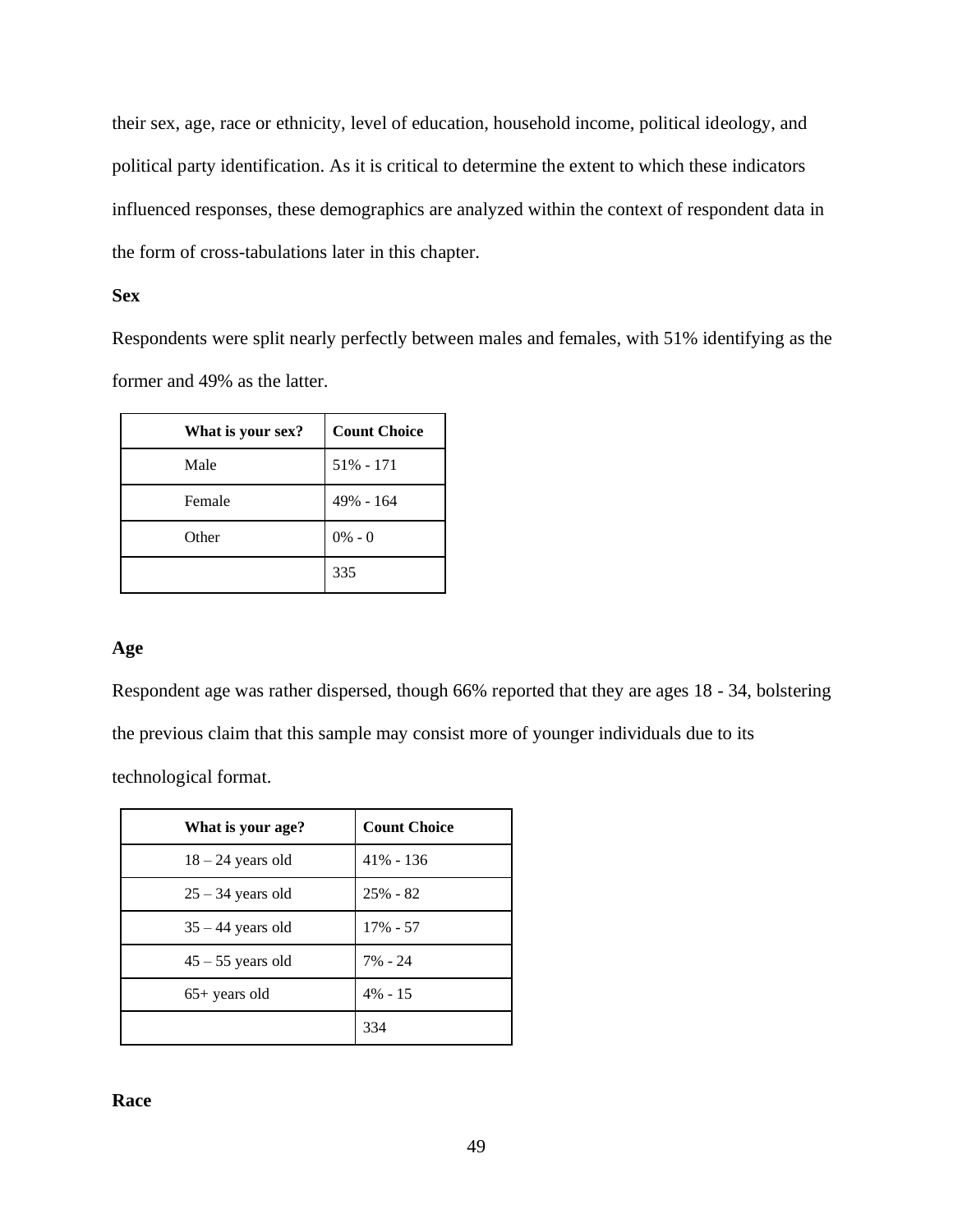This group was not, however, racially diverse, as 79% of respondents identified as White. The next largest population was Asian individuals, who made up 8% of the sample, followed by 6% reporting as Black. Only 4% were Hispanic or Latino, and only 1 individual was Middle Eastern. There were no American Indian or Native Hawaiian respondents at all, and 2% preferred not to answer.

| What is your race/ethnicity?        | <b>Count Choice</b> |
|-------------------------------------|---------------------|
| White                               | 79% - 266           |
| <b>Black or African American</b>    | $6\% - 21$          |
| American Indian or Alaska Native    | $0\% - 0$           |
| Asian                               | $8\% - 28$          |
| Native Hawaiian or Pacific Islander | $0\% - 0$           |
| Hispanic or Latino                  | $4\% - 12$          |
| Middle Eastern                      | $0\% - 1$           |
| Other/Prefer Not to Answer          | $2\% - 7$           |
|                                     |                     |
|                                     | 335                 |

# **Level of Education**

When disclosing their highest level of education, 42% of respondents marked that they have received Bachelor's degrees. 23% reported that they attended but did not graduate from college, and 21% have post-graduate degrees. This left just 8% with high school diplomas or GEDs, 5% with Associate degrees, and only 1 individual with no high school experience. This suggest that this sample is generally well-educated and may perhaps be adept in their understandings of politics and public affairs.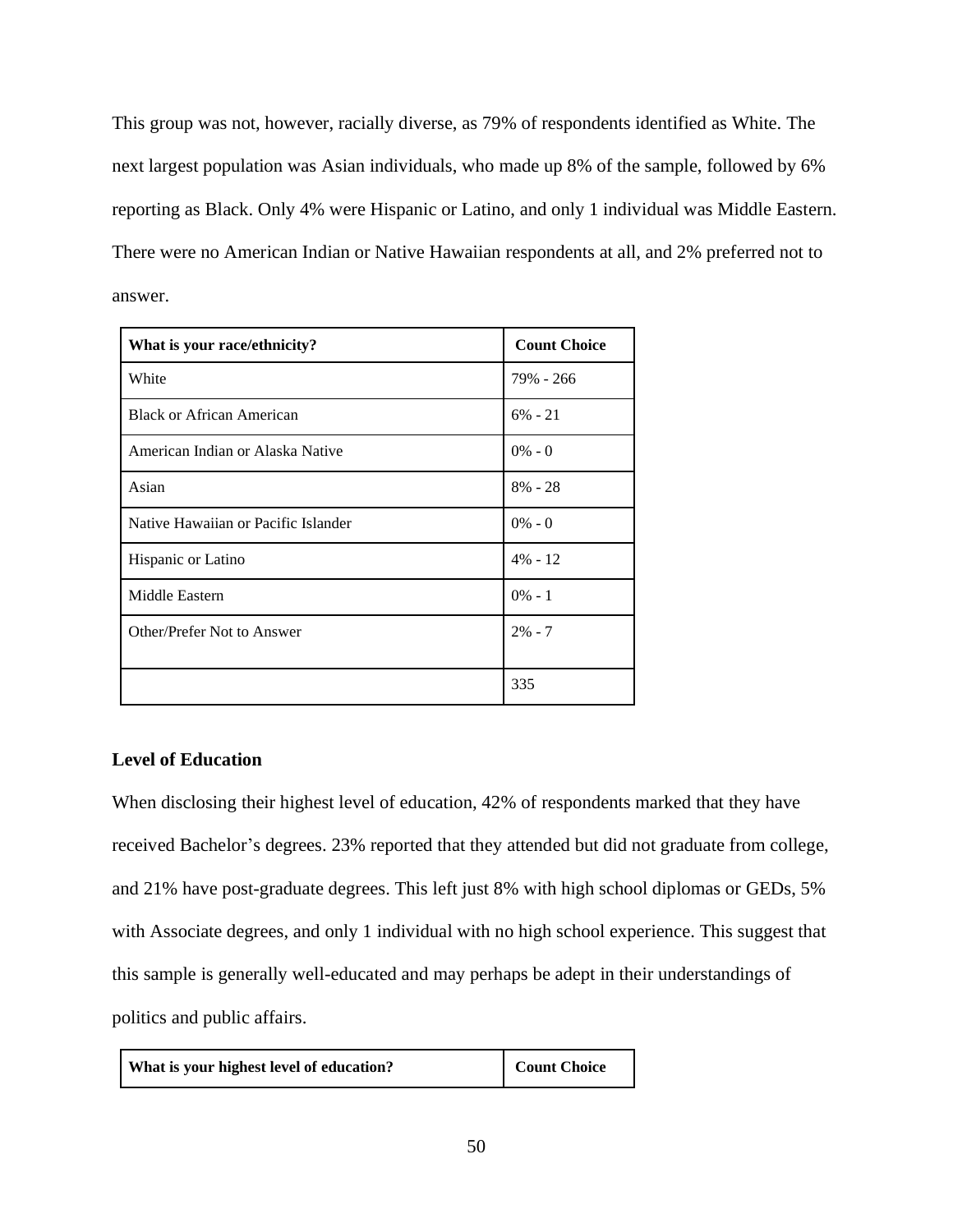| No High School       | $0\% - 1$    |
|----------------------|--------------|
| High School/GED      | $8\% - 27$   |
| Some College         | $23% - 78$   |
| Associate Degree     | $5\% - 18$   |
| Bachelor's Degree    | $42\% - 143$ |
| Post Graduate Degree | $21\% - 69$  |
|                      | 335          |

## **Household Income**

Responses for household income, however, were quite dispersed. 37% of respondents reported that their household income for the previous year totaled to less than \$50,000, with 9% of this total reporting incomes of less than \$20,000. The most sizeable portion of the sample (39%) marked incomes ranging from \$50,000 to \$99,999. 15% reported a range from \$100,000 to \$149,999, and 9% claimed incomes of over \$150,000. These results display a relatively ordinary distribution of incomes, as the two smallest data sets represent the high and low end of the economic spectrum and most respondents fell somewhere in the middle. Seeing as how this survey features questions referencing the economic impacts of certain policies, it should be interesting to observe whether there is correlation between income and support for legislative action.

| How much total combined income did all members of<br>your HOUSEHOLD earn last year? | <b>Count Choice</b> |
|-------------------------------------------------------------------------------------|---------------------|
| Less than $$20,000$                                                                 | $9\% - 31$          |
| $$20,000 - $49,999$                                                                 | 28% - 94            |
| $$50,000 - & 74,999$                                                                | $19\% - 64$         |
| \$75,000 - \$99,999                                                                 | $20% - 66$          |
| $$100,000 - $149,999$                                                               | $15\% - 51$         |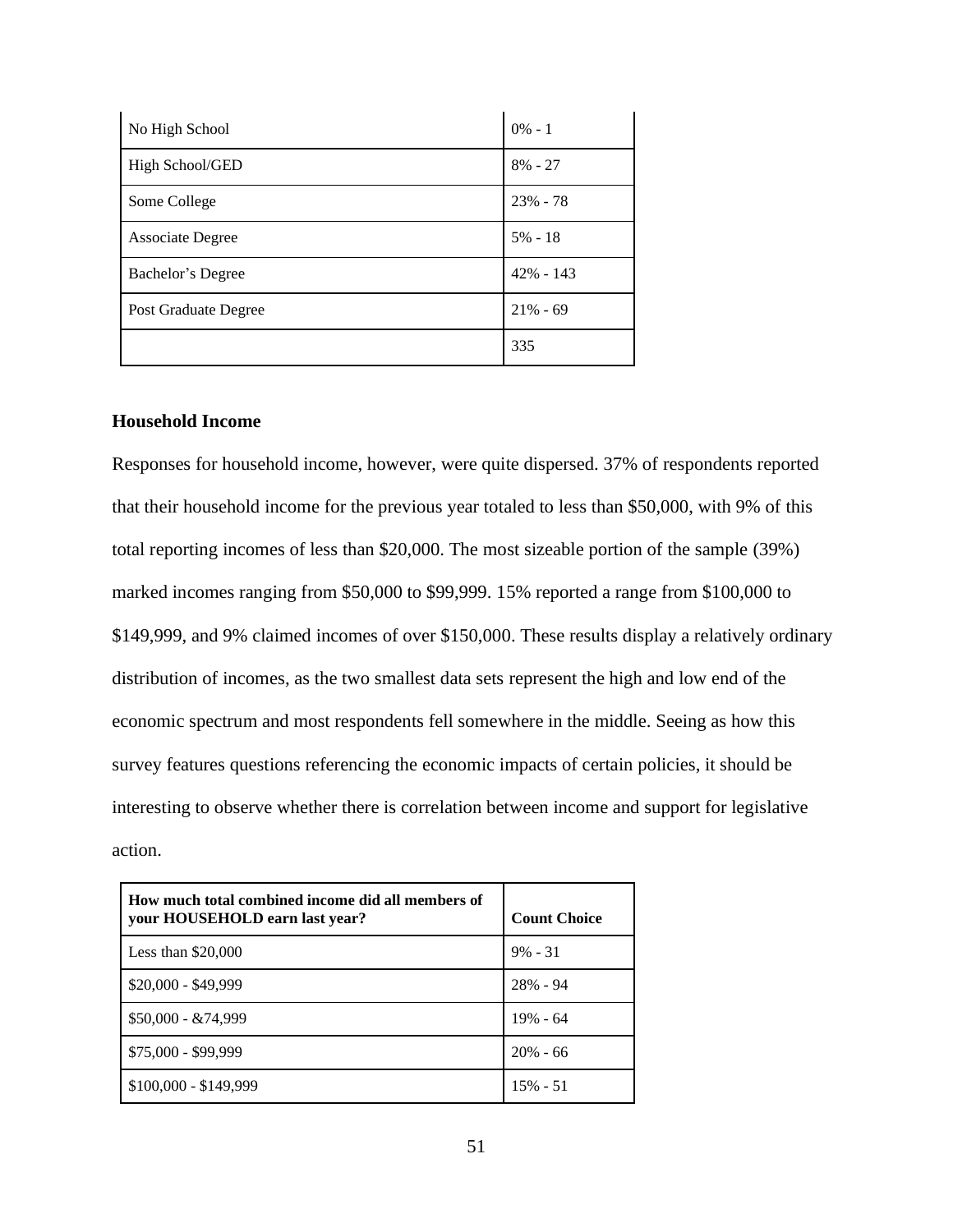| $$150,000+$ | $9\% - 29$ |
|-------------|------------|
|             | 335        |

# **Political Ideology**

In considering ideology, most respondents marked themselves as liberals (47%). 37% claimed

they were moderate in their beliefs, leaving just 17% of the sample as conservatives.

| Thinking about your political views, would you say you<br>are | <b>Count Choice</b> |
|---------------------------------------------------------------|---------------------|
| Conservative                                                  | 17% - 55            |
| Moderate                                                      | 37% - 122           |
| Liberal                                                       | 47% - 154           |
|                                                               | 331                 |

# **Political Party Identification**

Correspondingly, 41% of respondents identified as Democrats, 36% identified as Independents,

12% as Republicans, and 11% as their party not being listed or refraining from an identification.

This indicator, along with ideology, may prove to be significant in the context of both

governmental scope and economics, as both areas are quite relevant in this particular discussion

on welfare laws.

| Thinking about yourself, would you say you are | <b>Count Choice</b> |
|------------------------------------------------|---------------------|
| A Democrat                                     | $41\% - 135$        |
| An Independent                                 | $36\% - 118$        |
| A Republican                                   | $12\% - 41$         |
| No Party Identification/Not Listed             | $11\% - 38$         |
|                                                | 332                 |

# **Political Awareness**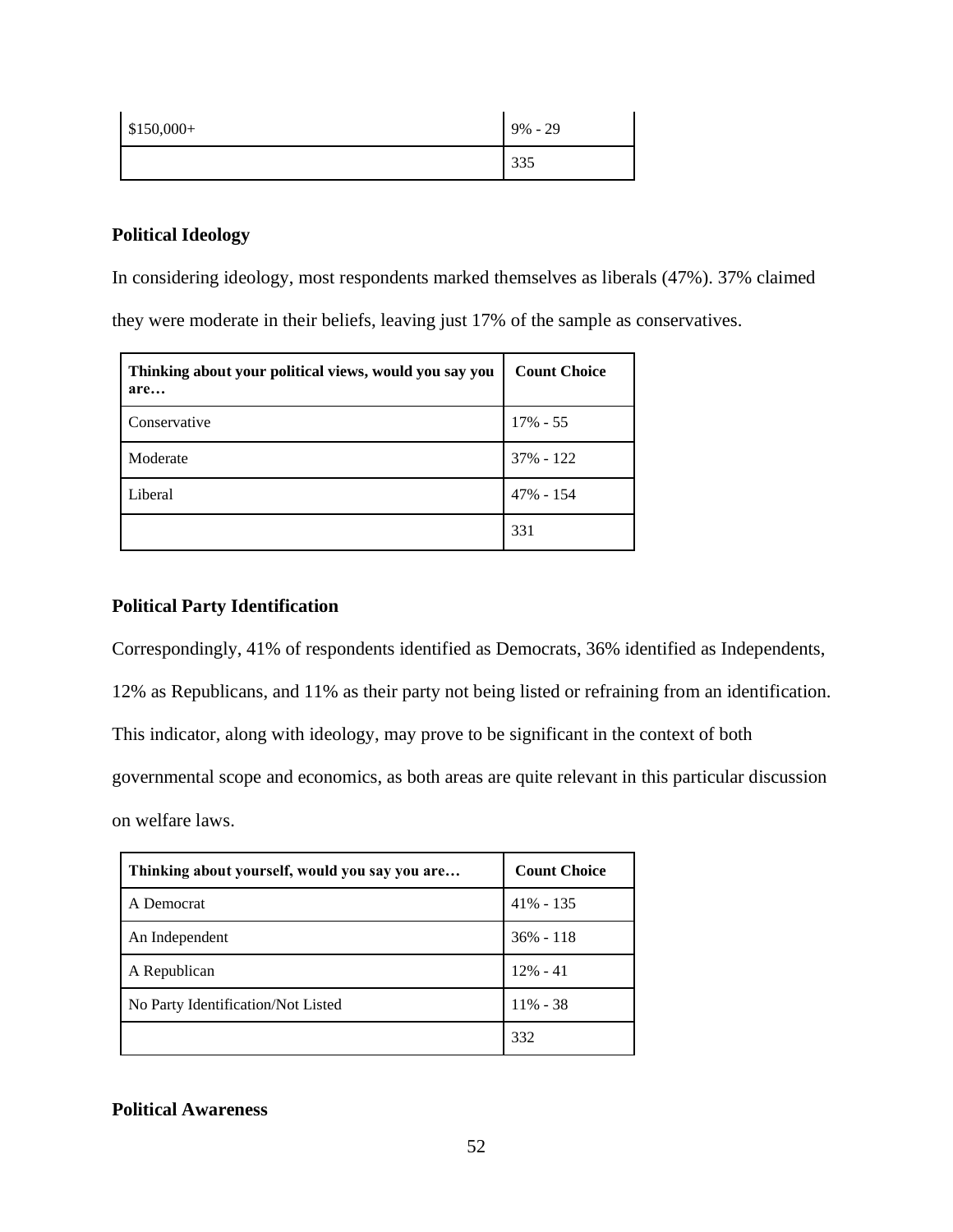The survey begins by asking respondents to report on their level of political awareness. In bringing attention to whether residents tend to be engaged in politics, current events, or public affairs, we can better gauge the probability that they would be aware of, or be concerned about, specific issues in contemporary society. With this, given the option between "always", "most of the time", "sometimes", and "never", most respondents selected that they follow public affairs most of the time. This response, which garnered 48% of respondents, was followed closely by "sometimes", with 36% of the vote. Only about 13% of respondents reported that they consistently keep up with politics, and less than 3% said they are not at all informed. This implies that Massachusetts residents appear to be relatively aware of current affairs.

| Some people seem to follow what is going on in<br>government and public affairs most of the time,<br>whether there is an election going on or not. Others are<br>not that interested. Would you say you follow what's<br>going on in government and public affairs? | <b>Count Choice</b> |
|---------------------------------------------------------------------------------------------------------------------------------------------------------------------------------------------------------------------------------------------------------------------|---------------------|
| Always                                                                                                                                                                                                                                                              | $13\% - 44$         |
| Most of the time.                                                                                                                                                                                                                                                   | $48.% - 163$        |
| Sometimes                                                                                                                                                                                                                                                           | $36.% - 123$        |
| Never                                                                                                                                                                                                                                                               | $3\% - 9$           |
|                                                                                                                                                                                                                                                                     | 339                 |

### **Knowledge of Agricultural Practices**

The second survey question asked respondents to mark their awareness regarding a series of agricultural practices. This narrows the scope of the first question, providing insight as to whether Massachusetts residents feel informed of discussions within this policy area. Further, in focusing on the overarching purpose of the survey, this helps to define whether or not the issue of farm animal welfare is considered a public problem in the Commonwealth; while the acknowledgement of political discussion does not inherently translate to the belief that it is a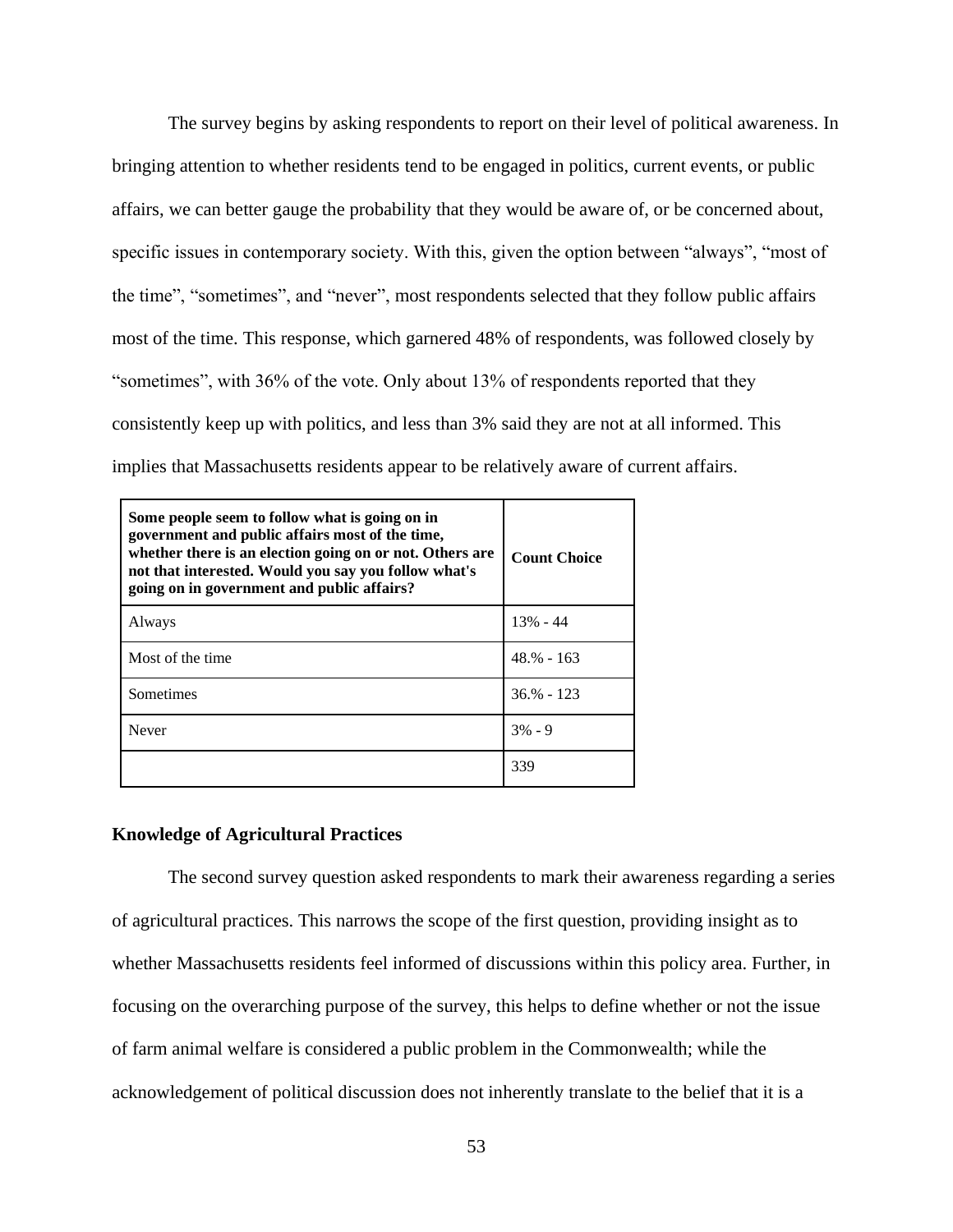problem, it is nonetheless important to recognize that the issue has gained enough traction within the state of Massachusetts to prompt debate.

The results of this question do, in fact, imply that Massachusetts residents are cognizant of farm animal welfare as a contemporary issue. 47% of respondents reported that they have heard this issue being discussed, and though there were high responses to other options, this yielded the highest rate of awareness. Following farm animal welfare was the issue of organic farming, with 45% of respondents reporting their awareness. 25% of residents have heard of Right to Farm communities, and 20% recognize the topic of corporate farming. The issue with the lowest level of public awareness is farmland zoning, though it is essential to note that 28% of respondents shared that they had not heard any of these issues being recently discussed. This data does, however, provide that about half of sample is conscious of debates regarding farm animal welfare; while this does not suggest overt awareness of this issue, it may be that agricultural debates in Massachusetts are not typically at the forefront of political discussion. Regardless, within this context it appears that farm animal welfare is the most familiar topic, thus implying that residents may be more apt to consider it as a public issue.

| There is a lot of debate about different agricultural<br>policies in Massachusetts. How many of the following<br>issues have you heard discussed? Please check all that<br>apply. | <b>Count Choice</b> | % of Response |
|-----------------------------------------------------------------------------------------------------------------------------------------------------------------------------------|---------------------|---------------|
| Right to Farm communities                                                                                                                                                         | $14\% - 84$         | 25%           |
| Farm animal welfare                                                                                                                                                               | $26\% - 158$        | 47%           |
| Farmland zoning                                                                                                                                                                   | $8\% - 49$          | 14%           |
| Organic farming                                                                                                                                                                   | $25\% - 152$        | 45%           |
| Corporate farming                                                                                                                                                                 | $11\% - 66$         | 20%           |
| I have not heard any of these issues being discussed                                                                                                                              | $16\% - 95$         | 28%           |
|                                                                                                                                                                                   | 604                 | 338           |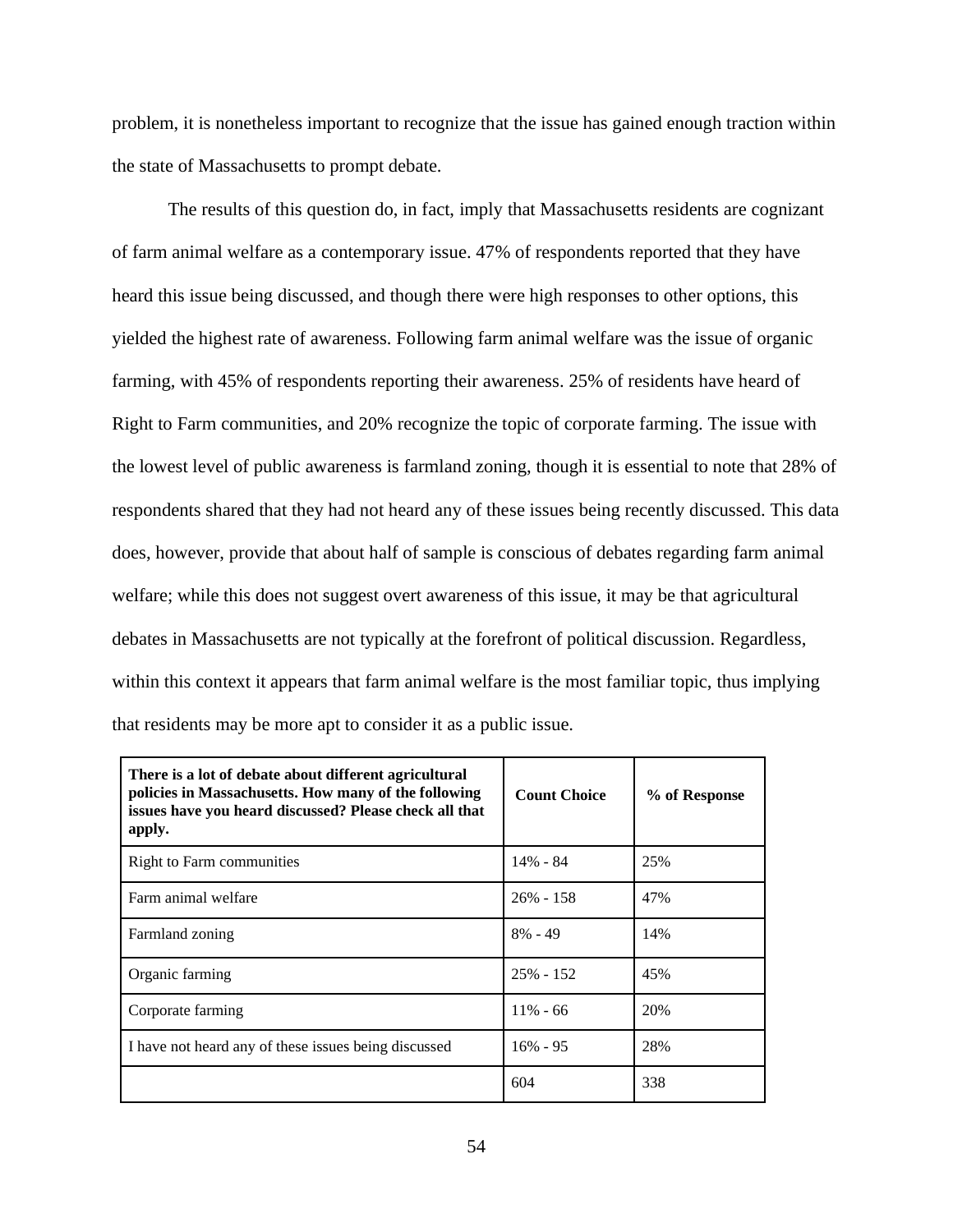## **State Legislation**

After determining the extent to which respondents were aware of agricultural practices, they were asked if the issue of farm animal welfare should be addressed by state legislatures. This helps to determine whether this is considered a public problem within the state of Massachusetts, and consequently, whether residents feel that governmental action is necessary for a solution. With this, when asked if state governments should regulate the treatment of farm animals, respondents conveyed widespread support, with 90% of respondents indicating their approval for such measures. In further refining this category of general support, 54% of residents selected that they "strongly agree" with the idea of statewide legislation, while 36% said they "somewhat agree". Only 7% of respondents reported that they were impartial to the matter, and a mere 3% shared that they "somewhat" or "strongly" disagreed, with votes of 2% and 1%, respectively.

This suggests that Massachusetts residents feel rather convinced that there should be provisions outlining proper handling requirements for farm animals, and that these welfare laws should be enforced by the state. These results thus indicate that this particular issue is considered a public problem, and that there is general consent for a government solution.

| Farm animals should be protected by state legislation<br>to ensure that that they are treated humanely. | <b>Count Choice</b> |
|---------------------------------------------------------------------------------------------------------|---------------------|
| Strongly agree                                                                                          | 54% - 181           |
| Somewhat agree                                                                                          | $36\% - 122$        |
| Neither agree nor disagree.                                                                             | $7\% - 22$          |
| Somewhat disagree                                                                                       | $2\% - 7$           |
| Strongly disagree                                                                                       | $1\% - 4$           |
|                                                                                                         | 336                 |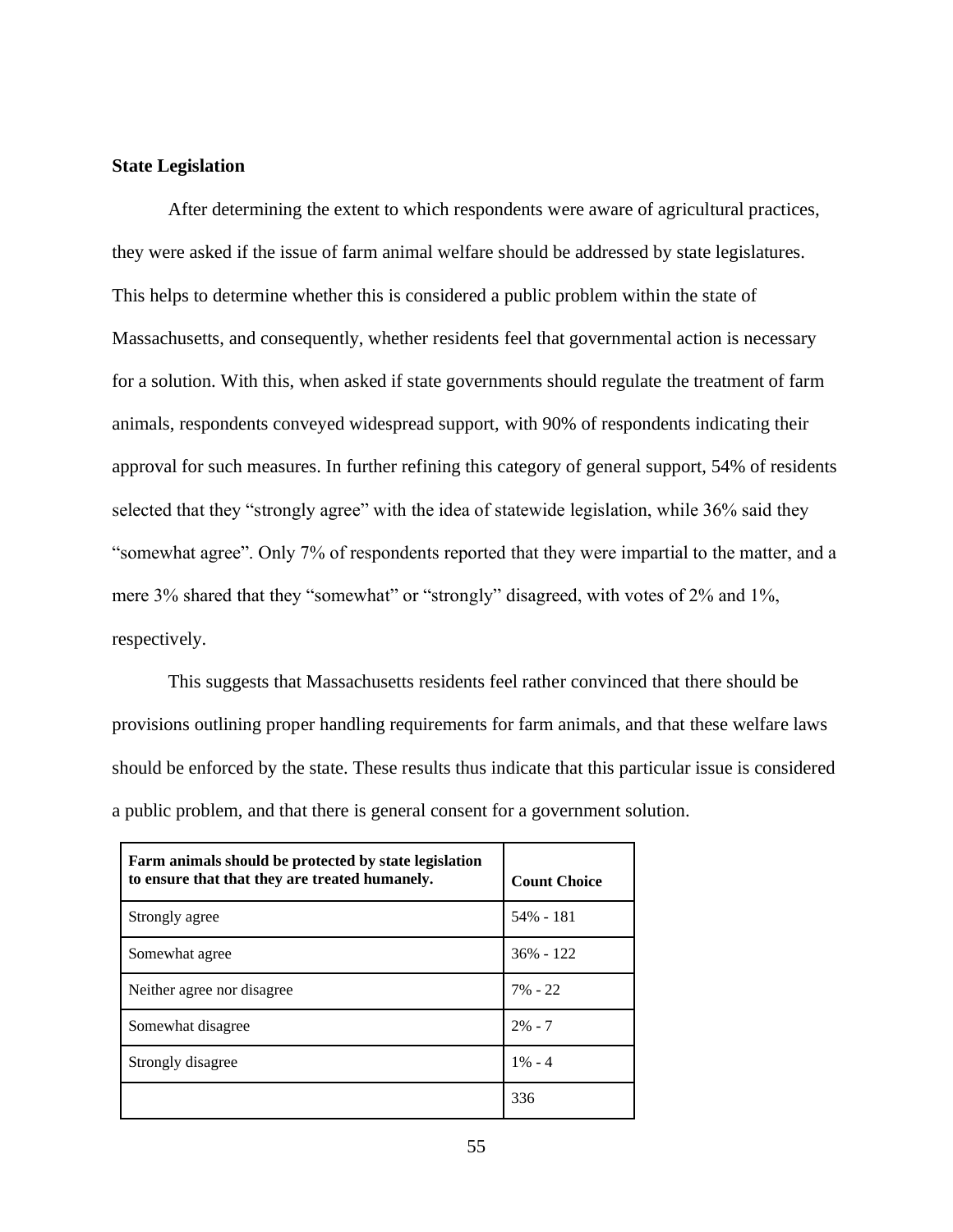### **Cost of Farm Animal Welfare**

Respondents were then asked to weigh in on the economic implications of farm animal welfare within the state. This question is relevant in both the problem and policy streams, as cost affects both public support and policy viability. Accordingly, these responses will perhaps influence the extent to which residents will support legislative action and, consequently, how likely it is that this issue will appear on the policy agenda. As it turns out, 21% of respondents strongly agreed that treating farm animals humanely will cost consumers more money, and 46% somewhat agreed. This provides that 67% of respondents felt that this brand of policy will yield an adverse economic impact. Regarding the remaining votes, only 10% were undecided. 19% of respondents did, however, somewhat disagree with this notion, but only 4% strongly disagreed; these results combine for a mere 23% of respondents who were relatively certain that welfare policies would not cost them more money, compared to 67% who believed the opposite.

At first glance, this suggests that Massachusetts residents may be apprehensive about endorsing farm animal welfare policies due to their economic implications. It could be assumed, then, that based on these sentiments, support for this type of policy will be lower going forward than it was in the previous question. Further, this potential roadblock could hinder the success of potential legislative solutions.

| Farming practices that include the humane treatment<br>of farm animals will cost consumers more money. | <b>Count Choice</b> |
|--------------------------------------------------------------------------------------------------------|---------------------|
| Strongly agree                                                                                         | $21\% - 71$         |
| Somewhat agree                                                                                         | $46\% - 153$        |
| Neither agree nor disagree.                                                                            | $10\% - 35$         |
| Somewhat disagree                                                                                      | $19\% - 65$         |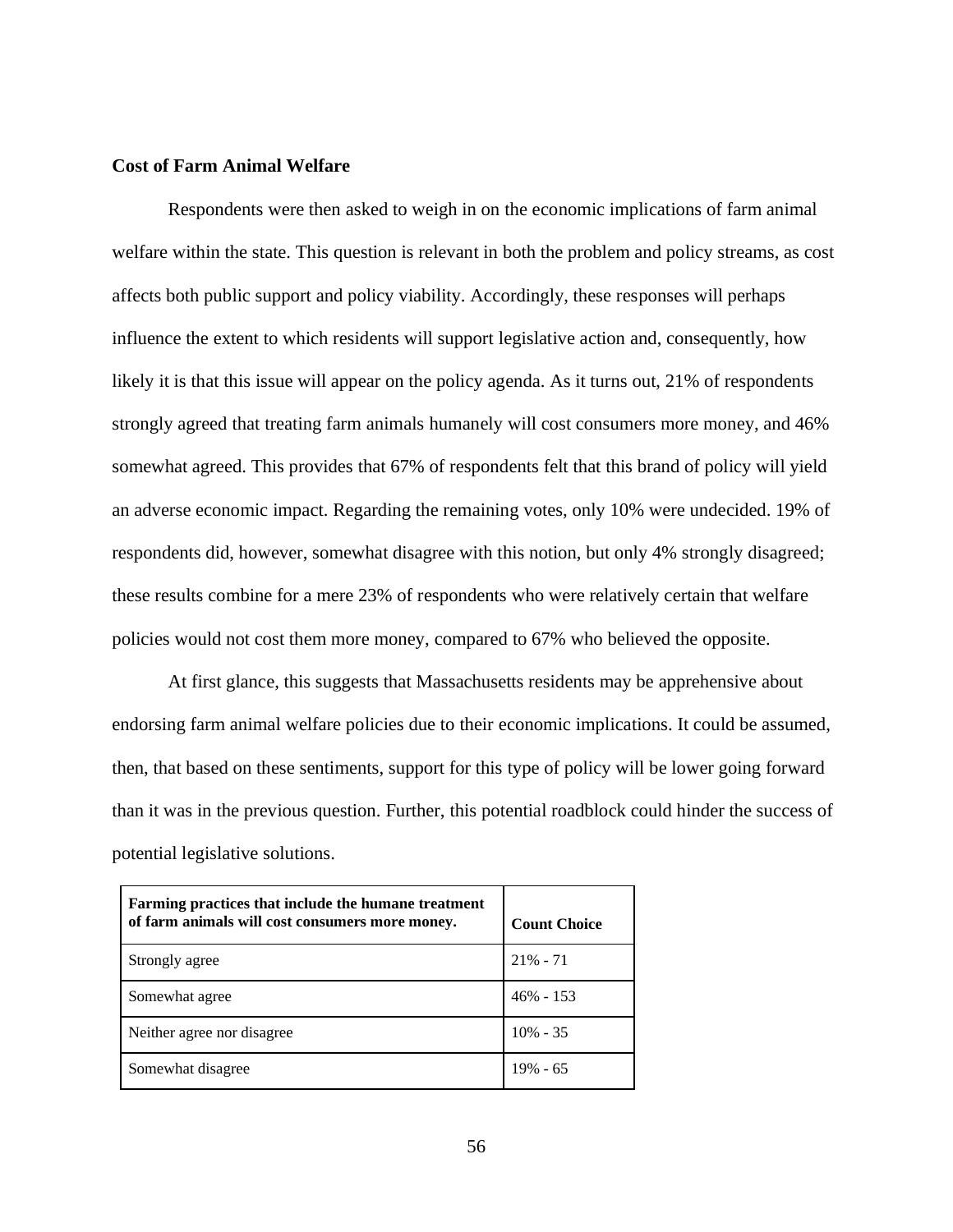| Strongly disagree | $4\% - 12$ |
|-------------------|------------|
|                   | 336        |

## **Paying for Farm Animal Welfare**

Respondents were next asked a supplementary question addressing their willingness to "pay" for farm animal welfare policies in Massachusetts, should there be economic ramifications. This again brings attention to the extent to which this is considered a public problem, and more importantly, if this problem is so compelling that consumers would be willing to spend more on food products for the sake of enacting legislation. This question has policybased implications, as well, as public sentiment toward increased costs may influence the scope of potential solutions.

These results, however, do not exactly coincide with those of the preceding question. Even when introduced to the potential economic effects of such legislation, 69% of respondents still supported these measures, with 33% reporting that they "strongly agree" with strengthening laws and 36% that they "somewhat agree". 19% of respondents remained indifferent on the matter, 8% "somewhat" disagreed, and only 3% "strongly" disagreed. These responses were rather unexpected when taking into consideration how many respondents believed that consumers would be asked to pay more for certain goods; in spite of this, it appears that this sample felt inclined to support this cause regardless of its potential repercussions. Consequently, it can be assumed that the issue of farm animal welfare resonates rather strongly with Massachusetts residents, and that there is, in fact, a desire for government action.

| The state of Massachusetts should enact tougher<br>regulations on farm animal welfare, even if it means<br>increasing meat and dairy prices. | <b>Count Choice</b> |
|----------------------------------------------------------------------------------------------------------------------------------------------|---------------------|
| Strongly agree                                                                                                                               | $33\% - 112$        |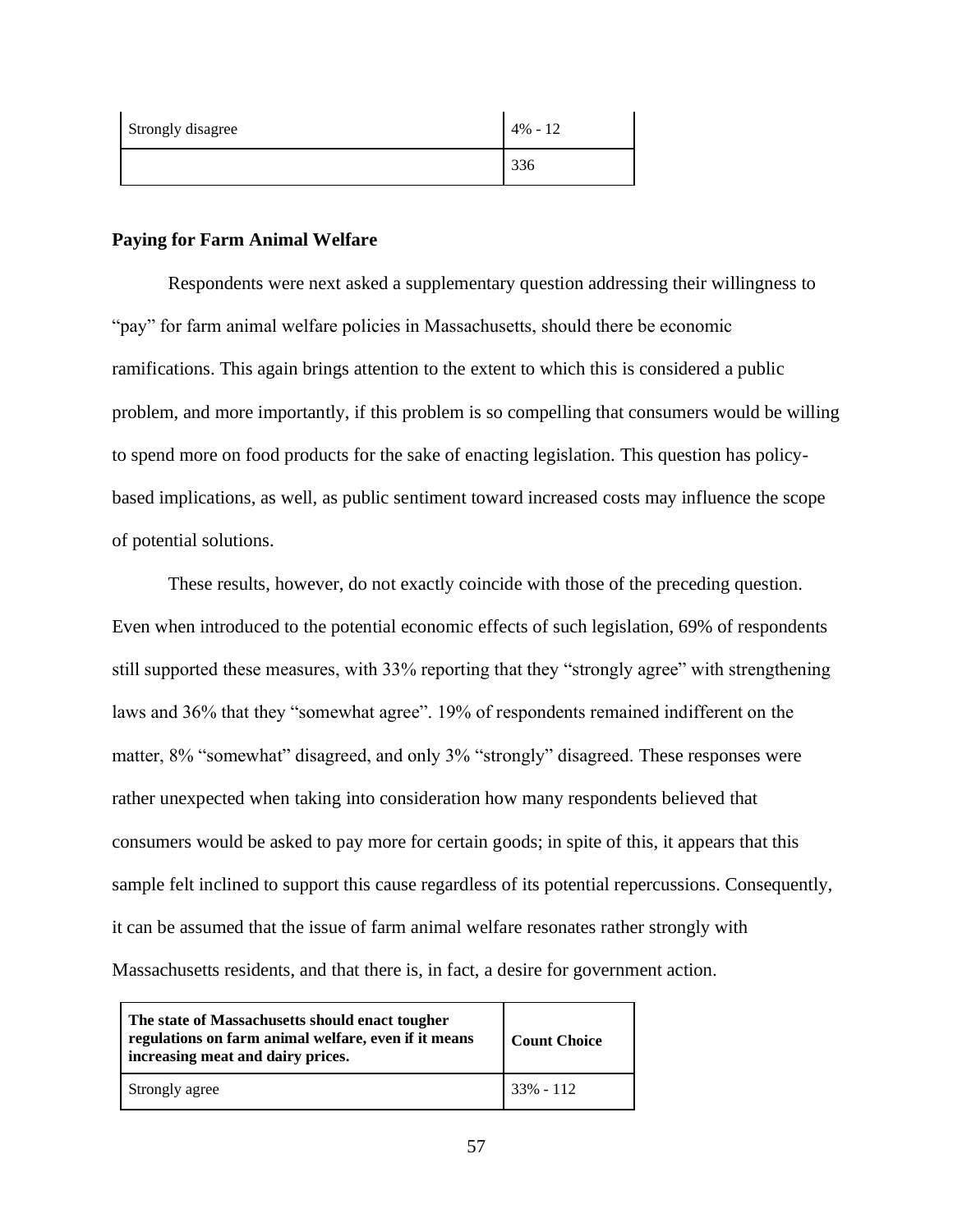| Somewhat agree             | $36\% - 122$ |
|----------------------------|--------------|
| Neither agree nor disagree | 19% - 64     |
| Somewhat disagree          | $8\% - 26$   |
| Strongly disagree          | $3\% - 11$   |
|                            | 335          |

### **Federal Legislation**

The final survey question referred to respondents' support for federal intervention within this policy area. This is perhaps the most determinative indicator in assessing how dire a public problem farm animal welfare is, as demanding the attention of the federal government indicates that this issue is so compelling that it should be addressed on the national scale instead of being left to the discretion of individual states<sup>23</sup>. This implication would also result in a more complex job for policymakers, as they would need to craft legislation that is suitable for all states regardless of industry, economy, and constituency.

Notwithstanding these hindrances, 76% of respondents supported federal intervention. Furthermore, in this case, 40% reported that they "strongly agree" with the notion that the federal government should enforce these policies, indicating the most supported response. Closely following this is the "somewhat agree" category, which collected 36% of the votes. Next is the "neither agree nor disagree" option with 15% of respondents, then "somewhat agree" with 6%, leaving "strongly disagree" with only 4%. Similar to the previous question, these responses show a consistent decrease in support when they transition toward opposing welfare policies. The data from this sample implies that Massachusetts residents give such attention toward the humane

<sup>&</sup>lt;sup>23</sup>While public opinion is critical, it should be noted that policy entrepreneurs and focus events also contribute to a problem reaching the attention of the federal government.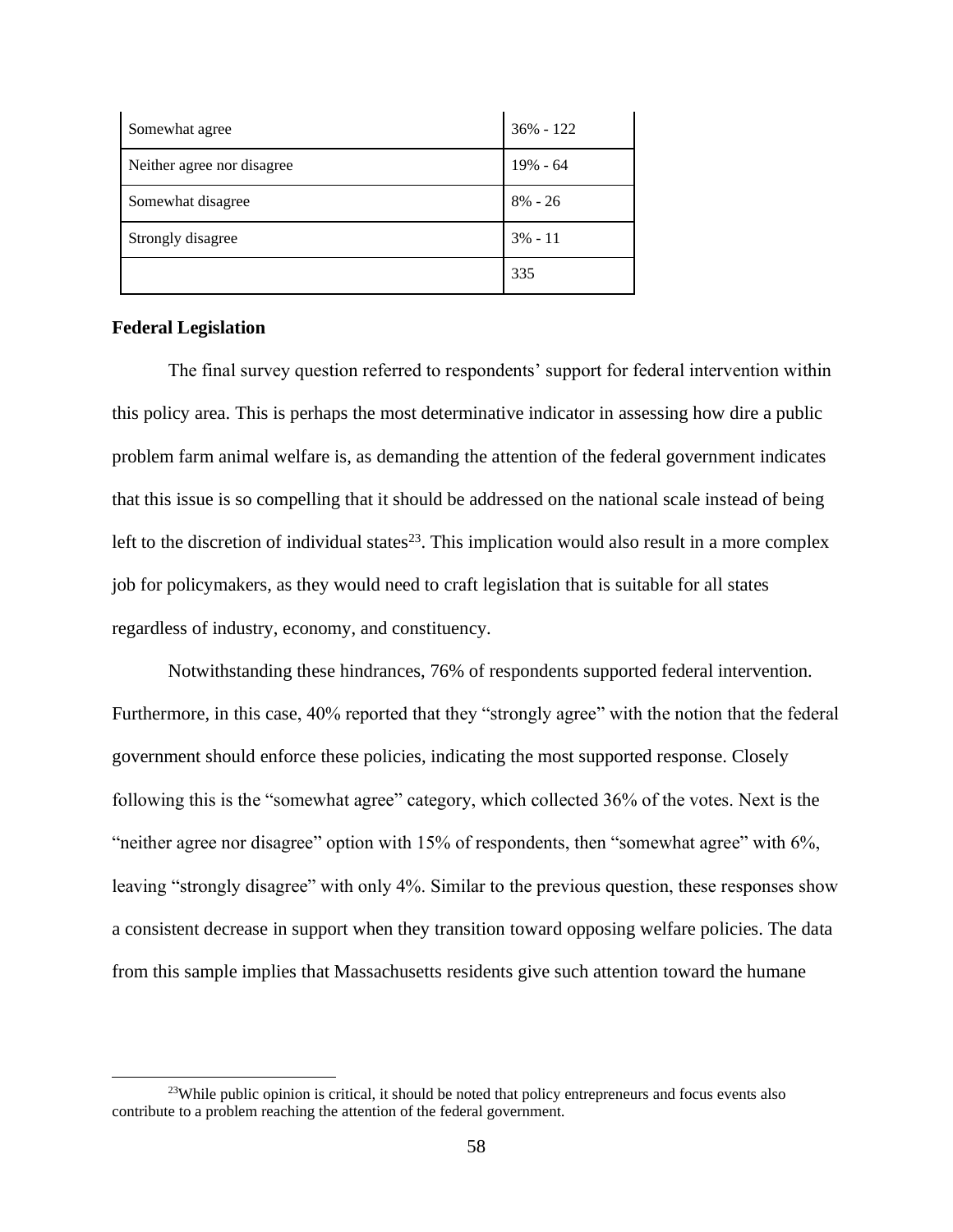treatment of farm animals that they consider it a national concern, and while this is a single case study, this suggests that there is potential for equal support across state lines.

| The federal government should play a role in enforcing<br>farm animal welfare policies. | <b>Count Choice</b> |
|-----------------------------------------------------------------------------------------|---------------------|
| Strongly agree                                                                          | $40\% - 133$        |
| Somewhat agree                                                                          | $36\% - 120$        |
| Neither agree nor disagree.                                                             | $15% - 49$          |
| Somewhat disagree                                                                       | $6\% - 21$          |
| Strongly disagree                                                                       | $4\% - 12$          |
|                                                                                         | 335                 |

# **Cross-Tabulation Results**

In acknowledging the demographics section of the survey, I sought to determine whether certain characteristics significantly influenced respondent data. There appeared, for example, to be a correlation between political beliefs and the level of support for welfare provisions, as 84% of respondents identified as either liberals or moderates (47% and 37%, respectively) and 78% identified as either Democrats or Independents (41% and 36%, respectively). However, as this was merely a speculation based on demographic totals and general levels of support, it was necessary to utilize more involved forms of statistical analysis determine if any correlations were in fact significant.

Using the data collection software Qualtrics, I created cross-tabulations to indicate if there was any statistical significance<sup>24</sup> between the above-mentioned demographics and support

<sup>&</sup>lt;sup>24</sup>Statistical significance refers to likelihood that a relationship between two or more variables is caused by something other than chance (null hypothesis). If the variables yield a probability value (P-value) of less than 0.1, then we can reject the null hypothesis and assume that there is a significant association between the variables.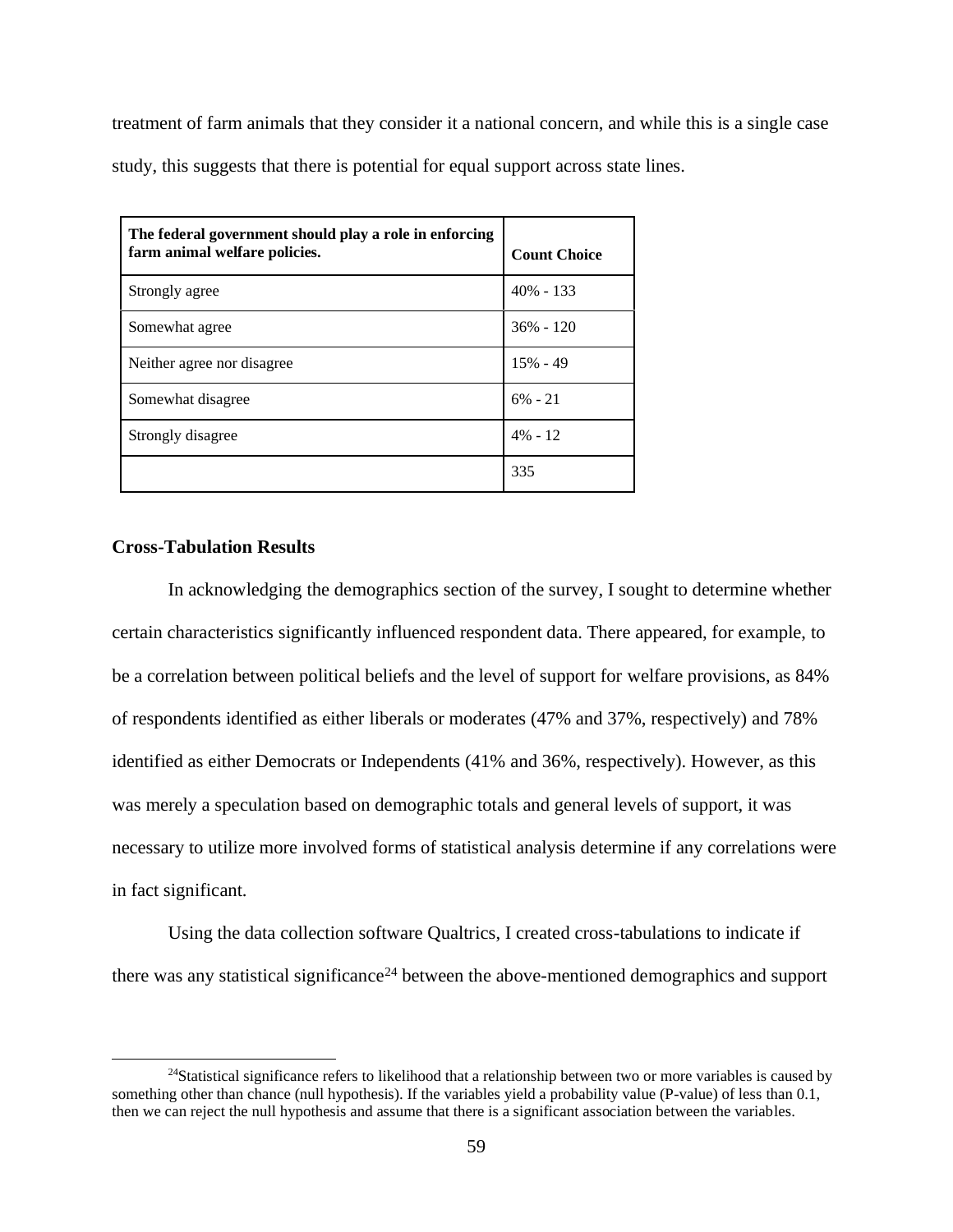for legislative action. Prior to analyzing the data, I anticipated factors such as political ideology, age, and income to affect respondents' answers. It can be seen in the results, however, that the only indicators that had any statistically significant impact on responses were gender, political ideology, and political party affiliation.

It is interesting to note the variance in support for different types of legislation within each demographic; for example, while the relationship between gender and support for Massachusetts legislation in spite of economic impacts was quite significant (P-value  $= 0.00$ ), it was less so with regard to support for general, statewide legislation (P-value  $= 0.01$ ), and not at all significant when referencing support for federal legislation (P-value  $= 0.37$ ). Though I did not anticipate that gender would be a significant indicator, I was even more surprised that its significance was not comprehensive. This could be attributed to a number of factors, such as corresponding ideology, but the drastic distinction between the P-values for the support of both Massachusetts legislation and statewide legislation compared to that of federal legislation is nonetheless noteworthy.

Other indicators, however, were more predictable in their dispersion. Respondents' support for different levels of governmental interference was expectedly based on their political ideology and party; the correlation between ideology and federal intervention was, unsurprisingly, statistically significant (P-value  $= 0.00$ ), as was the level of support for statewide legislation (P-value  $= 0.08$ ). Further, there was statistical significance between ideology and support for Massachusetts legislation despite economic impacts (P-value  $= 0.03$ ), as fiscal conservatism is a conventional indicator of ideology.

It is also worth noting that while ideology and political party typically align, there were some discrepancies between the two indicators' significance. The relationship between political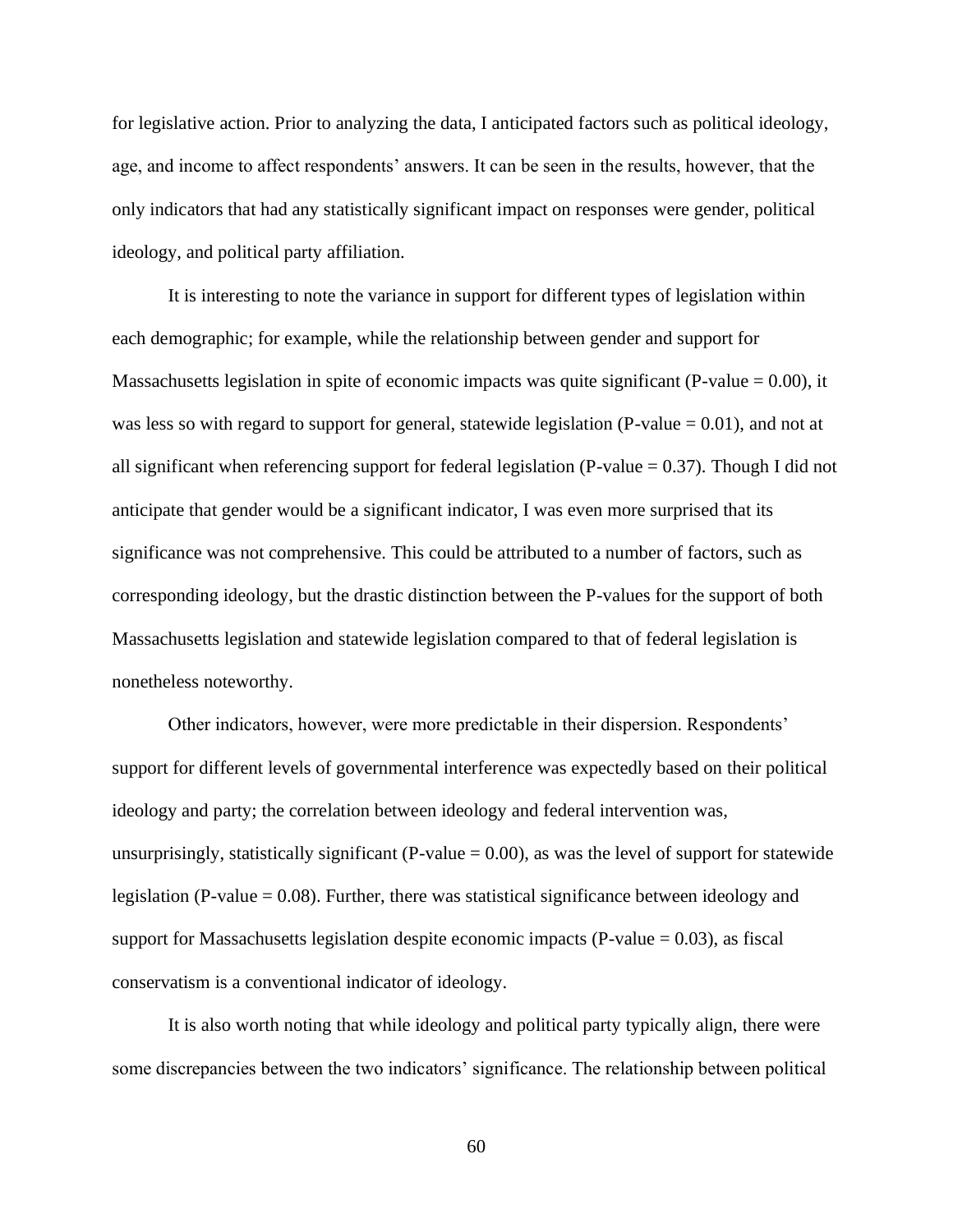party and the role of the federal government was, in fact, statistically significant (P-value = 0.00). It was not, however, at all significant in either the case of support for statewide legislation (P-value  $= 0.34$ ) or for that of Massachusetts legislation despite costs (P-value  $= 0.76$ ). This perhaps exposes the general political climate within Massachusetts, as the state is widely leans toward the left, or liberal, end of the political spectrum. With this, it may be the case that in some instances, Republicans in Massachusetts are simply more moderate in their beliefs than their counterparts from other regions and are thus more inclined to support this type of legislation despite its economic implications.

This ultimately implies that this is a rather partisan issue, and within the context of Kingdon, this factor may compromise the policy area's viability on the national scale. [See Appendix A for cross-tabulation results]

### **Conclusion**

Though limited in scope, this survey nonetheless indicates that Massachusetts residents generally acknowledge farm animal welfare as a public issue, and, in assuming the context of Kingdon's model, that there is rather widespread support for governmental action within the industry. The farm industry is, however, considerably small within Massachusetts, and does not play as consequential a role in the state's economy as it does in, say, California<sup>25</sup>. It is thus important to note that support for this type of policy may be so prominent among this sample because of its minimal economic impact; as this industry is no longer considered to be "mainstream" within the Commonwealth, residents may feel more inclined to push for reforms

<sup>&</sup>lt;sup>25</sup>According to the USDA, Massachusetts ranks 48 out of 50 with regard to state cash receipts for animal and animal products sold in  $2017$  (USDA<sup>2</sup>, 2017).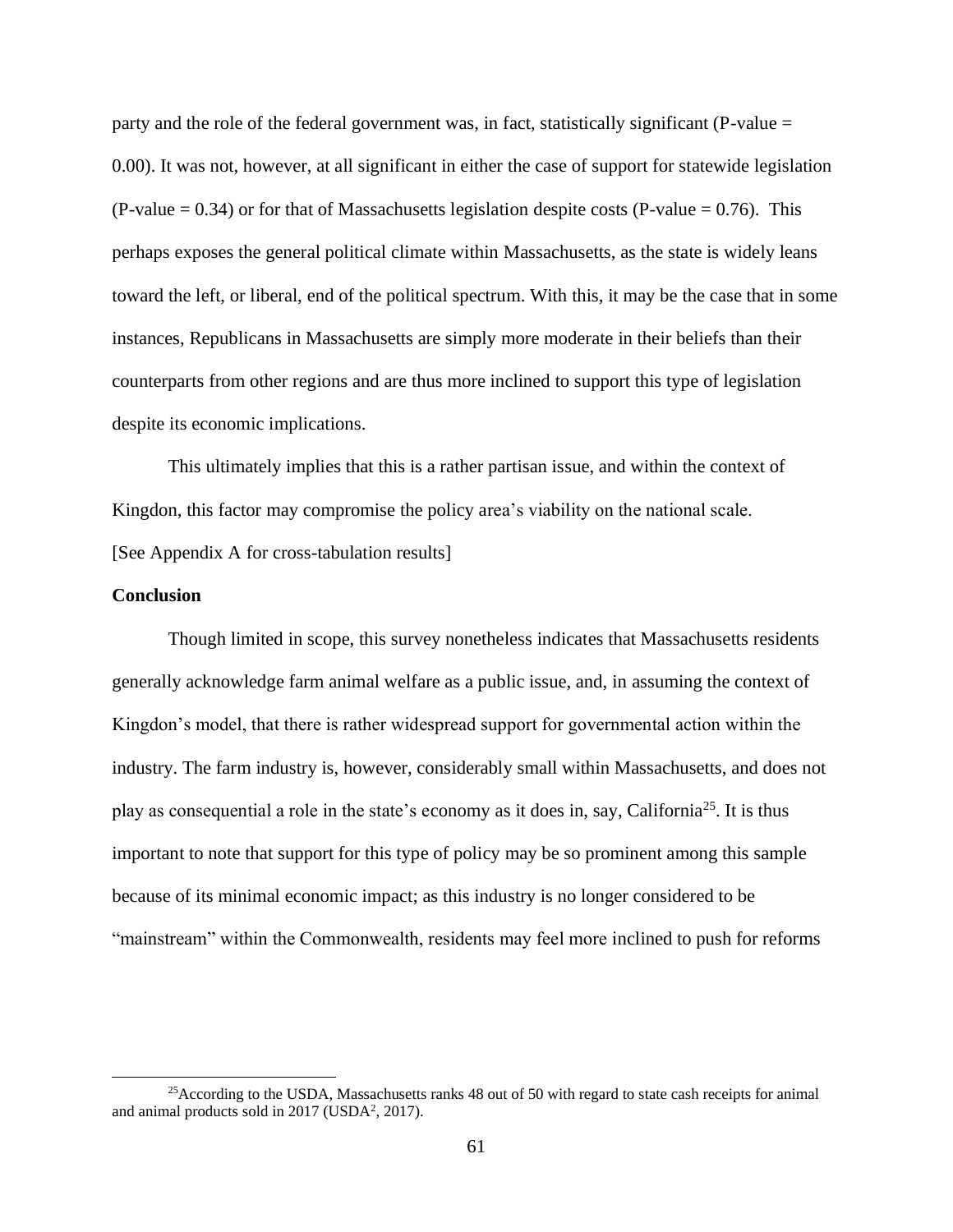that may have otherwise imposed more glaring burdens on both producers and consumers alike<sup>26</sup>. Similar to the outlined policy matrices, this data sample highlights the disadvantages of a "one size fits all" policy solution within an industry that varies so widely across state lines. This is not, of course, an implication that the federal government should cease intervention to avoid damages, but rather an acknowledgement of the complexity of this issue on the national scale. Consequently, this should prompt more research into its magnitude in more farm-dense and perhaps conservative regions because, as further revealed by the policy matrices, the state of Massachusetts is by no stretch an anomaly in its regard for farm animal welfare.

<sup>&</sup>lt;sup>26</sup>In an interview with a member of the Massachusetts House of Representatives, it was discussed that the state has become more progressive in its approach to farm animal welfare in recent years due to the industry's dwindling prominence within the state's overall economy.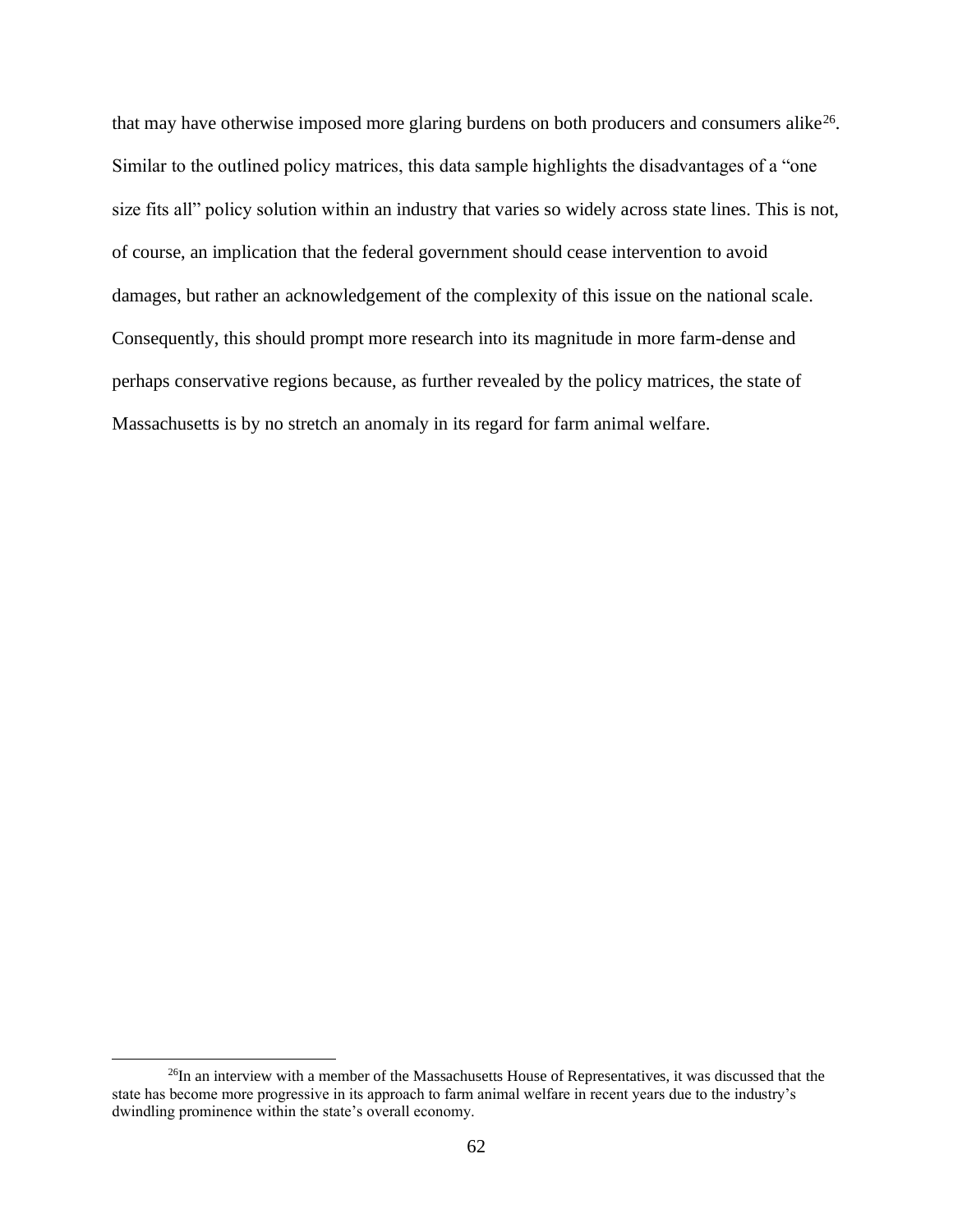#### Chapter 4: Elite Interviews

### **Introduction**

As the data from the survey was designed to gauge public opinion, I hoped to determine whether the perceptions of elected officials and industry elites are comparable to those of their constituents. This was also intended to provide some insight into whether there is a basic sense of concurrence within the realm of politics, as Kingdon emphasizes the importance of cohesion in the lawmaking process; though universal, bipartisan support is not inherently necessary, it does prove beneficial to have some semblance of alliance. I thus complemented the public survey with a series of interviews designed to evaluate the positions of local political elites and stakeholders within this area to establish whether there is a sense of agreement amongst those who influence policy.

### **Data and Methods**

In preparation for this task, I drafted six questions addressing farm animal welfare in Massachusetts. These questions focused on respondents' perceptions of farm animal welfare within the state of Massachusetts, their constituents' views on farm animal welfare, the influence of interest groups in this discussion, their opinion on Massachusetts' 2016 Ballot Question 3 Initiative<sup>27</sup>, the implementation of this Initiative, and whether economics affect public support for welfare policies. After receiving Bridgewater State University's Institutional Review Board's approval, I requested interviews with a total of 19 individuals who are either elected officials or stakeholders within the Massachusetts farming industry. Regarding the former, I selected my prospective interviewees based on the Ballot Question 3 voting records from each town in the state. As I hoped to gain insight on indicators that influenced these votes, it was my intent to

 $^{27}$ Ballot Question 3 refers to the 2016 initiative which was mentioned in the previous chapter. It was sponsored by Citizens for Farm Animal Protection.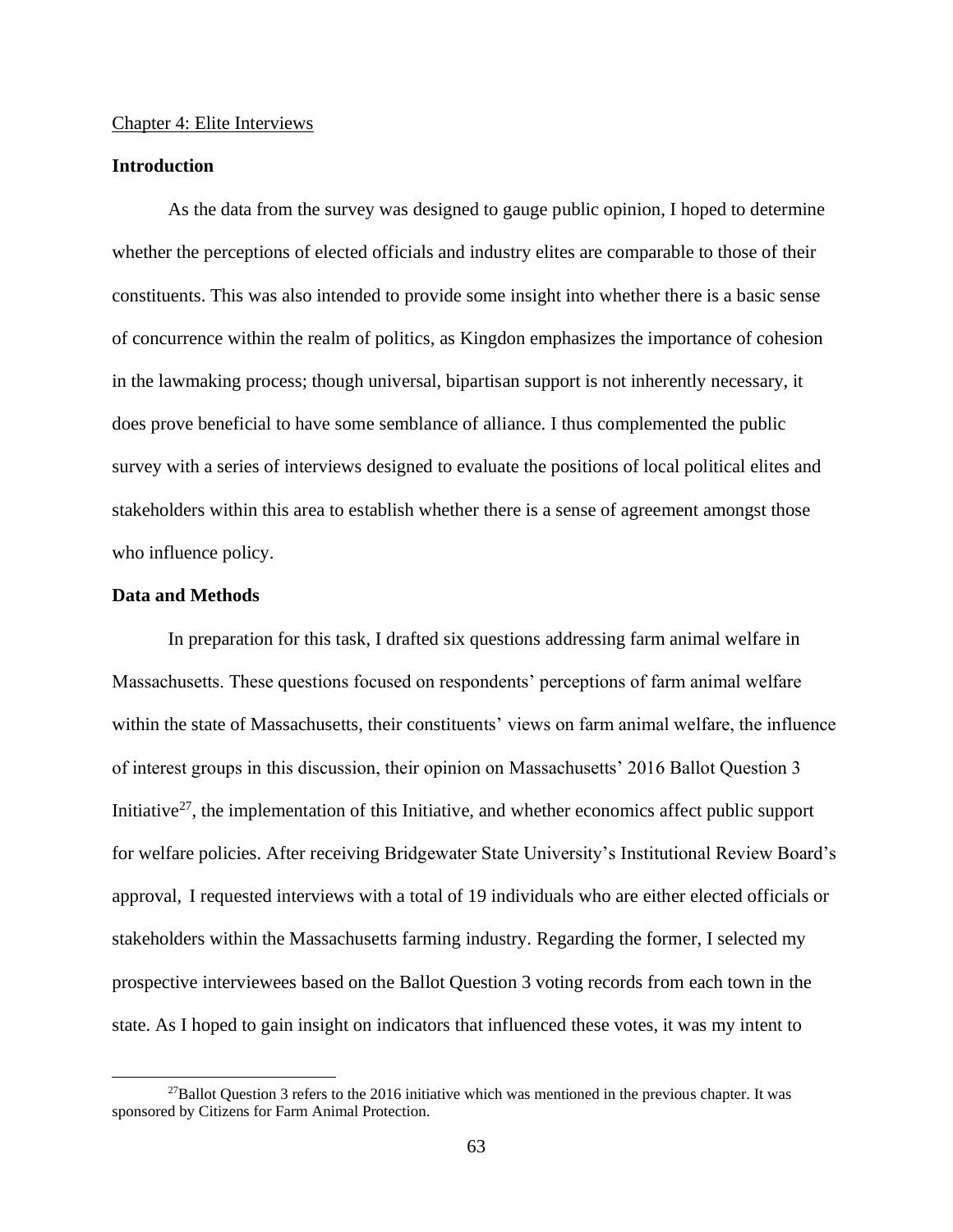speak with representatives whose constituents voted the initiative down, approved the initiative by a slim margin, approved the initiative by a large margin, who represent low-income areas, and who represent Right to Farm communities. I consequently contacted 11 state legislators and 3 town officials based on these criteria. When contacting stakeholders, I sought out individuals who worked for industries dependent on farming and the agricultural community. This led me to reach out to a Massachusetts farm, the state Farm Bureau, a local branch of the USDA, the state Department of Agricultural Resources, and the Southeastern Massachusetts Agricultural Partnership.

I was able to secure interviews with a Massachusetts State Representative who represents one of the only towns in the state to vote the Initiative down, as well as a Selectman who represents a town with one of the largest Initiative approval ratings across the Commonwealth. I also conversed with an official from the Massachusetts Farm Bureau Association, a local United States Department of Agriculture employee, and an employee from the Massachusetts Department of Agricultural Resources to gain perspective from those invested in the farming industry. For most of these discussions, I traveled to locations across the state, visiting towns in Plymouth County, Worcester County, Suffolk County, and Berkshire County. One gentleman, however, submitted his responses via email.

Unfortunately, I was unable to conduct all the interviews I initially hoped for, but I did engage in compelling discussions with five individuals -- two elected officials and three stakeholders within the industry -- who provided insight on their unique perspectives of this issue within the state of Massachusetts.

[See Appendix B for full interview transcripts]

### **Interview Feedback**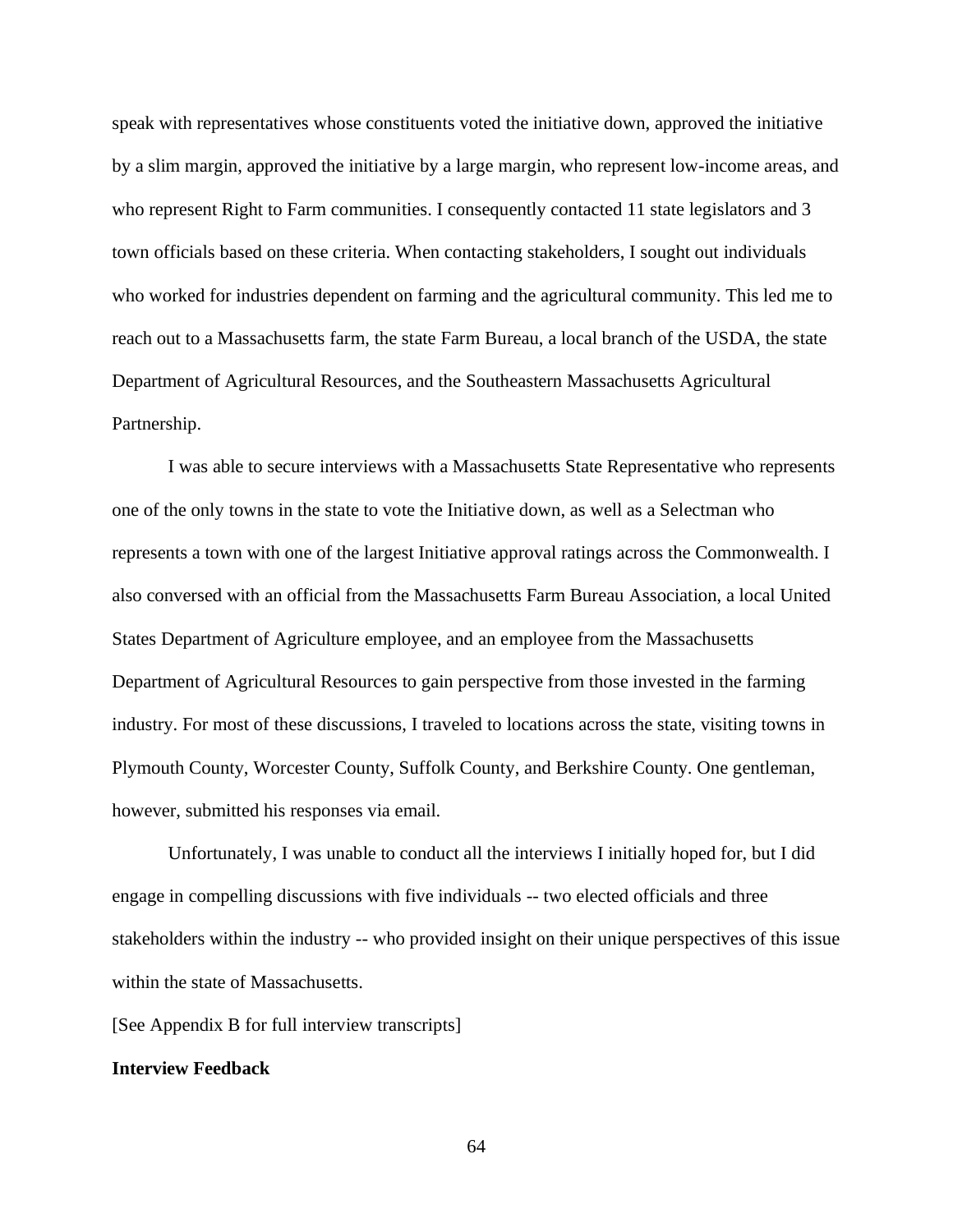I first interviewed a state legislator who represents one of the three towns in

Massachusetts to vote "no" on Ballot Question 3, and by this, express its discontent with the state government enforcing farm animal welfare policies. During our conversation, the representative was firm in his belief that both he and his constituents are "very socially conscious" and "would prefer to know [animal products] are made cruelty-free". Where much of the problem lies, however, is within the realm of economics, as extensive and cruelty-free farming methods conventionally cause a rise in animal product prices. The representative took special note of this, claiming that "there's a lot of poverty" in western Massachusetts. "Franklin and Berkshire are actually two of the poorest counties in the state," he said, "and so I would say for people who might need assistance, for them [buying cruelty-free products] might be a problem." Nonetheless, while he acknowledges the fiscal impacts of this brand of policy, the legislator was swift in affirming his belief that "you take those fights one step at a time" and "don't oppose something sensible because of a perceived slippery slope."

Further, as a sizeable portion of his constituency is made up of local farmers, he was sure to emphasize that it is not necessarily that Massachusetts residents oppose farm animal welfare, but rather that rural farmers "don't like being told what to do by people who really live outside of their worldview." He stated that some farmers, such as those who live in small farming communities, simply "feel that people that don't understand their industry are dictating policy." This sentiment appears to be prevalent in many different capacities, as there is often pushback against legislation not for its intent, but for its invasiveness in an apolitical environment.

This notion was also emphasized during my second interview in which I spoke with a director from the Massachusetts Farm Bureau Association. In referring to animal rights groups, he said, "in our mind, there are two of them out there -- there are the Boston people and there are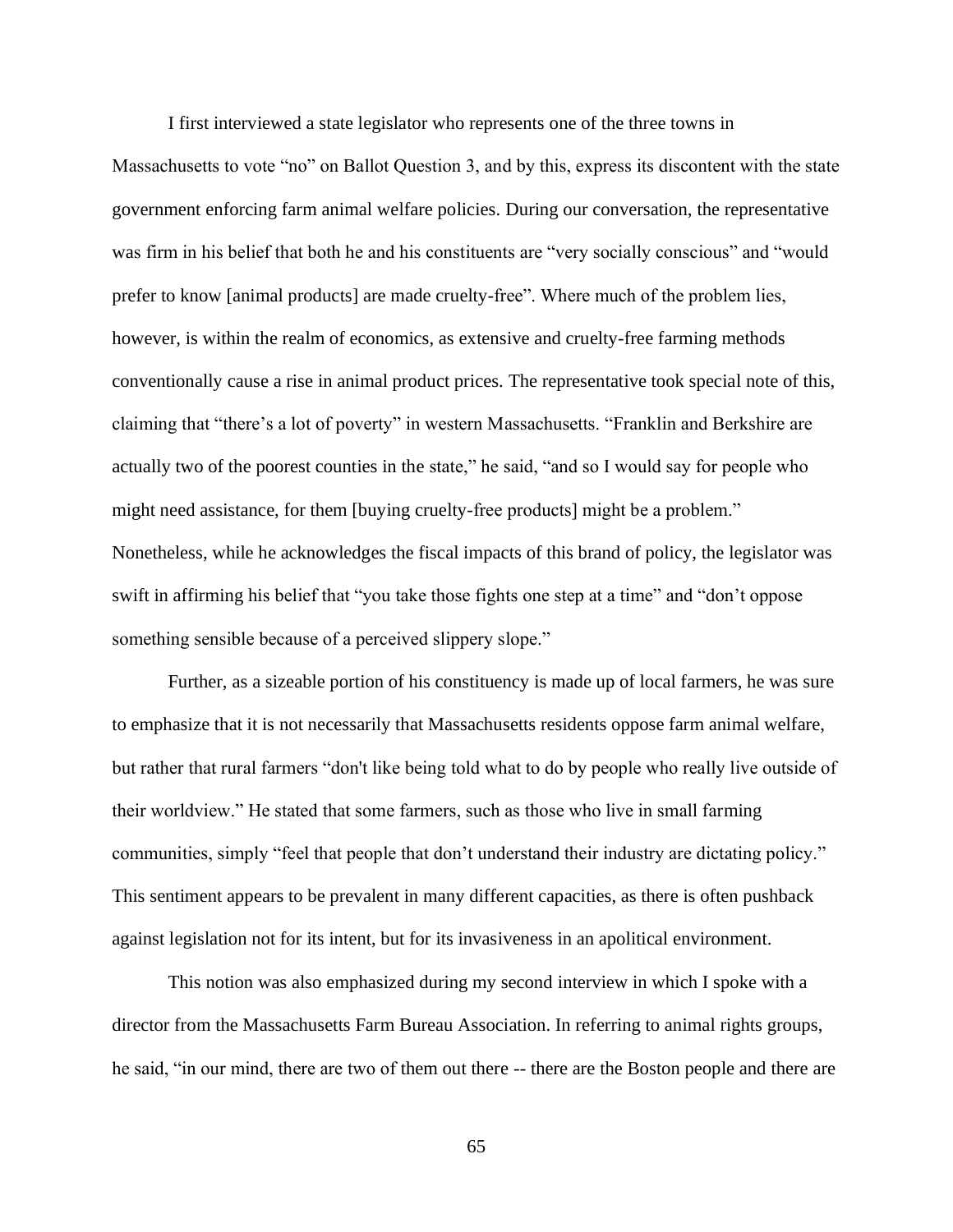the people out in the field," meaning that there are those who have been familiarized with the contours of the industry through experience and those who remain stationed in the city, pushing agendas and maximizing donations. Accordingly, this particular gentleman underscored the importance of a proper education within the context of public policy. "Don't push your values on people -- go educate them," he said, encouraging voters to assume an impartial and open-minded approach to public problems. He was also careful to note that not every campaign is genuine in its efforts, whether it is fighting on behalf of animal welfare or farmers' rights; he accordingly lamented the effects of lobbies that distort facts for the sake of their cause, as individuals who are trying to establish well-informed positions often find themselves caught in the crossfire of combatting parties. Acknowledging that eating livestock is "not really something that's nice," he pushes to "educate people about how meat is grown and that sort of thing, so they can make an informed choice." There are problems, however, when certain industries "get into the policy arena and become disingenuous, [making it] very hard for the consumer to know what's going on." With this, he encouraged a detachment from appeals to pathos and a commitment to logic and reasoning. "This was not an issue in Massachusetts," he said, but campaigns that depicted the gross mistreatment of animals in midwestern factory farms were construed as if they were local offenses, thus prompting public outrage. He assured that the state of Massachusetts has not practiced using veal crates for 25 years, has not used gestation crates for at least 20, and that there is only one battery cage operation that has downsized significantly over recent years.

A gentleman from the Massachusetts Department of Agricultural Resources Division of Animal Health agreed with this observation, sharing that "the recent ballot initiative targeted farming practices that generally were not in use here in Massachusetts," and that "the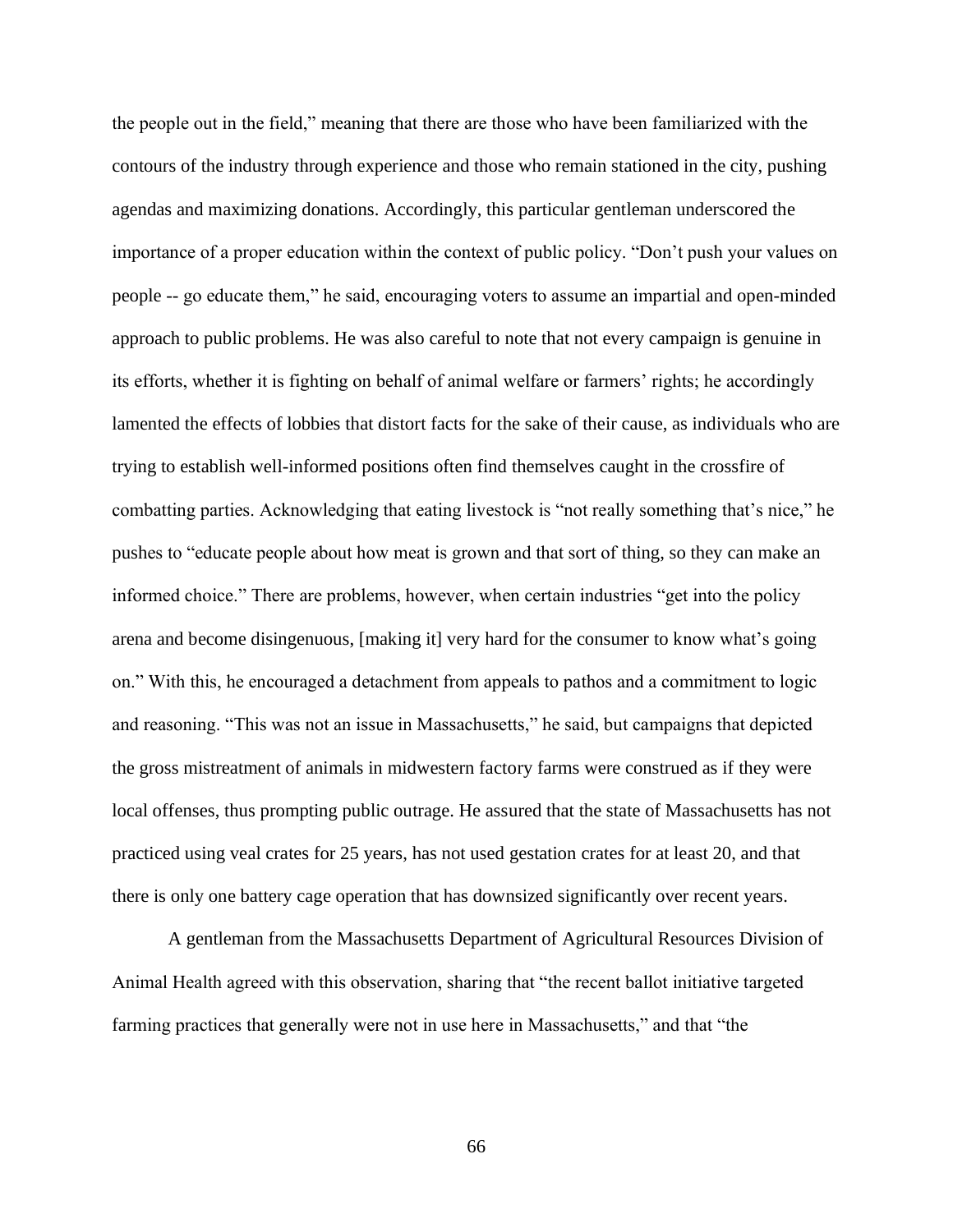Department was only aware of one farm that would have to upgrade their facility to meet the requirements imposed by the law."

It could then, perhaps, be argued that because it is "not an issue" in the Commonwealth, enacting legislation should not be detrimental to in-state agricultural operations. The Mass Farm Bureau employee, however, affirmed that these regulations will be burdensome on farmers regardless, as they have not been duly influenced by industry experts. He went on to accentuate the role of animal rights groups in the passage of this initiative, but cited less than genuine forces behind it:

[Animal rights groups] were pushing this ballot initiative in Massachusetts to raise money, because we have a relatively well-to-do state with a lot of pet owners, and they were using it to basically push their agenda in other states, so they can go into Iowa and say "well, eight states banned this," and that sort of thing.

He continued to emphasize the role of fundraising in this particular conversation, stating that the animal rights organizations have a far vaster supply of resources than the agricultural community, and that accordingly gives them more clout in larger-scale policy debates. He noted that his association has been pushing to establish a Livestock Care and Standards Board to "address these things", and that it would consist of two local humane organizations, the Mass Veterinary Medical Association, a livestock veterinarian, Tufts Veterinary personnel, and then several farm organizations "including NOFA, the organic folks, which have higher standards than even a lot of the state laws." This, he argued, would allow for a more comprehensive approach, as there would be industry and medical experts as well as representatives from humane societies to help propose well-balanced legislative solutions. Nonetheless, the larger animal rights groups -- such as the Humane Society and the Society for the Prevention of Cruelty to Animals -- opposed this measure, citing the failures of Boards in other states. He disputed this reasoning, and instead asserted that this opposition stemmed from his association "taking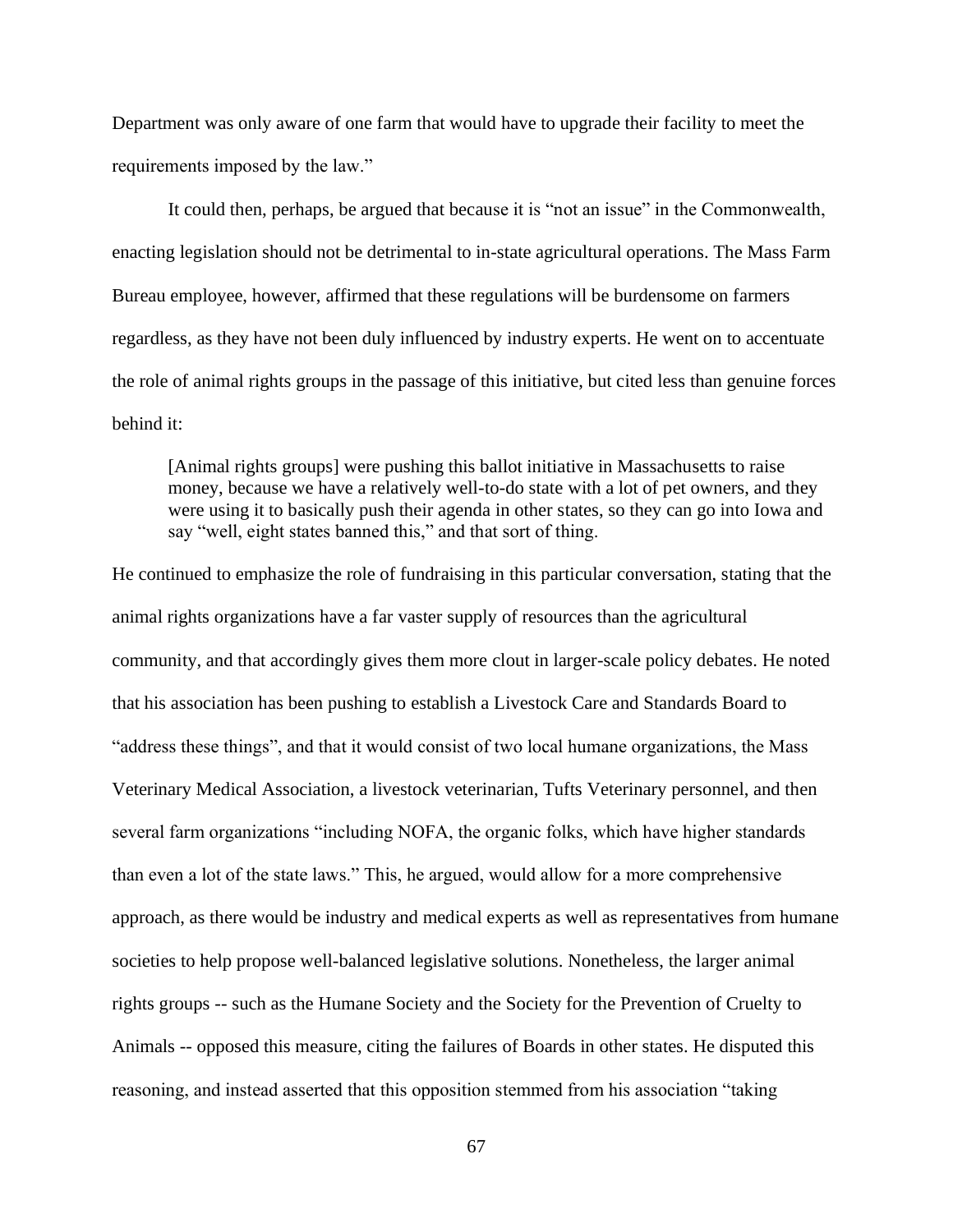fundraising" and attempting to actually solve problems, two efforts that would ultimately compromise the humane groups' public role. This ties in with his idea that animal welfare efforts have "become misguided and off-track," as they are not "focused so much on actually improving the welfare of animals as [they are] on addressing political issues." He thus believes that this policy is, like so many others, has been politicized to the point where intent is blurred, and the primary objective becomes maximizing an industry's influence.

He went on to say that, when discussing the quality of legislation within the context of animal welfare, "most consumers frankly don't know [about the animals]" and what is either beneficial or detrimental to their well-being. A regional USDA employee found truth in this notion, as well, asserting that it is the farmers who know their animals best, and it is important to recognize that it is also in their own best interest to ensure that the animals well-cared for. He also voiced concern over the role of animal welfare organizations within this discussion, sharing that some groups may start initiatives like Ballot Question 3 to gain political momentum and pursue larger items on their agenda. This suggests that this ballot initiative may have been the most practical first step in a larger attempt to address farm animal welfare as a whole; this may then imply that this was a mere, disingenuous attempt at establishing clout -- bolstering the claims of some interviewees --, but likewise, the contrary cannot be ruled out.

Similar sentiments were expressed when interviewing a Selectman from a town in Berkshire County. Though he strongly supports animal welfare laws -- he noted prior to the start of the interview that he publicly backed Ballot Question 3 two years ago --, his reservations regarding public votes within this sector were clear. While this is not to say that either of these officials disagrees with more direct forms of democracy, it is implying that it is difficult to truly assess the strength of a policy solution within this setting. The Selectman went on to explain that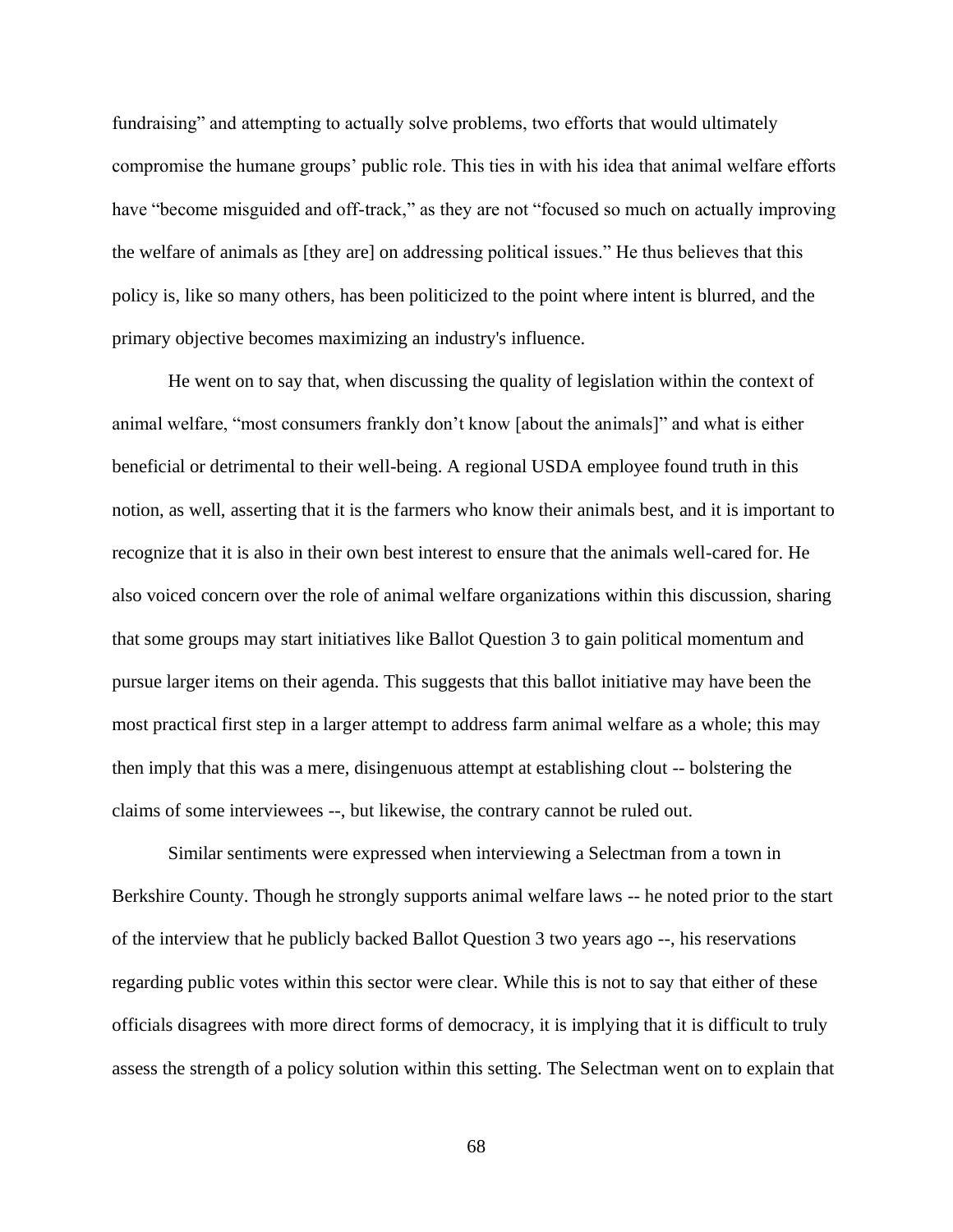voters have essentially been expected to become experts in certain policy areas or industries, and that it is unrealistic to expect individuals who may have no experience in these areas to cast a fully-informed vote. Further, he noted the role of voter disconnect, which he described as acknowledging either the cost of the solution or the target of the solution. He believes that they are "not weighing the two and saying, 'Is it worth it?'" but that they are instead "looking one at a time." The Selectman was certain in recognizing that regarding this particular initiative, "just judging by the vote, [the voters] obviously decided it was worth it," but he was unconvinced that this was due to the public endorsing the policy in its entirety. "I don't think that was really what was going on," he said when referring to the widespread support for the Initiative. "I think they thought, 'Oh, animals!'"

Again, the Selectman was adamant is his favor of farm animal protection and enforcement; he was clear in his position that within the state of Massachusetts, he did not feel that the Initiative was "restrictive enough to have any concerns," and in response to the minute number of industry workers being forced to adjust their traditional practices, he added, "perhaps, [they] should be treating animals differently." Rather, his hesitation stems from the structure of ballot initiatives. Instead of having lawmakers debate, consult, and go through revision processes, we have one policy solution being presented to the people, who often go into the booths with a disconnect between policy intent and policy impact. Further, because interest groups need only secure support from a majority of the state's constituents, they may be more likely to appeal to pathos as opposed to practicality. This is not to imply that the public is inept in its ability to comprehend policy and make challenging decisions, but rather that there are intricacies within certain industries that call for more consideration than advertised. This, the Selectman argued, is why we have industry specialists who inform lawmakers in their regular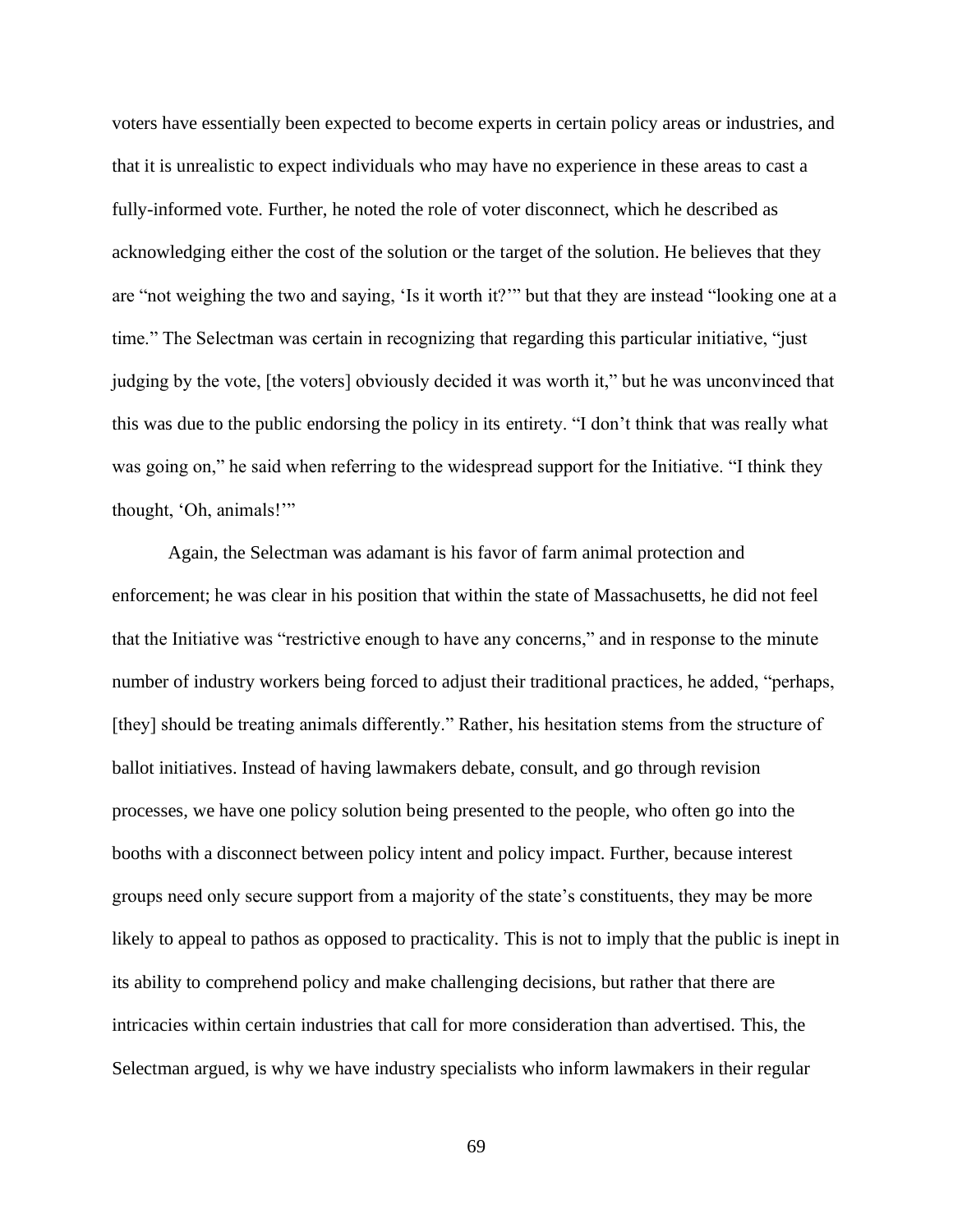order procedures. He went on to liken this situation to that of Ballot Question 1 this past election cycle, as residents were asked to vote on safe patient limits for Massachusetts hospitals. Both sides assured voters that they represented what nurses really wanted, and it was thus left to the public to determine which of the two was sounder in their reasoning. He argued that "both sides are able to appeal to emotions," leading him to believe that this is not a decision "voters ought to make." He was clear in his belief that "nobody is saying, 'let's kill animals,'" but he nonetheless showed concern over the people "connecting" ethics with economics. "Obviously everyone wants to treat animals well and obviously everybody wants their food to be as least expensive as possible, but it's where that divide is," he said, noting the complexity of the issue at hand. Thus, while he is a strong proponent for animal welfare, he remained equally adamant in his stance that policies with such potential should instead be left to the discretion of industry experts. In concluding this particular discussion, he added that, "as a voter, I can have a preference in how animals are treated, but that doesn't mean I have any understanding at all on what it takes to put an egg on the table."

When asked about whether their constituents would be willing to "pay" for farm animal welfare, both the Farm Bureau representative and the Selectman shared their uncertainties. The former said that he believes there is "a small number of consumers who will pay for extreme protection of farm animals, which is what [is being pushed]." He is more confident that there is "a larger group of consumers who just want to make sure that they're reasonably well-cared for," but they do not necessarily demand certification of the treatment. In referring to this group, he said there is "a big group in the middle, who, if you pull them, will say yes, they care, but when it comes down to it, you know, they need new tires on the car, tuition is due, the mortgage is due, and 'I'm too busy to worry about this, and this is 99 cents a dozen, I'm going to get those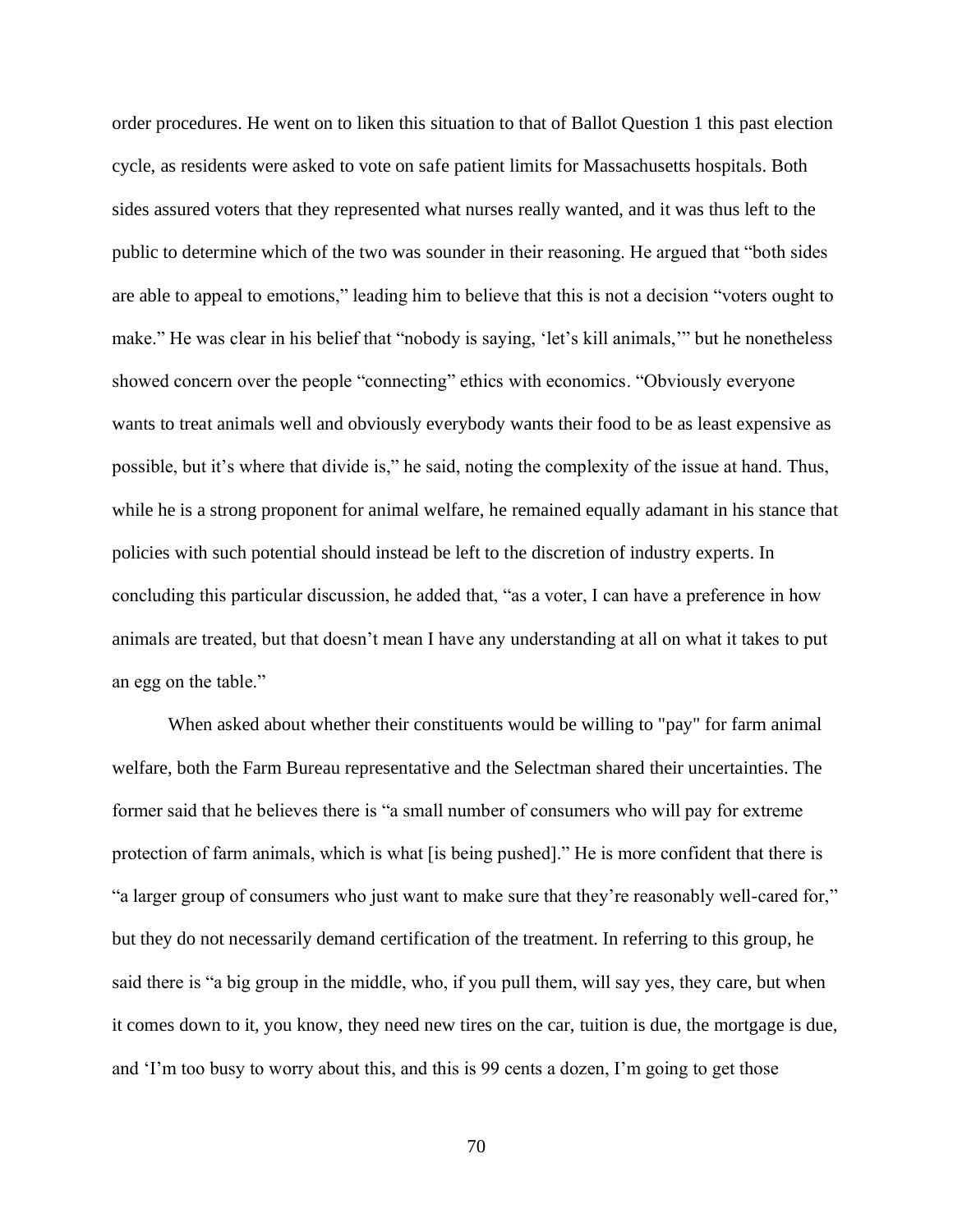[eggs].'" Further, he emphasized that "you can go into any supermarket now and buy free-range, cage-free, or caged, and you can look at the price difference. So, people already have this choice." The USDA employee expressed similar concern over growing food prices, asserting that the Commonwealth should be wary in passing such laws for the sake of lower-income individuals who may already struggle with buying food. The Selectman also echoed this in saying that he thinks "consumers would say, 'this is important', but then they're also going to complain that their eggs are too expensive," thus tracing back to his comments regarding disconnect amongst voters.

He did add, however, that he believes his community voted so overwhelmingly in favor of the Initiative because of its affluence and culture<sup>28</sup>. So, in an area where residents are less burdened by the cost of food, it may also be assumed that they would be more willing to support a measure despite the potential economic ramifications. "I would like to say that we don't care if it will make our food cost more, but the bottom line is it won't in our community," he said. It is, accordingly, more likely that his constituents would support something like this because the town's "economy is based on this kind of food."

Similarly, while it is "not yet clear how significant of an increase we'll see in retail prices as a result of the ballot question," the representative from the Massachusetts Department of Agricultural Resources noted that "'cage free' eggs and other higher priced 'organic' options seem to be doing quite well here in the Commonwealth." It can be assumed, consequently, that "some portion of [Massachusetts] consumers are willing to pay" for more stringent farm animal welfare laws.

#### **Conclusion**

<sup>&</sup>lt;sup>28</sup>The Selectman noted that his town has a rather esteemed reputation for its locally sourced food, which is typically more expensive than imported products.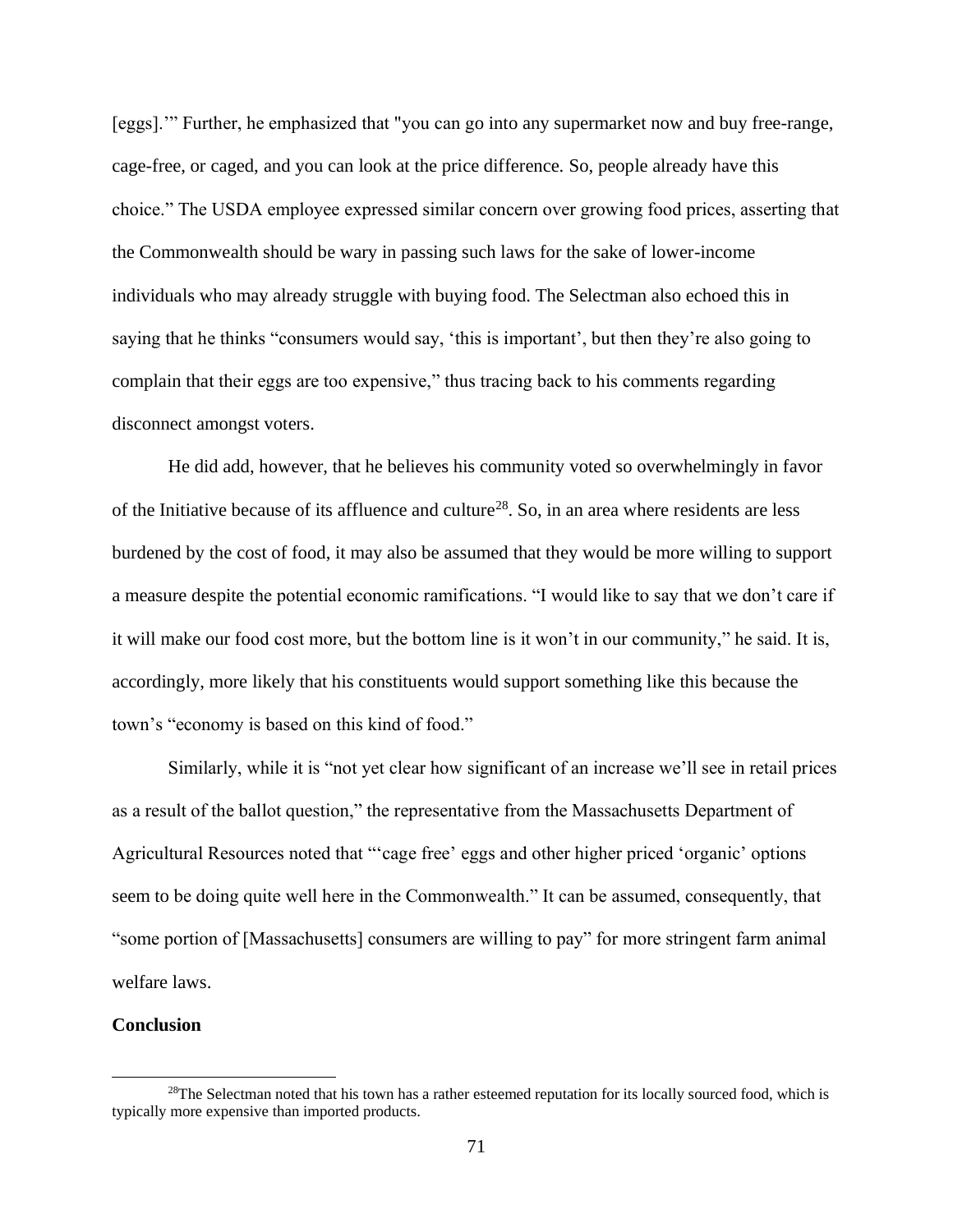In placing these discussions within the context of Kingdon's theory, I would assume that because of the overwhelming public support, legislators may feel more compelled to craft a more practical solution to this problem. I do not, however, feel that there is enough cohesion amongst these officials and stakeholders to create an environment in which we could expect definitive change; as the opinions of political and industry elites are determinants of public policy, in observing their role in influencing legislation, it can be assumed that substantial discord would hinder the lawmaking process. We see, for example, many cases in which there is a defined policy goal, but there is conflict over what is the proper and most feasible approach to achieving that specific outcome. This ultimately compromises the likelihood of passing legislation, as debates over economics, ethics, and governmental scope often result in partisan gridlock.

Within this context, it appears there is relative consensus that farm animal welfare is a public issue; where there was disconnect, however, was in the attention to this problem, as some interviewees stood behind Massachusetts' Ballot Question 3 and others viewed it as an infringement on the state's farming communities. Consequently, it must again be taken into consideration the nature of this law, as it was approved through the initiative process and not through regular order in the state legislature. This policy was neither influenced by industry elites nor debated amongst legislators, so while voters may approve of the paper version of the law, experts have been more equipped to acknowledge its shortcomings.

This range of opinions was seen in a state that is scarcely dependent on agriculture. It can thus be assumed that, if this issue were brought to the national agenda, there would be considerable backlash not only from stakeholders in the farm animal industry, but from legislators who represent states heavily influenced by this brand of agriculture, as well. I do, of course, acknowledge that public opinion may affect the actions of political elites, but I believe

72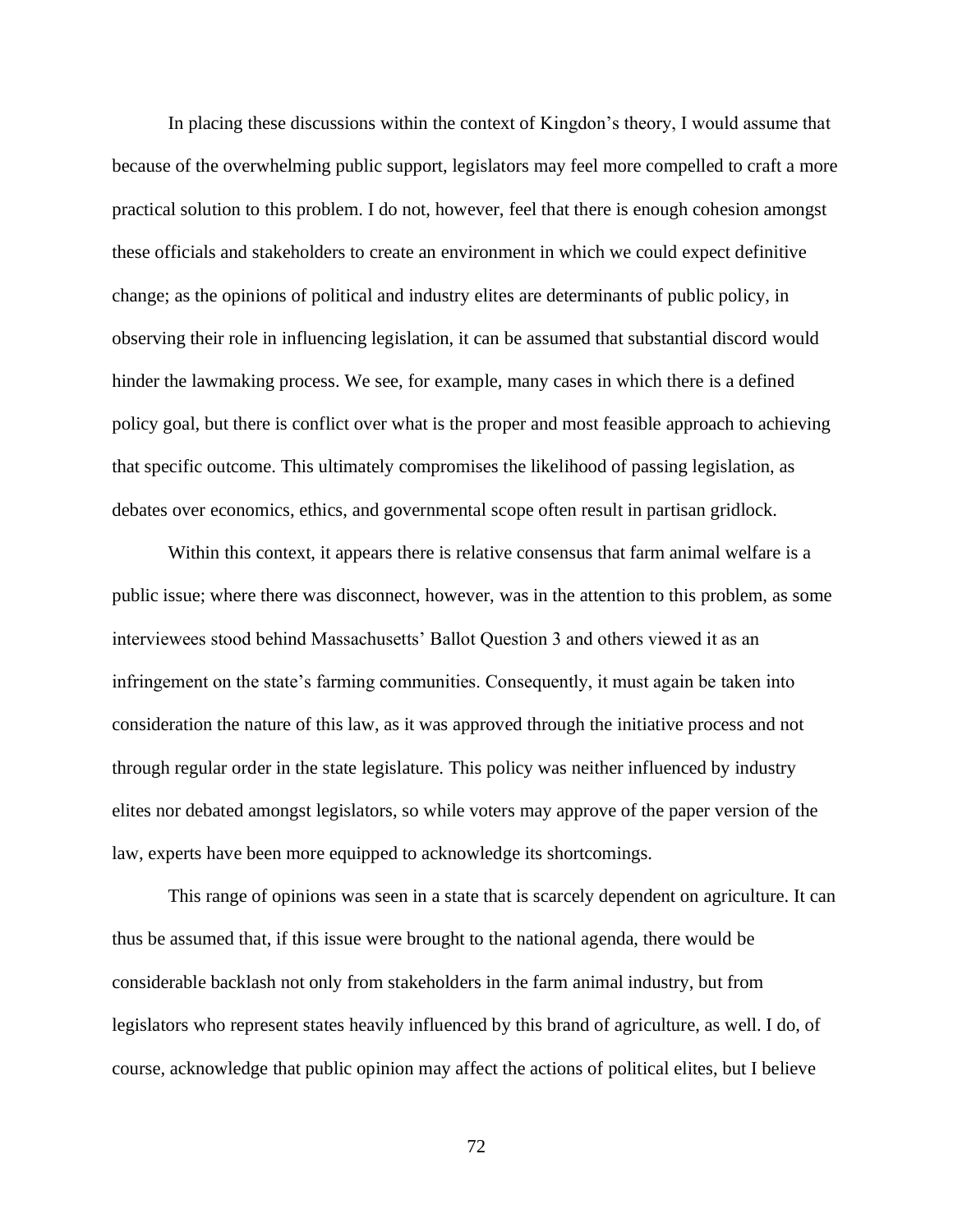that, as noted in the previous chapter, the influence of this industry varies too greatly across state lines to secure enough widespread and bipartisan support to effect substantial change.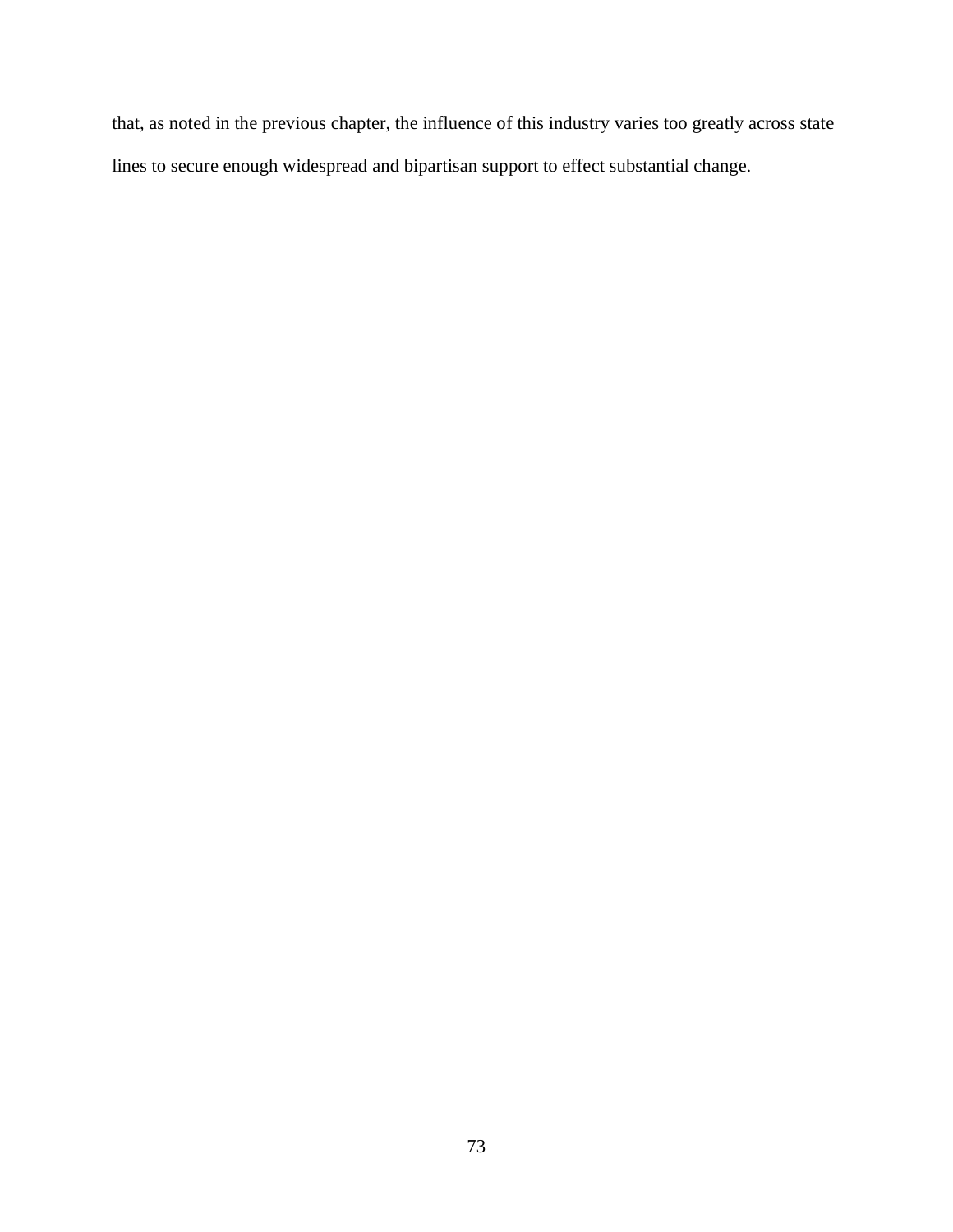#### Conclusion

As farm animal welfare remains a rather understudied area within American politics, it has rarely made its way to the forefront of federal policy discussions. It is true that, as mentioned in Chapter 2, several states have approved legislation, regulations, or ballot initiatives addressing issues of farm animal welfare, but feedback has suggested that voters and lawmakers alike should be wary of the economic repercussions of this brand of policy. The scope of these particular laws, however, is limited to confinement regulations, and while this is undoubtedly a progressive step, nothing in recent years has amended existing humane handling statutes. It may be, then, that the most practical approach to addressing farm animal welfare comprehensively is to first tackle more defined issues such as confinement; as individual states continue to take initiative and craft their own policies remedying this point, less inclined states may become to feel more compelled to follow suit, especially if there is support from their constituencies.

Within this context, the examination of Massachusetts' Ballot Question 3 revealed that stakeholders and political elites were rather apprehensive regarding the economic implications of their state's initiative. It is worth noting, however, that 11 other states have enacted similar laws. California (4), Colorado (12), Ohio (19), Kentucky (23), and Washington (25), for example, are all ranked in the USDA's top 25 for the highest per state amount of cash receipts for animal products, yet each of these states has enacted its own set of laws that phase out cruel methods of farm animal confinement (USDA, 2017). This brings light to the possibility that other states with prominent agricultural sectors may start to endorse more humane practices. Further, in considering the range of political leanings from these states, it can be assumed that this issue is

74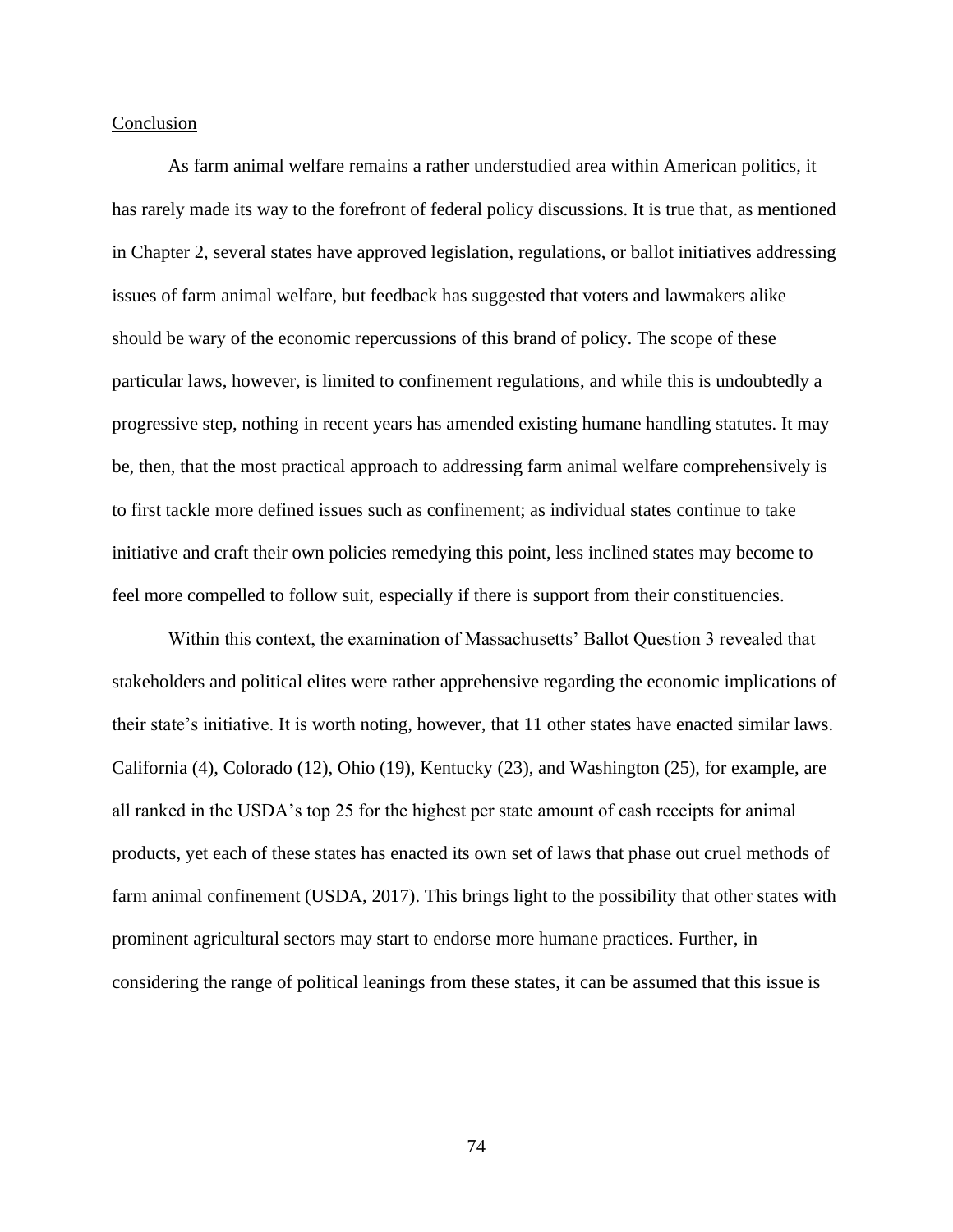not entirely partisan<sup>29</sup>, and that the economic disadvantages may be controlled to gain more widespread support.

It is equally critical to note the role of public opinion within this discussion, as the Massachusetts case study shows that constituent support for this sort of policy appears to have exceeded that of elected officials. These survey respondents generally supported farm animal welfare provisions despite the potential economic ramifications, a sentiment that was scarcely present in the interviews. With this, it is relevant to mention that, as expressed in the interviews, Massachusetts is a "relatively well-to-do state" and that pricier food options have seemed to do quite well across the board; this ultimately compromises the applicability of this type of legislation in other areas, as economies, just as industries and ideologies, vary widely from state to state.

This again brings focus to the ballot initiative process, as it is perhaps that certain policies, such as those in California and Massachusetts, have been spearheaded not by legislators, but rather by interest groups and voters, ultimately compromising their viability in their respective states; these two policies, for example, include provisions banning the sale of animal products produced in conditions not conducive to their regulations, which has both affected sales and prompted civil lawsuits based on interstate commerce laws. It is thus worth investigating the implications from the remaining states' legislation, as they may provide less invasive solutions to this problem. Consequently, while the previous two chapters implied that comparable measures would not be well-received on the national scale due to their economic impact, it may be that more primed forms of legislation would, in fact, be feasible.

 $^{29}$ I have acknowledged that states will not inherently support national legislation simply because its intent aligns with their own policies, as those that are more conservative may resist federal intervention on principle alone. However, within this context, I believe that so long as the federal policy does not exceed the scope of their own legislation, support would not dwindle because of ideology.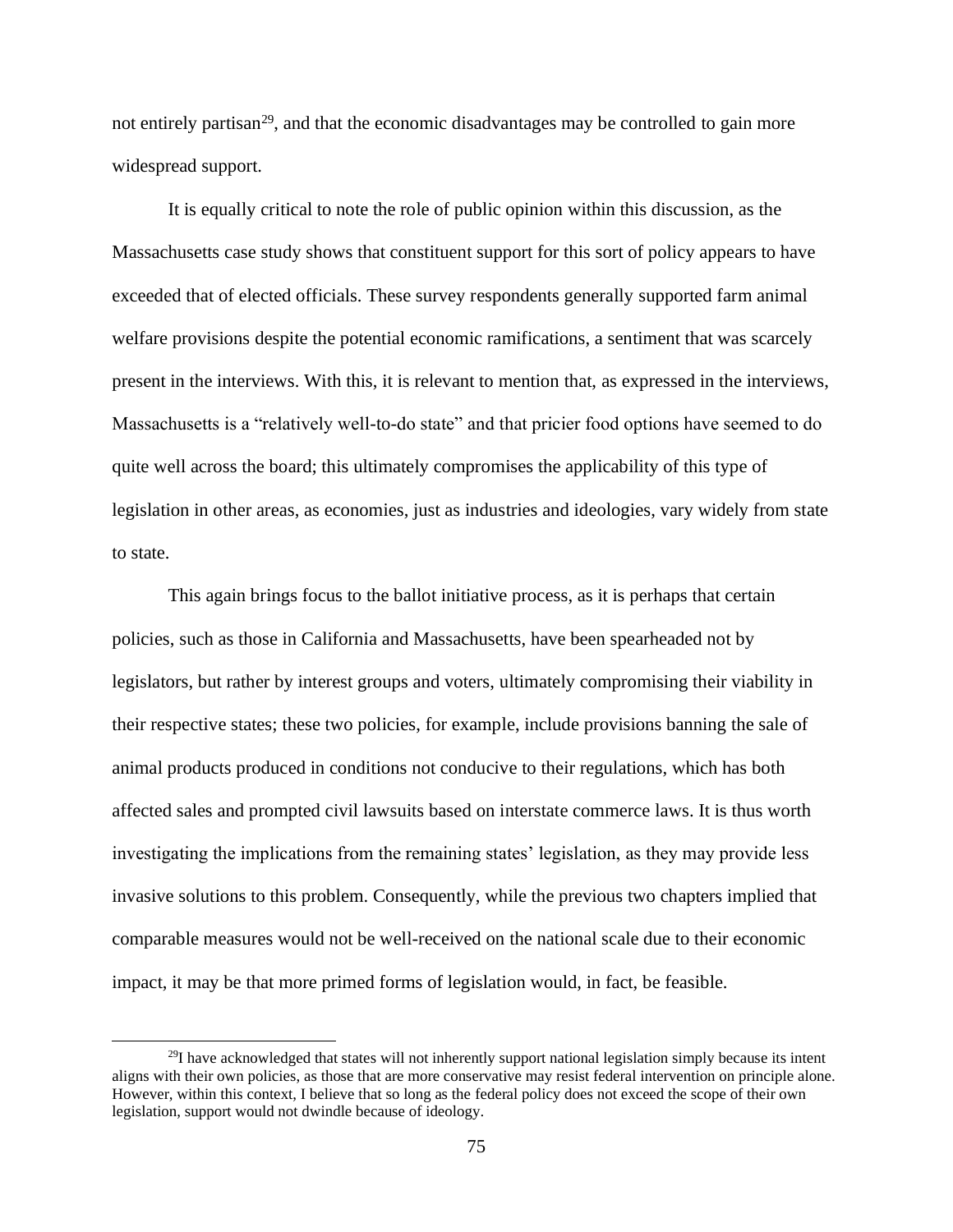In the broader discussion of farm animal welfare, however, the crux of the issue seems to be the weak enforcement of federal humane handling laws. As described in the first chapter, the Food Safety and Inspection Service appears to be quite laggard in this area, as countless slaughterhouses and processing plants have been found in violation of the Humane Methods of Slaughter Act but most have yet to suffer lasting consequences; these facilities function on the condition of maximizing profit, and it is not always in their best economic interest to be mindful of the comfort of the animals. This, according to a few of the Massachusetts interviewees, is rarely the case outside of corporate sector of farming. Yet, as previously noted, Blood and Sons, Inc.<sup>30</sup>, a family-owned slaughter and processing facility located in West Groton, Massachusetts has an extensive record with the FSIS, collecting four citations for egregious violations of the HMSA just in the past year. This magnifies the proximity of this issue, as the mistreatment of these animals is present even in a community where factory farming is nonexistent. Federal inspection standards must then either be reevaluated for their effectiveness or enforced with higher conviction. It appears, however, that the factory farm industry and the USDA alike resist strengthening existing enforcements due to the adverse economic implications that would result from more stringent laws.

In placing this particular issue within the context of John Kingdon's *Multiple Streams Theory*, it does not appear that there is any prospect of reform. The USDA is continuing to endorse more intensive methods of production $31$  with no signs of relenting, and if recurring incidents of cruelty do not indicate a demand for legislative action, then it is unclear what will.

<sup>30</sup>These violations were mentioned in the first chapter under the section titled *Food Safety and Inspection Service*.

<sup>&</sup>lt;sup>31</sup>The New Swine Slaughter Inspection System is still being endorsed, and facilities are continuing to operate under HIMP.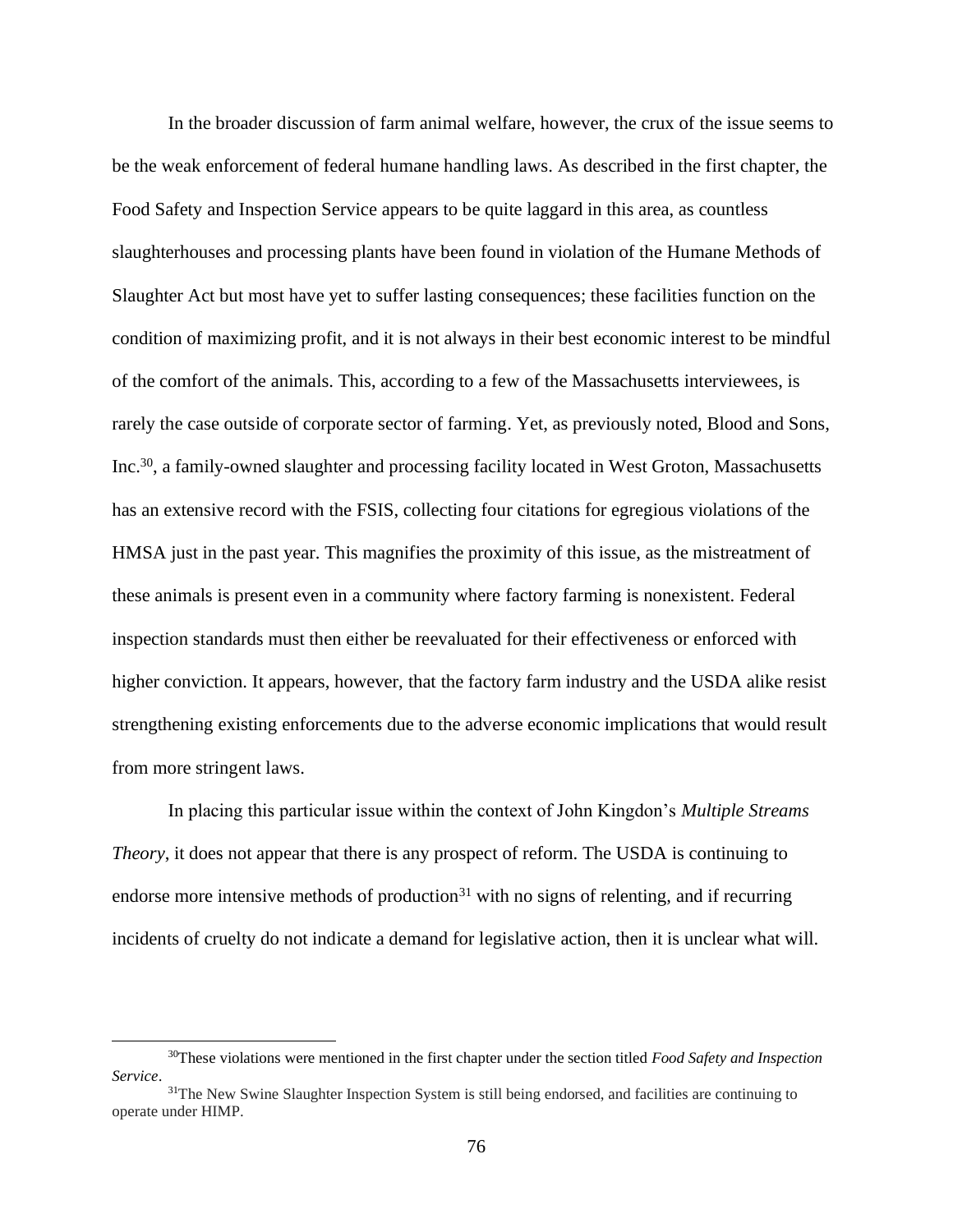The State MPI programs<sup>32</sup> may, perhaps, offer an alternative to these insufficient federal policies, but redefining these inspection programs would demand an exorbitant amount of resources that would likely render it infeasible. Further, as previously delineated, the motivating factor behind this industry is undoubtedly money; this was made abundantly clear through Ted Genoways' journalism, as he wrote that adequately enforcing policy slowed production, and it was understood amongst factory workers that "the chain" never stops (Genoways, 2015, p. 33). This sentiment brings attention to the unhealthy demands of the factory farm industry, but by way of its influence on both the United States economy<sup>33</sup> and consumers, a reevaluation of its structure does not appear probable.

Further, in addition to the fact there is no evidence that this issue is idling, so to speak, as a public problem on the political agenda, there does not appear to be an example of an alternative policy solution to serve as a remedy. This compromises its viability as a candidate for reform, as Kingdon's theory requires that, in order to ensure that the three streams align, a piece of model legislation exist in modern practice.

It is also rather difficult to determine if the nation's political climate would prove suitable for this sort of reform. Within the context of farm animal confinement, public opinion was vastly dependent on political ideology and party affiliation, as these two demographics proved to be statistically significant regarding the role of the federal government in the enforcement of policy. It can, however, be seen through the examples of states that endorse confinement laws that political beliefs may not be entirely determinative in this policy area. It may be that this yields acceptable conditions for this type of policy, but it must also be acknowledged that this is not so

<sup>32</sup>State MPI programs were mentioned in first chapter.

<sup>&</sup>lt;sup>33</sup>In 2015, American farms attributed 1% to the United States GDP -- a sum of \$136.7 billion dollars  $(USDA<sup>1</sup>, 2017).$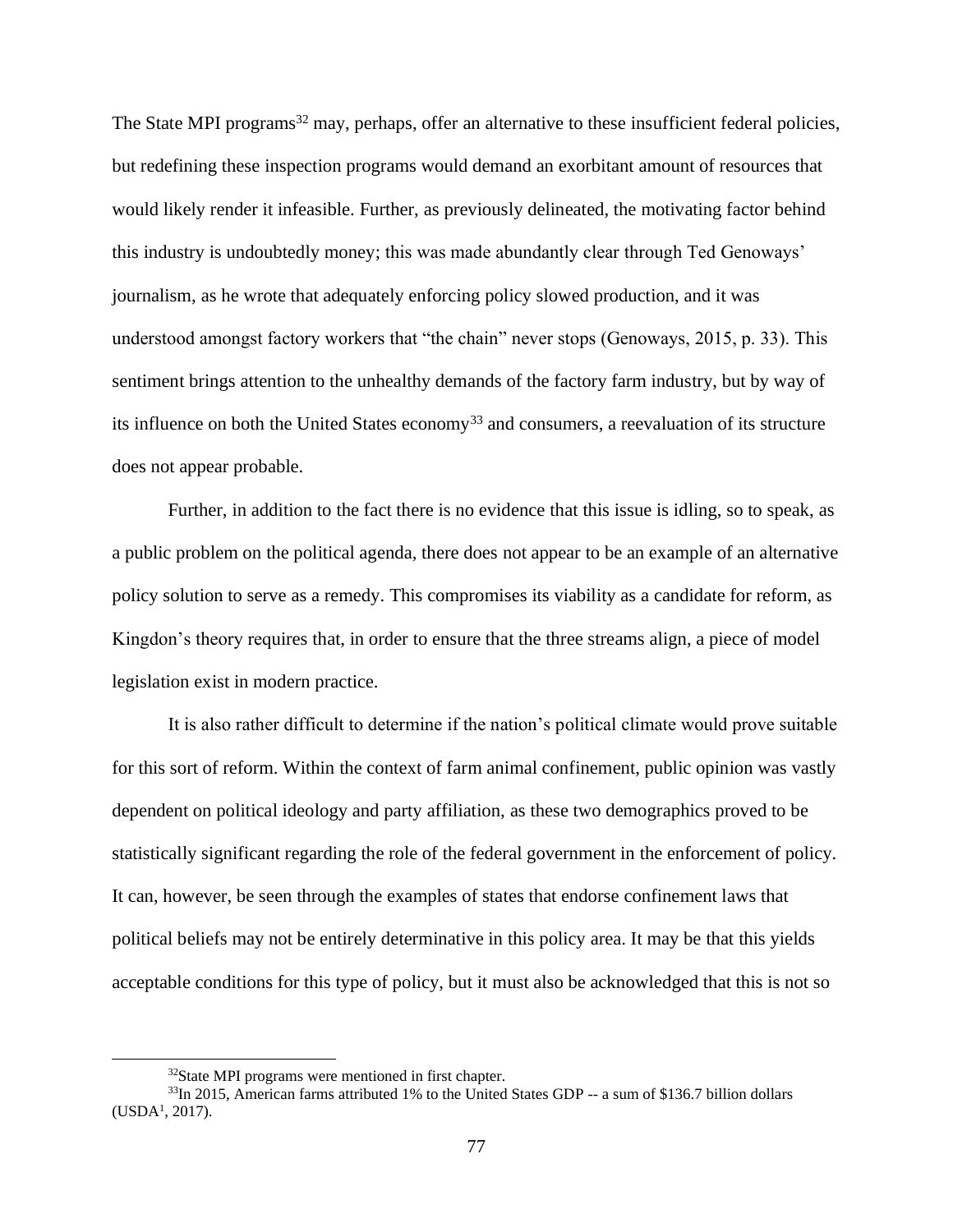compelling a circumstance that legislative solutions are in order. With this, it does not appear as though the United States is currently on track for such action, as the absence of both a sense of urgency to address this issue and a feasible policy solution ultimately defers a shift in federal legislation.

Kingdon's theory intends to provide a framework through which policy ideas translate into viable solutions on the political agenda, and how certain indicators influence their enactment into law. While this model has proven reliable within the context of the American political system, it may also be that select policies may not fit cleanly into its mold, thus prompting compromise in the legislative arena. This study on farm animal welfare has provided that, while two of the three streams are not activated quite clearly enough to prompt substantial change, policy boasting a narrower scope may nonetheless be feasible. Kingdon has therefore provided a structure through which we may understand the intricacies of public policy, ultimately allowing us to recognize and act upon indicators suggesting legislative action.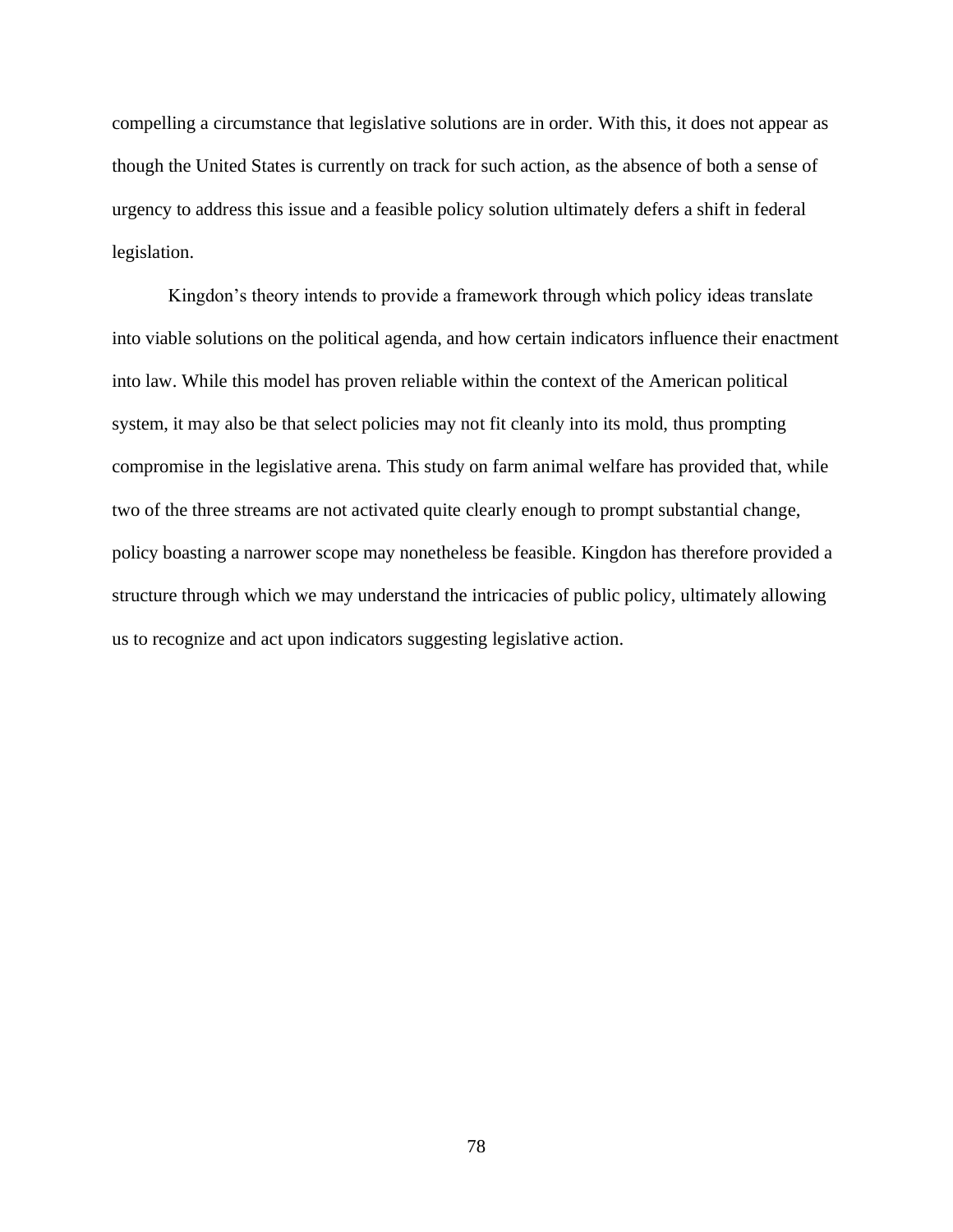#### Future Research

Future work within this policy area should consist of an extension of the policy matrices included in this project. As there are 12 states across the nation that enforce their own farm animal confinement laws, each policy should be examined for its ability to inform subsequent legislation. There should also be an analysis on the prospective effects of reforming HIMP programs. This would include observing how lowering slaughter quotas and maximizing FSIS presence in slaughtering facilities impact the number of humane handling violations in facilities operating under this program. Further, it is worth exploring the potential ramifications, both economic and production-based, of increasing the penalties for violations of the Humane Methods of Slaughter Act and the 28 Hour Law. This refers to suspensions, fines, and other forms of penalty that may further disincentivize the mistreatment of animals. Lastly, though this is a highly researched topic in contemporary society, there is incredible significance in recognizing the impacts factory farming has on the environment and sustainability within the United States. Collecting this information may, in turn, introduce new solutions to lessen the ecological footprint of this practice.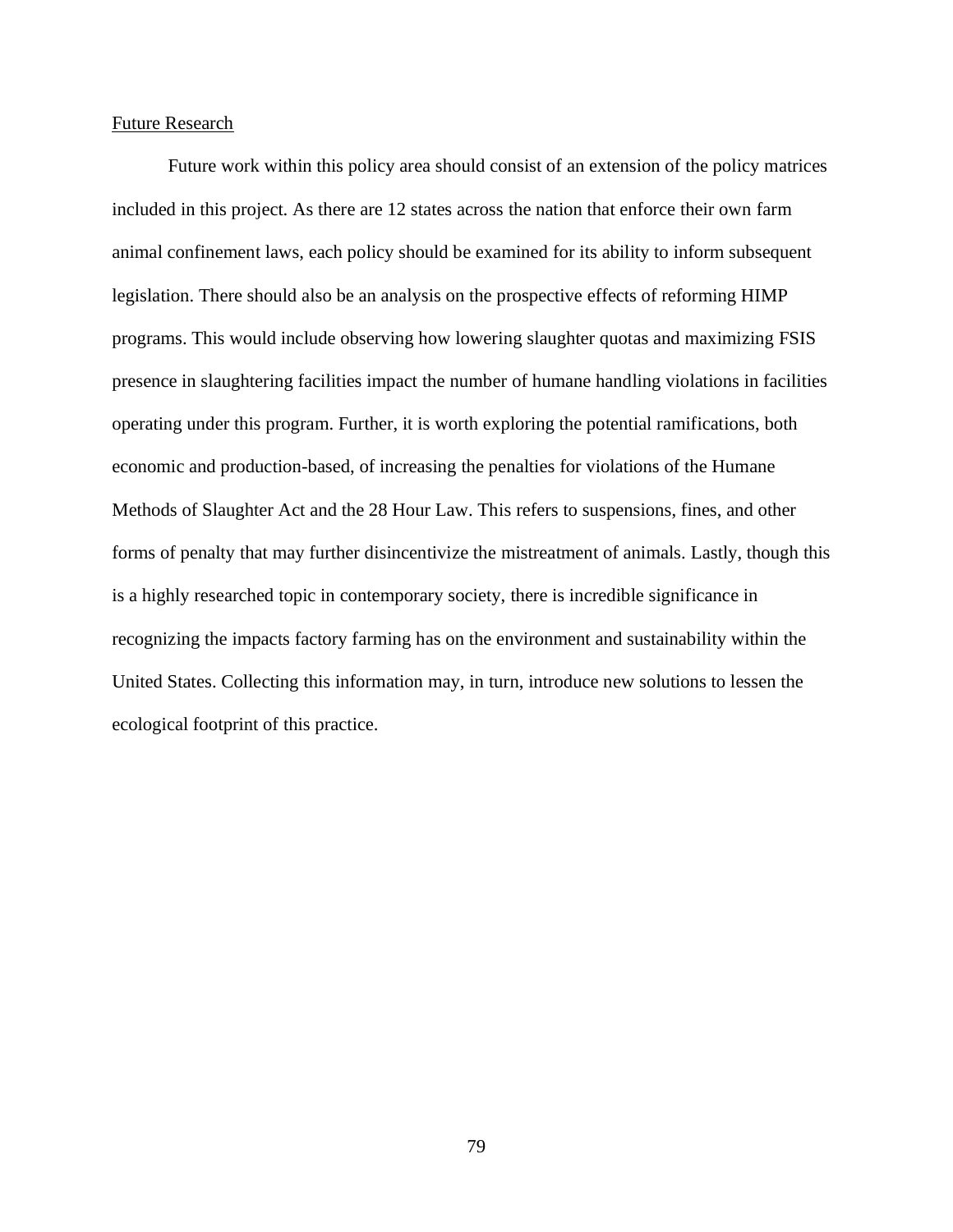#### Works Cited

- American Association of Swine Veterans. (2006) USDA Concedes the 28-Hour Law Applies to Trucks. Retrieved from [https://www.aasv.org/news/story.php?id=2083.](https://www.aasv.org/news/story.php?id=2083)
- American Civil Liberties Union. (February 27, 2018). Lawsuit Challenging Iowa's Ag-Gag Law Proceeds. Retrieved from [https://www.aclu.org/news/lawsuit-challenging-iowas-ag-gag](https://www.aclu.org/news/lawsuit-challenging-iowas-ag-gag-law-proceeds)[law-proceeds](https://www.aclu.org/news/lawsuit-challenging-iowas-ag-gag-law-proceeds)
- American Society for the Prevention of Cruelty to Animals. (2017). What is Ag-Gag Legislation?. Retrieved from [https://www.aspca.org/animal-protection/public](https://www.aspca.org/animal-protection/public-policy/what-ag-gag-legislation#Ag-Gag%20by%20State)[policy/what-ag-gag-legislation#Ag-Gag%20by%20State](https://www.aspca.org/animal-protection/public-policy/what-ag-gag-legislation#Ag-Gag%20by%20State)
- American Society for the Prevention of Cruelty to Animals. (2018). Factory Farms. Retrieved from<https://www.aspca.org/animal-cruelty/farm-animal-welfare>

American Society for the Prevention of Cruelty to Animals. Farm Animal Confinement Bans by State. (n.d.). Retrieved from <https://www.aspca.org/animal-cruelty/farm-animal-welfare>

Animal Legal Defense Fund. (2018). Ag-Gag Laws. Retrieved from<https://aldf.org/issue/ag-gag/>

- Animal Welfare Institute<sup>1</sup>. (n.d.). Farm Animal Anti-Confinement Legislation. Retrieved from <https://awionline.org/content/farm-animal-anti-confinement-legislation>
- Animal Welfare Institute<sup>2</sup>. (n.d.) Humane Methods of Slaughter Act. Retrieved from <https://awionline.org/content/humane-methods-slaughter-act>
- Animal Welfare Institute<sup>3</sup>. Legal Protections for Farm Animals During Transport. (n.d.). Retrieved from [https://awionline.org/sites/default/files/uploads/legacy-uploads/documents/FA-](https://awionline.org/sites/default/files/uploads/legacy-uploads/documents/FA-LegalProtectionsDuringTransport-081910-1282577406-document-23621.pdf)[LegalProtectionsDuringTransport-081910-1282577406-document-23621.pdf](https://awionline.org/sites/default/files/uploads/legacy-uploads/documents/FA-LegalProtectionsDuringTransport-081910-1282577406-document-23621.pdf)
- Animal Welfare Institute. (2011). Legislative History. Retrieved from <https://awionline.org/content/legislative-history>
- Ballotpedia. California Proposition 2, Standards for Confining Farm Animals (2008). (n.d.). Retrieved from [https://ballotpedia.org/California\\_Proposition\\_2,\\_Standards\\_for\\_Confining\\_Farm\\_Anima](https://ballotpedia.org/California_Proposition_2,_Standards_for_Confining_Farm_Animals_(2008)) [ls\\_\(2008\).](https://ballotpedia.org/California_Proposition_2,_Standards_for_Confining_Farm_Animals_(2008))
- Ballotpedia. Massachusetts Minimum Size Requirements for Farm Animal Containment, Question 3 (2016). (n.d.) Retrieved from [https://ballotpedia.org/Massachusetts\\_Minimum\\_Size\\_Requirements\\_for\\_Farm\\_Animal\\_](https://ballotpedia.org/Massachusetts_Minimum_Size_Requirements_for_Farm_Animal_Containment,_Question_3_(2016)) [Containment,\\_Question\\_3\\_\(2016\)](https://ballotpedia.org/Massachusetts_Minimum_Size_Requirements_for_Farm_Animal_Containment,_Question_3_(2016))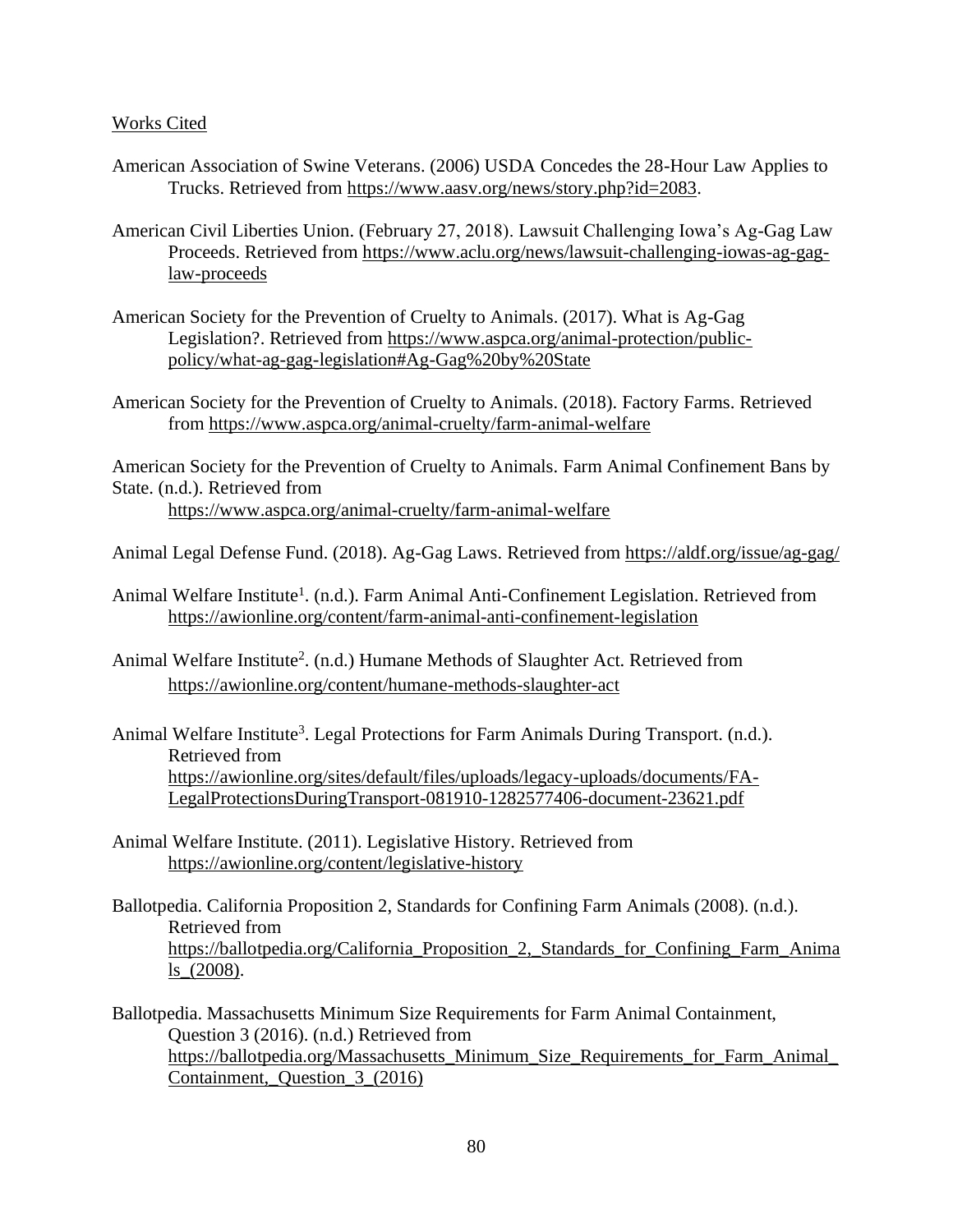- Colorado General Assembly. (2008). Chapter 228: Agriculture. *Senate Bill 08-201*. Retrieved from [https://leg.colorado.gov/sites/default/files/images/olls/2008a\\_sl\\_228.pdf](https://leg.colorado.gov/sites/default/files/images/olls/2008a_sl_228.pdf)
- Colorado Pork Producers Council. CO Pork Statistics. (n.d.). Retrieved from <http://copork.org/education/co-pork-statistics/>
- Cornell Law School. (n.d.) 18 U.S. Code § 43 Force, violence, and threats involving animal enterprises. Retrieved from<https://www.law.cornell.edu/uscode/text/18/43>
- Cornell Law School. (n.d.). 49 U.S. Code § 80502 Transportation of animals. Retrieved from <https://www.law.cornell.edu/uscode/text/49/80502>
- Davis, Richie (October 20, 2016). Question 3 takes aim at Diemand Farm in Wendell. *Daily Hampshire Gazette*. Retrieved from [https://www.gazettenet.com/Diemand-Farm-future](https://www.gazettenet.com/Diemand-Farm-future-tied-to-Question-3-5404975)[tied-to-Question-3-5404975](https://www.gazettenet.com/Diemand-Farm-future-tied-to-Question-3-5404975)

Donnelly, Kevin. (February 23, 2018). Lecture: Public Policy. *Bridgewater State University*.

Editorial Board. (April 26, 2013). Cruelty to farm animals demands exposure. *Washington Post*. Retrieved from [https://www.washingtonpost.com/opinions/cruelty-to-farm-animals-demands](https://www.washingtonpost.com/opinions/cruelty-to-farm-animals-demands-exposure/2013/04/26/9a972c8e-a6bf-11e2-a8e2-5b98cb59187f_story.html?noredirect=on&utm_term=.ef6dc2472393)[exposure/2013/04/26/9a972c8e-a6bf-11e2-a8e2-](https://www.washingtonpost.com/opinions/cruelty-to-farm-animals-demands-exposure/2013/04/26/9a972c8e-a6bf-11e2-a8e2-5b98cb59187f_story.html?noredirect=on&utm_term=.ef6dc2472393) [5b98cb59187f\\_story.html?noredirect=on&utm\\_term=.ef6dc2472393](https://www.washingtonpost.com/opinions/cruelty-to-farm-animals-demands-exposure/2013/04/26/9a972c8e-a6bf-11e2-a8e2-5b98cb59187f_story.html?noredirect=on&utm_term=.ef6dc2472393)

FindLaw. (November 8, 2017). UNITED STATES OF AMERICA v. KEVIN JOHNSON TYLER LANG. Nos. 16-1459. Retrieved from [https://caselaw.findlaw.com/us-7th](https://caselaw.findlaw.com/us-7th-circuit/1879273.html)[circuit/1879273.html](https://caselaw.findlaw.com/us-7th-circuit/1879273.html)

Food & Water Watch. Factory Farm Map. (n.d.). Retrieved from <https://www.factoryfarmmap.org/#animal:all;location:CO;year:2012> Food Safety and Inspection Service. (August 2011). Evaluation of HACCP Inspection Models Project (HIMP). Retrieved from [https://www.fsis.usda.gov/wps/wcm/connect/fcd9ca3e-](https://www.fsis.usda.gov/wps/wcm/connect/fcd9ca3e-3f08-421f-84a7-936bc410627c/Evaluation_HACCP_HIMP.pdf?MOD=AJPERES)[3f08-421f-84a7-936bc410627c/Evaluation\\_HACCP\\_HIMP.pdf?MOD=AJPERES](https://www.fsis.usda.gov/wps/wcm/connect/fcd9ca3e-3f08-421f-84a7-936bc410627c/Evaluation_HACCP_HIMP.pdf?MOD=AJPERES)

- Food Safety and Inspection Service. (2017). FSIS Review of State Meat and Poultry Inspection Programs. Retrieved from [https://www.fsis.usda.gov/wps/wcm/connect/ebbd45b9-d4cf-](https://www.fsis.usda.gov/wps/wcm/connect/ebbd45b9-d4cf-49c3-a171-47638179af4b/Review-of-State-Programs.pdf?MOD=AJPERES)[49c3-a171-47638179af4b/Review-of-State-Programs.pdf?MOD=AJPERES](https://www.fsis.usda.gov/wps/wcm/connect/ebbd45b9-d4cf-49c3-a171-47638179af4b/Review-of-State-Programs.pdf?MOD=AJPERES)
- Food Safety and Inspection Service<sup>1</sup>. (September 27, 2018). Humane Handling Enforcement Actions. Retrieved from [https://www.fsis.usda.gov/wps/portal/fsis/topics/regulatory](https://www.fsis.usda.gov/wps/portal/fsis/topics/regulatory-compliance/regulatory-enforcement/humane-handling-enforcement-actions/humane-handling-enforcement-actions)[compliance/regulatory-enforcement/humane-handling-enforcement-actions/humane](https://www.fsis.usda.gov/wps/portal/fsis/topics/regulatory-compliance/regulatory-enforcement/humane-handling-enforcement-actions/humane-handling-enforcement-actions)[handling-enforcement-actions](https://www.fsis.usda.gov/wps/portal/fsis/topics/regulatory-compliance/regulatory-enforcement/humane-handling-enforcement-actions/humane-handling-enforcement-actions)

Food Safety and Inspection Service<sup>2</sup>. (2018). Humane Handling of Livestock and Good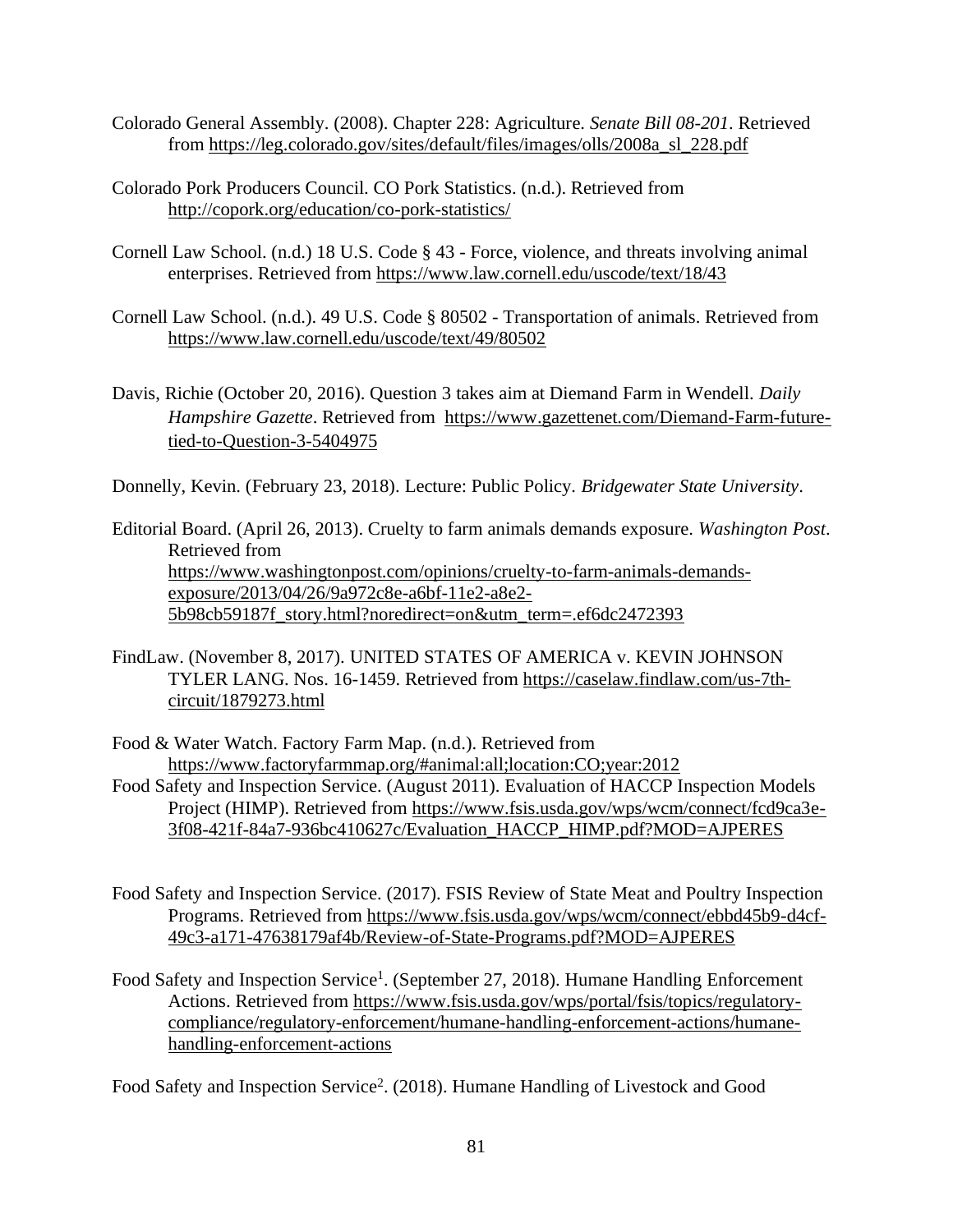Commercial Practices in Poultry. Retrieved from [https://www.fsis.usda.gov/wps/wcm/connect/175cda99-ece9-48de-9f75-](https://www.fsis.usda.gov/wps/wcm/connect/175cda99-ece9-48de-9f75-95499ac3cee7/PHVt-Humane_Handling.pdf?MOD=AJPERES) [95499ac3cee7/PHVt-Humane\\_Handling.pdf?MOD=AJPERES](https://www.fsis.usda.gov/wps/wcm/connect/175cda99-ece9-48de-9f75-95499ac3cee7/PHVt-Humane_Handling.pdf?MOD=AJPERES)

- Friedrich, Bruce. (2015). Still in the Jungle: Poultry Slaughter and the USDA. *New York University Law Environmental Law Journal*. Retrieved from [https://www.nyuelj.org/wp](https://www.nyuelj.org/wp-content/uploads/2015/09/Friedrich_ready_for_the_website_1.pdf)[content/uploads/2015/09/Friedrich\\_ready\\_for\\_the\\_website\\_1.pdf](https://www.nyuelj.org/wp-content/uploads/2015/09/Friedrich_ready_for_the_website_1.pdf)
- FSIS Directive 6900.2 Revision 2. (August 15, 2011). Humane Handling and Slaughter of Livestock. Retrieved from [https://www.fsis.usda.gov/wps/wcm/connect/2375f4d5-0e24-](https://www.fsis.usda.gov/wps/wcm/connect/2375f4d5-0e24-4213-902d-d94ee4ed9394/6900.2.pdf?MOD=AJPERES) [4213-902d-d94ee4ed9394/6900.2.pdf?MOD=AJPERES](https://www.fsis.usda.gov/wps/wcm/connect/2375f4d5-0e24-4213-902d-d94ee4ed9394/6900.2.pdf?MOD=AJPERES)

Genoways, Ted. (2015). *The Chain*. New York: HarperCollins Publishers.

- Government Accountability Office. (February 2010). Humane Methods of Slaughter Act Actions are Needed to Strengthen Enforcement. Retrieved from <https://www.gao.gov/assets/310/300921.pdf>
- Government Publishing Office (1958). *Statute 72. Public Law 85-765*. Retrieved from <https://www.gpo.gov/fdsys/pkg/STATUTE-72/pdf/STATUTE-72-Pg862.pdf>
- Government Publishing Office. (1987). *Humane Slaughter of Livestock Regulations (9 CFR 313)*. Retrieved from [https://www.gpo.gov/fdsys/pkg/CFR-2000-title9-vol2/pdf/CFR-](https://www.gpo.gov/fdsys/pkg/CFR-2000-title9-vol2/pdf/CFR-2000-title9-vol2-part313.pdf)[2000-title9-vol2-part313.pdf](https://www.gpo.gov/fdsys/pkg/CFR-2000-title9-vol2/pdf/CFR-2000-title9-vol2-part313.pdf)

Government Publishing Office. (2006). *United States Code, 2006 Edition, Supplement 4, Title 21 - FOOD AND DRUGS*. Retrieved from [https://www.gpo.gov/fdsys/pkg/USCODE-2010-title21/pdf/USCODE-2010-title21](https://www.gpo.gov/fdsys/pkg/USCODE-2010-title21/pdf/USCODE-2010-title21-chap12-subchapI-sec623.pdf) [chap12-subchapI-sec623.pdf](https://www.gpo.gov/fdsys/pkg/USCODE-2010-title21/pdf/USCODE-2010-title21-chap12-subchapI-sec623.pdf)

- Government Publishing Office. (2014). *United States Code, 2014 Edition, Title 7, Chapter 48 - Humane Methods of Livestock Slaughter*. Retrieved from [https://www.gpo.gov/fdsys/pkg/USCODE-2014-title7/pdf/USCODE-2014-title7](https://www.gpo.gov/fdsys/pkg/USCODE-2014-title7/pdf/USCODE-2014-title7-chap48.pdf) [chap48.pdf](https://www.gpo.gov/fdsys/pkg/USCODE-2014-title7/pdf/USCODE-2014-title7-chap48.pdf)
- Government Publishing Office. (February 1, 2018). Modernization of Swine Slaughter Inspection. *Federal Register Volume 83, Issue 22.* Retrieved from [https://www.fsis.usda.gov/wps/wcm/connect/9327b881-dbfa-4c69-a5a0-](https://www.fsis.usda.gov/wps/wcm/connect/9327b881-dbfa-4c69-a5a0-7798ae63a663/2016%E2%80%930017.htm?MOD=AJPERES) [7798ae63a663/2016%E2%80%930017.htm?MOD=AJPERES](https://www.fsis.usda.gov/wps/wcm/connect/9327b881-dbfa-4c69-a5a0-7798ae63a663/2016%E2%80%930017.htm?MOD=AJPERES)

Keady, Portia S. (2015). American Journal of Law and Medicine. *Chickens and the Constitution:*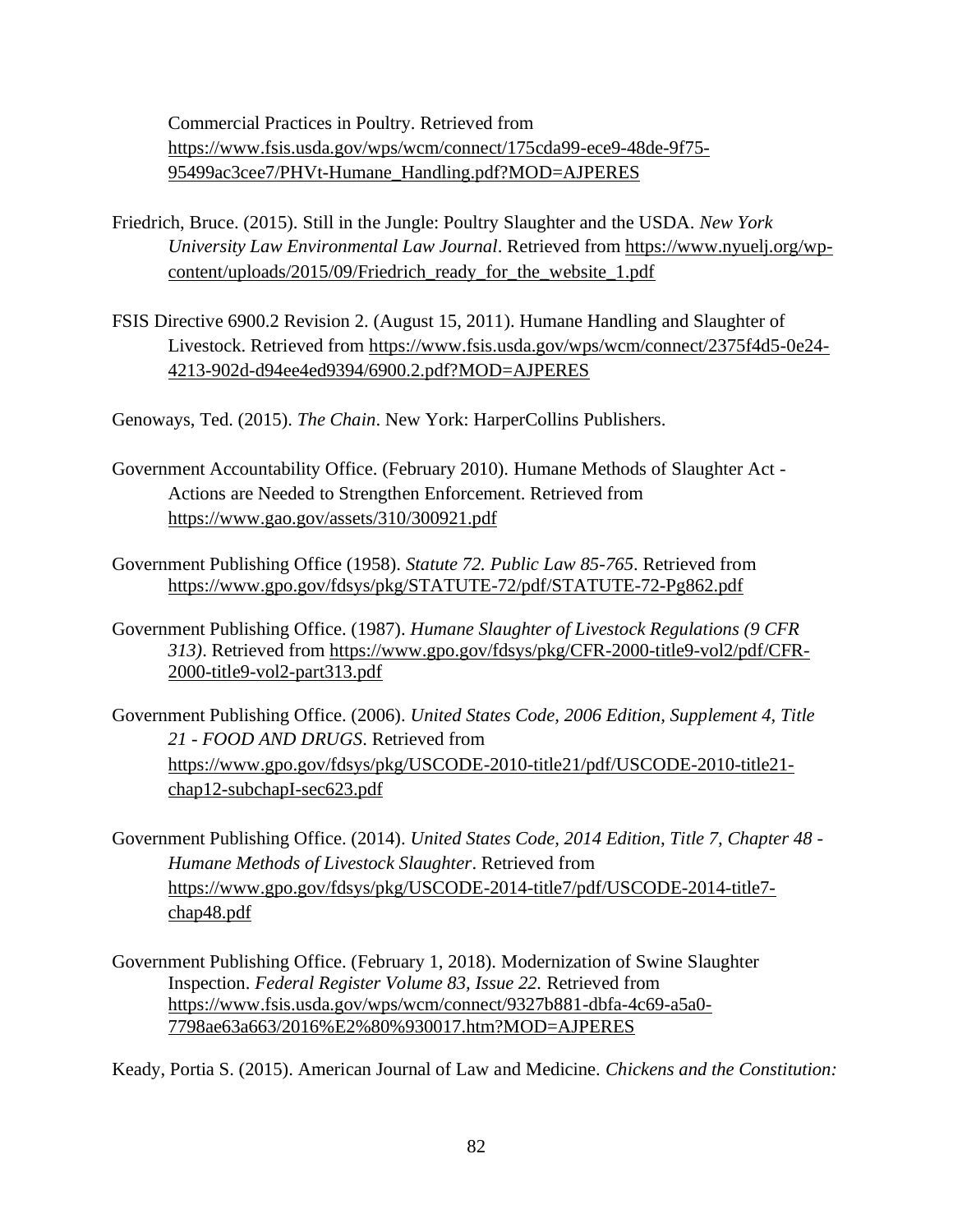*How California Hens Are Ruffling Feathers - Missouri V. Harris 1*. Retrieved from [https://www.questia.com/library/journal/1P3-3797383481/chickens-and-the-constitution](https://www.questia.com/library/journal/1P3-3797383481/chickens-and-the-constitution-how-california-hens)[how-california-hens](https://www.questia.com/library/journal/1P3-3797383481/chickens-and-the-constitution-how-california-hens)

- Kraft, Michael E. & Furlong, Scott R. (2018). *Public Policy: Politics, Analysis, and Alternatives*. Sixth Edition. Thousand Oaks, California: CQ Press.
- Lusk, J. & Mullally, C. (n.d.). California animal welfare laws led to higher egg prices, lower production. Retrieved from [https://www.purdue.edu/newsroom/releases/2017/Q4/california-animal-welfare-laws-led](https://www.purdue.edu/newsroom/releases/2017/Q4/california-animal-welfare-laws-led-to-higher-egg-prices,-lower-production.html)[to-higher-egg-prices,-lower-production.html](https://www.purdue.edu/newsroom/releases/2017/Q4/california-animal-welfare-laws-led-to-higher-egg-prices,-lower-production.html)
- Mass.gov. (n.d.). Agricultural Resources Facts and Statistics. Retrieved from <https://www.mass.gov/info-details/agricultural-resources-facts-and-statistics>
- National Agricultural Library. (n.d.). *Humane Methods of Slaughter Act*. Retrieved from <https://www.nal.usda.gov/awic/humane-methods-slaughter-act>
- North American Meat Institute. (n.d.). The United States Meat Industry at a Glance. Retrieved from<https://www.meatinstitute.org/index.php?ht=d/sp/i/47465/pid/47465>
- Official California Legislative Information (n.d.). Bill Number: AB 1437. Retrieved from [http://leginfo.ca.gov/pub/09-10/bill/asm/ab\\_1401-](http://leginfo.ca.gov/pub/09-10/bill/asm/ab_1401-1450/ab_1437_bill_20100706_chaptered.html) [1450/ab\\_1437\\_bill\\_20100706\\_chaptered.html](http://leginfo.ca.gov/pub/09-10/bill/asm/ab_1401-1450/ab_1437_bill_20100706_chaptered.html)
- Rowan, A. M. & Rosen, B. (2005). Progress in Animal Legislation: Measurement and Assessment. Retrieved fro[m](http://animalstudiesrepository.org/cgi/viewcontent.cgi?article=1006&context=sota_2005) [http://animalstudiesrepository.org/cgi/viewcontent.cgi?article=1006&context=sota\\_2005](http://animalstudiesrepository.org/cgi/viewcontent.cgi?article=1006&context=sota_2005)
- Rumley, E. R. (n.d.). States' Farm Animal Welfare Statutes. *National Agricultural Law Center*. Retrieved from [http://nationalaglawcenter.org/wp](http://nationalaglawcenter.org/wp-content/uploads/assets/farmanimal/california.pdf)[content/uploads/assets/farmanimal/california.pdf](http://nationalaglawcenter.org/wp-content/uploads/assets/farmanimal/california.pdf)
- Sabatier, Paul A. & Weible, Christopher M. (2014). *Theories of the Policy Process*. Philadelphia, Pennsylvania: Westview Press.
- Texas Tech University (n.d.). 28 hour law of 1873 (amended 1994) Citation: 49 USC 80502. *Laboratory of Animal Behavior, Physiology, and Welfare*. Retrieved from <http://www.depts.ttu.edu/animalwelfare/Research/Transport/28hourslaw.php>
- United States Court of Appeals, Ninth Circuit. (November 20, 2009). Ellen Levine; Beverly Ulbrich; Krista Kielman; Gretchen Wallerich; Kanda Boykin; Humane Society of the United States; East Bay Animal Advocates; Western North Carolina Workers' Rights Center; Mississippi Poultry Workers for Equality and Respect v. Thomas J. Vilsack. 587 F.3d 986 (C.A.9 (Cal.), 2009). Retrieved from [https://www.animallaw.info/case/levine-v](https://www.animallaw.info/case/levine-v-vilsack)[vilsack](https://www.animallaw.info/case/levine-v-vilsack)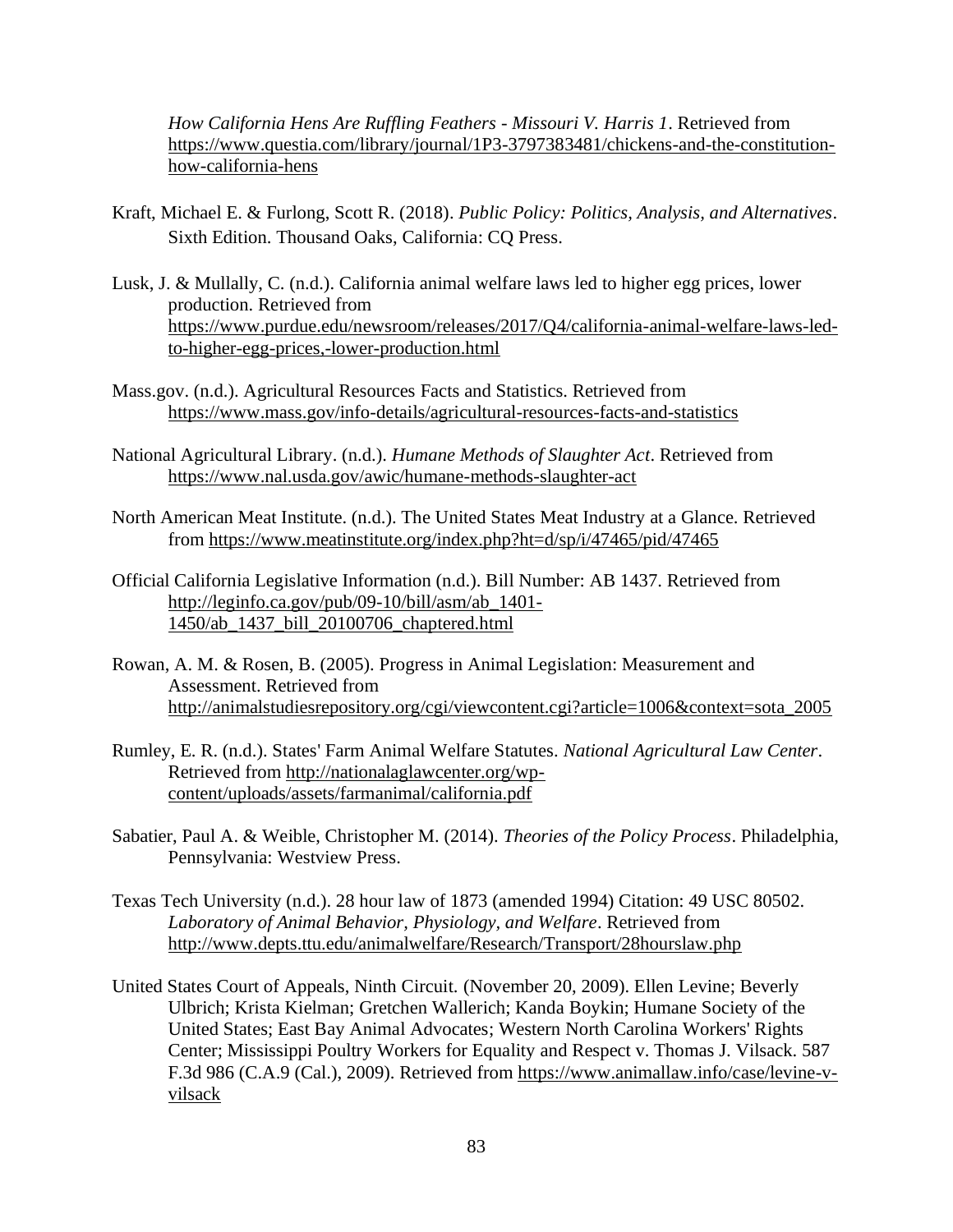- United States Department of Agriculture. (n.d.). Food Safety and Inspection Service: About FSIS. Retrieved from<https://www.fsis.usda.gov/wps/portal/informational/aboutfsis>
- United States Department of Agriculture. (n.d.). Food Safety and Inspection Service: FSIS History. Retrieved from <https://www.fsis.usda.gov/wps/portal/informational/aboutfsis/history/history>
- United States Department of Agriculture. (October 15, 2015). Overview of the United States Hog Industry. Retrieved from [http://usda.mannlib.cornell.edu/usda/current/hogview/hogview-](http://usda.mannlib.cornell.edu/usda/current/hogview/hogview-10-29-2015.pdf)[10-29-2015.pdf](http://usda.mannlib.cornell.edu/usda/current/hogview/hogview-10-29-2015.pdf)
- United States Department of Agriculture<sup>1</sup>. (2017). Economic Research Service. Ag and Food *Sectors and the Economy*. Retrieved from [https://www.ers.usda.gov/data-products/ag](https://www.ers.usda.gov/data-products/ag-and-food-statistics-charting-the-essentials/ag-and-food-sectors-and-the-economy.aspx)[and-food-statistics-charting-the-essentials/ag-and-food-sectors-and-the-economy.aspx](https://www.ers.usda.gov/data-products/ag-and-food-statistics-charting-the-essentials/ag-and-food-sectors-and-the-economy.aspx)
- United States Department of Agriculture<sup>2</sup>. (2017). Economic Research Service. Cash Receipts by *Commodity, State Ranking, 2017*. Retrieved from [https://data.ers.usda.gov/reports.aspx?ID=17844#Pbcb939bf5228487d9c738398b478c3f3](https://data.ers.usda.gov/reports.aspx?ID=17844#Pbcb939bf5228487d9c738398b478c3f3_2_251iT0R0x4) [\\_2\\_251iT0R0x4](https://data.ers.usda.gov/reports.aspx?ID=17844#Pbcb939bf5228487d9c738398b478c3f3_2_251iT0R0x4)
- United States Department of Agriculture<sup>1</sup>. (January 18, 2018). USDA Announces Proposed Rule to Modernize Swine Inspection. Retrieved from [https://www.usda.gov/media/press](https://www.usda.gov/media/press-releases/2018/01/19/usda-announces-proposed-rule-modernize-swine-inspection)[releases/2018/01/19/usda-announces-proposed-rule-modernize-swine-inspection](https://www.usda.gov/media/press-releases/2018/01/19/usda-announces-proposed-rule-modernize-swine-inspection)
- United States Department of Agriculture<sup>2</sup>. (October 17, 2018). Economic Research Service. *Livestock, Dairy, and Poultry Outlook*. Retrieved from <https://www.ers.usda.gov/webdocs/publications/90378/ldpm-292.pdf?v=8329.9>
- United States Government Publishing Office. (2002). Farm Security and Rural Investment Act of 2002. Retrieved from <https://www.congress.gov/107/plaws/publ171/PLAW-107publ171.pdf>
- United States Government Accountability Office. (2004). *USDA Has Addressed Some Problems but Still Faces Enforcement Challenges*. Retrieved from <https://www.gao.gov/products/GAO-04-247>
- United States Government Accountability Office. (2010). *Humane Methods of Slaughter Act: Weakness in USDA Enforcement*. Retrieved from [https://www.gao.gov/products/GAO-](https://www.gao.gov/products/GAO-10-487T)[10-487T](https://www.gao.gov/products/GAO-10-487T)
- Warrick, J. (2001, April 10). They Die Piece by Piece. *Washington Post*. Retrieved from [https://www.washingtonpost.com/archive/politics/2001/04/10/they-die-piece-by](https://www.washingtonpost.com/archive/politics/2001/04/10/they-die-piece-by-piece/f172dd3c-0383-49f8-b6d8-347e04b68da1/?utm_term=.7f04b583d17d)[piece/f172dd3c-0383-49f8-b6d8-347e04b68da1/?utm\\_term=.7f04b583d17d](https://www.washingtonpost.com/archive/politics/2001/04/10/they-die-piece-by-piece/f172dd3c-0383-49f8-b6d8-347e04b68da1/?utm_term=.7f04b583d17d)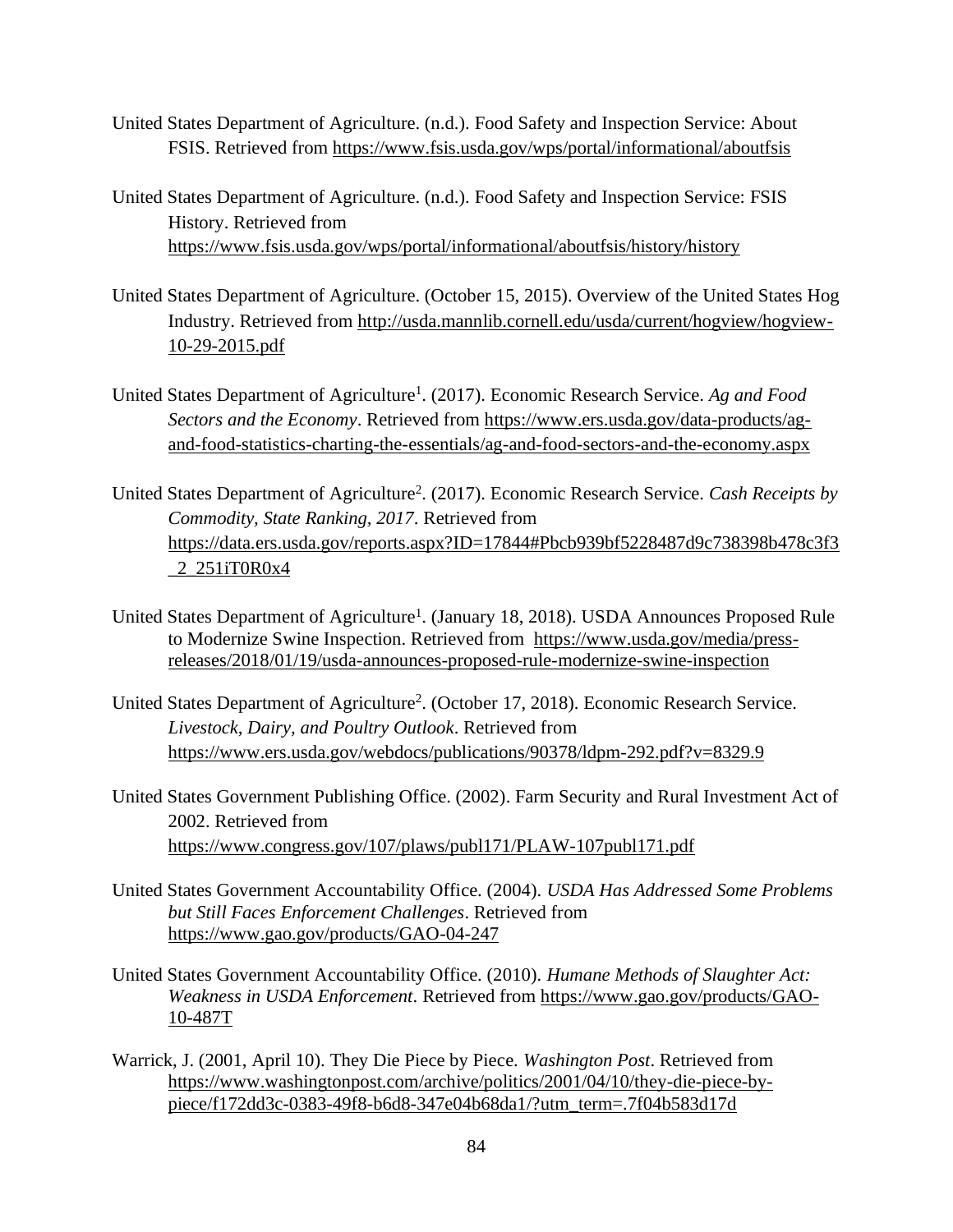Welty, Jeff. (2007). National Agricultural Law Center. *Humane Slaughter Laws*. Retrieved from [http://www.nationalaglawcenter.org/wp-content/uploads/2013/06/Humane-Slaughter-La](http://www.nationalaglawcenter.org/wp-content/uploads/2013/06/Humane-Slaughter-Laws.pdf) [ws.pdf](http://www.nationalaglawcenter.org/wp-content/uploads/2013/06/Humane-Slaughter-Laws.pdf)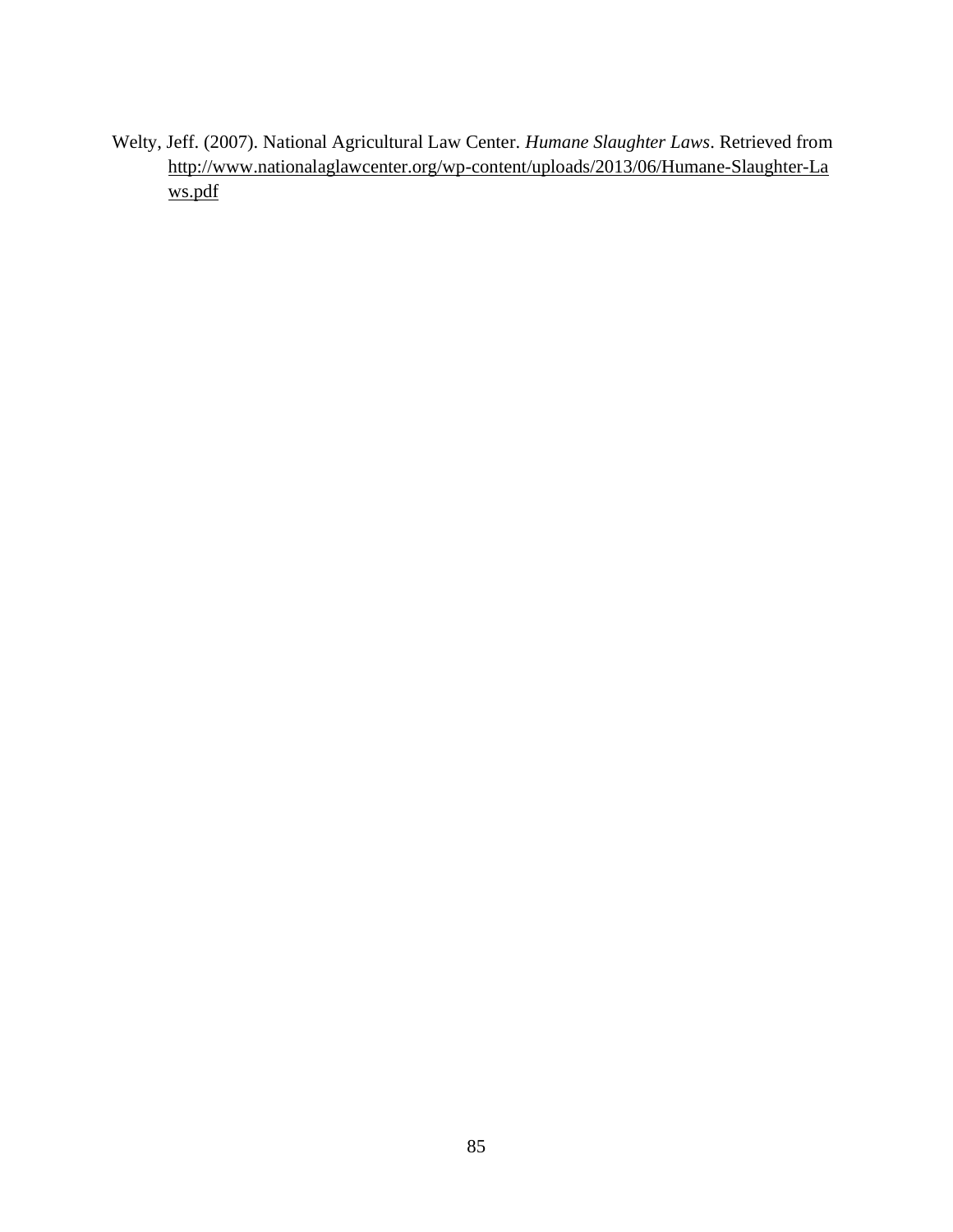# Appendices

## **Appendix A**

*Percentages have been rounded.*

## (Political Ideology)

|                                   |                                           | Thinking about your political views, would you say you are |              |             |                              |                               |                |
|-----------------------------------|-------------------------------------------|------------------------------------------------------------|--------------|-------------|------------------------------|-------------------------------|----------------|
|                                   |                                           |                                                            | Conservative | Moderate    |                              | Liberal                       | Total          |
|                                   | Strongly agree                            |                                                            | $16\% - 29$  | $31\% - 57$ |                              | $52\% - 95$                   | 181            |
| <b>Farm animals</b>               |                                           |                                                            |              |             |                              |                               |                |
| should be                         | Somewhat agree                            |                                                            | 15% - 18     | $40\% - 47$ |                              | $44\% - 52$                   | 117            |
| protected by state                |                                           |                                                            |              |             |                              |                               |                |
| legislation to                    | Neither agree nor                         |                                                            | $23\% - 5$   | $59\% - 13$ |                              | $18\% - 4$                    | 22             |
| ensure that that                  | disagree                                  |                                                            |              |             |                              |                               |                |
| they are treated                  | Somewhat<br>disagree<br>Strongly disagree |                                                            |              | $57\% - 4$  |                              |                               |                |
|                                   |                                           |                                                            | $29\% - 2$   |             |                              | $14\% - 1$                    | 7              |
| humanely.                         |                                           |                                                            |              |             |                              |                               |                |
|                                   |                                           |                                                            | $25% - 1$    | $25% - 1$   |                              | $50\% - 2$                    | $\overline{4}$ |
|                                   |                                           |                                                            |              |             |                              |                               |                |
|                                   | Total                                     |                                                            | 55           | 122         |                              | 154                           | 331            |
| Farm animals should be            |                                           |                                                            |              |             |                              | Thinking about your political |                |
| protected by state legislation to |                                           |                                                            |              |             | views, would you say you are |                               |                |
| ensure that that they are treated |                                           | P-value                                                    |              | 0.08        |                              |                               |                |
| humanely.                         |                                           |                                                            |              |             |                              |                               |                |

|                                    |                   |         | Thinking about your political views, would you say you are |             |      |                               |       |
|------------------------------------|-------------------|---------|------------------------------------------------------------|-------------|------|-------------------------------|-------|
|                                    |                   |         | Conservative                                               | Moderate    |      | Liberal                       | Total |
|                                    | Strongly agree    |         | $11\% - 12$                                                | $35\% - 39$ |      | $54\% - 61$                   | 112   |
| The state of                       |                   |         |                                                            |             |      |                               |       |
| <b>Massachusetts</b>               | Somewhat agree    |         | $16\% - 19$                                                | $34\% - 41$ |      | $50\% - 61$                   | 121   |
| should enact                       |                   |         |                                                            |             |      |                               |       |
| tougher                            | Neither agree nor |         | $23% - 14$                                                 | $44\% - 27$ |      | $34\% - 21$                   | 62    |
| regulations on                     | disagree          |         |                                                            |             |      |                               |       |
| farm animal                        | Somewhat          |         | $25% - 6$                                                  | $33\% - 8$  |      | $42\% - 10$                   | 24    |
| welfare, even if it                | disagree          |         |                                                            |             |      |                               |       |
| means increasing                   | Strongly disagree |         | $36\% - 4$                                                 | $55\% - 6$  |      | $9\% - 1$                     | 11    |
| meat and dairy                     |                   |         |                                                            |             |      |                               |       |
| prices.                            | Total             |         | 55                                                         | 121         |      | 154                           | 330   |
| The state of Massachusetts         |                   |         |                                                            |             |      | Thinking about your political |       |
| should enact tougher regulations   |                   |         |                                                            |             |      | views, would you say you are  |       |
| on farm animal welfare, even if it |                   | P-value |                                                            |             | 0.03 |                               |       |
| means increasing meat and dairy    |                   |         |                                                            |             |      |                               |       |
| prices.                            |                   |         |                                                            |             |      |                               |       |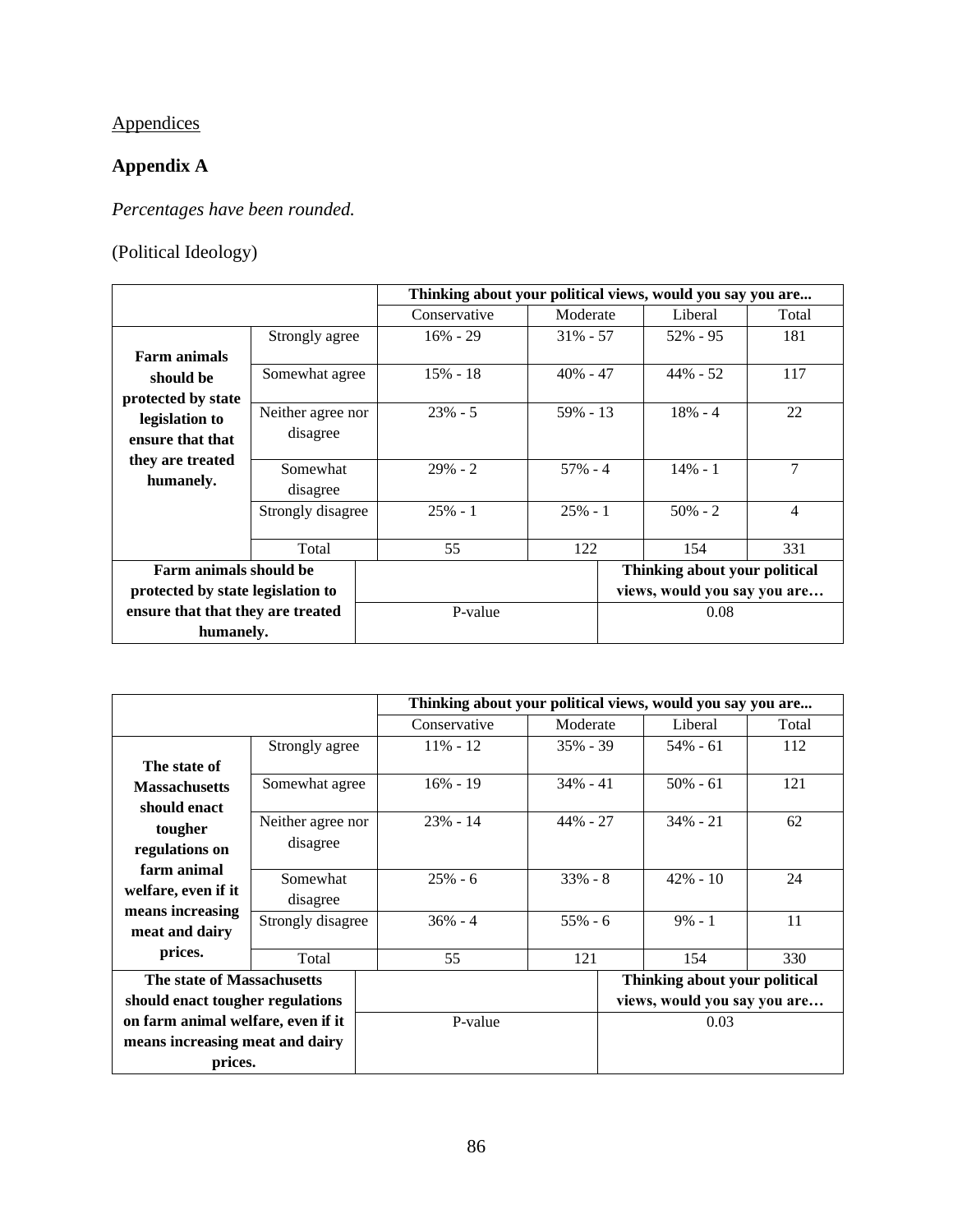|                               |                   | Thinking about your political views, would you say you are |             |                              |                               |       |
|-------------------------------|-------------------|------------------------------------------------------------|-------------|------------------------------|-------------------------------|-------|
|                               |                   | Conservative                                               | Moderate    |                              | Liberal                       | Total |
|                               | Strongly agree    | $12\% - 16$                                                | $28\% - 37$ |                              | $60\% - 80$                   | 133   |
| The federal                   |                   |                                                            |             |                              |                               |       |
| government                    | Somewhat agree    | $17\% - 20$                                                | $36\% - 41$ |                              | $48\% - 56$                   | 117   |
| should play a role            |                   |                                                            |             |                              |                               |       |
| in enforcing farm             | Neither agree nor | $23\% - 11$                                                | $52\% - 25$ |                              | $25% - 12$                    | 48    |
| animal welfare                | disagree          |                                                            |             |                              |                               |       |
| policies.                     |                   |                                                            |             |                              |                               |       |
|                               | Somewhat          | $19\% - 4$                                                 | $52\% - 11$ |                              | $29% - 6$                     | 21    |
|                               | disagree          |                                                            |             |                              |                               |       |
|                               | Strongly disagree | $33\% - 4$                                                 | $67\% - 8$  |                              | $0\% - 0$                     | 12    |
|                               |                   |                                                            |             |                              |                               |       |
|                               | Total             | 55                                                         | 122         |                              | 154                           | 331   |
| The federal government should |                   |                                                            |             |                              | Thinking about your political |       |
| play a role in enforcing farm |                   |                                                            |             | views, would you say you are |                               |       |
| animal welfare policies.      |                   | P-value                                                    |             | 0.00                         |                               |       |

## (Political Party Affiliation)

|                               |           |             |             | Thinking about yourself, would you say you are |                                |                 |  |
|-------------------------------|-----------|-------------|-------------|------------------------------------------------|--------------------------------|-----------------|--|
|                               |           | Democrat    | Independent | Republican                                     | No Party                       | Total           |  |
|                               |           |             |             |                                                | <b>Identification/Not</b>      |                 |  |
|                               |           |             |             |                                                | Listed                         |                 |  |
|                               | Strongly  | $50\% - 66$ | $29\% - 38$ | $11\% - 15$                                    | $9\% - 12$                     | 131             |  |
| The federal                   | agree     |             |             |                                                |                                |                 |  |
| government                    | Somewhat  | $44\% - 53$ | $31\% - 37$ | $13\% - 15$                                    | 13% - 15                       | 120             |  |
| should play                   | agree     |             |             |                                                |                                |                 |  |
| a role in                     | Neither   | $21\% - 10$ | 56% - 27    | $10\% - 5$                                     | $13% - 6$                      | 48              |  |
| enforcing                     | agree nor |             |             |                                                |                                |                 |  |
| farm                          | disagree  |             |             |                                                |                                |                 |  |
| animal                        | Somewhat  | $29\% - 6$  | $48\% - 10$ | $10\% - 2$                                     | $14\% - 3$                     | 21              |  |
| welfare                       | disagree  |             |             |                                                |                                |                 |  |
| policies.                     | Strongly  | $0\% - 0$   | $50\% - 6$  | $33\% - 4$                                     | $17\% - 2$                     | 12              |  |
|                               | disagree  |             |             |                                                |                                |                 |  |
|                               | Total     | 135         | 118         | 41                                             | 38                             | 332             |  |
| The federal government should |           |             |             |                                                | Thinking about yourself, would |                 |  |
| play a role in enforcing farm |           |             |             |                                                |                                | you say you are |  |
| animal welfare policies.      |           |             | P-value     |                                                | 0.00                           |                 |  |

(Sex)

|                                              | What is your sex? |             |             |           |       |
|----------------------------------------------|-------------------|-------------|-------------|-----------|-------|
|                                              |                   | Male        | Female      | Other     | Total |
| Farm animals should be<br>protected by state | Strongly agree    | $41\% - 74$ | 59% - 107   | $0\% - 0$ | 181   |
| legislation to ensure that                   | Somewhat agree    | $60\% - 72$ | $40\% - 49$ | $0\% - 0$ | 121   |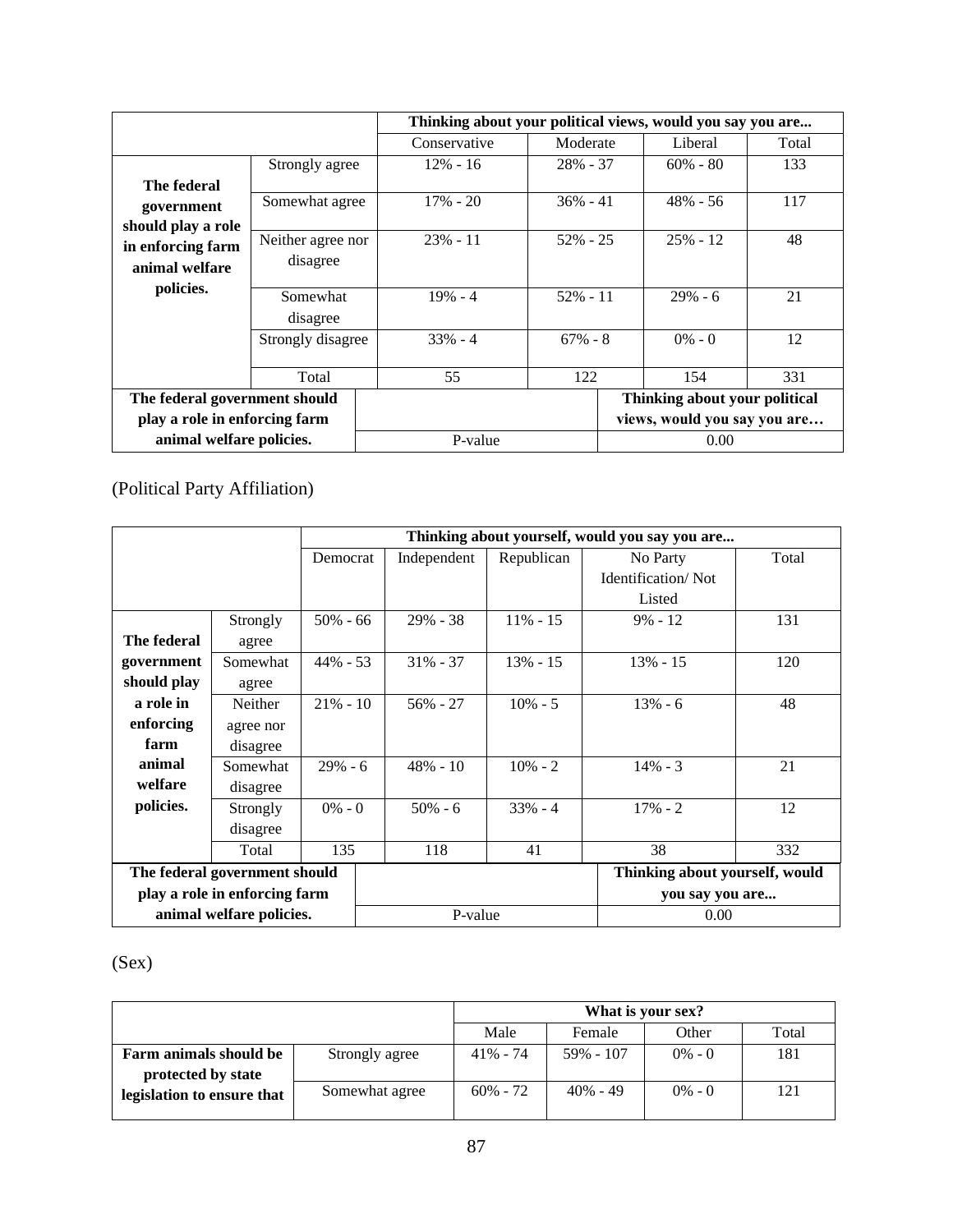| they are treated                  |                   | Neither agree nor | $68\% - 15$ | $32\% - 7$ | $0\% - 0$         | 22  |
|-----------------------------------|-------------------|-------------------|-------------|------------|-------------------|-----|
| humanely.                         | disagree          |                   |             |            |                   |     |
|                                   | Somewhat disagree |                   | $86\% - 6$  | $14\% - 1$ | $0\% - 0$         | ⇁   |
|                                   | Strongly disagree |                   | $100\% - 4$ | $0\% - 0$  | $0\% - 0$         | 4   |
|                                   | Total             |                   | 171         | 164        | $\Omega$          | 335 |
| Farm animals should be            |                   |                   |             |            | What is your sex? |     |
| protected by state legislation to |                   | P-value           |             |            | 0.01              |     |
| ensure that they are treated      |                   |                   |             |            |                   |     |
| humanely.                         |                   |                   |             |            |                   |     |

|                                    |                   |                   | What is your sex? |             |           |       |  |  |
|------------------------------------|-------------------|-------------------|-------------------|-------------|-----------|-------|--|--|
|                                    |                   |                   | Male              | Female      | Other     | Total |  |  |
| The state of                       |                   | Strongly agree    | $35\% - 39$       | $65\% - 73$ | $0\% - 0$ | 112   |  |  |
| <b>Massachusetts should</b>        |                   |                   |                   |             |           |       |  |  |
| enact tougher                      |                   | Somewhat agree    | $56\% - 68$       | $44\% - 53$ | $0\% - 0$ | 121   |  |  |
| regulations on farm                |                   |                   |                   |             |           |       |  |  |
| animal welfare, even if it         |                   | Neither agree nor | $61\% - 39$       | $39\% - 25$ | $0\% - 0$ | 64    |  |  |
| means increasing meat              |                   | disagree          |                   |             |           |       |  |  |
| and dairy prices.                  | Somewhat disagree |                   | $54\% - 14$       | $46\% - 12$ | $0\% - 0$ | 26    |  |  |
|                                    |                   |                   |                   |             |           |       |  |  |
|                                    | Strongly disagree |                   | $91\% - 10$       | $9\% - 1$   | $0\% - 0$ | 11    |  |  |
|                                    |                   |                   |                   |             |           |       |  |  |
|                                    |                   | Total             | 170               | 164         | $\Omega$  | 334   |  |  |
| The state of Massachusetts         |                   |                   | What is your sex? |             |           |       |  |  |
| should enact tougher regulations   |                   | P-value           |                   |             | 0.00      |       |  |  |
| on farm animal welfare, even if it |                   |                   |                   |             |           |       |  |  |
| means increasing meat and dairy    |                   |                   |                   |             |           |       |  |  |
| prices.                            |                   |                   |                   |             |           |       |  |  |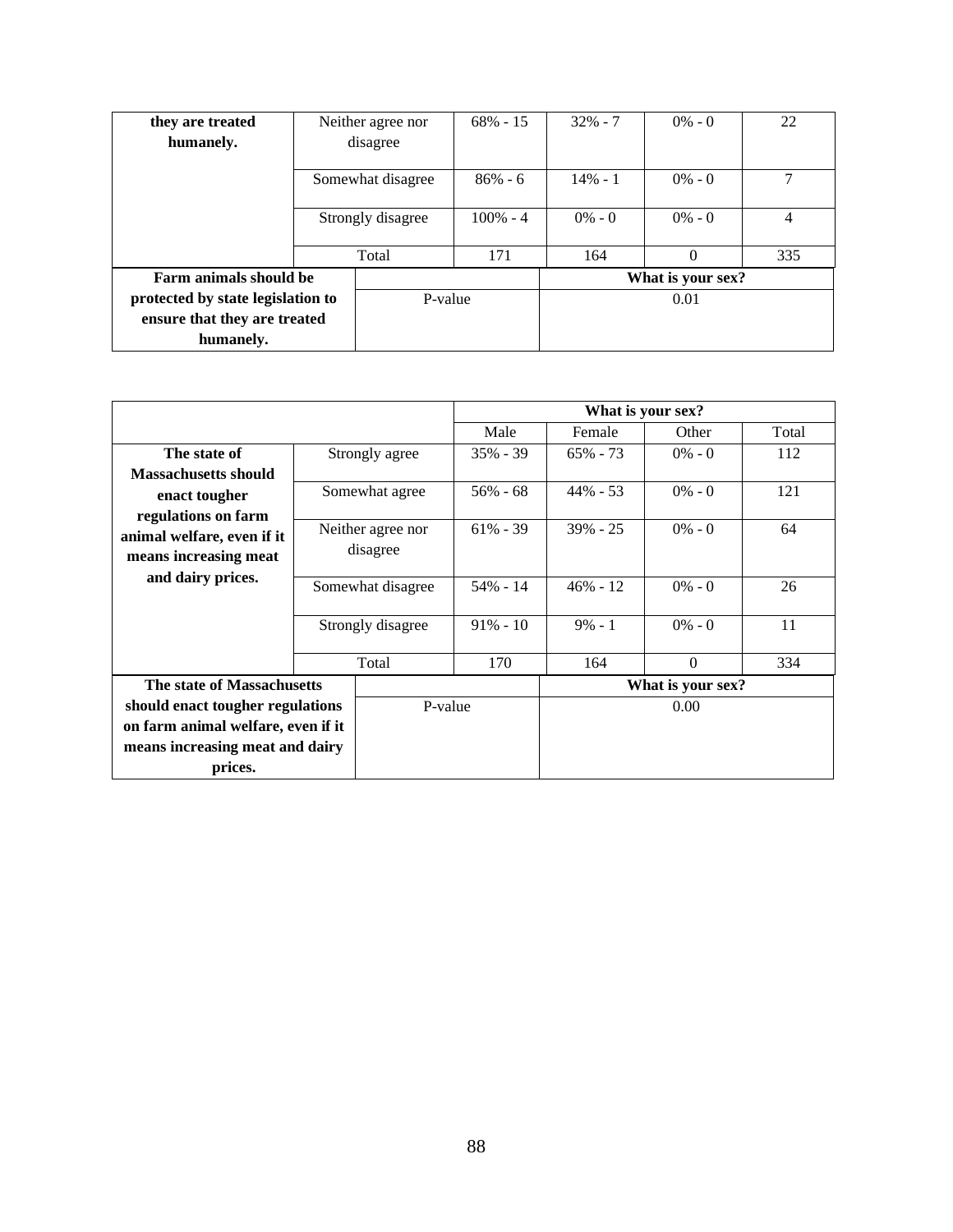## **Appendix B**

### **Member, Massachusetts House of Representatives 7/28/2018**

1. How do you view farm animal welfare policy in Massachusetts?

Yeah, I would say because we are a state where farmland and farmers are not, I think, thought of as mainstream industries anymore, that animal welfare policy is actually very forward-thinking, very progressive, very friendly to animals in making sure they're treated properly, which probably isn't the case in a lot of states, in other parts of the country.

2. How do you think your constituents view farm animal welfare policies in the Commonwealth?

Yeah, I think there's actually a really big mix in my district - my district would probably be one of the few areas in the state where it's like this. There are a lot of people that are very happy with how far-reaching some of the policies we make are; I have several constituents that are very active in animal rights and activities that contact me pretty regularly, and the central topic is not necessarily farm, but we pass legislation for domesticated animals, that kind of thing. And then conversely, though, because I do have farmers and dairy farmers and stuff, you have people that, farmers, I would certainly say are ahead of the curve than the rest of the country and the rest of the world in terms of protecting animals, but still don't like the government telling them what to do, that kind of thing. So I think you have a little bit of backlash. I would say, I know it's a future question, one of the only areas in the state where the animal welfare ballot question two years ago, I think, got a lot of pushback, was out where I am.

Specifically, Wendell hosts one of the only farms - that was one of the few questions where people were actively talking like, "no on question 3".

They are nice, they just don't like being told -- they feel that people that don't understand their industry are dictating policy.

3. Have any groups reached out to you about farm animal welfare policies, and what messages have they had for you?

Yeah, locally, there's the Farm Bureau of Franklin County, there's the Farm Bureau of Berkshire County, there's the New England Farmers Union, and then statewide, the Farm Bureau, has, obviously, they have the statewide component, the Massachusetts Association of Dairy Farmers has a statewide component, the MSPCA, the Humane Society; I've had both ends.

4. What is your opinion on the recent ballot initiative concerning farm animal welfare?

I view Question 3 the way I explained it. It makes sense as a policy in a state like Massachusetts, but I also understand why the people on the farms are afraid that the scope could keep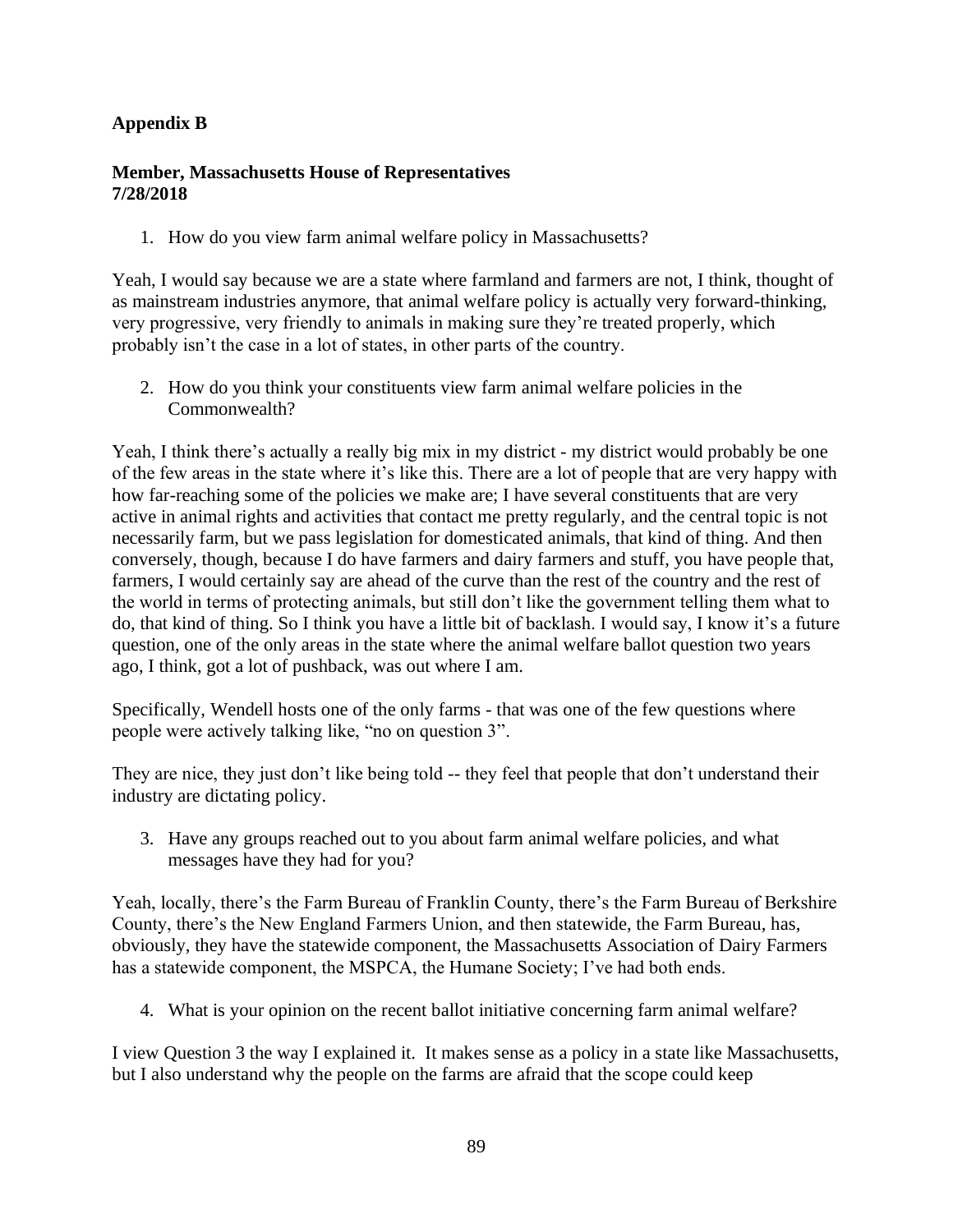expanding. To me, you take those fights one step at a time though, and don't oppose something sensible because of a perceived slippery slope.

If you're looking for a more philosophical or ideological commentary, I would say treating animals humanely and with respect is good policy and I support that for sure. I also understand the concerns of rural farmers who don't like being told what to do by people who really live outside of their worldview.

5. What steps, if any, have you seen being taken on policy design or implementation around that ballot initiative? Do you think this process is different from others? Why or why not?

Yeah, I have. The thing is, the only farm left was Diemand, yeah, and so I believe they'll be in compliance, and if they aren't already, they will be soon. I think they are.

They had a contract, so beyond the ballot question they were the supplier of eggs to UMass Amherst, and so there was a move to boycott them if they didn't get rid of cages, so I believe they did that so because they didn't want to lose that contract.

6. Do you think consumers are willing to "pay" for animal welfare? Why or why not?

Yeah, I think there is, and I think especially out where I am, there's a movement for locally grown, free range, organic - people are very socially conscious, and so where people are already willing to pay for, say, local milk, I certainly think they would be very willing to pay for our animals not to be mistreated, that the products I'm drinking were made cruelty-free, yeah, definitely. But that being said, though, there's a lot of poverty. Franklin and Berkshire are actually two of the poorest counties in the state, and so I would say for people who might need assistance, for them it might be a problem. And I think a lot of them would prefer to know these things are made cruelty-free, but I think where they probably don't have a choice, yeah, they'll be pretty stuck.

### **Employee, Massachusetts Farm Bureau Federation 9/14/2018**

1. How do you view farm animal welfare policy in Massachusetts?

I think it's become misguided and off-track, I don't think it's focused so much on actually improving the welfare of animals as it is on addressing political issues, and I can give examples if you want. I mean, you can look at the recent ballot initiative, and you know we only have one farm in the entire state that was impacted by that: Diemand Farm. They had, I think they had 3,000 birds. We estimated how much the advocates paid for that, and divided by the number of birds, and we paid more per chicken, for that, than we did for a kid's education in Massachusetts for an entire year. The downside of it, also, was that it gave farms here a bad name because people, reasonably, when they heard some of the advocacy stuff -- and some of them outright lied who were promoting this -- assume that Massachusetts farms are doing this, and it kind of gave farmers a black eye, which is one of our big concerns with this. If you look at some of the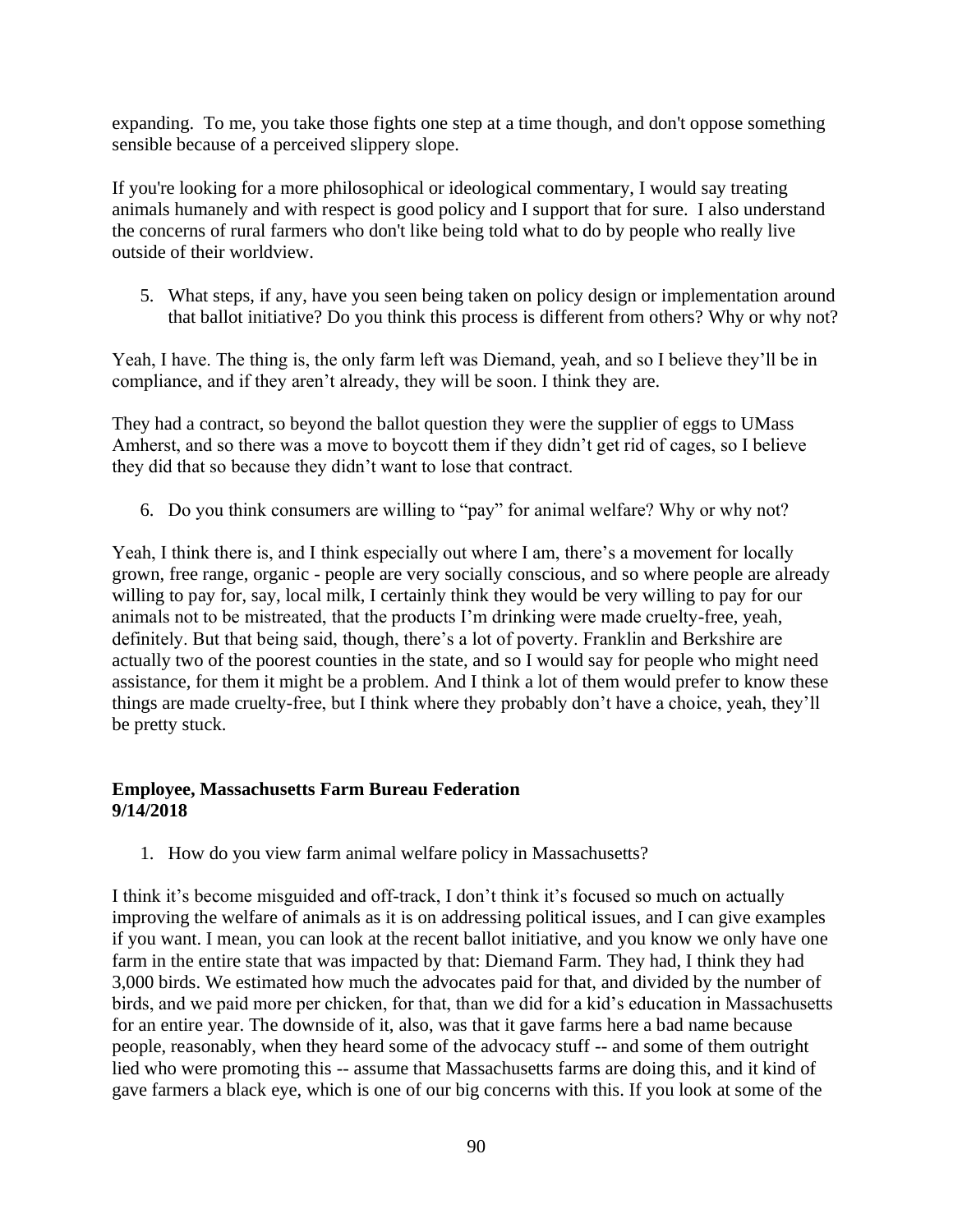legislation that has been filed recently, we have legislation that would basically require threesided shelter for all animals. We had addressed this issue; MSPCA came to us, we met with Tufts, Mass Veterinary Medical Association, State Veterinarian, as well as MSPCA talked about this several years ago, and really, we all came to the conclusion that it really depends on the age, the condition, and the needs and the species of animal. You know, if you've got Highland cattle, they can be out in the snow. If you've got a Nubian goat, they can't. They deserve, or they may need more or less shelter than three-sided animals. You had MSCPA that filed and pushed heavily this legislation this year, and when asked why, they said "well we can't really get inspectors who are knowledgeable with agriculture, so we need a real simple solution." So that means, in some cases, farmers are going to spending money they don't need to spend for these three-sided shelters, and in other cases it's not going to be enough for some species which need more than that, and it's not going to be enforceable. So, I honestly think that most of our policies, at least around farm animals, aren't being directed by the needs of the animals, so the welfare of the animals; it's more the needs of animal welfare groups, politics, and fundraising.

2. How do you think your constituents view farm animal welfare policies in the Commonwealth?

So, my constituents are mainly farmers in Massachusetts. I mean we've got a little bit of a divide in the agricultural community, where some folks, some of our members, and some folks in the agricultural community view very strongly in protections. Most of them are newer, smaller farmers who do a lot of direct sales. You know, we oppose the ballot initiative, for instance, and we have 6,000 members. HSUS (Humane Society of the United States), who I really dislike because they have nothing to do with Massachusetts, came in and they pulled together like, 100 farmers. None of them are large-scale farmers, all of them were small-scale farmers who supported this, and they said, "oh you don't have to do this, you know we don't do this", well they're charging \$13 a pound for bacon. You know, so for your business model it might work, but most people can't afford to do that. So, some of the practices which they don't like really are going to drastically increase the cost of food. And, you know, I could argue that keeping farm animals at all for meat is inhumane, right? I mean, you keep this animal, you raise it, and then you kill it and process it. So, you want to take an extreme view of that -- and they're bumping up against that view --, and there's a lot of suspicion among some of my members that that's where they're really going, is that they want to get rid of meat -- I don't know if that's true or not. I think we've reached a point where we've failed to distinguish between overt cruelty, where you beat an animal, don't feed it, and you neglect it, versus "this is how you raise animals for food" - - they're not in pain and they're not in discomfort. So, we're talking cruelty and neglect versus quality of life, and I'm not sure we're distinguishing between those two. I know the advocates aren't. I think many of my members are frustrated by that. They feel victimized by a lot of the advocate groups. Like we said, we haven't had veal crates for 25 years; we haven't had gestation crates for 20 years, at least; we only have one battery cage operation, and when they show the pictures on the cruelty, it's these things in the Midwest where they have four to five million birds. We had 3,000. It's not the same. But, they're using them as basically a fulcrum to push their political agenda in other states and to build fundraising. They feel victimized, and they don't feel like people understand them or are listening to them, or really addressing the needs of the animals. Most of them feel like they are doing better by the animals than the MSPCA policy people are.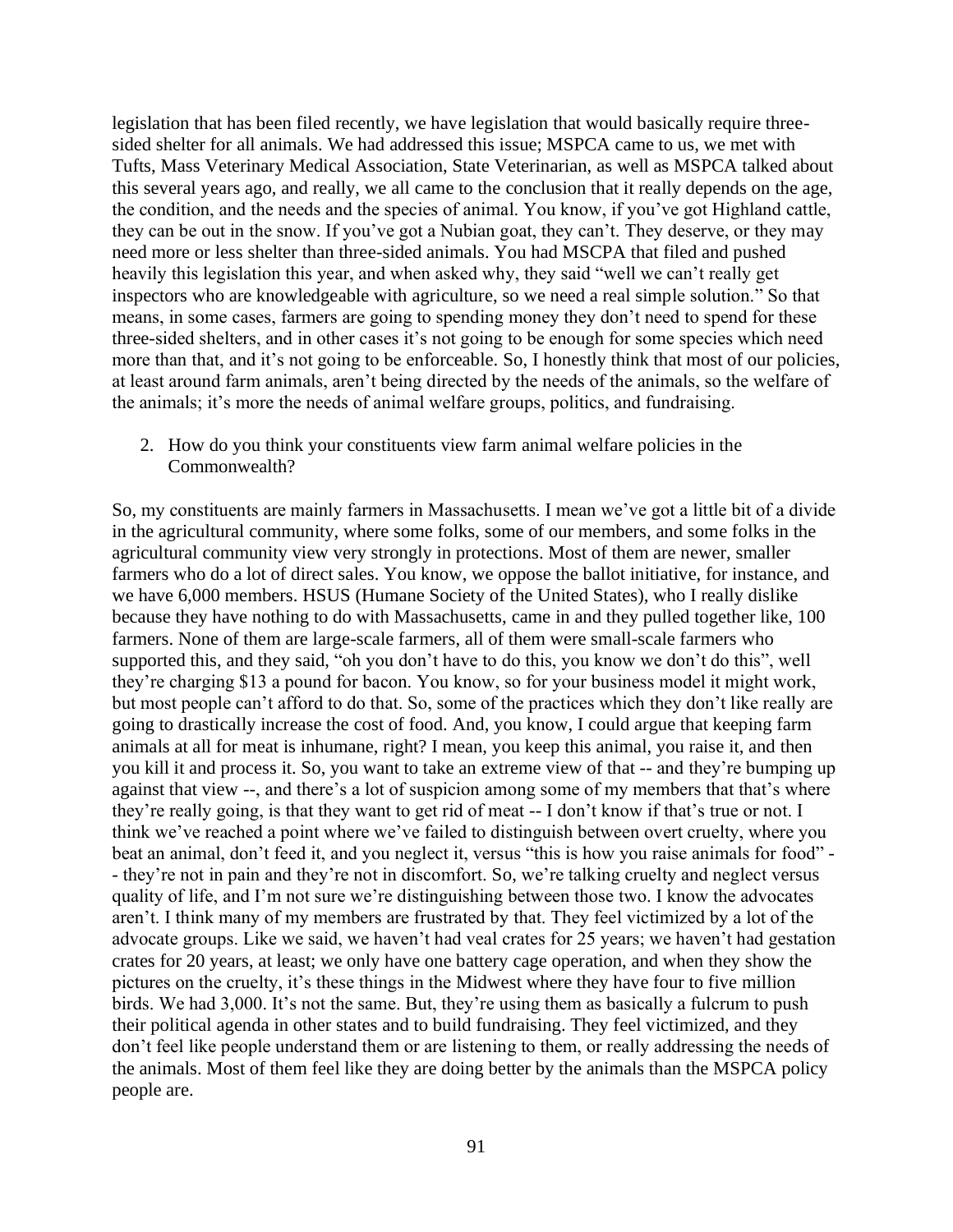3. Have any groups reached out to you about farm animal welfare policies, and what messages have they had for you?

It's not necessarily them reaching out to us, I mean, we work pretty closely with the Mass Veterinary Medical Association, as well as Tufts Veterinary Medical, as well as other livestock groups, so we have small, commodity groups: sheep producers, dairymen, and that sort of thing. We actually filed legislation, which they all supported, which actually would have established a Livestock Care and Standards Board to address these things. It would have had two local humane organizations, it would have had Mass Veterinary Medical Association, a livestock veterinarian, and Tufts, and then several farm organizations including NOFA, the organic folks, which have higher standards than even a lot of the state laws. Despite having MVMA, Tufts, and the farm organizations, MSPCA, Animal Rescue League and HSUS vehemently oppose this. Frankly I think it's because we were taking fundraising, you know, we would have actually solved problems, and then they wouldn't have been able to scream about things and raise money. You know, they point to other states where they've had these Livestock Care and Standards Boards, like Ohio, and I agree with them -- Ohio is really imbalanced. There's like one veterinarian on there, there are no humane groups, and that's not what we want. Most of my members sell directly to the consumer, so we need something that's credible, but we need something that's practical and rational, as well. So, we suggested MSPCA and Animal Rescue League on there. But "oh, there are too many farm groups on there". But when they were pushing their legislation and pushing this ballot initiative, they said "lots of farms support this" -- it's like, okay, which is it? There's nothing to say one of those farms isn't on there, you're just assuming. So, I think it's disingenuous, but when you talk to the people who actually deal with animals and professionals, and really know something about the science of it, and are dealing less with public relations and more with actually taking care of animals, they're all on the same side we are -- but we don't have anywhere near the money they do. And it's an emotional topic; it's easy, especially in Massachusetts, where most people, their view of animals comes from their dog or their cat. Like I said, you're raising and processing an animal for food -- people go aghast when they think of Fluffy. They take advantage of that. So, in the PR battle, we're never going to win, and in the money battle, we're never going to win, so we're not winning.

I understand why people why people are opposed to meat. I raise livestock, I have pets; I know why, I can see it. The same reason why I see people oppose abortion. It's not really something that's nice. It's really a value judgement on whether you think the benefits outweigh the bad parts of it. So, if you don't want to have an abortion, don't have one. If you don't want to eat meat, don't eat meat. Educate people about how meat is grown and that sort of thing, so they can make an informed choice -- I'm cool with that. It's just when they get into the policy arena and become disingenuous -- and both sides are disingenuous, not us but a lot of the meat groups --, it's very hard for the consumer to know what's going on. I liken it, again, to the abortion debate. I understand both sides of it, and usually when the society is that divided, you leave it up to the individual and try to educate them. Don't try to push legislation that favors -- you know, "oh, 51% want it and 49% don't, so we're going to win the battle this time until the Democrats and the Republicans get in, then it's going to flip. Abortion is a much bigger issue, but it's very similar in my mind where it's like, this is really a value judgement; don't push your values on people -- go educate them. We're really trying to use legislation, I think, to push values on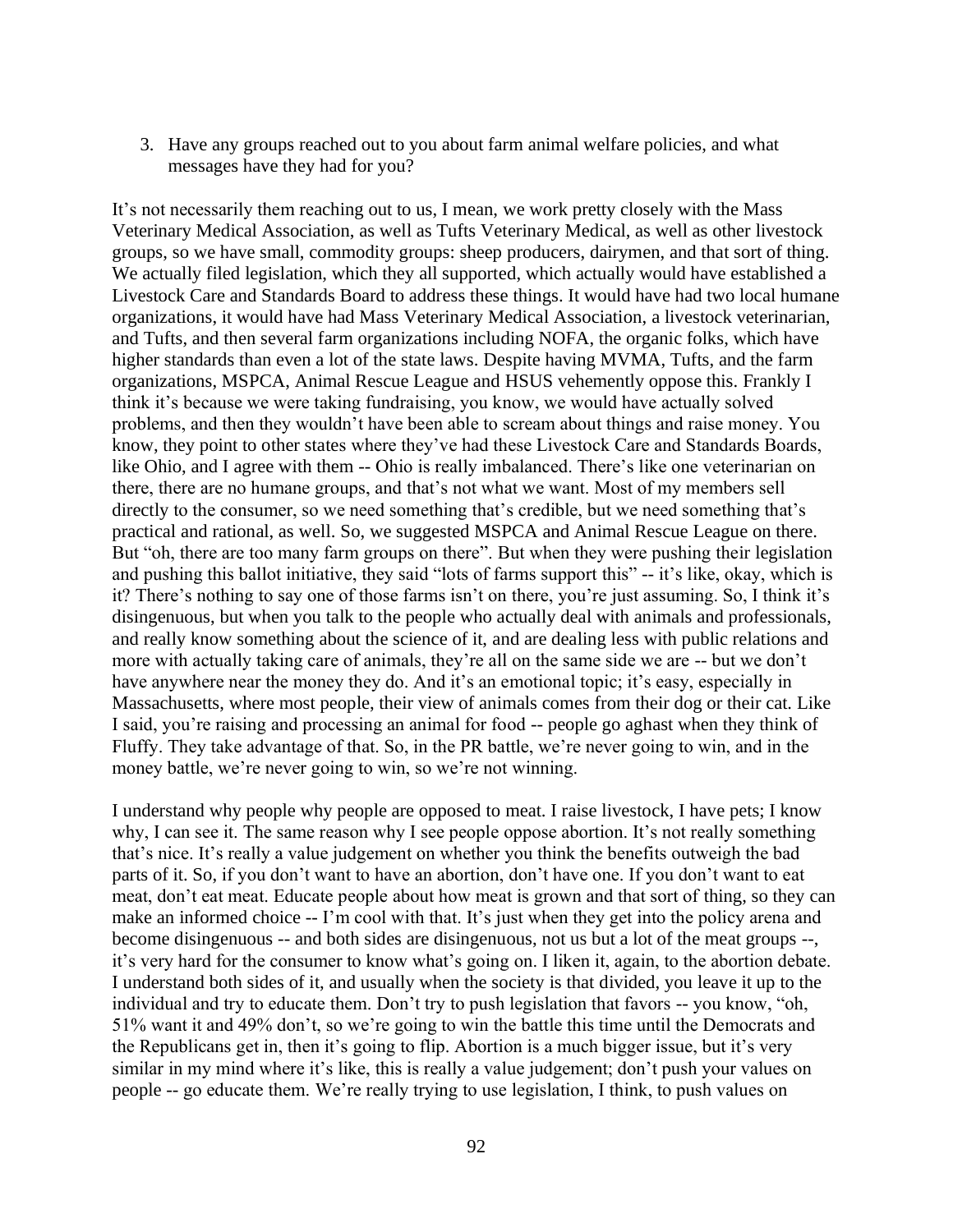people. The advocates, mainly on the humane folks' side, I would say, but to a large extent, also on the larger agriculture side, are really misleading people, and people get confused.

4. What is your opinion on the recent ballot initiative concerning farm animal welfare?

So, very similar. My personal opinion is this was not an issue in Massachusetts. We had one farm, they had 3,000 birds, they were pushing this ballot initiative in Massachusetts to raise money, because we have a relatively well-to-do state with a lot of pet owners, and they were using it to basically push their agenda in other states, so they can go into Iowa and say "well, eight states banned this," and that sort of thing. So, I think it was really disingenuous and kind of slimy. The other thing I'd add to that is they completely ignored the cost of food. So, you know egg production is an easy thing. I have a flock on free-range birds -- it's more of a hobby, my daughter does 4-H. There's no way I can make money on this. I pay more raising those birds -- I mean, every day is an Easter egg hunt at my house. We have to go looking for these eggs all over the place. I couldn't pay somebody to do that; it wouldn't be cost-effective. The eggs wouldn't be fresh -- I'd find them three days later in the corner somewhere. There are food safety issues. So, I think they're ignoring a lot of the practical aspects when they're promoting certain types of agriculture, and I think that's what leads a lot of my members -- they call it the vegan agenda. I don't know if there's a vegan agenda, I suspect there are people who do have that agenda. I don't know if the HSUS and MSCPA are really thinking down the road, I don't know what's in their hearts and minds. But it's really disingenuous, and they've ignored that whole part of it. They came out and said "well, the cost of eggs, without battery caged hens, will raise by a penny an egg." That's BS. It's going to raise much more than that. And the other thing they ignored: you can go into any supermarket now and buy free-range, cage-free, or caged, and you can look at the price difference. So, people already have this choice. At some point, especially on the divisive issues -- not just humane, but abortion, name anything else that the Democrats and Republicans are fighting about right now --, it's like society has got to come together on these things. Where we clearly aren't together, educate people and give them a choice. But again, I think they're just doing the same thing the pro-life people do. I view them the same as I view the pro-life people; they're just pushing their values on everybody else.

5. What steps, if any, have you seen being taken on policy design or implementation around that ballot initiative? Do you think this process is different from others? Why or why not?

I haven't seen anything yet. I mean, there's not much work to do -- there's only one farm, and we've talked to the Diemands and they're going to close down before then. They've diversified, and they're actively diversifying. What doesn't come out is a lot of the food safety stuff. They used to have 14,000 birds and they went to 3,000 birds because some of the food safety requirements are very onerous on small and medium-sized farms, so they were moving that way, anyway. But it is kind of sad. What I have seen happening out of state, there's an element of that ballot initiative that said you can't have any veal, pork, or eggs from out of state that was raised in conditions that don't meet the letter of that law. One, there's no enforcement. There's no way to know that. And two, it's going to be challenged. There's already a challenge in work to basically say that it violates interstate commerce, which I think will prevail.

*California went through the same thing in 2008.*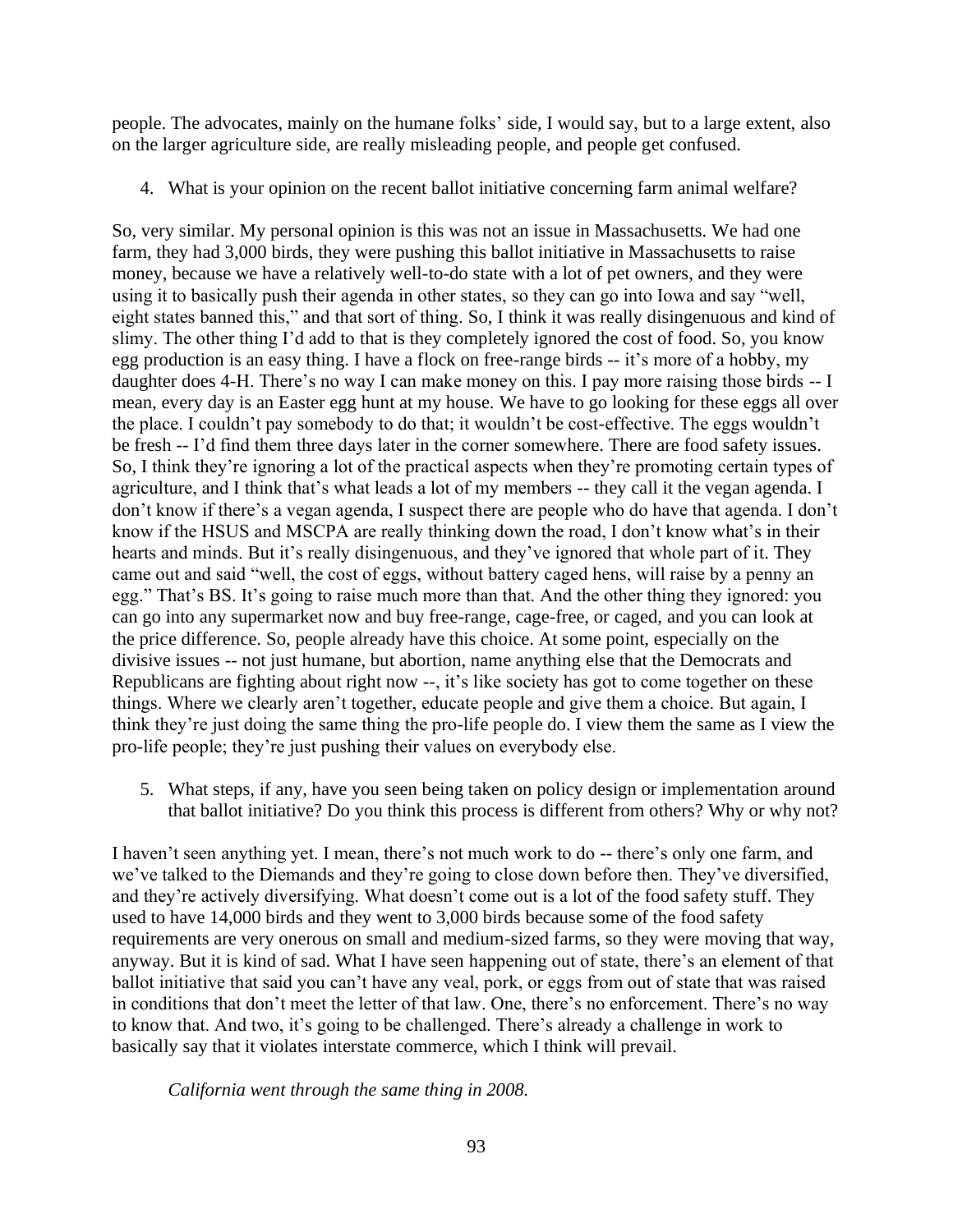No, they're still going. It's all part of a class-action suit. Some of the attorneys general from the mid-western states challenged it and they didn't have standing. So, some of the food companies are coming back and they're going to challenge Massachusetts, California, and I think there's another one. So, they're challenging it on the interstate commerce clause, and I think they'll prevail. It's, in my mind, a pretty clear violation of the interstate commerce clause. And, it's unenforceable. How are you going to do it? I mean the Attorney General doesn't have the staff. Even if there was documentation that could show this, that it came from some place -- which doesn't exist --, there's no nationwide certification system that say can say this farm came from this one and they have no certification. That's what you would need to start on this. There would need to be someone going into the stores in Massachusetts saying "okay, this is from Mitchell Farms in Colorado and, oh geez, they're not certified." And I'd turn around, as Mitchell Farms, and say "I didn't want to get certified, but I meet the standards. Prove me wrong." The AG isn't going to fly somebody out there, you know? So, it's unenforceable, more than anything. So that's the only thing I've seen really happening, and I think the Diemands are looking and saying that this is not that big a part of their business, they've been diversifying anyhow, they're probably pushing that a little bit more. And some of the other states are going to challenge that element of that law.

#### 6. Do you think consumers are willing to "pay" for animal welfare? Why or why not?

I think there's a small number of consumers who will pay for extreme protection of farm animals, which is what they're pushing for. I think there's a larger group of consumers who just want to make sure that they're reasonably well-cared for. We see that with a lot of the buylocals. I think the vast majority of consumers really are looking at price and quality. I mean, look at the poverty rates; do you really think the folks who are living on fixed income and have SNAP benefits are really worried about whether the eggs came from a humane operation? And there are a lot of people in between. It's a little bit like organic. So, organic, in the early days, you had traditional, where there's some bad stuff going on and some perceived bad stuff, then everybody went to organic. And that market was fairly large. It's growing, but if you look at the growth it's usually in the Walmart stuff and things like that. Probably about 15-20 years ago, people started doing the "buy local" thing, where they'd go to the farm, they'd buy it from the farm stand, they'd get a CSA share, they'd go to the farmers' market and that sort of thing. The mantra for a while here was that local is the new organic. People were far less concerned with it having an organic certification than they were as "I know the farmer, I've seen the farm, I've seen the crops, I've seen the animals, I'm comfortable with that." So, I think there's a small group that really want this extreme, you know, "we want to make sure they're free-range and happy and live full lives". I think there's a slightly larger group who's saying "I kind of want to know that they're treated reasonably well, but I don't need certification. Yeah, they get caged and that sort of thing." I think there's a big group in the middle, who, if you pull them, will say yes, they care, but when it comes down to it, you know, they need new tires on the car, tuition is due, the mortgage is due, and I'm too busy to worry about this, and this is 99 cents a dozen, I'm going to get those. And I think there's still a fairly large group who's saying, "I've got my own kids to worry about, I can't worry about this sh\*t." So, that's how I would break it down. I don't know the numbers, but I think that the extreme end of what the advocates are pushing is a very small number of consumers who want that. So even the shelter thing, you know, most consumers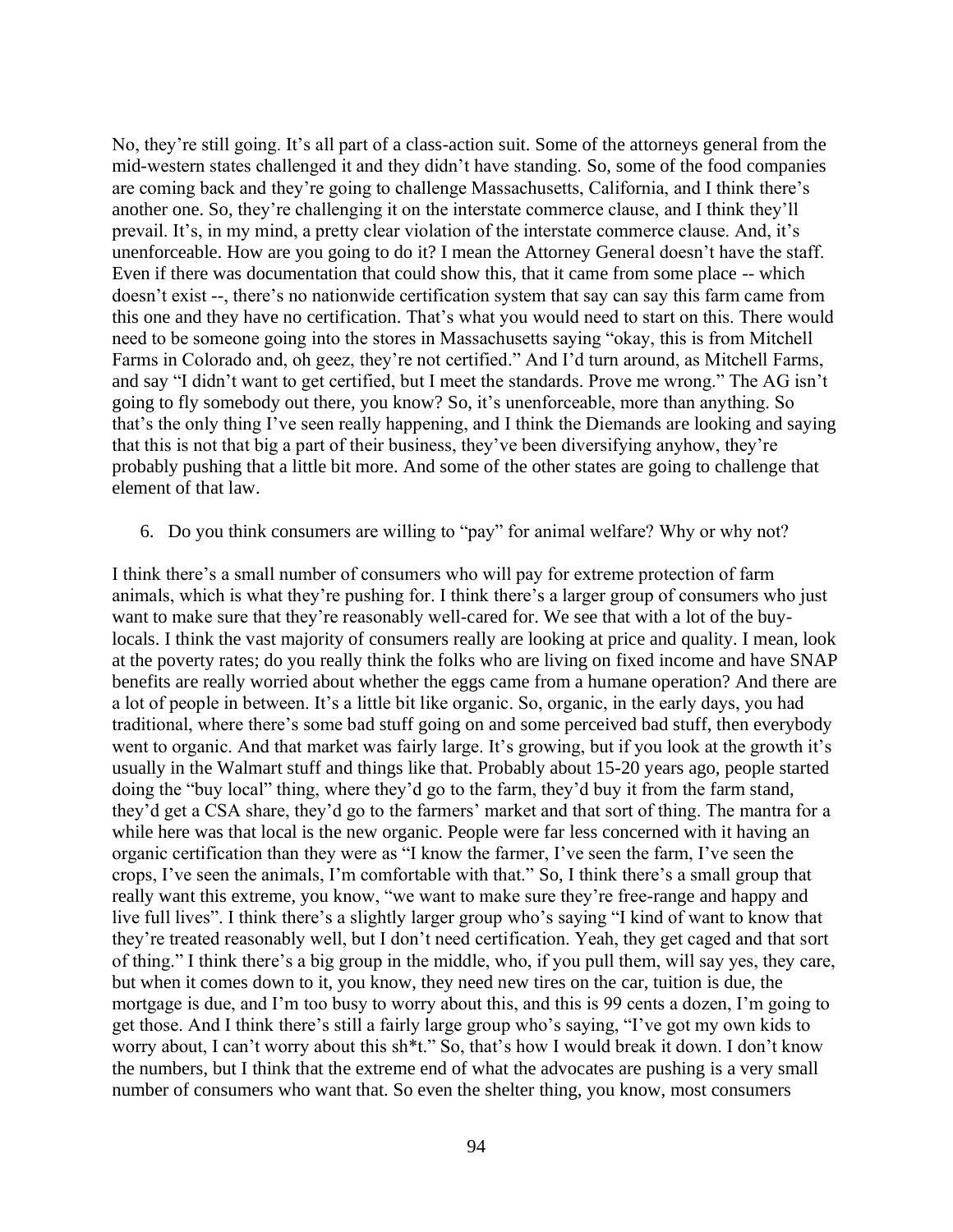frankly don't know it. We get calls every winter like "there's a cow out in the field!" It's like, "what kind of cow is it?" "It's really hairy and red." It's like, "they like being out in the field in the winter!" You can't explain it to them. Even when we had the veal crates, we were putting out press releases saying there are no veal crates, no veal crates back. "I saw a veal crate on a cow farm!" And I call, and they'd say "Brad, I've got calf hutches." It's like a big dog house for calves. It keeps them warm, it's what the veterinarians recommend, they've got a little pen about half the size of this [room], and they can go out there. That's a calf hutch, not this confined veal crate. So, a lot of consumers don't understand, but they want to feel comfortable with where their food is coming from, they want to see the animals and that sort of thing. I'd still say that if you took that group and the extreme ones, it's probably less than 10%. It's different from polling; polling, you ask me and you know, "oh, yeah, I really care" -- I have my kids there, my wife sitting there, you know, some pretty girl or a cute guy, whoever they are, "oh, yeah, I really care about farm animal welfare". But when it really comes down to it, like I said, these are 99 cents and I need new tires on the car. So, I don't trust all the polling. I used to do a lot of polling with GMOs, and there was a poll once where 60% of the respondents said they wanted DNA-free food, which they really didn't once you explained what DNA-free food was. So, I don't trust the polling on that, and that's where I think some of the disingenuousness comes in from advocates. Now that said, I do think that there are improvements we can make in farm animal welfare. There are people up there who aren't properly sheltering their animals. Requiring everybody to use three-sided shelters is not the solution to that. It's something you can put in your newsletter, and if you're MSPCA, get people to send you money. It's easy to tell your inspectors that but it's not the solution. In our mind, the Livestock Care and Standards Board, everybody's got some knowledge on this, different viewpoints on this, and a vested interest together. That was the first thing I wanted the Livestock Care and Standards Board to do, is okay, we need some shelter requirements. Let's put them together. How do the inspectors know what's adequate? There's much more detail, and it's much less sexy than what you see in legislation and ballot initiatives.

So, I will say that with MSCPA, we usually get along pretty well with their inspectors, who know something about animals, who are out in the field and see it, know the farmers and see the animals. We have fewer conflicts with them than we do with the policy people who are doing PR and fundraising. So, when I say MSCPA, in our mind, there are two of them out there -- there are the Boston people and there are the people out in the field. We don't always agree with all of them, and that's okay, but we generally respect the field people and the farmers typically respect each other. I don't have much respect for Kara -- I'm sure you speak to Kara -- and the folks in Boston. And HSUS, is just, people hate HSUS. I mean, they're like, farm Nazis as far as we're concerned. I think some of that is coming to light when you look at how much they pay the people, the whole stuff with the interns and the sexual harassment from, what's his name, Wayne Pacelli. You know, this guy isn't as benign as everybody thought, and honestly, I wasn't surprised at all because of the type of bullying and the type of behavior he did in his humane efforts -- I can see him doing that with his staff, too. And even look at some of the boards, you know, when it came to his Board, they kicked three people off. It was really a PR issue; one woman said "oh, well you know those women really shouldn't have dressed like that." And that was his Board. Now, somebody smart realized "okay, we're under the microscope, now. She shouldn't be on here." They knew she was like that before. So, I think, to some extent, it's coming to light, but again, most people's lens on animal welfare, they immediately relate it back to Fluffy. And I get that, but it's a value thing, largely a value thing, and we can either be divided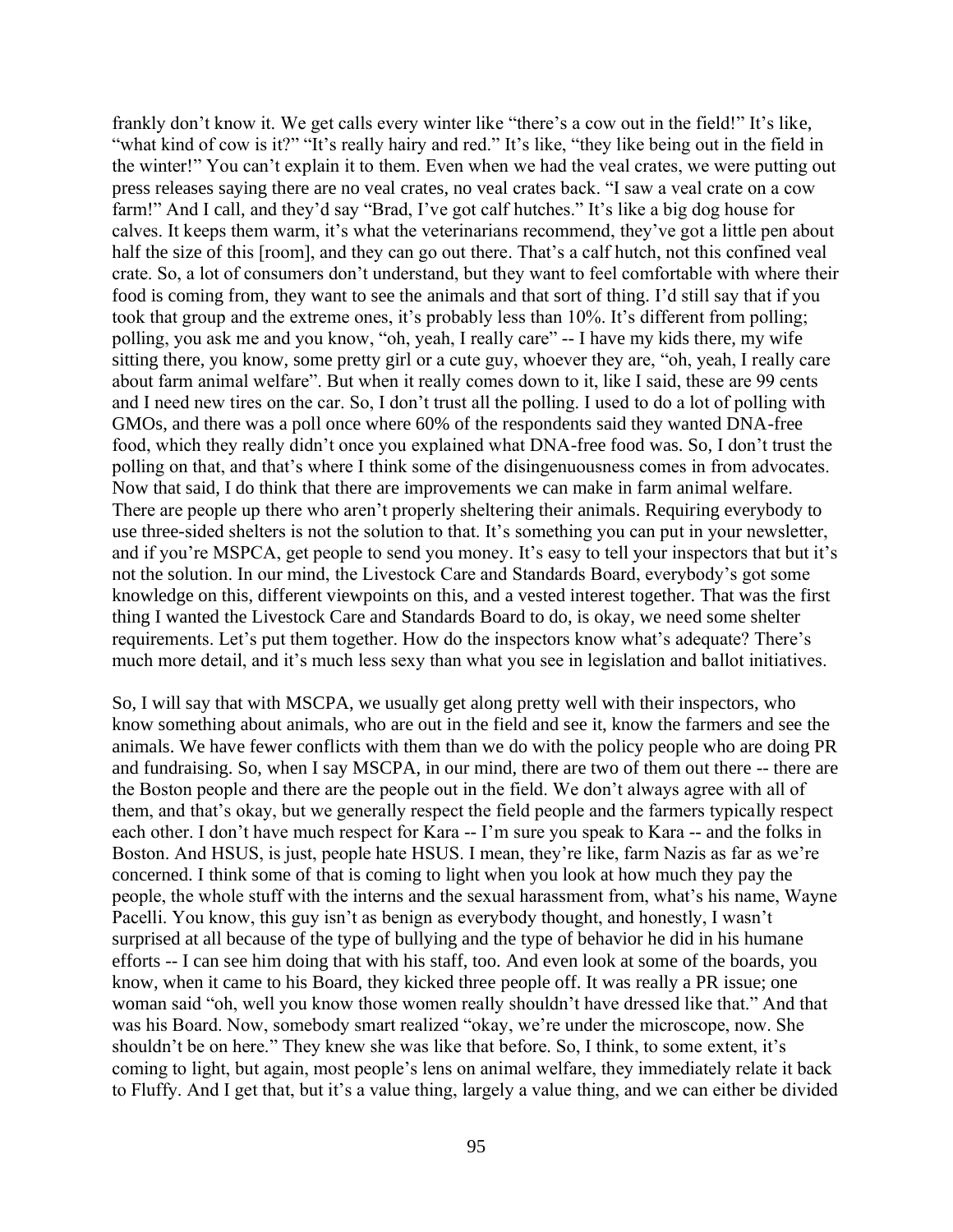over this or we can agree to disagree, and both try to educate people with our perspective and let people make up their own minds. And the other half of my members all grow vegetables, so they don't really care.

#### **Employee, USDA Plymouth County Farm Service Agency 10/25/2018**

*Preferred not being recorded, so his responses are based on notes taken during the interview.*

#### **Employee, Division of Animal Health, MA Department of Agricultural Resources 10/312018**

1. How do you view farm animal welfare policy in Massachusetts?

The existing statutes prohibiting animal cruelty include MGL Chapter 272, section 77, which states, in part, "whoever, having the charge or custody of an animal, either as owner or otherwise, inflicts unnecessary cruelty upon it, or unnecessarily fails to provide it with proper food, drink, shelter, sanitary environment, or protection from the weather... shall be punished by imprisonment in the state prison for not more than 7 years in state prison or imprisonment in the house of correction for not more than 21/2 years or by a fine of not more than \$5,000 or by both fine and imprisonment"

This statute covers the necessary issues associated with a lack of adequate care, and the penalties are severe. There is no misdemeanor charge for animal cruelty. All convictions are felony convictions, and that has been problematic with respect to prosecuting certain offenders. There was a bill to add farm animals to the provisions of MGL Chapter 140, section 174E, which would allow Municipal Animal Control Officers to issue citations for unsanitary conditions, but that has not yet passed the legislature. That bill allows for an administrative remedy to unfavorable conditions for animals sooner than law enforcement would be able to charge an offender with the criminal offense. It is more likely to protect animal welfare, due to providing a potential remedy and relief to the animals sooner.

A larger issue than the policies themselves is the mode of enforcement. Currently, most cases of animal cruelty are referred to the Law Enforcement Departments of the MSPCA and the Animal Rescue League of Boston. These are private, non-profit organizations that rely on donations to carry out the work they do across the state. Their law enforcement divisions are sometimes limited in what cases they are willing to pursue because the care of the affected animals becomes their responsibility for the duration of the court case. That cost may exceed their available resources. As a result, some offenses may not be charged. Having other options to address the inadequate care of animals would be more effective and would benefit animals more than the current system.

2. How do you think your constituents view farm animal welfare policies in the Commonwealth?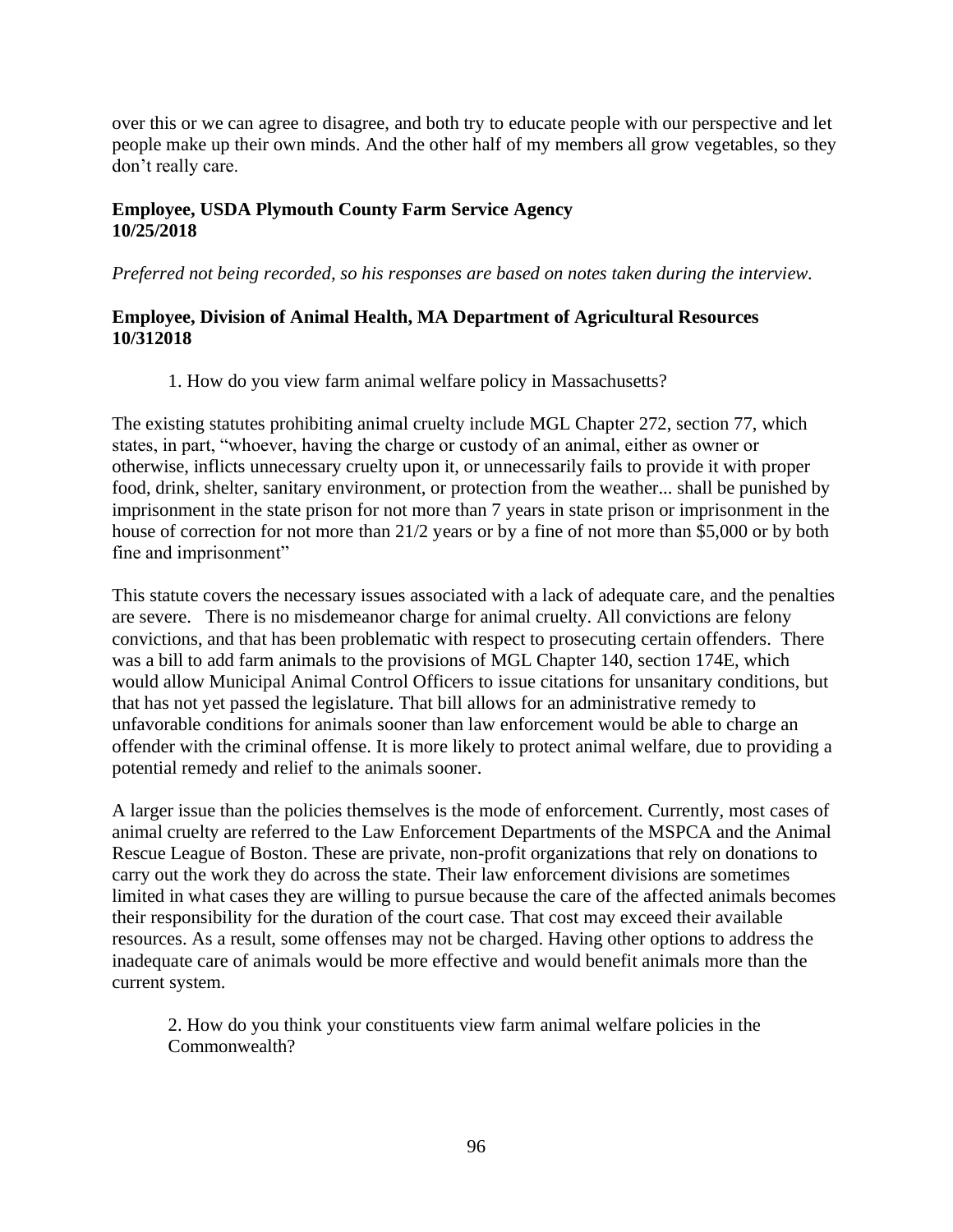Our constituents are the farmers, their neighbors, and the animal rights activists. They all have different views of the adequacy and efficacy of the current farm animal welfare policies.

3. Have any groups reached out to you about farm animal welfare policies, and what messages have they had for you?

As our constituents are both farmers and animal rights activists, we receive communications from both groups regarding animal welfare policies. Some feel the current rules are adequate, while some would like to see further restrictions. Some would seek to end animal agriculture altogether.

4. What is your opinion on the recent ballot initiative concerning farm animal welfare?

The recent ballot initiative targeted farming practices that generally were not in use here in Massachusetts. The Department was only aware of one farm that would have to upgrade their facility to meet the requirements imposed by the law. It should be noted that opponents to the ballot question assert that there has been no conclusive science-based research to prove such changes would improve animal welfare.

5. What steps, if any, have you seen being taken on policy design or implementation around that ballot initiative? Do you think this process is different from others? Why or why not?

As the law does not take effect until 2022, implementation and compliance efforts are in the infancy stages.

6. Do you think consumers are willing to "pay" for animal welfare? Why or why not?

It's not yet clear how significant of an increase we'll see in retail prices as a result of the ballot question. "Cage free" eggs and other higher priced "organic" options seem to be doing quite well here in the Commonwealth. In that respect it appears some portion of MA consumers are willing to pay.

### **Town Selectman, Berkshire County, MA 11/8/2018**

1. How do you view farm animal welfare policy in Massachusetts?

I don't know that much about animal welfare foreign policy. The idea of treating animals humanely seems to make sense, which is why I endorsed the referendum. I did check with a farmer to see that it made sense from a business point of view, and at least for small farmers, it does. You know, I'm not a vegetarian, I eat animals. I would like for them not to have had horrible lives. I have a friend who says, "I want the animals I eat to have had a really good life with one really bad day." So, I assume things are better since that's passed; I don't really know...I don't know if big farms have found a way around it. It's got to make a difference in the quality of food. A lot of things that would be good are put on hold and not done because they're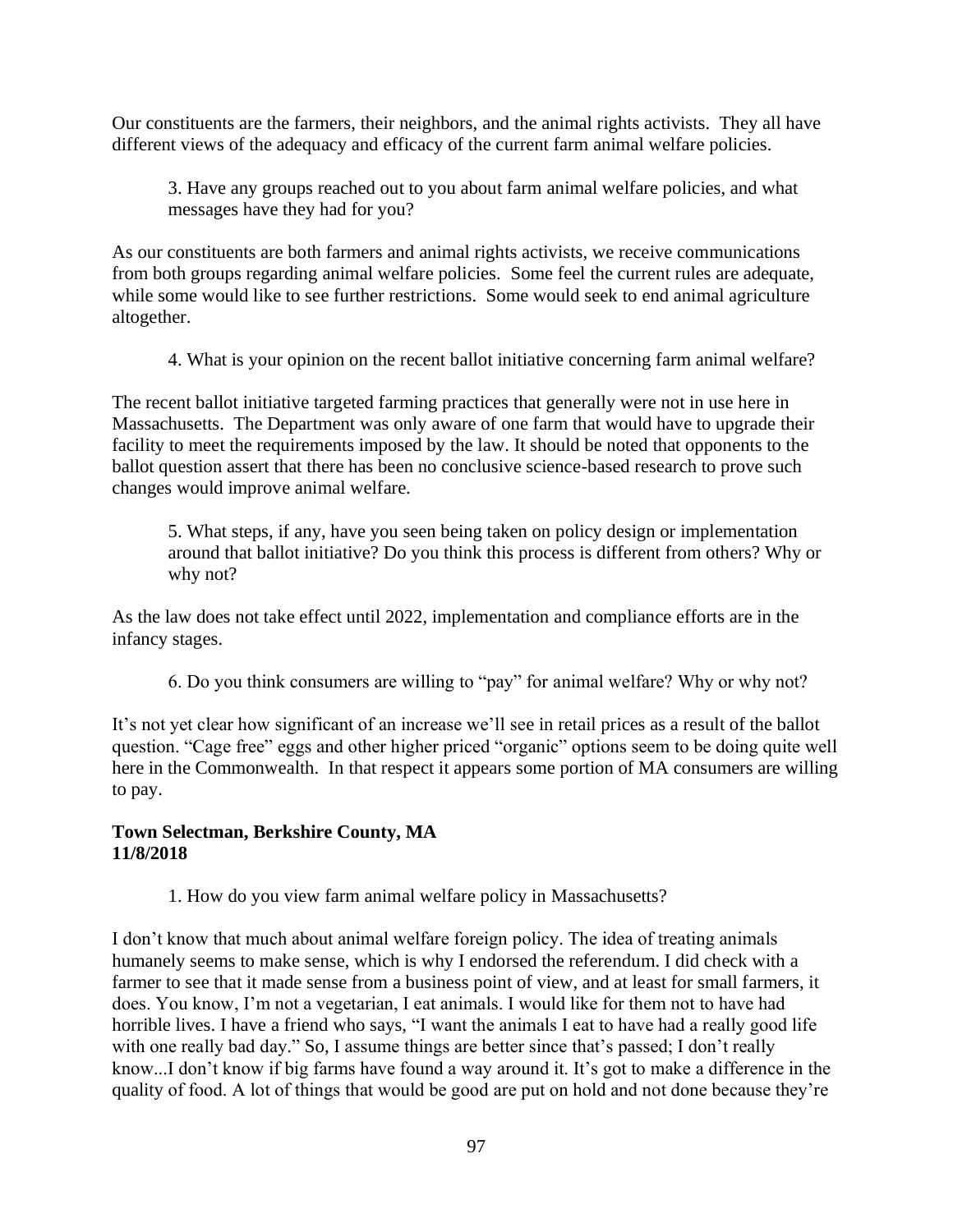expensive, or more expensive. So, when we have an environmentalist roadblock to some sort of a project, people will say, "but that creates jobs". I get it, we need jobs, but we only have one environment, you know? I guess it costs more -- maybe it needs to cost more -- to get good food. We want our food prices to be low, then on the other hand we want quality food, and at some point, you've got to give up one of those.

2. How do you think your constituents view farm animal welfare policies in the Commonwealth?

So, my constituents showed their overwhelming support. So around here, it's a very liberal community, it's a -- I don't want to say affluent, but [inaudible]...it's a nice source of income for our community, not just the farms, but the restaurants -- and most of the restaurants here are farm to table, including here [coffee shop]; I know the person who raises the chickens, who lay the eggs, that are in the egg sandwiches here. And they tell if they're interviewed in here. So, people were very supportive of it. What were the numbers, the percentages if you remember?

### *I think it was in the 80s* [percent of approval].

Yeah, I'm not surprised. Quality of food, flow food, it's a part of our economy. So, I guess here, to a large degree, we weren't making the decision between economic versus quality. We made that decision. It helps our economy; tourists come here, partly, for that. When we talk about economic development in our community, we talk about food production. It's a part of it -- it's a big part of it here.

I would like to say that we don't care if it will make our food cost more, but the bottom line is it won't in our community. So, it's less of an economic [inaudible] for us to support something like this because our economy is based on this kind of food. I'm trying not to be holier than those who voted "no", but the downside for us is not as "down" as it is for some.

3. Have any groups reached out to you about farm animal welfare policies, and what messages have they had for you?

So, the only group that reached out to me...I'm trying to remember how I got into it. They were at a farmers' market, and they had a table set up, and either I knew the person behind the table or I started talking to them -- I don't remember this, it was a few years ago. They asked me if I would sign an endorsement when they found out I was an elected official. That's the only interaction I've had. I mean I still get emails, I'm on a mailing list. It might have been the group pushing this referendum, that or it could have been a humane society. I have a friend who used to do fundraising for the Humane Society; she was involved, also, with this. I'm not sure which hat she was wearing at the time.

4. What is your opinion on the recent ballot initiative concerning farm animal welfare?

All for it. It didn't seem, especially in our state, it didn't seem restrictive enough to have any concerns. If it was going to put "x" numbers of farmers out of business, I would say we should worry more, if it's going to make one farmer spend more...and, that perhaps, that farmer should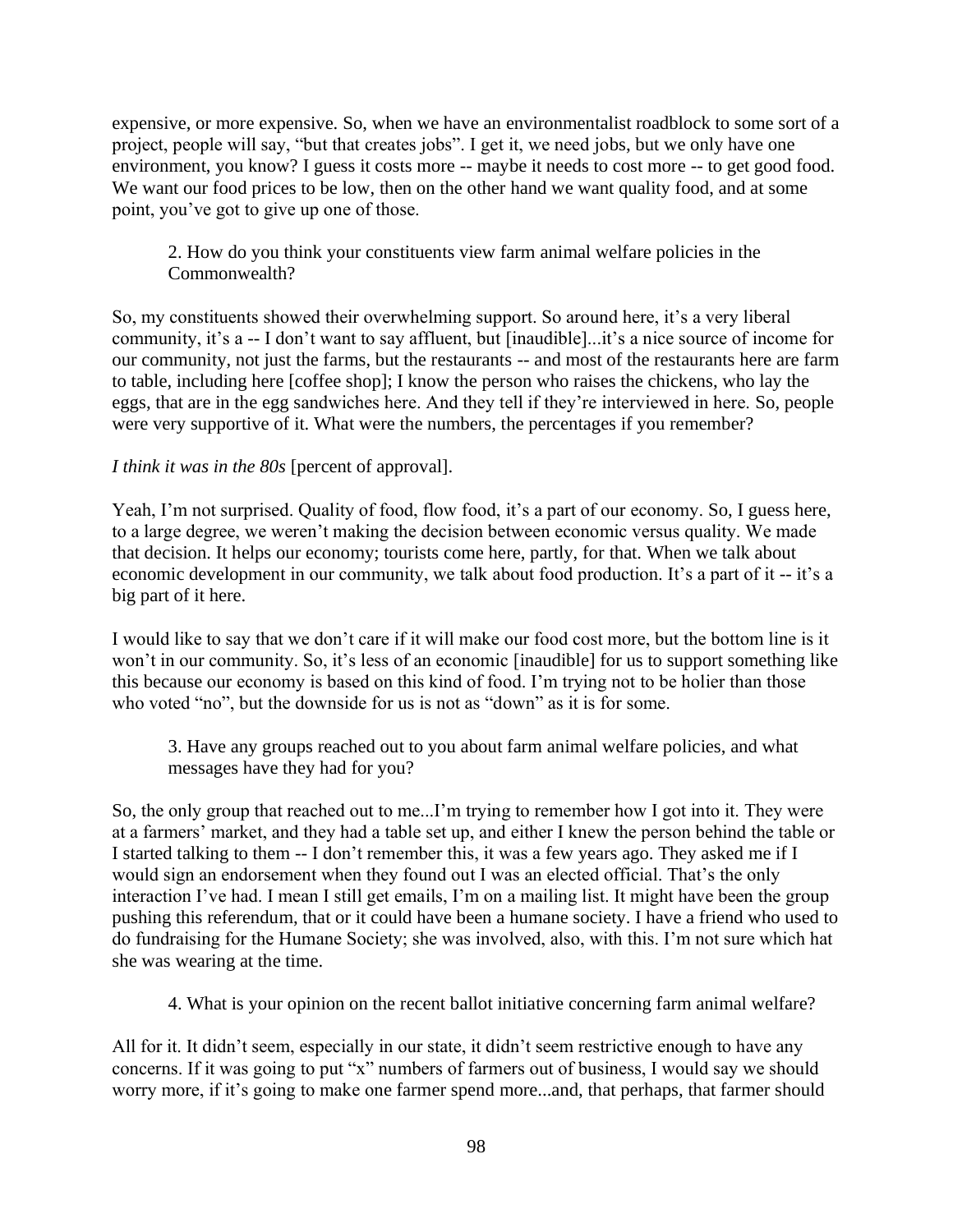be treating animals differently. And, perhaps, if they do -- I assume it's a corporate farm -- if they do treat animals differently, they can get a better price for their animals.

5. What steps, if any, have you seen being taken on policy design or implementation around that ballot initiative? Do you think this process is different from others? Why or why not?

No idea, which is interesting. It's interesting that, like I said before, it's easy for me to support being in this community and it's easy for me to support this not being part of the industry because I just voted for it and walked away. Other people do all the work, spend all the money. So, it might be a good thing if this were talked about more, if I, as a consumer, knew more about it -- next time something like this comes out, I might be more likely to support it. So, in my community, not for this particular initiative, but in my community, the quality of food is the topic of discussion -- all the time. Everyone knows which restaurants serve local food, every restaurant in town, if they do serve local food, it says it on their menu, it tells you. There was an episode of "Portlandia" -- I don't know if it was an actual television show that was on television or if it was just on YouTube -- but there's a skit of this couple who sits down at a restaurant to order chicken or eggs, I think. They say, "Well, free range eggs, can you tell me about the chicken?" and the waitress says, "Oh sure, just a minute." and she comes back with a biography of the chicken. It's a joke, but it's close to that here.

Like I said, I know the farmer who raises the eggs that I eat every morning, and that's not uncommon here. Perhaps if that were more widespread, people would get it. My first -- right out of college, I was married to a farmer's daughter, a dairy farmer. So, I spent a lot of time on a bigger farm where they cared less. Animals were there to eat, to make food. They weren't abused as far as I could tell, but the quality of the food wasn't really the discussion. The fat content was, because that's how they made the money.

So, I haven't seen any steps taken. I think it would be a good idea as a regular consumer if I could see steps taken.

6. Do you think consumers are willing to "pay" for animal welfare? Why or why not?

As an elected official, I'm constantly hearing from people, "you should do this", "we should do this", "why does it take so long to plow the streets?", all these things. I'm hearing from the same people that our taxes are too high. So, I don't think...I think consumers would say, "this is important", but then they're also going to complain that their eggs are too expensive. People will complain that their coffee costs too much and that Matt, who owns the place, doesn't pay his staff enough, as if those things aren't related. I don't have a lot of faith in people connecting the two. I think if on the way into the voting booth, you said your eggs were about to go up 20 cents an egg, the vote would have been different -- might have been different. I think people have a complete disconnect, so I think consumers...I don't know if they are willing to pay. I think most people are looking one at a time; either they're thinking about the cost or they're thinking about the animals, and they're not weighing the two and saying, "Is it worth it?" Just judging by the vote, they obviously decided it was worth it, but I don't think that was really what was going on. I think they thought, "Oh, animals!"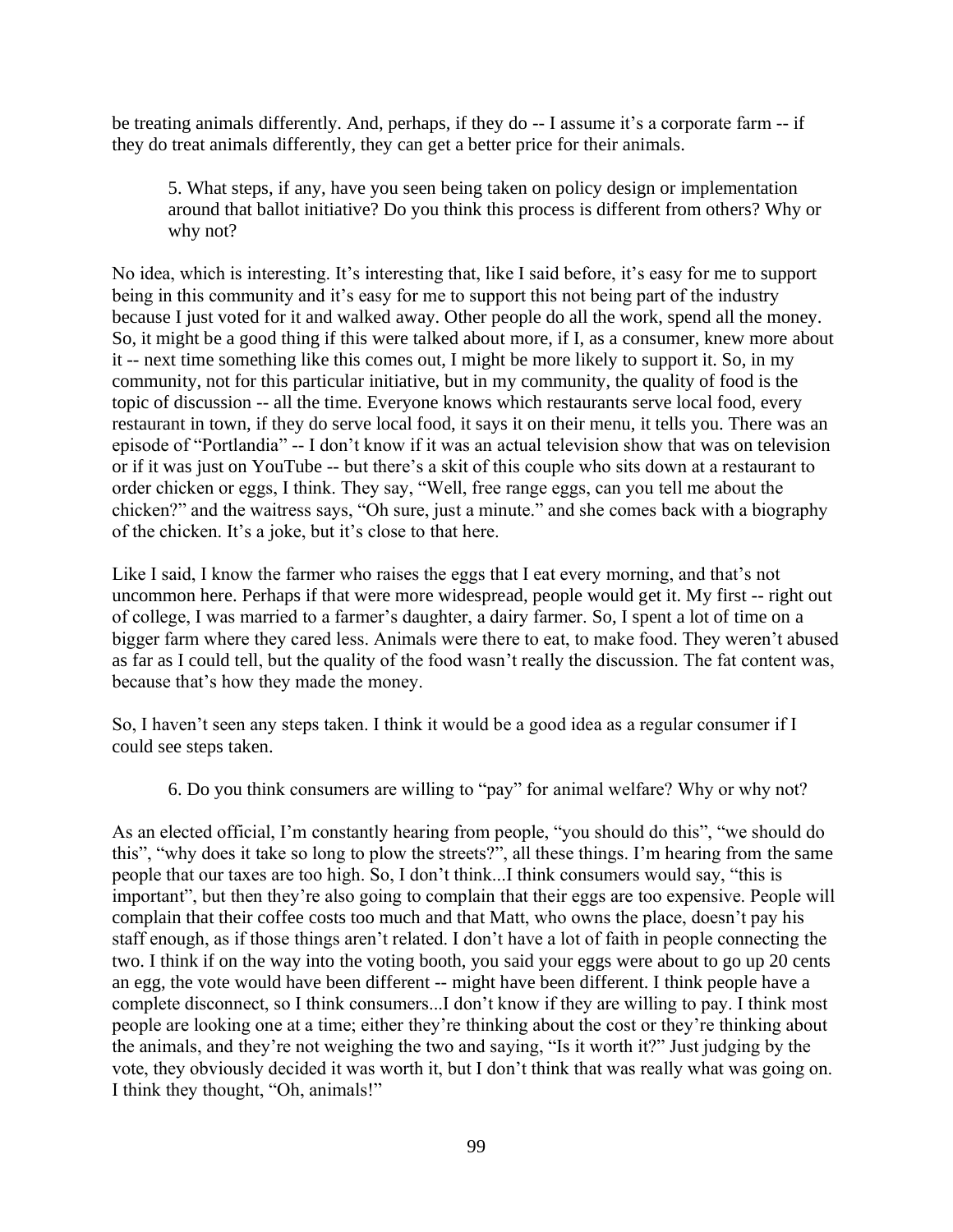30,000 people, give or take -- between 30 and 40,000 people die in America in car accidents every year. I'm willing to, and this is embarrassing, I'm willing to do that in order that I can get from here to Amherst in under an hour. If the speed limit were five miles per hour, no one would ever die in a car accident. 30,000 people a year would live, but it would take me six or seven hours to get to Amherst. We've decided, as a society, that it's worth 30,000 people dying. Nobody, if you said, "Is it worth it?" would say, "Yes, it's worth it." But every day, we...same thing, we disconnect. To some degree, if you eat meat, you need to pretend your meat comes from a grocery store. I could not kill a chicken, but I can eat them. So clearly, I'm a hypocrite. I have friends who will say, if you don't hunt, that you're a hypocrite. They're not wrong. I would love that if we, as a species, were able to make these decisions, but I don't think we do. I think we do one or the other. And there is a difference between being willing to eat an animal and being able to look into the barrel of a gun and kill something, but a bit of a critical difference. I think an interesting would be, "Do people even make the connection?" When they're making their decision, are they thinking about both or are they just thinking about one? I think almost everyone who walks into the voting booth is thinking about one, and perhaps the one they think about is influenced by what's more important to them. It would be interesting -- and I'm sure they don't have these statistics if there was exit polling -- that compares affluence to how they voted.

Like everybody, I watch what I spend -- less carefully when it comes to food. If I needed to, it's pretty much the last place if I needed to cut back, that's where it's going to be. I just went grocery shopping this morning. Some things I look at...you know I should buy organic strawberries, and I don't because they're so much more expensive. To me, if it comes out of the back end of an animal, it probably should be organic, but that's me. But if money got tighter, that would go. For me, that's the last thing to go; for some people, that's not. But I think that's what would have influenced, when you walk into the voting booth are you thinking about money or animals? But I don't think most people are thinking about both. Think about that when you drive 55 miles per hour home instead of five.

It's interesting...the fact that a decision like this is made by voters always strikes me as interesting. Now, suddenly I have to become an expert in farm technology. So, as a voter, I can have a preference in how animals are treated, but that doesn't mean I have any understanding at all on what it takes to put an egg on the table. We just did it in the last election [with Ballot Question 1]. Again, we all love nurses; anyone who's ever been in a hospital has had a nurse to rely on. Which is why both sides were saying, "This is what nurses want." That's not a decision, I don't think, voters ought to make.

#### *I was reading that, that this should be left to people who are experts.*

So, this is probably similar, a lot of the referendums are, probably. Both sides are able to appeal to emotions, which is why you have people walking in, some were told "Protect animals" and others were told, "This is going to cost you money." Nobody is saying, "Let's kill animals." It doesn't matter. I think an issue...as an elected official -- I'm on the Select Board, we're sort of the...like a mayor. I'm not an expert in anything that comes before me. We hire staff, they're the experts. My job, I think, is to look at what the staff recommends, politely skeptically. So, they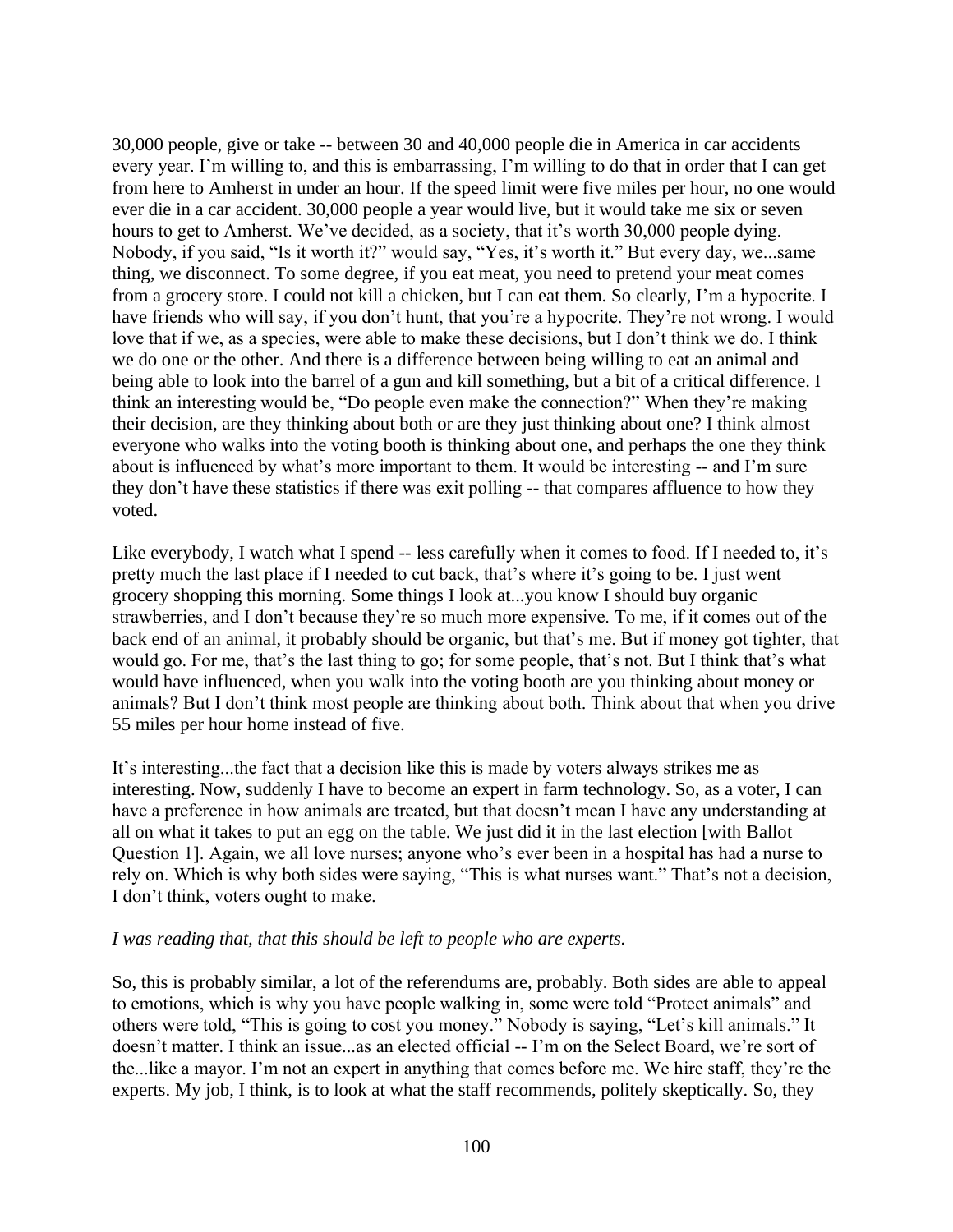come and say, "Here's what we should do," and I say "Well, convince me," and "This doesn't seem to make sense," with the attitude that they're probably right. But every now and again, we'll ask a question and they say, "Oh, let's go back." But where they're experts, the referendum process ought to be similar, where I think it should be limited. I'm not sure this is one of the questions that should have come to the voters to decide, because obviously everyone wants to treat animals well and obviously everybody wants their food to be as least expensive as possible, but it's where that divide is...it's probably too technical a question for us to answer. The nurse thing was the same thing. So, ideally, one nurse per patient, you get perfect care. But I'm also complaining that my health insurance is too expensive. And I did not walk into the voting booth thinking about both.